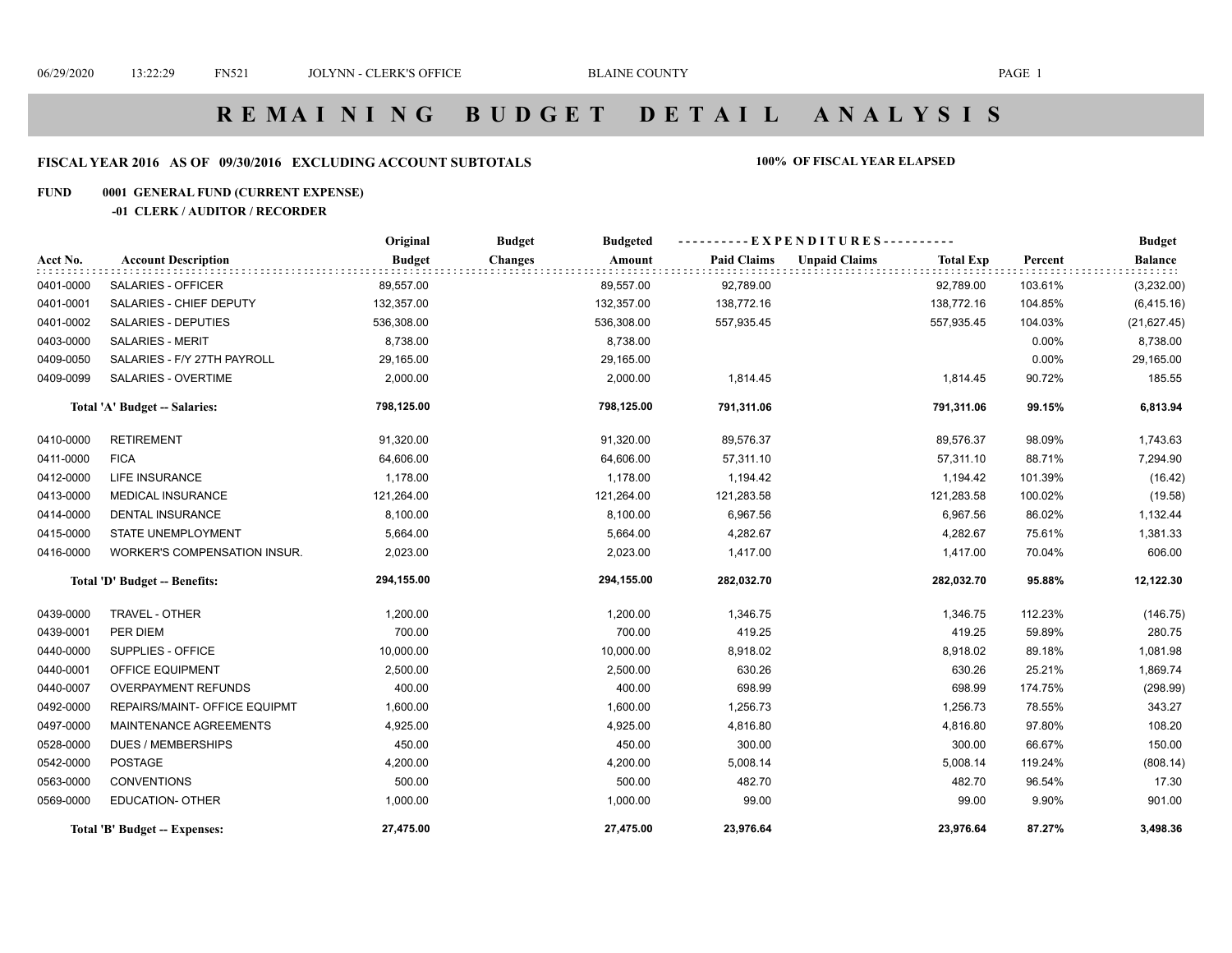#### **R E M A I N I N G B U D G E T D E T A I L A N A L Y S I S**

#### **FISCAL YEAR 2016 AS OF 09/30/2016 EXCLUDING ACCOUNT SUBTOTALS 100% OF FISCAL YEAR ELAPSED**

#### **DEPARTMENT TOTALS:**

| Total 'A' Expenses -- Salaries:       | 798.125.00        | 798.125.00         | 791.311.06   | 791.311.06   | 99.15% | 6,813.94  |
|---------------------------------------|-------------------|--------------------|--------------|--------------|--------|-----------|
| Total 'D' Expenses -- Benefits:       | 294.155.00        | 294,155.00         | 282.032.70   | 282.032.70   | 95.88% | 12.122.30 |
| Total 'B' Expenses -- Expenses:       | 27,475.00         | 27,475.00          | 23,976.64    | 23.976.64    | 87.27% | 3.498.36  |
| Total 'C' Expenses -- Capital Outlay: | ----------------- | ------------------ | .            |              |        |           |
|                                       | 1,119,755.00      | ,119,755.00        | 1.097.320.40 | 1,097,320.40 | 98.00% | 22.434.60 |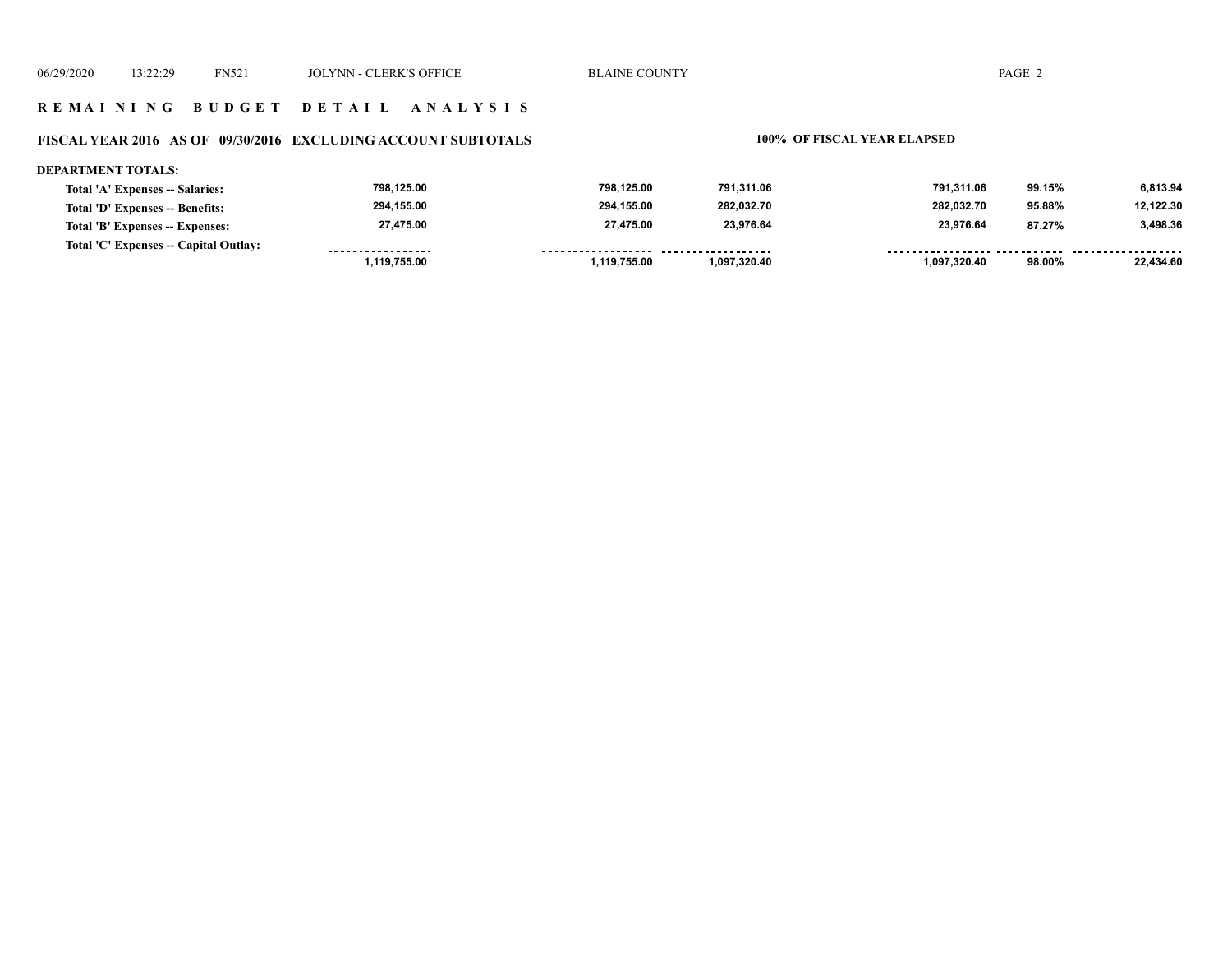### **R E M A I N I N G B U D G E T D E T A I L A N A L Y S I S**

# **FISCAL YEAR 2016 AS OF 09/30/2016 EXCLUDING ACCOUNT SUBTOTALS 100% OF FISCAL YEAR ELAPSED**

# **FUND 0001 GENERAL FUND (CURRENT EXPENSE)**

**-02 ASSESSOR**

|           |                                | Original      | <b>Budget</b><br><b>Budgeted</b> |                    | $-EXPENDITURES$ --------- |                  |          | <b>Budget</b>  |
|-----------|--------------------------------|---------------|----------------------------------|--------------------|---------------------------|------------------|----------|----------------|
| Acct No.  | <b>Account Description</b>     | <b>Budget</b> | <b>Changes</b><br>Amount         | <b>Paid Claims</b> | <b>Unpaid Claims</b>      | <b>Total Exp</b> | Percent  | <b>Balance</b> |
| 0401-0000 | SALARIES - OFFICER             | 79,952.00     | 79,952.00                        | 82,955.69          |                           | 82,955.69        | 103.76%  | (3,003.69)     |
| 0402-0000 | SALARIES - CHIEF DEPUTY        | 59,328.00     | 59,328.00                        | 62,032.67          |                           | 62,032.67        | 104.56%  | (2,704.67)     |
| 0402-0004 | SALARIES - MOTOR VEH. DEPUTIES | 107,606.00    | 107,606.00                       | 104,615.21         |                           | 104,615.21       | 97.22%   | 2,990.79       |
| 0403-0000 | <b>SALARIES - MERIT</b>        | 4,738.00      | 4,738.00                         |                    |                           |                  | 0.00%    | 4,738.00       |
| 0409-0050 | SALARIES - F/Y 27TH PAYROLL    | 9,500.00      | 9,500.00                         |                    |                           |                  | 0.00%    | 9,500.00       |
| 0409-0099 | SALARIES - OVERTIME            |               |                                  | 281.94             |                           | 281.94           | $0.00\%$ | (281.94)       |
|           | Total 'A' Budget -- Salaries:  | 261,124.00    | 261,124.00                       | 249,885.51         |                           | 249,885.51       | 95.70%   | 11,238.49      |
| 0410-0000 | <b>RETIREMENT</b>              | 30,603.00     | 30,603.00                        | 28,287.01          |                           | 28,287.01        | 92.43%   | 2,315.99       |
| 0411-0000 | <b>FICA</b>                    | 20,681.00     | 20,681.00                        | 17,863.75          |                           | 17,863.75        | 86.38%   | 2,817.25       |
| 0412-0000 | <b>LIFE INSURANCE</b>          | 368.00        | 368.00                           | 360.06             |                           | 360.06           | 97.84%   | 7.94           |
| 0413-0000 | <b>MEDICAL INSURANCE</b>       | 40,575.00     | 40,575.00                        | 43,077.54          |                           | 43,077.54        | 106.17%  | (2,502.54)     |
| 0414-0000 | <b>DENTAL INSURANCE</b>        | 2,248.00      | 2,248.00                         | 2,210.14           |                           | 2,210.14         | 98.32%   | 37.86          |
| 0415-0000 | <b>STATE UNEMPLOYMENT</b>      | 1,894.00      | 1,894.00                         | 1,024.29           |                           | 1,024.29         | 54.08%   | 869.71         |
| 0416-0000 | WORKER'S COMPENSATION INSUR.   | 792.00        | 792.00                           | 457.00             |                           | 457.00           | 57.70%   | 335.00         |
|           | Total 'D' Budget -- Benefits:  | 97,161.00     | 97,161.00                        | 93,279.79          |                           | 93,279.79        | 96.01%   | 3,881.21       |
| 0439-0000 | <b>TRAVEL EXPENSES</b>         | 100.00        | 100.00                           | 89.00              |                           | 89.00            | 89.00%   | 11.00          |
| 0439-0001 | PER DIEM                       | 400.00        | 400.00                           | 274.50             |                           | 274.50           | 68.63%   | 125.50         |
| 0440-0001 | SUPPLIES - ASSESSOR & MTR VEH  | 7,500.00      | 7,500.00                         | 7,319.40           |                           | 7,319.40         | 97.59%   | 180.60         |
| 0490-0000 | MAINT AGREE & EQUIP            | 4,000.00      | 4,000.00                         | 1,704.31           |                           | 1,704.31         | 42.61%   | 2,295.69       |
| 0492-0001 | REPAIRS DMV/ASSESSOR           | 1,000.00      | 1,000.00                         | 130.00             |                           | 130.00           | 13.00%   | 870.00         |
| 0542-0001 | POSTAGE-ASSESSOR/MOTOR VEH     | 15,500.00     | 15,500.00                        | 15,221.65          |                           | 15,221.65        | 98.20%   | 278.35         |
| 0542-0003 | POSTAGE - RENEWAL - BOISE      | 10,200.00     | 10,200.00                        | 10,088.34          |                           | 10,088.34        | 98.91%   | 111.66         |
| 0563-0000 | <b>CONVENTIONS</b>             | 600.00        | 600.00                           | 585.00             |                           | 585.00           | 97.50%   | 15.00          |
| 0569-0000 | <b>EDUCATION- OTHER</b>        | 500.00        | 500.00                           | 147.00             |                           | 147.00           | 29.40%   | 353.00         |
| 0741-0000 | GIS                            | 700.00        | 700.00                           | 700.00             |                           | 700.00           | 100.00%  |                |
|           | Total 'B' Budget -- Expenses:  | 40,500.00     | 40,500.00                        | 36,259.20          |                           | 36,259.20        | 89.53%   | 4,240.80       |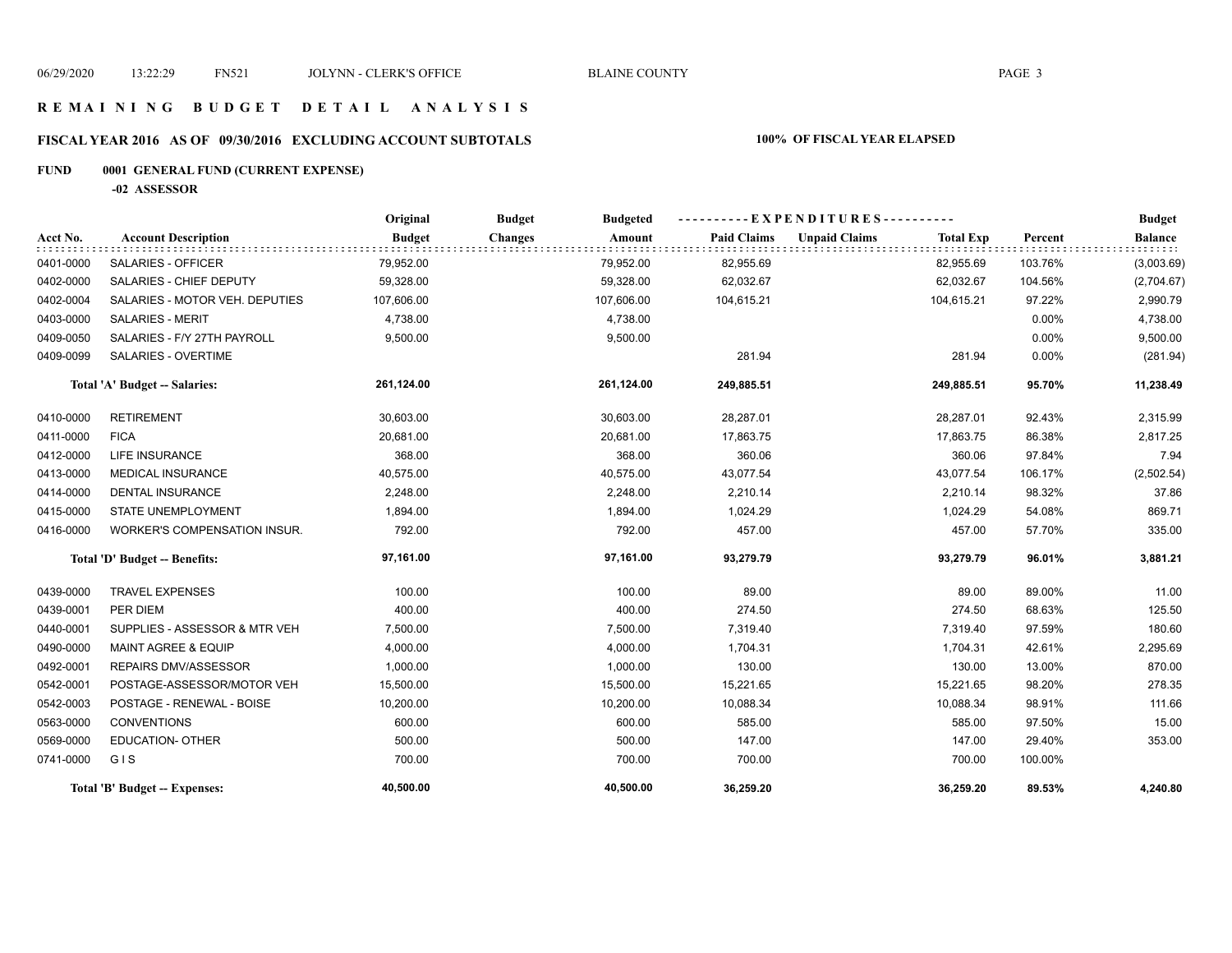#### **R E M A I N I N G B U D G E T D E T A I L A N A L Y S I S**

#### **FISCAL YEAR 2016 AS OF 09/30/2016 EXCLUDING ACCOUNT SUBTOTALS 100% OF FISCAL YEAR ELAPSED**

#### **DEPARTMENT TOTALS:**

| Total 'A' Expenses -- Salaries:       | 261,124.00        | 261,124.00         | 249.885.51 | 249.885.51 | 95.70% | 11,238.49 |
|---------------------------------------|-------------------|--------------------|------------|------------|--------|-----------|
| Total 'D' Expenses -- Benefits:       | 97,161.00         | 97,161.00          | 93,279.79  | 93.279.79  | 96.01% | 3,881.21  |
| Total 'B' Expenses -- Expenses:       | 40,500.00         | 40,500.00          | 36.259.20  | 36.259.20  | 89.53% | 4,240.80  |
| Total 'C' Expenses -- Capital Outlay: | ----------------- | ------------------ | .          |            |        |           |
|                                       | 398.785.00        | 398,785.00         | 379.424.50 | 379.424.50 | 95.15% | 19.360.50 |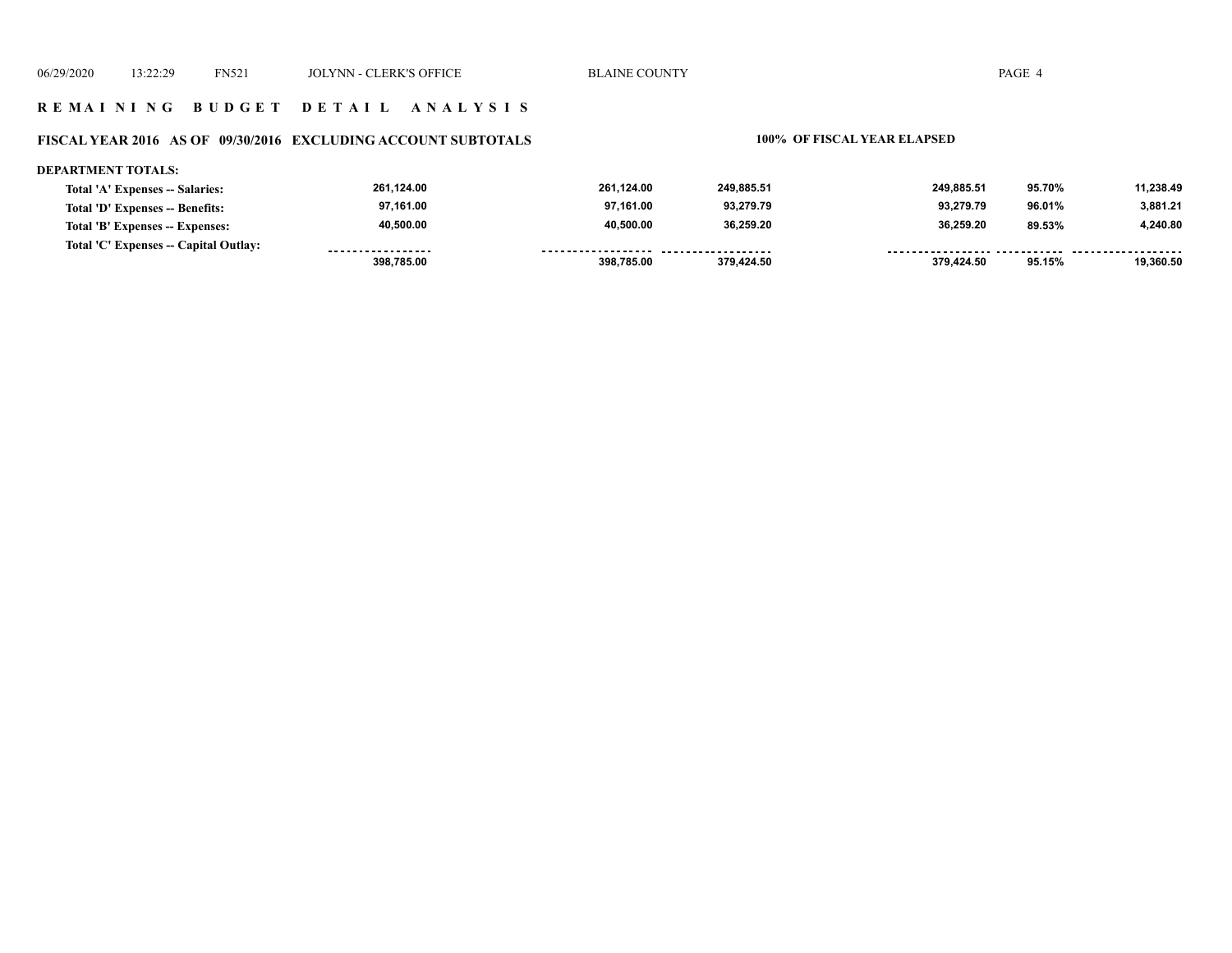#### **R E M A I N I N G B U D G E T D E T A I L A N A L Y S I S**

# **FISCAL YEAR 2016 AS OF 09/30/2016 EXCLUDING ACCOUNT SUBTOTALS 100% OF FISCAL YEAR ELAPSED**

#### **FUND 0001 GENERAL FUND (CURRENT EXPENSE)**

#### **-03 TREASURER / TAX COLLECTOR**

|           |                                     | Original      | <b>Budget</b><br><b>Budgeted</b> |                    | ----------EXPENDITURES----------         |         | <b>Budget</b> |
|-----------|-------------------------------------|---------------|----------------------------------|--------------------|------------------------------------------|---------|---------------|
| Acct No.  | <b>Account Description</b>          | <b>Budget</b> | <b>Changes</b><br>Amount         | <b>Paid Claims</b> | <b>Unpaid Claims</b><br><b>Total Exp</b> | Percent | Balance       |
| 0401-0000 | SALARIES - OFFICER                  | 79,952.00     | 79,952.00                        | 82,955.69          | 82,955.69                                | 103.76% | (3,003.69)    |
| 0402-0000 | <b>SALARIES - DEPUTIES</b>          | 36,725.00     | 36,725.00                        | 38,865.00          | 38,865.00                                | 105.83% | (2, 140.00)   |
| 0402-0001 | SALARIES - CHIEF DEPUTY             | 55,387.00     | 55,387.00                        | 57,735.40          | 57,735.40                                | 104.24% | (2,348.40)    |
| 0402-0002 | <b>SALARIES - PART TIME</b>         | 3,000.00      | 3,000.00                         | 300.00             | 300.00                                   | 10.00%  | 2,700.00      |
| 0403-0000 | <b>SALARIES - MERIT</b>             | 988.00        | 988.00                           |                    |                                          | 0.00%   | 988.00        |
| 0409-0050 | SALARIES - F/Y 27TH PAYROLL         | 6,620.00      | 6,620.00                         |                    |                                          | 0.00%   | 6,620.00      |
|           | Total 'A' Budget -- Salaries:       | 182,672.00    | 182,672.00                       | 179,856.09         | 179,856.09                               | 98.46%  | 2,815.91      |
| 0410-0000 | <b>RETIREMENT</b>                   | 20,596.00     | 20,596.00                        | 20,325.49          | 20,325.49                                | 98.69%  | 270.51        |
| 0411-0000 | <b>FICA</b>                         | 13,919.00     | 13,919.00                        | 12,959.83          | 12,959.83                                | 93.11%  | 959.17        |
| 0412-0000 | <b>LIFE INSURANCE</b>               | 221.00        | 221.00                           | 220.68             | 220.68                                   | 99.86%  | 0.32          |
| 0413-0000 | <b>MEDICAL INSURANCE</b>            | 28,500.00     | 28,500.00                        | 26,396.64          | 26,396.64                                | 92.62%  | 2,103.36      |
| 0414-0000 | <b>DENTAL INSURANCE</b>             | 1,350.00      | 1,350.00                         | 1,348.56           | 1,348.56                                 | 99.89%  | 1.44          |
| 0415-0000 | <b>STATE UNEMPLOYMENT</b>           | 1,274.00      | 1,274.00                         | 561.93             | 561.93                                   | 44.11%  | 712.07        |
| 0416-0000 | <b>WORKER'S COMPENSATION INSUR.</b> | 456.00        | 456.00                           | 320.00             | 320.00                                   | 70.18%  | 136.00        |
|           | Total 'D' Budget -- Benefits:       | 66,316.00     | 66,316.00                        | 62,133.13          | 62,133.13                                | 93.69%  | 4,182.87      |
| 0439-0000 | TRAVEL - OTHER                      | 3,000.00      | 3,000.00                         | 2,315.98           | 2,315.98                                 | 77.20%  | 684.02        |
| 0439-0001 | PER DIEM/MEALS                      | 750.00        | 750.00                           | 321.04             | 321.04                                   | 42.81%  | 428.96        |
| 0440-0000 | SUPPLIES - OFFICE                   | 6,050.00      | 6,050.00                         | 3,262.44           | 3,262.44                                 | 53.92%  | 2,787.56      |
| 0440-0002 | PROP TAX SHORT PAYMENTS             | 100.00        | 100.00                           | 56.42              | 56.42                                    | 56.42%  | 43.58         |
| 0499-0000 | REPAIRS/MAINT- OTHER                | 2,000.00      | 2,000.00                         |                    |                                          | 0.00%   | 2,000.00      |
| 0521-0000 | EXPENSES-PUBLIC ADMINISTRATOR       | 1,000.00      | 1,000.00                         | 980.00             | 980.00                                   | 98.00%  | 20.00         |
| 0528-0000 | <b>DUES / MEMBERSHIPS</b>           | 300.00        | 300.00                           | 275.00             | 275.00                                   | 91.67%  | 25.00         |
| 0542-0000 | POSTAGE/OUTSOURCE BILLING           | 21,000.00     | 21,000.00                        | 22,676.76          | 22,676.76                                | 107.98% | (1,676.76)    |
| 0546-0000 | <b>PUBLICATIONS</b>                 | 3,000.00      | 3,000.00                         | 1,808.20           | 1,808.20                                 | 60.27%  | 1,191.80      |
| 0559-0001 | MISC-BANK FEES (LOCKBOX)            | 9,000.00      | 9,000.00                         | 9,300.31           | 9,300.31                                 | 103.34% | (300.31)      |
| 0569-0000 | EDUCATION- OTHER                    | 1,000.00      | 1,000.00                         | 505.00             | 505.00                                   | 50.50%  | 495.00        |
| 0569-0001 | <b>EDUCATION - DEPUTIES</b>         | 2,000.00      | 2,000.00                         | 174.00             | 174.00                                   | 8.70%   | 1,826.00      |
| 0701-0000 | <b>LIEN SEARCHES</b>                | 5,000.00      | 5,000.00                         | 2,425.00           | 2,425.00                                 | 48.50%  | 2,575.00      |
|           | Total 'B' Budget -- Expenses:       | 54,200.00     | 54,200.00                        | 44,100.15          | 44,100.15                                | 81.37%  | 10,099.85     |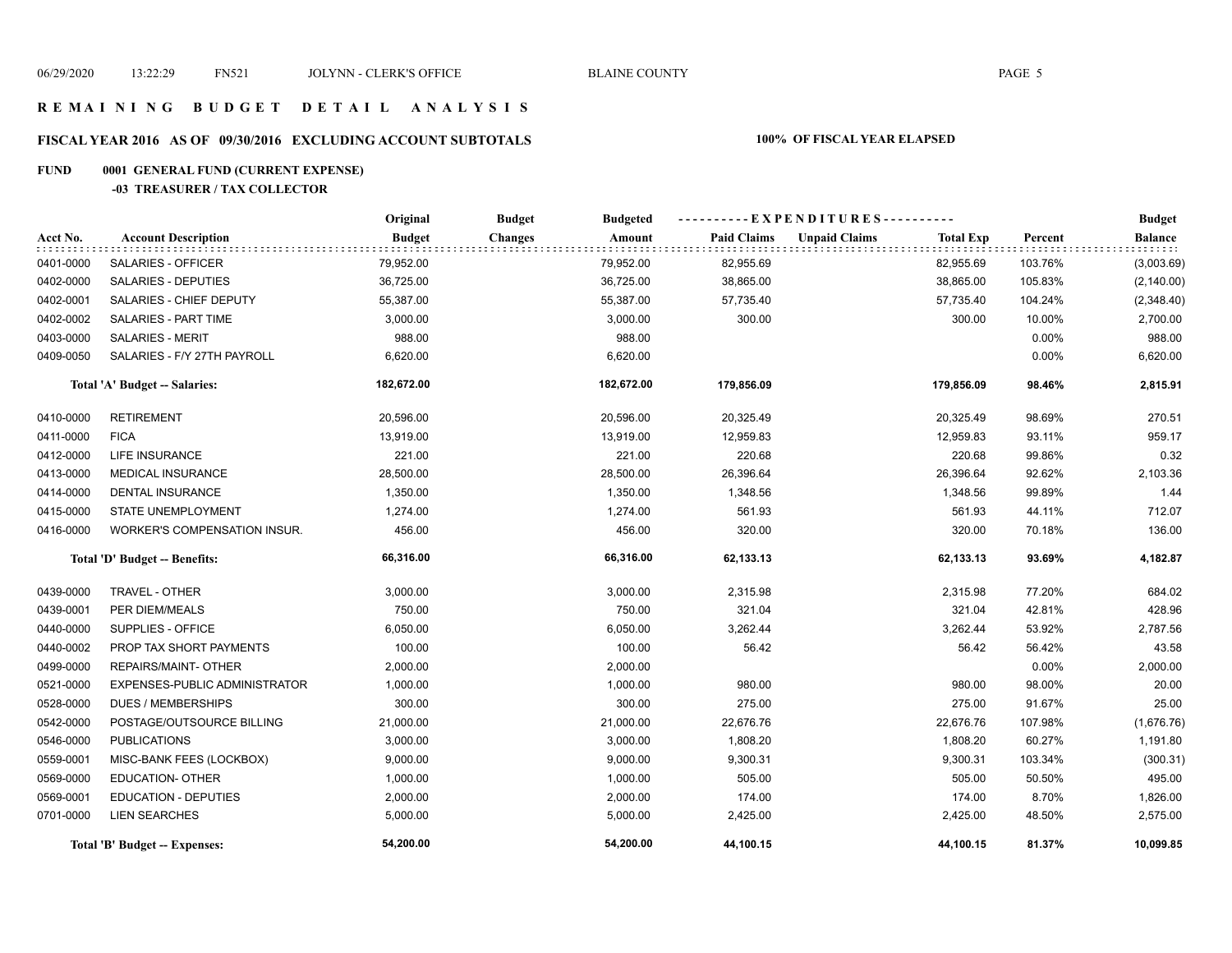#### **R E M A I N I N G B U D G E T D E T A I L A N A L Y S I S**

#### **FISCAL YEAR 2016 AS OF 09/30/2016 EXCLUDING ACCOUNT SUBTOTALS 100% OF FISCAL YEAR ELAPSED**

#### **DEPARTMENT TOTALS:**

| Total 'A' Expenses -- Salaries:       | 182.672.00        | 182.672.00         | 179.856.09         | 179.856.09                     | 98.46% | 2.815.91  |
|---------------------------------------|-------------------|--------------------|--------------------|--------------------------------|--------|-----------|
| Total 'D' Expenses -- Benefits:       | 66.316.00         | 66,316.00          | 62.133.13          | 62,133.13                      | 93.69% | 4.182.87  |
| Total 'B' Expenses -- Expenses:       | 54,200.00         | 54,200.00          | 44.100.15          | 44,100.15                      | 81.37% | 10,099.85 |
| Total 'C' Expenses -- Capital Outlay: | ----------------- | ------------------ | ------------------ | ------------------------------ |        |           |
|                                       | 303,188.00        | 303,188.00         | 286.089.37         | 286.089.37                     | 94.36% | 17.098.63 |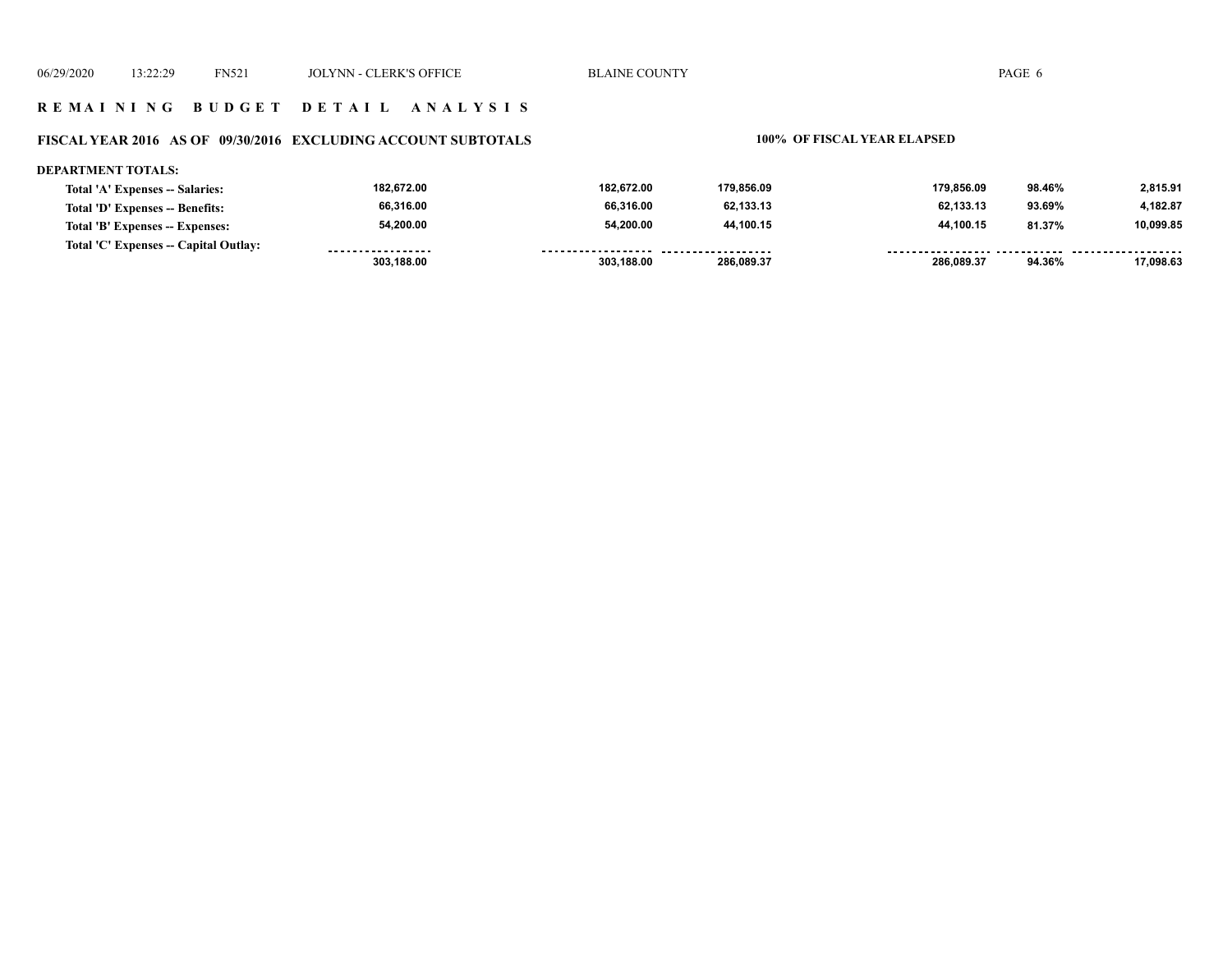### **R E M A I N I N G B U D G E T D E T A I L A N A L Y S I S**

# **FISCAL YEAR 2016 AS OF 09/30/2016 EXCLUDING ACCOUNT SUBTOTALS 100% OF FISCAL YEAR ELAPSED**

# **FUND 0001 GENERAL FUND (CURRENT EXPENSE)**

**-04 SHERIFF**

|           |                                       | Original      | <b>Budget</b>  | <b>Budgeted</b> |                    | ----------EXPENDITURES----------         |         | <b>Budget</b>  |
|-----------|---------------------------------------|---------------|----------------|-----------------|--------------------|------------------------------------------|---------|----------------|
| Acct No.  | <b>Account Description</b>            | <b>Budget</b> | <b>Changes</b> | Amount          | <b>Paid Claims</b> | <b>Unpaid Claims</b><br><b>Total Exp</b> | Percent | <b>Balance</b> |
| 0401-0000 | <b>SALARIES - OFFICER</b>             | 112,337.00    |                | 112,337.00      | 116,390.69         | 116,390.69                               | 103.61% | (4,053.69)     |
| 0401-0001 | SALARIES - CHIEF DEPUTY               | 93,669.00     |                | 93,669.00       | 97,700.25          | 97,700.25                                | 104.30% | (4,031.25)     |
| 0402-0000 | SALARIES - DEPUTIES                   | 981,820.00    |                | 981,820.00      | 979,391.66         | 979,391.66                               | 99.75%  | 2,428.34       |
| 0402-0001 | SALARIES - ANIMAL CONTROL             | 22,538.00     |                | 22,538.00       | 23,650.82          | 23,650.82                                | 104.94% | (1, 112.82)    |
| 0402-0002 | SALARIES - OFFICE ADMIN               | 163,141.00    |                | 163,141.00      | 163,698.84         | 163,698.84                               | 100.34% | (557.84)       |
| 0402-0007 | SALARIES - DISASTER SVCS              | 39,820.00     |                | 39,820.00       | 38,090.38          | 38,090.38                                | 95.66%  | 1,729.62       |
| 0402-0008 | SALARIES - PROTECTIVE CUSTODY         | 5,000.00      |                | 5,000.00        | 1,870.00           | 1,870.00                                 | 37.40%  | 3,130.00       |
| 0402-0009 | *SALARIES - RMS/CAD MGR               |               | 48,755.20      | 48,755.20 C     | 50,575.21          | 50,575.21                                | 103.73% | (1,820.01)     |
| 0403-0000 | <b>SALARIES - MERIT</b>               | 14,825.00     |                | 14,825.00       |                    |                                          | 0.00%   | 14,825.00      |
| 0409-0002 | SALARIES-RESERVES                     | 500.00        |                | 500.00          |                    |                                          | 0.00%   | 500.00         |
| 0409-0050 | SALARIES - F/Y 27TH PAYROLL           | 58,043.00     |                | 58,043.00       |                    |                                          | 0.00%   | 58,043.00      |
| 0409-0090 | *SALARIES-OHV LAW ENFORCEMENT         |               | 325.18         | 325.18 C        | 325.18             | 325.18                                   | 100.00% |                |
| 0409-0099 | SALARIES - OVERTIME                   | 55,000.00     |                | 55,000.00       | 52,802.37          | 52,802.37                                | 96.00%  | 2,197.63       |
|           | Total 'A' Budget -- Salaries:         | 1,546,693.00  | 49,080.38      | 1,595,773.38    | 1,524,495.40       | 1,524,495.40                             | 95.53%  | 71,277.98      |
| 0410-0000 | <b>RETIREMENT</b>                     | 186,495.00    | 5,519.09       | 192,014.09 C    | 172,500.46         | 172,500.46                               | 89.84%  | 19,513.63      |
| 0411-0000 | <b>FICA</b>                           | 126,010.00    | 3,729.77       | 129,739.77 C    | 108,609.91         | 108,609.91                               | 83.71%  | 21,129.86      |
| 0412-0000 | <b>LIFE INSURANCE</b>                 | 1,915.00      | 73.56          | 1,988.56 C      | 1,715.47           | 1,715.47                                 | 86.27%  | 273.09         |
| 0413-0000 | <b>MEDICAL INSURANCE</b>              | 230,000.00    | 7,862.88       | 237,862.88 C    | 235,188.21         | 235,188.21                               | 98.88%  | 2,674.67       |
| 0414-0000 | <b>DENTAL INSURANCE</b>               | 15,700.00     | 449.52         | 16,149.52 C     | 10,601.18          | 10,601.18                                | 65.64%  | 5,548.34       |
| 0415-0000 | STATE UNEMPLOYMENT                    | 11,531.00     | 316.91         | 11,847.91 C     | 8,501.34           | 8,501.34                                 | 71.75%  | 3,346.57       |
| 0416-0000 | WORKER'S COMPENSATION INSUR.          | 50,325.00     | 121.89         | 50,446.89 C     | 34,183.82          | 34,183.82                                | 67.76%  | 16,263.07      |
|           | Total 'D' Budget -- Benefits:         | 621,976.00    | 18,073.62      | 640,049.62      | 571,300.39         | 571,300.39                               | 89.26%  | 68,749.23      |
| 0439-0000 | TRAVEL - SHERIFF                      | 3,000.00      |                | 3,000.00        | 719.82             | 719.82                                   | 23.99%  | 2,280.18       |
| 0439-0001 | PER DIEM                              | 6,000.00      |                | 6,000.00        | 2,672.53           | 2,672.53                                 | 44.54%  | 3,327.47       |
| 0439-0002 | TRAVEL EXPENSES FOR TRAINING          | 6,000.00      |                | 6,000.00        | 4,507.07           | 4,507.07                                 | 75.12%  | 1,492.93       |
| 0440-0000 | SUPPLIES - OFFICE                     | 14,000.00     |                | 14,000.00       | 13,803.33          | 13,803.33                                | 98.60%  | 196.67         |
| 0464-0000 | UTILITIES- TELEPHONE, OTHER           | 13,000.00     |                | 13,000.00       | 12,997.58          | 12,997.58                                | 99.98%  | 2.42           |
| 0479-0000 | <b>VEHICLES - OTHER OPERATING EXP</b> | 125,000.00    |                | 125,000.00      | 112,935.91         | 112,935.91                               | 90.35%  | 12,064.09      |
| 0479-0002 | OPERATING EXP - DISASTER SVCS         | 2,500.00      |                | 2,500.00        | 1,446.54           | 1,446.54                                 | 57.86%  | 1,053.46       |
| 0479-0003 | OPERATING EXP-SEARCH RESCUE           | 4,000.00      |                | 4,000.00        | 2,787.56           | 2,787.56                                 | 69.69%  | 1,212.44       |
| 0479-0007 | <b>GENERATOR FUEL</b>                 | 1,000.00      |                | 1,000.00        | 245.88             | 245.88                                   | 24.59%  | 754.12         |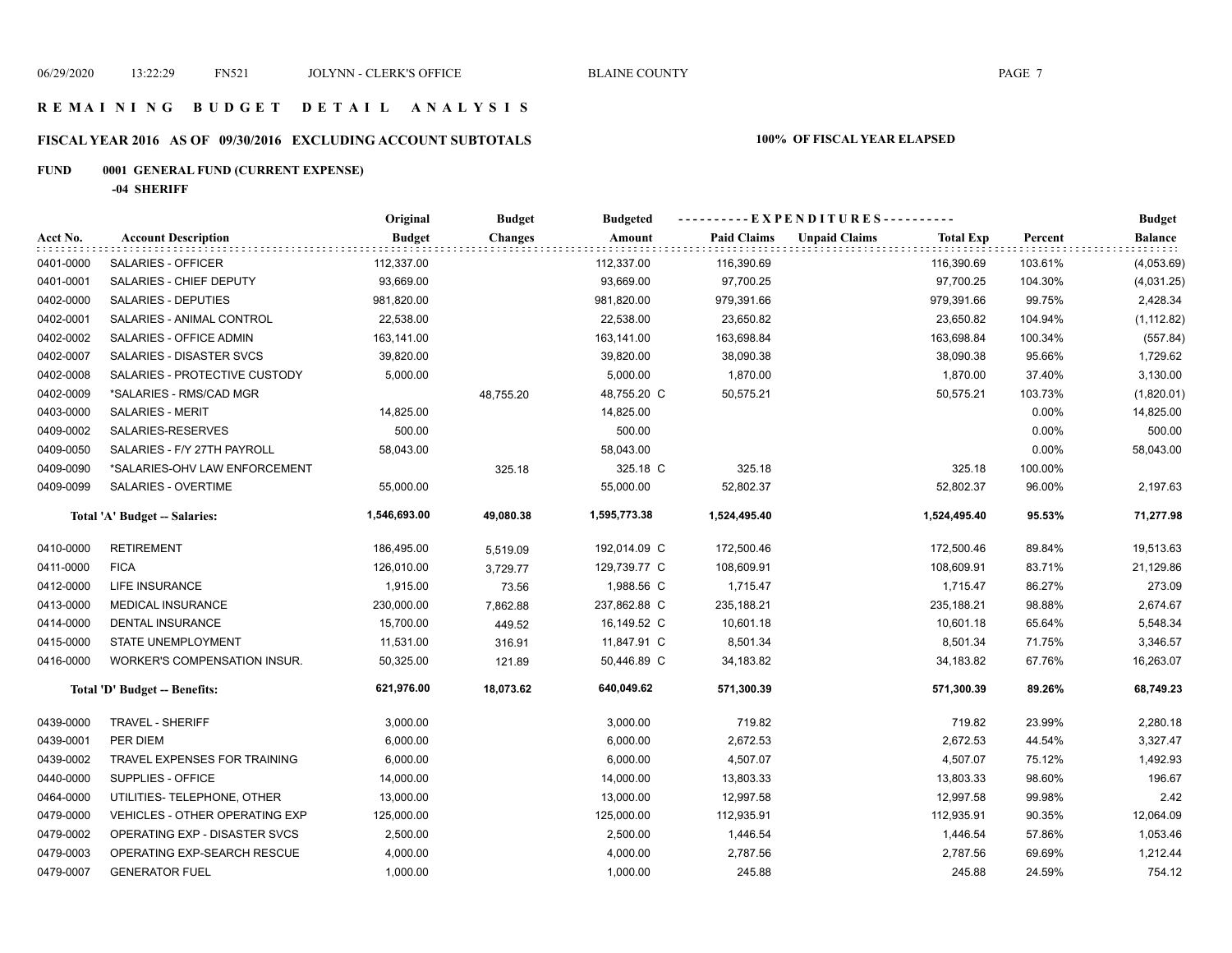#### **R E M A I N I N G B U D G E T D E T A I L A N A L Y S I S**

# **FISCAL YEAR 2016 AS OF 09/30/2016 EXCLUDING ACCOUNT SUBTOTALS 100% OF FISCAL YEAR ELAPSED**

# **FUND 0001 GENERAL FUND (CURRENT EXPENSE)**

**-04 SHERIFF**

|           |                                       | Original<br><b>Budget</b><br>----EXPENDITURES----------<br><b>Budgeted</b> |            |              |                    |                      |                  | <b>Budget</b> |                |
|-----------|---------------------------------------|----------------------------------------------------------------------------|------------|--------------|--------------------|----------------------|------------------|---------------|----------------|
| Acct No.  | <b>Account Description</b>            | <b>Budget</b>                                                              | Changes    | Amount       | <b>Paid Claims</b> | <b>Unpaid Claims</b> | <b>Total Exp</b> | Percent       | <b>Balance</b> |
| 0489-0000 | PROFESSIONAL SVC- OTHER               | 500.00                                                                     |            | 500.00       | 435.00             |                      | 435.00           | 87.00%        | 65.00          |
| 0489-0001 | <b>COMMUNITY CONNECTIVITY</b>         | 5,000.00                                                                   |            | 5,000.00     | 3,480.10           |                      | 3,480.10         | 69.60%        | 1,519.90       |
| 0495-0000 | REPAIRS/MAINT- COMMUNICATIONS         | 7,000.00                                                                   |            | 7,000.00     | 6,740.00           |                      | 6,740.00         | 96.29%        | 260.00         |
| 0495-0001 | 700 MHZ MASTER MAINTENANCE            | 15,400.00                                                                  |            | 15,400.00    | 13,920.00          |                      | 13,920.00        | 90.39%        | 1,480.00       |
| 0495-0002 | SOFTWARE MAINTENANCE                  | 1,445.00                                                                   |            | 1,445.00     | 1,445.00           |                      | 1,445.00         | 100.00%       |                |
| 0499-0000 | REPAIRS/MAINT- OTHER                  | 5,000.00                                                                   |            | 5,000.00     | 2,585.80           |                      | 2,585.80         | 51.72%        | 2,414.20       |
| 0503-0002 | PROTECTIVE CUSTODY/MENTAL HOLD        | 2,700.00                                                                   |            | 2,700.00     |                    |                      |                  | 0.00%         | 2,700.00       |
| 0528-0000 | <b>DUES / MEMBERSHIPS</b>             | 2,450.00                                                                   |            | 2,450.00     | 1,712.00           |                      | 1,712.00         | 69.88%        | 738.00         |
| 0533-0000 | <b>INVESTIGATION</b>                  | 3,000.00                                                                   |            | 3,000.00     | 2,881.04           |                      | 2,881.04         | 96.03%        | 118.96         |
| 0542-0000 | <b>POSTAGE</b>                        | 4,000.00                                                                   |            | 4,000.00     | 3,045.89           |                      | 3,045.89         | 76.15%        | 954.11         |
| 0554-0000 | <b>UNIFORMS</b>                       | 20,000.00                                                                  |            | 20,000.00    | 17,468.13          |                      | 17,468.13        | 87.34%        | 2,531.87       |
| 0556-0000 | WEAPONS / AMMUNITION, ETC             | 5,500.00                                                                   |            | 5,500.00     | 5,732.35           |                      | 5,732.35         | 104.22%       | (232.35)       |
| 0556-0001 | SUPPLIES - EQUIPMENT                  | 5,000.00                                                                   |            | 5,000.00     | 3,787.40           |                      | 3,787.40         | 75.75%        | 1,212.60       |
| 0556-0002 | *RMS LOGISYS/MOTOROLA NON-CAP         |                                                                            | 49,670.24  | 49,670.24 C  | 49,670.24          |                      | 49,670.24        | 100.00%       |                |
| 0556-0004 | BLAINE COUNTY RMS CONTRIBUTION        | 30,665.00                                                                  |            | 30,665.00    | 30,664.50          |                      | 30,664.50        | 100.00%       | 0.50           |
| 0569-0000 | <b>EDUCATION -OTHER</b>               | 15,000.00                                                                  |            | 15,000.00    | 10,019.10          |                      | 10,019.10        | 66.79%        | 4,980.90       |
| 0591-0002 | <b>RECRUITMENT/JOB FAIRS</b>          | 4,000.00                                                                   |            | 4,000.00     | 3,147.00           |                      | 3,147.00         | 78.68%        | 853.00         |
| 0671-0015 | *HOMELAND SECURITY GRANT EXP          |                                                                            | 24,501.91  | 24,501.91 C  | 24,501.91          |                      | 24,501.91        | 100.00%       |                |
| 0714-0005 | TELEPHONE ALLOWANCE                   | 8,616.00                                                                   |            | 8,616.00     | 8,428.60           |                      | 8,428.60         | 97.82%        | 187.40         |
| 0750-0008 | ROMANCHUK MURDER INVESTIGATION        |                                                                            | 89.00      | 89.00 C      | 89.00              |                      | 89.00            | 100.00%       |                |
| 0780-0000 | <b>CRIME PREVENTION</b>               | 1,000.00                                                                   |            | 1,000.00     | 1,015.00           |                      | 1,015.00         | 101.50%       | (15.00)        |
|           | Total 'B' Budget -- Expenses:         | 310,776.00                                                                 | 74,261.15  | 385,037.15   | 342,884.28         |                      | 342,884.28       | 89.05%        | 42,152.87      |
| 0801-0000 | <b>CAPITAL-VEHICLES</b>               | 136,000.00                                                                 |            | 136,000.00   | 133,548.74         |                      | 133,548.74       | 98.20%        | 2,451.26       |
| 0806-0003 | CAPITAL-EQUIPMENT                     | 20,000.00                                                                  |            | 20,000.00    | 19,642.49          |                      | 19,642.49        | 98.21%        | 357.51         |
|           | Total 'C' Budget -- Capital Outlay:   | 156,000.00                                                                 |            | 156,000.00   | 153,191.23         |                      | 153,191.23       | 98.20%        | 2,808.77       |
|           | <b>DEPARTMENT TOTALS:</b>             |                                                                            |            |              |                    |                      |                  |               |                |
|           | Total 'A' Expenses -- Salaries:       | 1,546,693.00                                                               | 49,080.38  | 1,595,773.38 | 1,524,495.40       |                      | 1,524,495.40     | 95.53%        | 71,277.98      |
|           | Total 'D' Expenses -- Benefits:       | 621,976.00                                                                 | 18,073.62  | 640,049.62   | 571,300.39         |                      | 571,300.39       | 89.26%        | 68,749.23      |
|           | Total 'B' Expenses -- Expenses:       | 310,776.00                                                                 | 74,261.15  | 385,037.15   | 342,884.28         |                      | 342,884.28       | 89.05%        | 42,152.87      |
|           | Total 'C' Expenses -- Capital Outlay: | 156,000.00                                                                 |            | 156,000.00   | 153,191.23         |                      | 153,191.23       | 98.20%        | 2,808.77       |
|           |                                       | 2,635,445.00                                                               | 141,415.15 | 2,776,860.15 | 2,591,871.30       |                      | 2,591,871.30     | 93.34%        | 184,988.85     |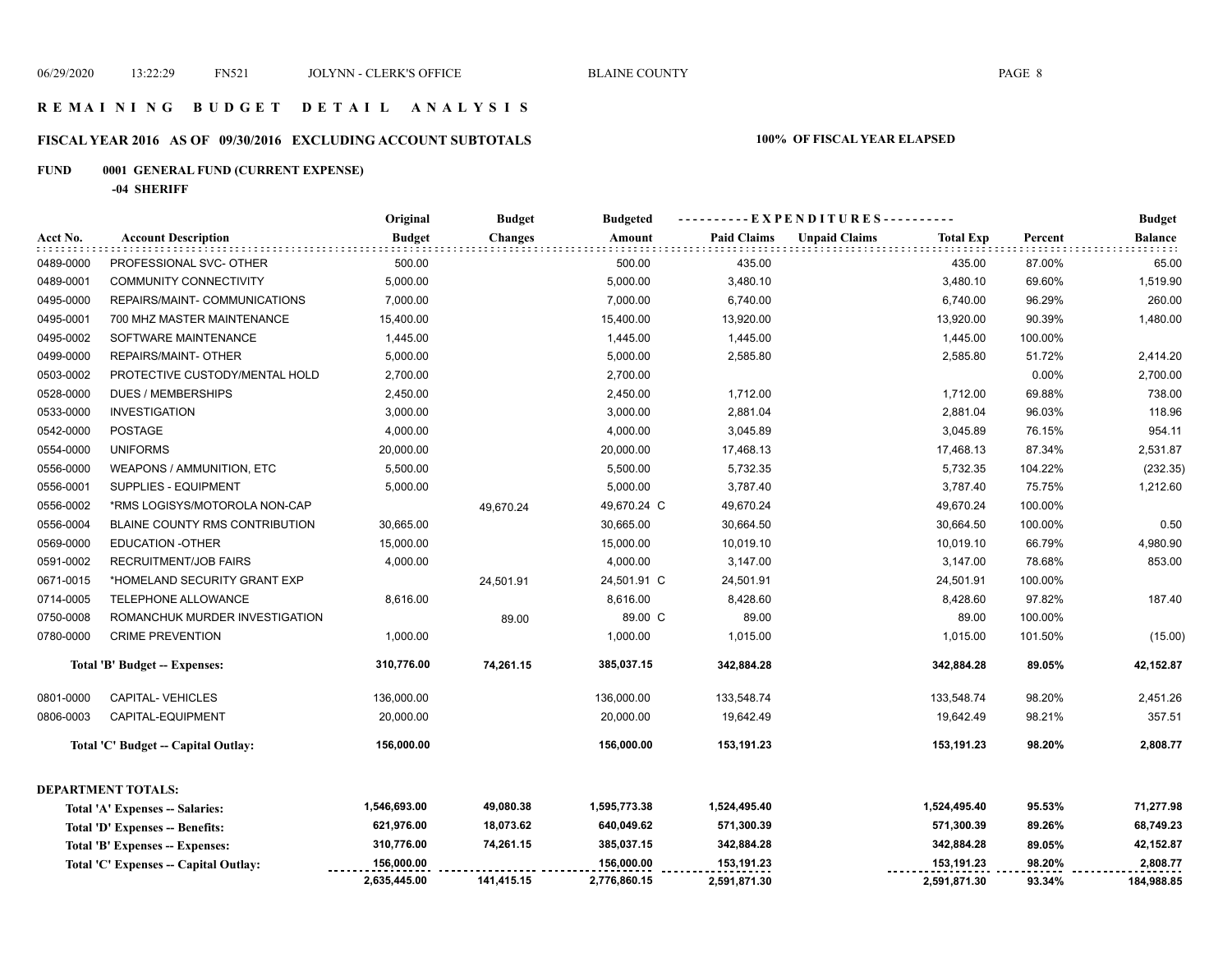#### **R E M A I N I N G B U D G E T D E T A I L A N A L Y S I S**

# **FISCAL YEAR 2016 AS OF 09/30/2016 EXCLUDING ACCOUNT SUBTOTALS 100% OF FISCAL YEAR ELAPSED**

# **FUND 0001 GENERAL FUND (CURRENT EXPENSE)**

**-05 COMMISSIONERS**

|           |                                     | Original      | <b>Budget</b><br><b>Budgeted</b> |             |                    |                      | <b>Budget</b>    |         |                |
|-----------|-------------------------------------|---------------|----------------------------------|-------------|--------------------|----------------------|------------------|---------|----------------|
| Acct No.  | <b>Account Description</b>          | <b>Budget</b> | <b>Changes</b>                   | Amount      | <b>Paid Claims</b> | <b>Unpaid Claims</b> | <b>Total Exp</b> | Percent | <b>Balance</b> |
| 0401-0000 | <b>SALARIES - OFFICER</b>           | 228,453.00    |                                  | 228,453.00  | 236,591.70         |                      | 236,591.70       | 103.56% | (8, 138.70)    |
| 0401-0001 | SALARIES - ADMINISTRATOR            | 147,952.00    |                                  | 147,952.00  | 155,015.07         |                      | 155,015.07       | 104.77% | (7,063.07)     |
| 0409-0003 | SALARIES - ASSISTANT                | 36,448.00     |                                  | 36,448.00   | 40,033.12          |                      | 40,033.12        | 109.84% | (3,585.12)     |
| 0409-0050 | SALARIES - F/Y 27TH PAYROLL         | 15,880.00     | 2,910.00                         | 18,790.00 C |                    |                      |                  | 0.00%   | 18,790.00      |
|           | Total 'A' Budget -- Salaries:       | 428,733.00    | 2,910.00                         | 431,643.00  | 431,639.89         |                      | 431,639.89       | 100.00% | 3.11           |
| 0410-0000 | <b>RETIREMENT</b>                   | 48,533.00     |                                  | 48,533.00   | 48,861.41          |                      | 48,861.41        | 100.68% | (328.41)       |
| 0411-0000 | <b>FICA</b>                         | 32,798.00     |                                  | 32,798.00   | 30,194.34          |                      | 30,194.34        | 92.06%  | 2,603.66       |
| 0412-0000 | <b>LIFE INSURANCE</b>               | 368.00        |                                  | 368.00      | 367.80             |                      | 367.80           | 99.95%  | 0.20           |
| 0413-0000 | <b>MEDICAL INSURANCE</b>            | 42,597.00     |                                  | 42,597.00   | 42,594.84          |                      | 42,594.84        | 99.99%  | 2.16           |
| 0414-0000 | <b>DENTAL INSURANCE</b>             | 2,248.00      |                                  | 2,248.00    | 2,247.60           |                      | 2,247.60         | 99.98%  | 0.40           |
| 0415-0000 | STATE UNEMPLOYMENT                  | 3,002.00      |                                  | 3,002.00    | 1,258.39           |                      | 1,258.39         | 41.92%  | 1,743.61       |
| 0416-0000 | <b>WORKER'S COMPENSATION INSUR.</b> | 1,072.00      |                                  | 1,072.00    | 775.00             |                      | 775.00           | 72.29%  | 297.00         |
|           | Total 'D' Budget -- Benefits:       | 130,618.00    |                                  | 130,618.00  | 126,299.38         |                      | 126,299.38       | 96.69%  | 4,318.62       |
| 0439-0000 | TRAVEL - OTHER (OUT OF TOWN)        | 6,000.00      |                                  | 6,000.00    | 3,874.20           |                      | 3,874.20         | 64.57%  | 2,125.80       |
| 0439-0001 | PER DIEM                            | 1,200.00      |                                  | 1,200.00    | 573.96             |                      | 573.96           | 47.83%  | 626.04         |
| 0439-0002 | <b>MEALS (IN TOWN)</b>              | 200.00        |                                  | 200.00      | 52.25              |                      | 52.25            | 26.13%  | 147.75         |
| 0439-0003 | CONFERENCE-EDUCATION                | 3,000.00      |                                  | 3,000.00    | 2,144.00           |                      | 2,144.00         | 71.47%  | 856.00         |
| 0439-0005 | <b>NACO TRAVEL</b>                  | 4,500.00      |                                  | 4,500.00    | 4,849.79           |                      | 4,849.79         | 107.77% | (349.79)       |
| 0440-0000 | SUPPLIES - OFFICE                   | 3,700.00      |                                  | 3,700.00    | 2,849.43           |                      | 2,849.43         | 77.01%  | 850.57         |
| 0440-0001 | SUPPLIES/MEETINGS                   | 350.00        |                                  | 350.00      | 218.82             |                      | 218.82           | 62.52%  | 131.18         |
| 0497-0000 | <b>MAINTENANCE AGREEMENTS</b>       | 1,500.00      |                                  | 1,500.00    | 561.65             |                      | 561.65           | 37.44%  | 938.35         |
| 0528-0000 | <b>DUES / MEMBERSHIPS</b>           | 2,000.00      |                                  | 2,000.00    | 2,660.19           |                      | 2,660.19         | 133.01% | (660.19)       |
| 0542-0000 | <b>POSTAGE</b>                      | 300.00        |                                  | 300.00      | 36.75              |                      | 36.75            | 12.25%  | 263.25         |
| 0714-0005 | TELEPHONE ALLOWANCE                 | 1,176.00      |                                  | 1,176.00    | 1,176.00           |                      | 1,176.00         | 100.00% |                |
|           | Total 'B' Budget -- Expenses:       | 23,926.00     |                                  | 23,926.00   | 18,997.04          |                      | 18,997.04        | 79.40%  | 4,928.96       |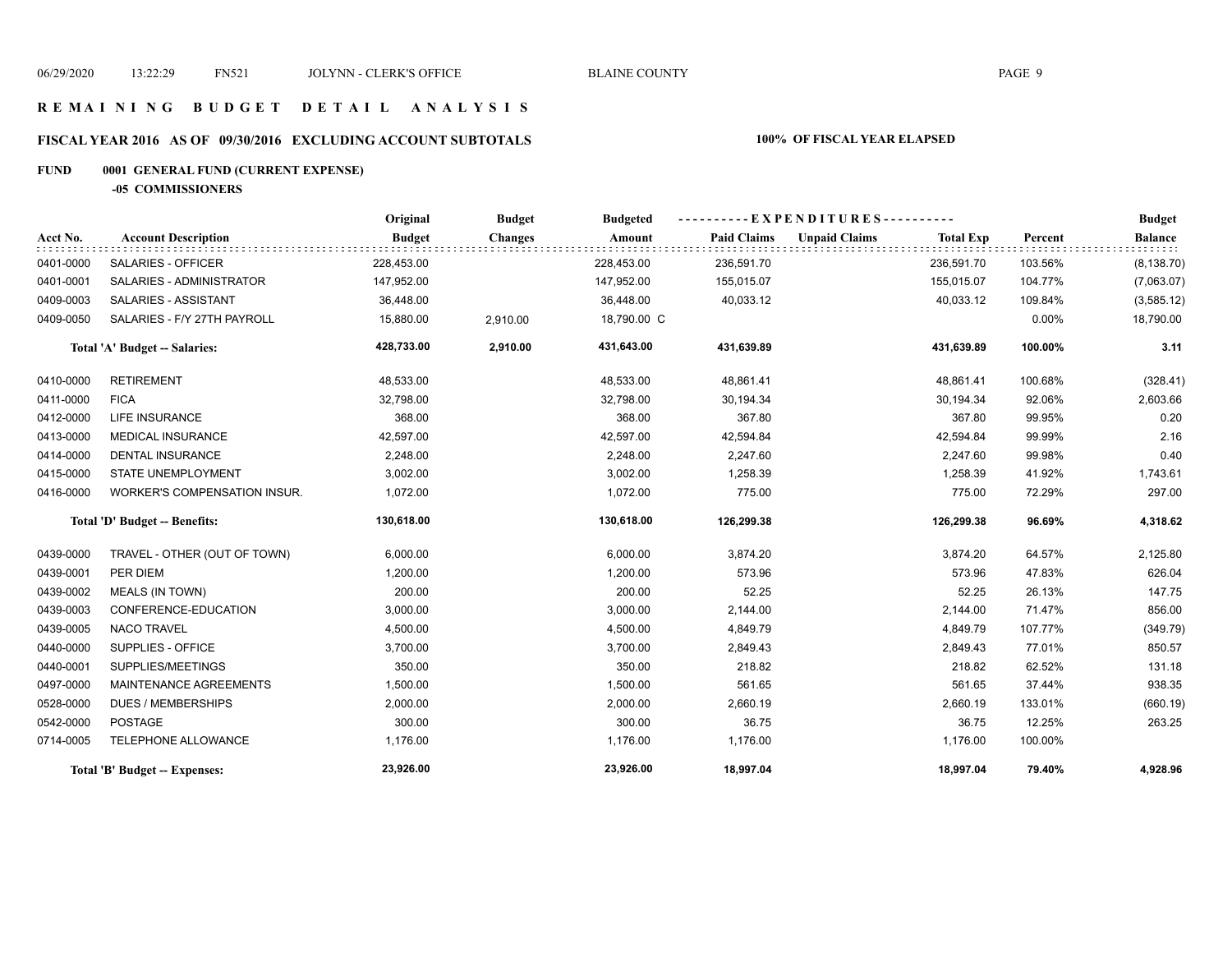#### **R E M A I N I N G B U D G E T D E T A I L A N A L Y S I S**

#### **FISCAL YEAR 2016 AS OF 09/30/2016 EXCLUDING ACCOUNT SUBTOTALS 100% OF FISCAL YEAR ELAPSED**

#### **DEPARTMENT TOTALS: 428,733.00 2,910.00 431,643.00 431,639.89 431,639.89 100.00% 3.11 Total 'A' Expenses -- Salaries: 130,618.00 130,618.00 126,299.38 126,299.38 4,318.62 Total 'D' Expenses -- Benefits: 96.69% 23,926.00 23,926.00 18,997.04 18,997.04 4,928.96 Total 'B' Expenses -- Expenses: 79.40% Total 'C' Expenses -- Capital Outlay:** ................. .......... ................... . . . . . . . . <u>-------- ------</u> ------- -------- **583,277.00 2,910.00 586,187.00 576,936.31 576,936.31 98.42% 9,250.69**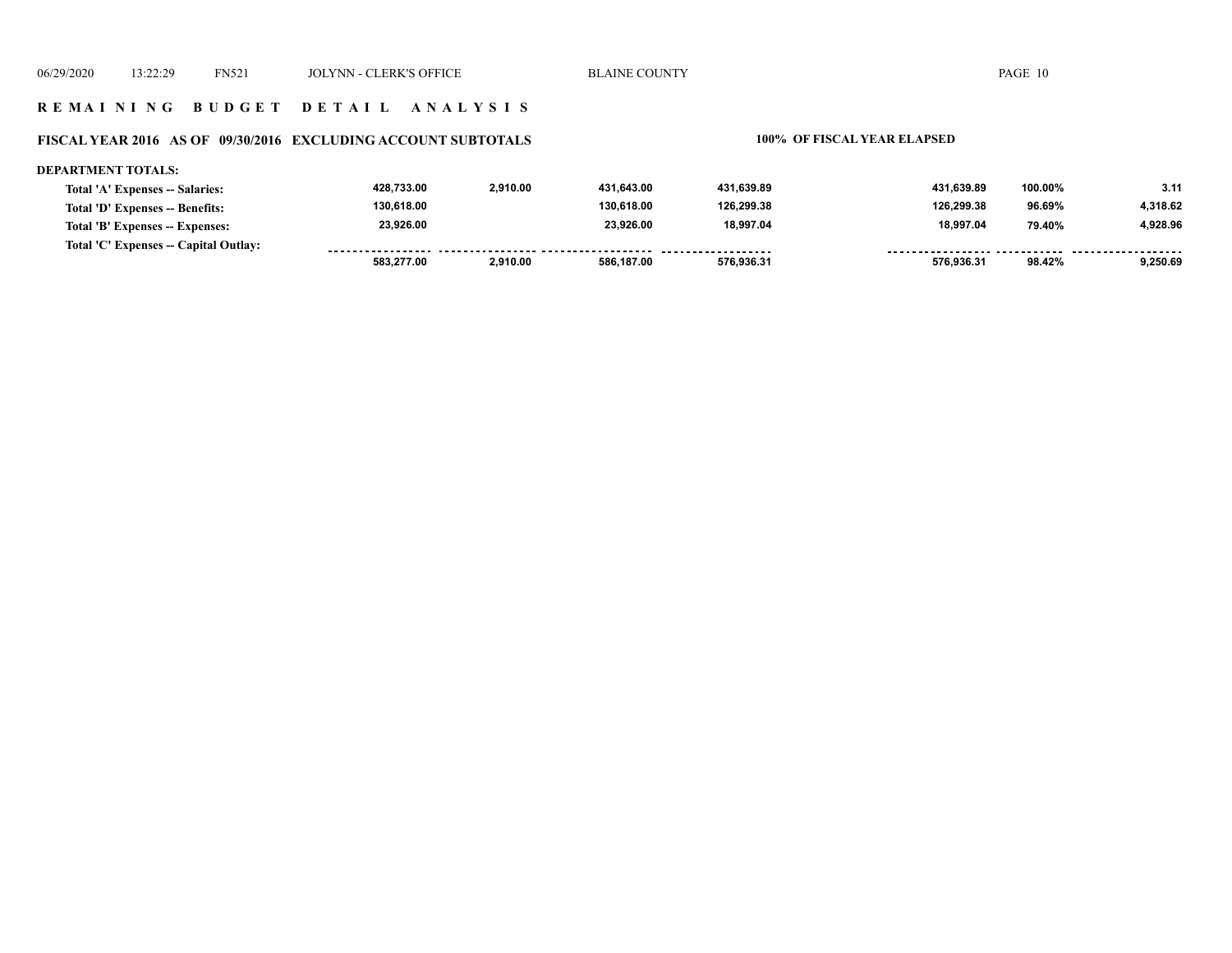### **R E M A I N I N G B U D G E T D E T A I L A N A L Y S I S**

# **FISCAL YEAR 2016 AS OF 09/30/2016 EXCLUDING ACCOUNT SUBTOTALS 100% OF FISCAL YEAR ELAPSED**

# **FUND 0001 GENERAL FUND (CURRENT EXPENSE)**

**-06 CORONER**

|           |                                       | Original      | <b>Budget</b>  | <b>Budgeted</b> |                    | ----------EXPENDITURES---------- |                  |         | <b>Budget</b>  |
|-----------|---------------------------------------|---------------|----------------|-----------------|--------------------|----------------------------------|------------------|---------|----------------|
| Acct No.  | <b>Account Description</b>            | <b>Budget</b> | <b>Changes</b> | Amount          | <b>Paid Claims</b> | <b>Unpaid Claims</b>             | <b>Total Exp</b> | Percent | <b>Balance</b> |
| 0401-0000 | SALARIES - OFFICER                    | 40,582.00     |                | 40,582.00       | 42,119.87          |                                  | 42,119.87        | 103.79% | (1,537.87)     |
| 0401-0002 | SALARIES - CHIEF DEPUTY               | 31,697.00     |                | 31,697.00       | 33,162.20          |                                  | 33,162.20        | 104.62% | (1,465.20)     |
| 0403-0000 | <b>SALARIES - MERIT</b>               | 351.00        |                | 351.00          |                    |                                  |                  | 0.00%   | 351.00         |
| 0409-0050 | SALARIES - F/Y 27TH PAYROLL           | 2,780.00      |                | 2,780.00        |                    |                                  |                  | 0.00%   | 2,780.00       |
| 0409-0099 | SALARIES - OVERTIME                   | 4,000.00      |                | 4,000.00        |                    |                                  |                  | 0.00%   | 4,000.00       |
|           | Total 'A' Budget -- Salaries:         | 79,410.00     |                | 79,410.00       | 75,282.07          |                                  | 75,282.07        | 94.80%  | 4,127.93       |
| 0410-0000 | <b>RETIREMENT</b>                     | 9,186.00      |                | 9,186.00        | 8,521.95           |                                  | 8,521.95         | 92.77%  | 664.05         |
| 0411-0000 | <b>FICA</b>                           | 6,354.00      |                | 6,354.00        | 5,758.88           |                                  | 5,758.88         | 90.63%  | 595.12         |
| 0412-0000 | LIFE INSURANCE                        | 150.00        |                | 150.00          | 116.76             |                                  | 116.76           | 77.84%  | 33.24          |
| 0413-0000 | <b>MEDICAL INSURANCE</b>              | 6,700.00      |                | 6,700.00        | 6,690.72           |                                  | 6,690.72         | 99.86%  | 9.28           |
| 0414-0000 | <b>DENTAL INSURANCE</b>               | 450.00        |                | 450.00          | 449.52             |                                  | 449.52           | 99.89%  | 0.48           |
| 0415-0000 | STATE UNEMPLOYMENT                    | 582.00        |                | 582.00          | 215.55             |                                  | 215.55           | 37.04%  | 366.45         |
| 0416-0000 | <b>WORKER'S COMPENSATION INSUR.</b>   | 1,197.00      |                | 1,197.00        | 790.00             |                                  | 790.00           | 66.00%  | 407.00         |
|           | Total 'D' Budget -- Benefits:         | 24,619.00     |                | 24,619.00       | 22,543.38          |                                  | 22,543.38        | 91.57%  | 2,075.62       |
| 0430-0000 | TRAVEL - MILEAGE - AUTOPSIES          | 5,000.00      |                | 5,000.00        | 1,750.00           |                                  | 1,750.00         | 35.00%  | 3,250.00       |
| 0439-0000 | TRAVEL - OTHER                        | 1,000.00      |                | 1,000.00        |                    |                                  |                  | 0.00%   | 1,000.00       |
| 0439-0001 | PER DIEM                              | 500.00        |                | 500.00          |                    |                                  |                  | 0.00%   | 500.00         |
| 0440-0000 | SUPPLIES - OFFICE                     | 1,500.00      |                | 1,500.00        | 1,230.00           |                                  | 1,230.00         | 82.00%  | 270.00         |
| 0509-0000 | <b>TRAINING</b>                       | 2,500.00      |                | 2,500.00        |                    |                                  |                  | 0.00%   | 2,500.00       |
| 0610-0000 | CORONER-LABORATORY                    | 3,000.00      |                | 3,000.00        | 3,313.79           |                                  | 3,313.79         | 110.46% | (313.79)       |
| 0611-0000 | CORONER-AUTOPSIES / INQUESTS          | 15,000.00     |                | 15,000.00       | 7,300.00           |                                  | 7,300.00         | 48.67%  | 7,700.00       |
| 0679-0000 | CONTRACT-OFFICE ASSISTANT             | 4,500.00      |                | 4,500.00        | 3,375.00           |                                  | 3,375.00         | 75.00%  | 1,125.00       |
|           | Total 'B' Budget -- Expenses:         | 33,000.00     |                | 33,000.00       | 16,968.79          |                                  | 16,968.79        | 51.42%  | 16,031.21      |
|           | <b>DEPARTMENT TOTALS:</b>             |               |                |                 |                    |                                  |                  |         |                |
|           | Total 'A' Expenses -- Salaries:       | 79,410.00     |                | 79,410.00       | 75,282.07          |                                  | 75,282.07        | 94.80%  | 4,127.93       |
|           | Total 'D' Expenses -- Benefits:       | 24,619.00     |                | 24,619.00       | 22,543.38          |                                  | 22,543.38        | 91.57%  | 2,075.62       |
|           | Total 'B' Expenses -- Expenses:       | 33,000.00     |                | 33,000.00       | 16,968.79          |                                  | 16,968.79        | 51.42%  | 16,031.21      |
|           | Total 'C' Expenses -- Capital Outlay: |               |                |                 |                    |                                  |                  |         |                |
|           |                                       | 137,029.00    |                | 137,029.00      | 114,794.24         |                                  | 114,794.24       | 83.77%  | 22,234.76      |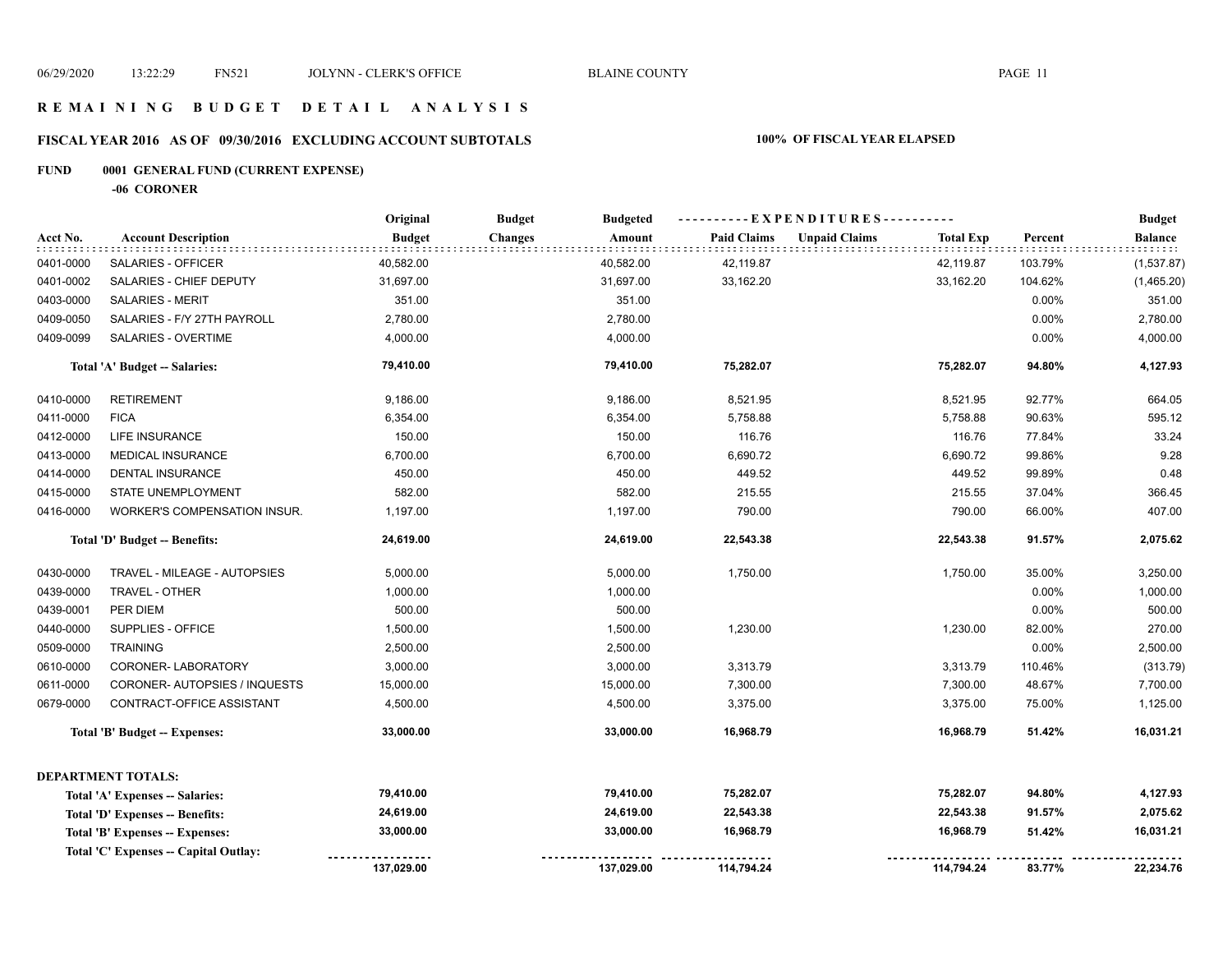#### **R E M A I N I N G B U D G E T D E T A I L A N A L Y S I S**

# **FISCAL YEAR 2016 AS OF 09/30/2016 EXCLUDING ACCOUNT SUBTOTALS 100% OF FISCAL YEAR ELAPSED**

#### **FUND 0001 GENERAL FUND (CURRENT EXPENSE)**

**-07 PROSECUTING ATTORNEY**

|           |                                | Original      | <b>Budget</b>  | <b>Budgeted</b> |                    | ----------EXPENDITURES---------- |                  |         | <b>Budget</b>  |
|-----------|--------------------------------|---------------|----------------|-----------------|--------------------|----------------------------------|------------------|---------|----------------|
| Acct No.  | <b>Account Description</b>     | <b>Budget</b> | <b>Changes</b> | Amount          | <b>Paid Claims</b> | <b>Unpaid Claims</b>             | <b>Total Exp</b> | Percent | <b>Balance</b> |
| 0401-0000 | SALARIES - OFFICER             | 125,807.00    |                | 125,807.00      | 130,346.74         |                                  | 130,346.74       | 103.61% | (4,539.74)     |
| 0402-0000 | SALARIES - CHIEF DEPUTY        | 118,396.00    |                | 118,396.00      | 122,584.69         |                                  | 122,584.69       | 103.54% | (4, 188.69)    |
| 0403-0000 | <b>SALARIES - MERIT</b>        | 4,587.00      |                | 4,587.00        |                    |                                  |                  | 0.00%   | 4,587.00       |
| 0405-0000 | SALARIES - DEPUTIES            | 175,703.00    |                | 175,703.00      | 183,780.13         |                                  | 183,780.13       | 104.60% | (8,077.13)     |
| 0405-0008 | SALARIES - LEGAL SEC/CRIM PARA | 142,874.00    |                | 142,874.00      | 151,953.67         |                                  | 151,953.67       | 106.36% | (9,079.67)     |
| 0409-0050 | SALARIES - F/Y 27TH PAYROLL    | 21,650.00     |                | 21,650.00       |                    |                                  |                  | 0.00%   | 21,650.00      |
|           | Total 'A' Budget -- Salaries:  | 589,017.00    |                | 589,017.00      | 588,665.23         |                                  | 588,665.23       | 99.94%  | 351.77         |
| 0410-0000 | <b>RETIREMENT</b>              | 67,440.00     |                | 67,440.00       | 66,637.07          |                                  | 66,637.07        | 98.81%  | 802.93         |
| 0411-0000 | <b>FICA</b>                    | 45,573.00     |                | 45,573.00       | 41,603.32          |                                  | 41,603.32        | 91.29%  | 3,969.68       |
| 0412-0000 | <b>LIFE INSURANCE</b>          | 590.00        |                | 590.00          | 588.48             |                                  | 588.48           | 99.74%  | 1.52           |
| 0413-0000 | <b>MEDICAL INSURANCE</b>       | 83,797.00     |                | 83,797.00       | 84,971.88          |                                  | 84,971.88        | 101.40% | (1, 174.88)    |
| 0414-0000 | <b>DENTAL INSURANCE</b>        | 3,610.00      |                | 3,610.00        | 3,596.16           |                                  | 3,596.16         | 99.62%  | 13.84          |
| 0415-0000 | STATE UNEMPLOYMENT             | 4,172.00      |                | 4,172.00        | 2,731.11           |                                  | 2,731.11         | 65.46%  | 1,440.89       |
| 0416-0000 | WORKER'S COMPENSATION INSUR.   | 1,490.00      |                | 1,490.00        | 1,014.00           |                                  | 1,014.00         | 68.05%  | 476.00         |
|           | Total 'D' Budget -- Benefits:  | 206,672.00    |                | 206,672.00      | 201,142.02         |                                  | 201,142.02       | 97.32%  | 5,529.98       |
| 0439-0000 | TRAVEL - OTHER                 | 4,500.00      |                | 4,500.00        | 3,233.30           |                                  | 3,233.30         | 71.85%  | 1,266.70       |
| 0439-0001 | PER DIEM (MEALS)               | 1,250.00      |                | 1,250.00        | 1,888.87           |                                  | 1,888.87         | 151.11% | (638.87)       |
| 0440-0000 | SUPPLIES - OFFICE              | 9,500.00      |                | 9,500.00        | 9,391.30           |                                  | 9,391.30         | 98.86%  | 108.70         |
| 0489-0002 | PROF SVC - INTERPRETING        | 10,000.00     |                | 10,000.00       | 470.30             |                                  | 470.30           | 4.70%   | 9,529.70       |
| 0492-0000 | REPAIRS/MAINT - OFFICE EQUIP   | 1,900.00      |                | 1,900.00        | 605.00             |                                  | 605.00           | 31.84%  | 1,295.00       |
| 0528-0000 | <b>DUES / MEMBERSHIPS</b>      | 6,180.00      |                | 6,180.00        | 4,422.00           |                                  | 4,422.00         | 71.55%  | 1,758.00       |
| 0536-0000 | <b>LAW LIBRARY</b>             | 12,190.00     |                | 12,190.00       | 11,258.79          |                                  | 11,258.79        | 92.36%  | 931.21         |
| 0542-0000 | <b>POSTAGE</b>                 | 2,500.00      |                | 2,500.00        | 528.85             |                                  | 528.85           | 21.15%  | 1,971.15       |
| 0560-0000 | EDUCATION-TUITION, REGISTR.    | 2,000.00      |                | 2,000.00        | 60.00              |                                  | 60.00            | 3.00%   | 1,940.00       |
| 0704-0000 | PROFESSIONAL & WITNESS FEES    | 12,000.00     |                | 12,000.00       | 15,164.85          |                                  | 15,164.85        | 126.37% | (3, 164.85)    |
| 0704-0001 | <b>DESIGNATED EXAMINATIONS</b> | 20,000.00     |                | 20,000.00       | 14,717.50          |                                  | 14,717.50        | 73.59%  | 5,282.50       |
| 0704-0003 | CONTRACT/LEGAL                 | 15,000.00     |                | 15,000.00       | 2,915.93           |                                  | 2,915.93         | 19.44%  | 12,084.07      |
| 0706-0001 | <b>TRANSCRIPTS</b>             | 3,000.00      |                | 3,000.00        | 3,075.17           |                                  | 3,075.17         | 102.51% | (75.17)        |
| 0750-0008 | ROMANCHUK MURDER INVESTIGATION |               | 11,968.93      | 11,968.93 C     | 12,583.58          |                                  | 12,583.58        | 105.14% | (614.65)       |
|           | Total 'B' Budget -- Expenses:  | 100,020.00    | 11,968.93      | 111,988.93      | 80,315.44          |                                  | 80,315.44        | 71.72%  | 31,673.49      |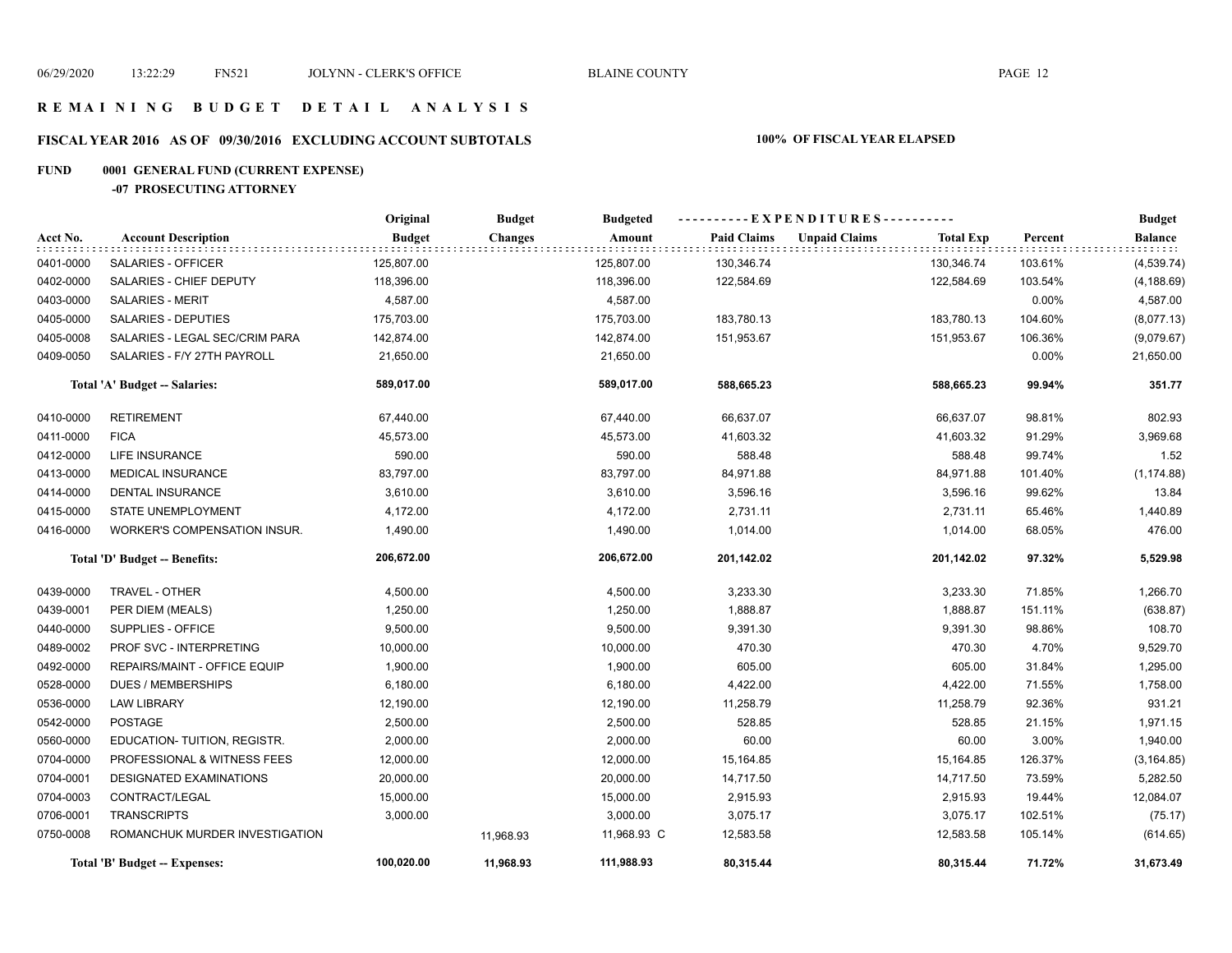### **R E M A I N I N G B U D G E T D E T A I L A N A L Y S I S**

#### **FISCAL YEAR 2016 AS OF 09/30/2016 EXCLUDING ACCOUNT SUBTOTALS 100% OF FISCAL YEAR ELAPSED**

| <b>DEPARTMENT TOTALS:</b>             |            |           |            |            |            |        |           |
|---------------------------------------|------------|-----------|------------|------------|------------|--------|-----------|
| Total 'A' Expenses -- Salaries:       | 589,017.00 |           | 589.017.00 | 588,665.23 | 588.665.23 | 99.94% | 351.77    |
| Total 'D' Expenses -- Benefits:       | 206,672.00 |           | 206.672.00 | 201,142.02 | 201.142.02 | 97.32% | 5.529.98  |
| Total 'B' Expenses -- Expenses:       | 100.020.00 | 11.968.93 | 111.988.93 | 80.315.44  | 80.315.44  | 71.72% | 31,673.49 |
| Total 'C' Expenses -- Capital Outlay: |            |           |            |            |            |        |           |
|                                       | 895.709.00 | 11.968.93 | 907.677.93 | 870.122.69 | 870.122.69 | 95.86% | 37.555.24 |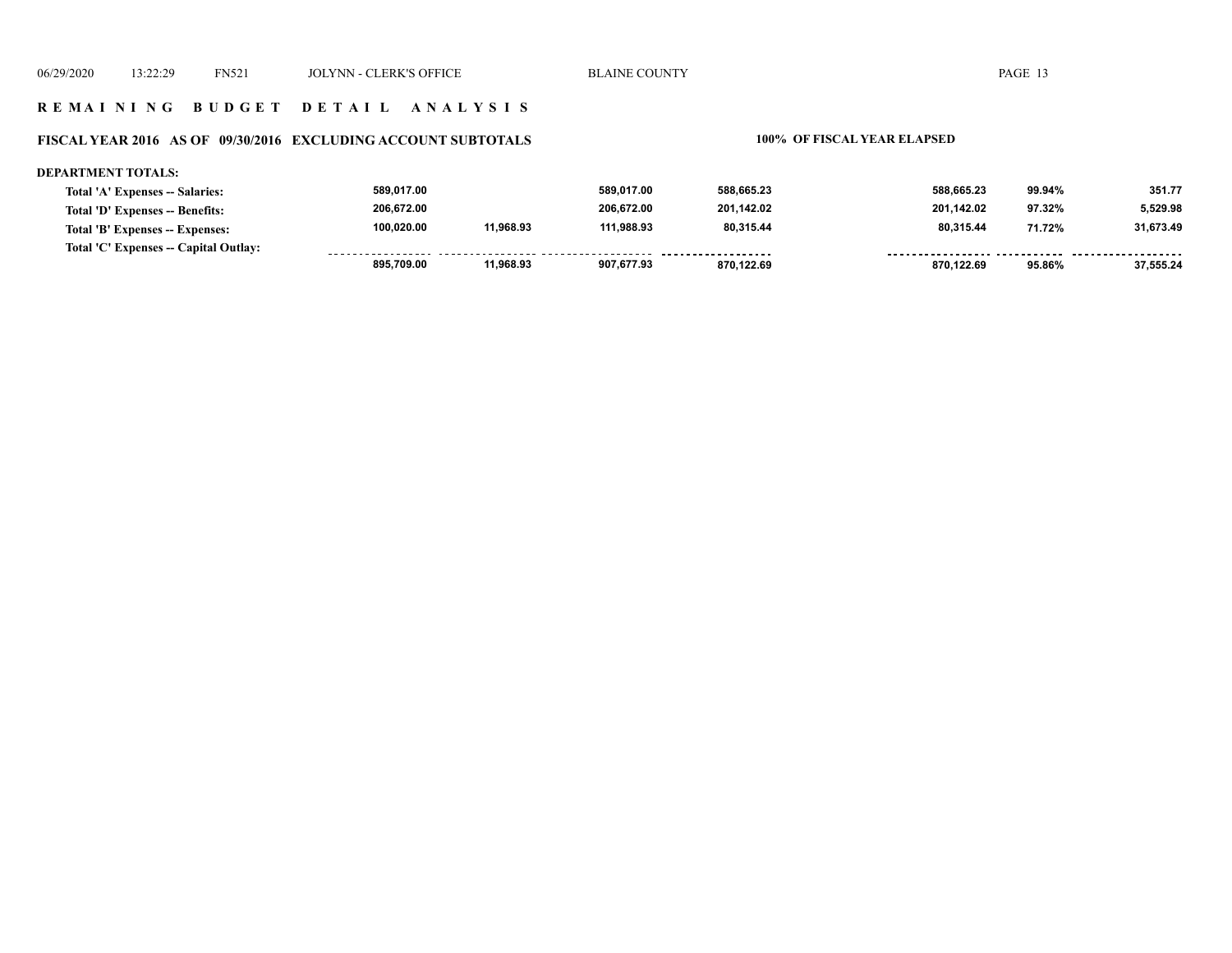### **R E M A I N I N G B U D G E T D E T A I L A N A L Y S I S**

# **FISCAL YEAR 2016 AS OF 09/30/2016 EXCLUDING ACCOUNT SUBTOTALS 100% OF FISCAL YEAR ELAPSED**

# **FUND 0001 GENERAL FUND (CURRENT EXPENSE)**

**-08 PROBATION**

|           |                                     | Original      | <b>Budget</b>  | <b>Budgeted</b> | ----------EXPENDITURES---------- |                      |                  |         | <b>Budget</b>  |
|-----------|-------------------------------------|---------------|----------------|-----------------|----------------------------------|----------------------|------------------|---------|----------------|
| Acct No.  | <b>Account Description</b>          | <b>Budget</b> | <b>Changes</b> | Amount          | <b>Paid Claims</b>               | <b>Unpaid Claims</b> | <b>Total Exp</b> | Percent | <b>Balance</b> |
| 0405-0007 | SALARIES - CHIEF PROBATION OFF      | 82,181.00     |                | 82,181.00       | 86,094.91                        |                      | 86,094.91        | 104.76% | (3,913.91)     |
| 0405-0008 | SALARIES - PROBATION                | 209,575.00    |                | 209,575.00      | 216,846.50                       |                      | 216,846.50       | 103.47% | (7,271.50)     |
| 0409-0050 | SALARIES - F/Y 27TH PAYROLL         | 11,225.00     |                | 11,225.00       |                                  |                      |                  | 0.00%   | 11,225.00      |
| 0409-0099 | <b>SALARIES - OVERTIME</b>          | 1,000.00      |                | 1,000.00        | 990.65                           |                      | 990.65           | 99.07%  | 9.35           |
|           | Total 'A' Budget -- Salaries:       | 303,981.00    |                | 303,981.00      | 303,932.06                       |                      | 303,932.06       | 99.98%  | 48.94          |
| 0410-0000 | <b>RETIREMENT</b>                   | 34,417.00     |                | 34,417.00       | 34,405.22                        |                      | 34,405.22        | 99.97%  | 11.78          |
| 0411-0000 | <b>FICA</b>                         | 23,259.00     |                | 23,259.00       | 21,720.26                        |                      | 21,720.26        | 93.38%  | 1,538.74       |
| 0412-0000 | <b>LIFE INSURANCE</b>               | 368.00        |                | 368.00          | 367.80                           |                      | 367.80           | 99.95%  | 0.20           |
| 0413-0000 | <b>MEDICAL INSURANCE</b>            | 46,926.00     |                | 46,926.00       | 45,328.68                        |                      | 45,328.68        | 96.60%  | 1,597.32       |
| 0414-0000 | DENTAL INSURANCE                    | 2,250.00      |                | 2,250.00        | 2,247.60                         |                      | 2,247.60         | 99.89%  | 2.40           |
| 0415-0000 | <b>STATE UNEMPLOYMENT</b>           | 2,129.00      |                | 2,129.00        | 1,845.50                         |                      | 1,845.50         | 86.68%  | 283.50         |
| 0416-0000 | <b>WORKER'S COMPENSATION INSUR.</b> | 9,761.00      |                | 9,761.00        | 7,292.00                         |                      | 7,292.00         | 74.71%  | 2,469.00       |
|           | Total 'D' Budget -- Benefits:       | 119,110.00    |                | 119,110.00      | 113,207.06                       |                      | 113,207.06       | 95.04%  | 5,902.94       |
| 0439-0000 | TRAVEL-OTHER                        | 2,500.00      |                | 2,500.00        | 490.88                           |                      | 490.88           | 19.64%  | 2,009.12       |
| 0439-0001 | PER DIEM                            | 1,500.00      |                | 1,500.00        | 61.25                            |                      | 61.25            | 4.08%   | 1,438.75       |
| 0440-0001 | <b>SUPPLIES</b>                     | 3,500.00      |                | 3,500.00        | 3,555.50                         |                      | 3,555.50         | 101.59% | (55.50)        |
| 0440-0003 | <b>DRUG TESTS</b>                   |               | 14,142.75      | 14,142.75 C     | 8,365.33                         |                      | 8,365.33         | 59.15%  | 5,777.42       |
| 0479-0001 | *OPERATING EXPENSE-TOBACCO TAX      |               | 47,545.92      | 47,545.92 C     | 47,545.92                        |                      | 47,545.92        | 100.00% |                |
| 0479-0003 | *SCRAM EXPENSES                     |               | 14,290.95      | 14,290.95 C     | 14,290.95                        |                      | 14,290.95        | 100.00% |                |
| 0479-0007 | * SUBSTANCE ABUSE                   |               | 200.00         | 200.00 C        | 200.00                           |                      | 200.00           | 100.00% |                |
| 0479-0011 | *JUVENILE DRUG TESTS-TOB TAX        |               | 6,482.26       | 6,482.26 C      | 6,482.26                         |                      | 6,482.26         | 100.00% |                |
| 0489-0000 | PROFESSIONAL SVC                    | 500.00        |                | 500.00          | 760.24                           |                      | 760.24           | 152.05% | (260.24)       |
| 0528-0000 | <b>DUES / MEMBERSHIPS</b>           | 285.00        |                | 285.00          | 296.00                           |                      | 296.00           | 103.86% | (11.00)        |
| 0542-0000 | <b>POSTAGE</b>                      | 50.00         |                | 50.00           | 59.48                            |                      | 59.48            | 118.96% | (9.48)         |
| 0569-0001 | EDUCATION - PROBATION               | 600.00        |                | 600.00          |                                  |                      |                  | 0.00%   | 600.00         |
| 0707-0002 | ADULT PROGRAMMING                   | 12,000.00     |                | 12,000.00       | 4,055.33                         |                      | 4,055.33         | 33.79%  | 7,944.67       |
| 0714-0005 | TELEPHONE ALLOWANCE                 | 2,100.00      |                | 2,100.00        | 2,064.00                         |                      | 2,064.00         | 98.29%  | 36.00          |
|           | Total 'B' Budget -- Expenses:       | 23,035.00     | 82,661.88      | 105,696.88      | 88,227.14                        |                      | 88,227.14        | 83.47%  | 17,469.74      |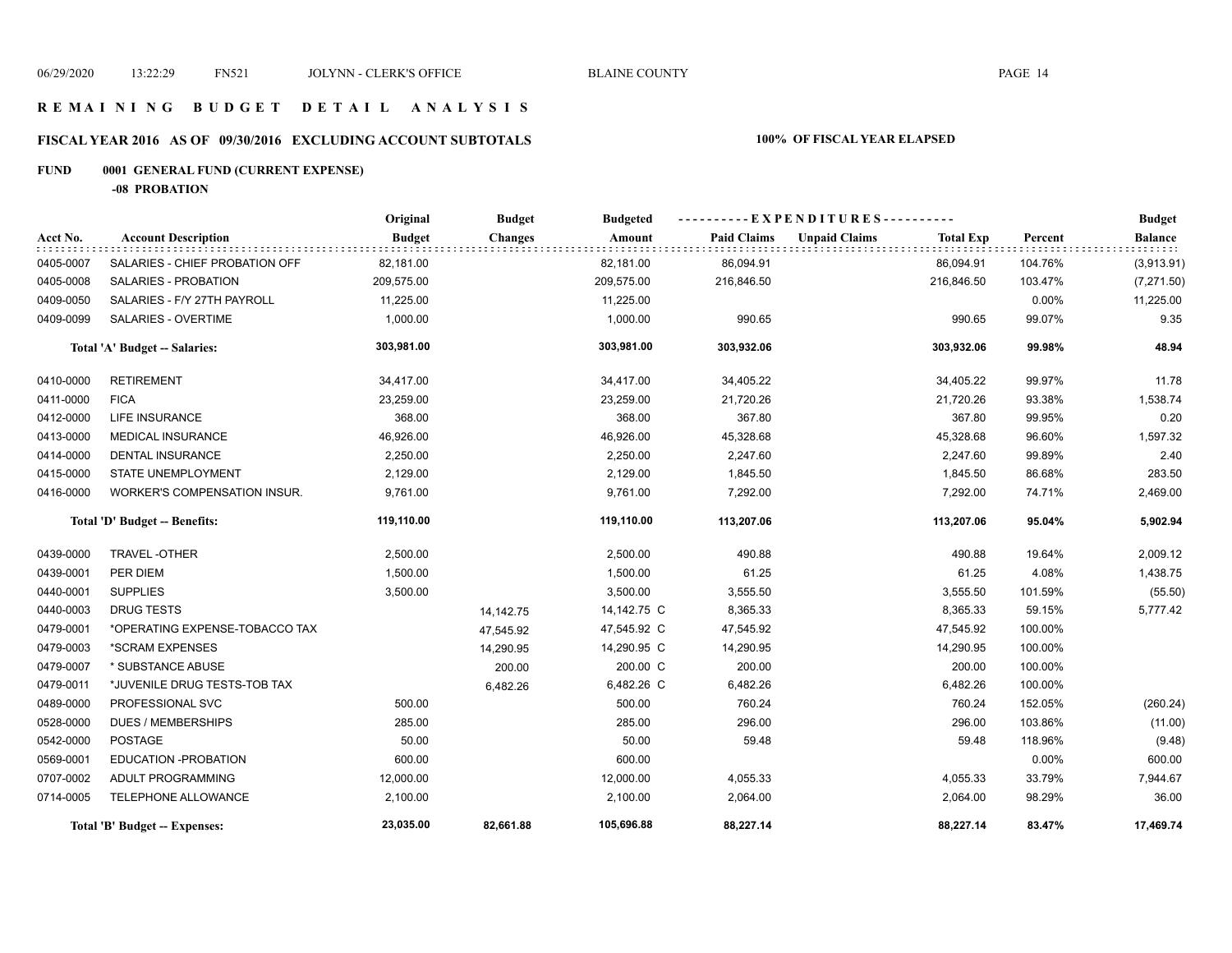#### **R E M A I N I N G B U D G E T D E T A I L A N A L Y S I S**

### **FISCAL YEAR 2016 AS OF 09/30/2016 EXCLUDING ACCOUNT SUBTOTALS 100% OF FISCAL YEAR ELAPSED**

| <b>DEPARTMENT TOTALS:</b>             |            |           |            |            |            |        |           |
|---------------------------------------|------------|-----------|------------|------------|------------|--------|-----------|
| Total 'A' Expenses -- Salaries:       | 303,981.00 |           | 303.981.00 | 303,932.06 | 303.932.06 | 99.98% | 48.94     |
| Total 'D' Expenses -- Benefits:       | 119.110.00 |           | 119.110.00 | 113.207.06 | 113.207.06 | 95.04% | 5.902.94  |
| Total 'B' Expenses -- Expenses:       | 23,035.00  | 82,661.88 | 105.696.88 | 88.227.14  | 88.227.14  | 83.47% | 17.469.74 |
| Total 'C' Expenses -- Capital Outlay: |            |           |            |            |            |        |           |
|                                       | 446,126.00 | 82,661.88 | 528,787.88 | 505,366.26 | 505.366.26 | 95.57% | 23.421.62 |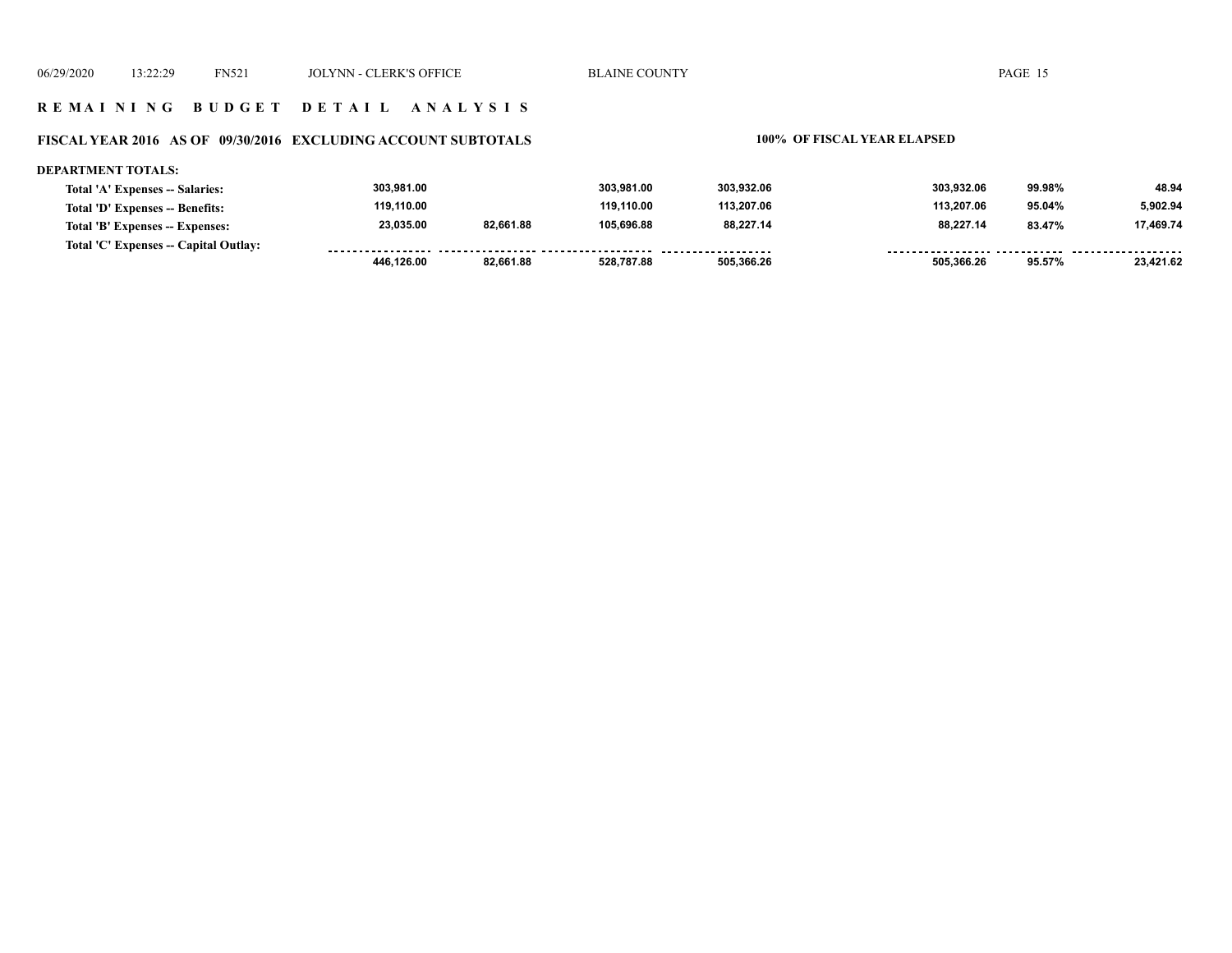### **R E M A I N I N G B U D G E T D E T A I L A N A L Y S I S**

# **FISCAL YEAR 2016 AS OF 09/30/2016 EXCLUDING ACCOUNT SUBTOTALS 100% OF FISCAL YEAR ELAPSED**

# **FUND 0001 GENERAL FUND (CURRENT EXPENSE)**

**-11 FACILITIES**

|           |                                     | Original      | <b>Budget</b><br><b>Budgeted</b> |                    | ----------EXPENDITURES----------         |         | <b>Budget</b><br><b>Balance</b> |
|-----------|-------------------------------------|---------------|----------------------------------|--------------------|------------------------------------------|---------|---------------------------------|
| Acct No.  | <b>Account Description</b>          | <b>Budget</b> | <b>Changes</b><br>Amount         | <b>Paid Claims</b> | <b>Unpaid Claims</b><br><b>Total Exp</b> | Percent |                                 |
| 0402-0000 | <b>SALARIES - MAINTENANCE</b>       | 104,345.00    | 104,345.00                       | 101,748.02         | 101,748.02                               | 97.51%  | 2,596.98                        |
| 0402-0001 | SALARIES - CUSTODIAL                | 67,812.00     | 67,812.00                        | 44,297.62          | 44,297.62                                | 65.32%  | 23,514.38                       |
| 0402-0003 | SALARIES - FACILITIES MANAGER       |               |                                  | 14,558.22          | 14,558.22                                | 0.00%   | (14, 558.22)                    |
| 0409-0050 | SALAREIS - F/Y 27TH PAYROLL         | 6,625.00      | 6,625.00                         |                    |                                          | 0.00%   | 6,625.00                        |
|           | Total 'A' Budget -- Salaries:       | 178,782.00    | 178,782.00                       | 160,603.86         | 160,603.86                               | 89.83%  | 18,178.14                       |
| 0410-0000 | <b>RETIREMENT</b>                   | 20,480.00     | 20,480.00                        | 18,180.30          | 18,180.30                                | 88.77%  | 2,299.70                        |
| 0411-0000 | <b>FICA</b>                         | 13,840.00     | 13,840.00                        | 11,054.60          | 11,054.60                                | 79.87%  | 2,785.40                        |
| 0412-0000 | <b>LIFE INSURANCE</b>               | 225.00        | 225.00                           | 251.33             | 251.33                                   | 111.70% | (26.33)                         |
| 0413-0000 | <b>MEDICAL INSURANCE</b>            | 33,050.00     | 33,050.00                        | 31,280.36          | 31,280.36                                | 94.65%  | 1,769.64                        |
| 0414-0000 | <b>DENTAL INSURANCE</b>             | 1,800.00      | 1,800.00                         | 1,535.86           | 1,535.86                                 | 85.33%  | 264.14                          |
| 0415-0000 | STATE UNEMPLOYMENT                  | 1,267.00      | 1,267.00                         | 939.28             | 939.28                                   | 74.13%  | 327.72                          |
| 0416-0000 | <b>WORKER'S COMPENSATION INSUR.</b> | 8,107.00      | 8,107.00                         | 5,757.00           | 5,757.00                                 | 71.01%  | 2,350.00                        |
|           | Total 'D' Budget -- Benefits:       | 78,769.00     | 78,769.00                        | 68,998.73          | 68,998.73                                | 87.60%  | 9,770.27                        |
| 0439-0000 | TRAVEL - OTHER                      | 1,000.00      | 1,000.00                         |                    |                                          | 0.00%   | 1,000.00                        |
| 0439-0001 | PER DIEM / MEALS                    | 500.00        | 500.00                           |                    |                                          | 0.00%   | 500.00                          |
| 0440-0000 | SUPPLIES - OFFICE                   | 2,500.00      | 2,500.00                         | 1,487.79           | 1,487.79                                 | 59.51%  | 1,012.21                        |
| 0449-0000 | SUPPLIES - COURTHOUSE               | 4,000.00      | 4,000.00                         | 1,914.09           | 1,914.09                                 | 47.85%  | 2,085.91                        |
| 0449-0001 | SUPPLIES - JUDICIAL                 | 3,500.00      | 3,500.00                         | 1,750.87           | 1,750.87                                 | 50.02%  | 1,749.13                        |
| 0449-0002 | SUPPLIES - MCBRIDE BLDG             | 500.00        | 500.00                           | 135.35             | 135.35                                   | 27.07%  | 364.65                          |
| 0449-0003 | TOOLS/EQUIPMENT                     | 5,000.00      | 5,000.00                         | 2,814.39           | 2,814.39                                 | 56.29%  | 2,185.61                        |
| 0449-0004 | SUPPLIES - ANNEX                    | 6,000.00      | 6,000.00                         | 4,214.03           | 4,214.03                                 | 70.23%  | 1,785.97                        |
| 0449-0005 | SUPPLIES - PSF                      | 2,500.00      | 2,500.00                         | 4,115.71           | 4,115.71                                 | 164.63% | (1,615.71)                      |
| 0449-0008 | SUPPLIES-BLAINE MANOR               | 500.00        | 500.00                           |                    |                                          | 0.00%   | 500.00                          |
| 0460-0000 | UTILITIES-GAS HTNG-COURT HOUSE      | 2,000.00      | 2,000.00                         | 1,254.17           | 1,254.17                                 | 62.71%  | 745.83                          |
| 0460-0001 | UTILITIES-GAS ANNEX                 | 8,500.00      | 8,500.00                         | 4,705.44           | 4,705.44                                 | 55.36%  | 3,794.56                        |
| 0460-0002 | UTILITIES-GAS-JUDICIAL              | 4,500.00      | 4,500.00                         | 4,234.98           | 4,234.98                                 | 94.11%  | 265.02                          |
| 0460-0003 | UTILITIES-GAS-MCBRIDE               | 1,000.00      | 1,000.00                         | 801.50             | 801.50                                   | 80.15%  | 198.50                          |
| 0460-0004 | UTILITIES-GAS-PSF                   | 18,000.00     | 18,000.00                        | 14,101.85          | 14,101.85                                | 78.34%  | 3,898.15                        |
| 0460-0005 | UTILITIES-OLD HOSPITAL              | 3,600.00      | 3,600.00                         | 4,484.37           | 4,484.37                                 | 124.57% | (884.37)                        |
| 0465-0000 | UTILITIES - ELECTRICITY - JDCL      | 11,000.00     | 11,000.00                        | 8,603.39           | 8,603.39                                 | 78.21%  | 2,396.61                        |
| 0465-0001 | UTILITIES - ELECTRIC-COURTHOUSE     | 8,000.00      | 8,000.00                         | 11,629.23          | 11,629.23                                | 145.37% | (3,629.23)                      |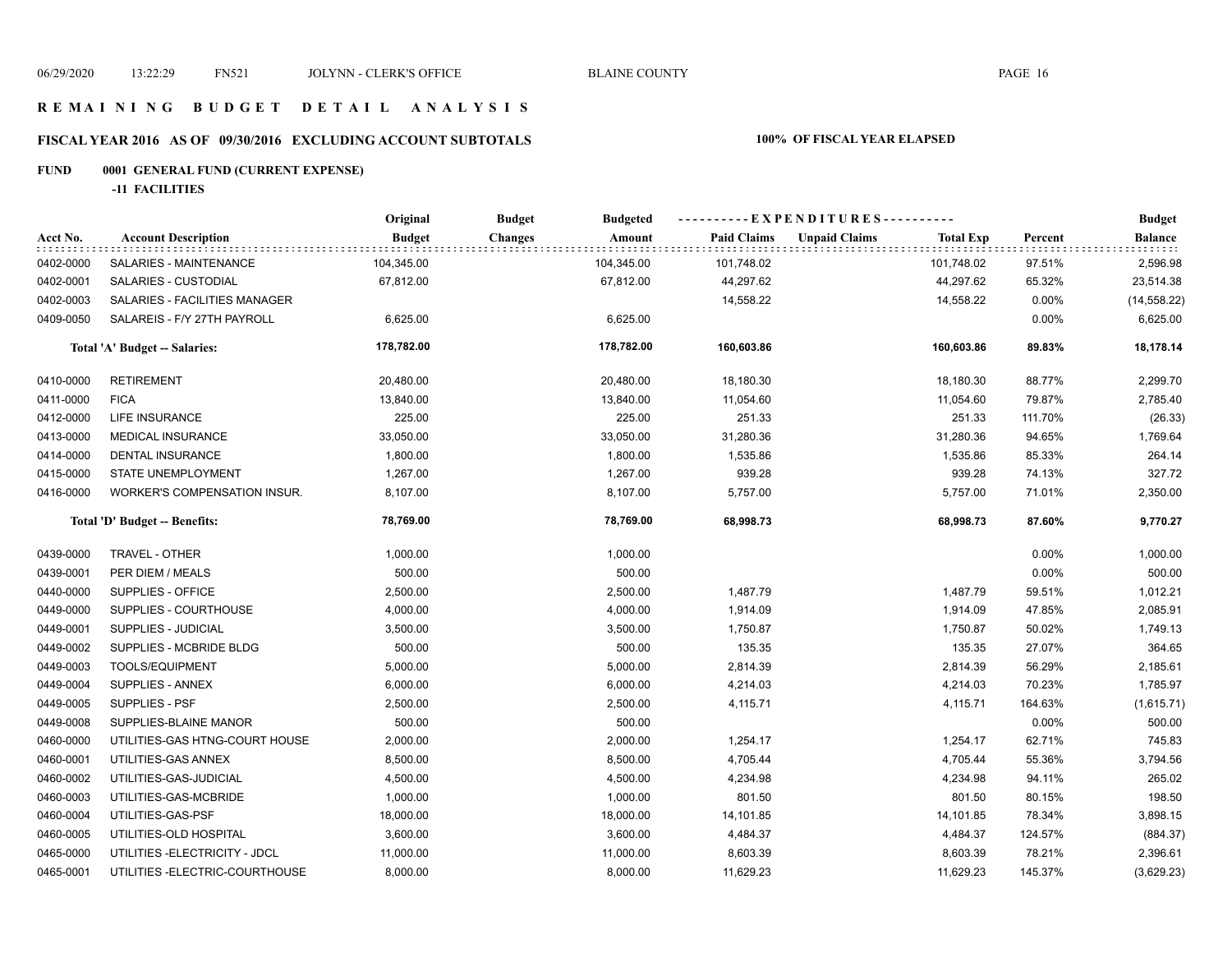#### **R E M A I N I N G B U D G E T D E T A I L A N A L Y S I S**

# **FISCAL YEAR 2016 AS OF 09/30/2016 EXCLUDING ACCOUNT SUBTOTALS 100% OF FISCAL YEAR ELAPSED**

# **FUND 0001 GENERAL FUND (CURRENT EXPENSE)**

**-11 FACILITIES**

|           |                                    | Original      | <b>Budget</b>  | <b>Budgeted</b> |                    |                      |                  |         | <b>Budget</b> |
|-----------|------------------------------------|---------------|----------------|-----------------|--------------------|----------------------|------------------|---------|---------------|
| Acct No.  | <b>Account Description</b>         | <b>Budget</b> | <b>Changes</b> | Amount          | <b>Paid Claims</b> | <b>Unpaid Claims</b> | <b>Total Exp</b> | Percent | Balance       |
| 0465-0002 | UTILITIES - ELECTRICITY-MCBRIDE    | 700.00        |                | 700.00          | 676.35             |                      | 676.35           | 96.62%  | 23.65         |
| 0465-0003 | UTILITIES - ELECTRICITY - ANNEX    | 17,000.00     |                | 17,000.00       | 16,533.18          |                      | 16,533.18        | 97.25%  | 466.82        |
| 0465-0004 | UTILITIES - ELECTRICITY - PSF      | 45,000.00     |                | 45,000.00       | 45,606.90          |                      | 45,606.90        | 101.35% | (606.90)      |
| 0465-0007 | UTILITIES - ELECTRICITY - R&B      | 12,000.00     |                | 12,000.00       | 10,582.55          |                      | 10,582.55        | 88.19%  | 1,417.45      |
| 0465-0008 | UTILITIES - ELECTRICITY- WEEDS     | 500.00        |                | 500.00          | 534.36             |                      | 534.36           | 106.87% | (34.36)       |
| 0467-0004 | UTILITIES - GARBAGE - R&B          | 700.00        |                | 700.00          | 787.35             |                      | 787.35           | 112.48% | (87.35)       |
| 0469-0000 | UTILITIES - PROPANE - R&B          | 2,000.00      |                | 2,000.00        | 1,819.70           |                      | 1,819.70         | 90.99%  | 180.30        |
| 0469-0001 | UTILITIES - PROPANE - WEEDS        | 3,800.00      |                | 3,800.00        | 1,472.87           |                      | 1,472.87         | 38.76%  | 2,327.13      |
| 0494-0000 | REPAIRS/MAINT - CRTHSE             | 9,000.00      |                | 9,000.00        | 12,792.91          |                      | 12,792.91        | 142.14% | (3,792.91)    |
| 0494-0001 | REPAIRS/MAINT - JDCL BLDG          | 7,000.00      |                | 7,000.00        | 3,025.10           |                      | 3,025.10         | 43.22%  | 3,974.90      |
| 0494-0002 | REPAIRS/MAINT - MCBRIDE BLDG       | 1,000.00      |                | 1,000.00        | 592.52             |                      | 592.52           | 59.25%  | 407.48        |
| 0494-0003 | REPAIRS/MAINT - ANNEX              | 9,000.00      |                | 9,000.00        | 8,748.66           |                      | 8,748.66         | 97.21%  | 251.34        |
| 0494-0004 | <b>REPAIRS/MAINT - PSF</b>         | 25,000.00     |                | 25,000.00       | 22,306.85          |                      | 22,306.85        | 89.23%  | 2,693.15      |
| 0494-0006 | REPAIRS & MAINT-ROAD & BRIDGE      | 5,000.00      |                | 5,000.00        | 5,510.81           |                      | 5,510.81         | 110.22% | (510.81)      |
| 0494-0007 | <b>REPAIRS &amp; MAINT-RECYCLE</b> | 1,500.00      |                | 1,500.00        | 1,018.15           |                      | 1,018.15         | 67.88%  | 481.85        |
| 0494-0008 | REPAIRS/MAINT - WEEDS SHOP         | 4,800.00      |                | 4,800.00        | 3,837.25           |                      | 3,837.25         | 79.94%  | 962.75        |
| 0495-0000 | LANDSCAPE/MAINT                    | 7,000.00      |                | 7,000.00        | 7,108.27           |                      | 7,108.27         | 101.55% | (108.27)      |
| 0499-0000 | REPAIRS/MAINT-OTHER-BLAINE MAN     | 1,500.00      |                | 1,500.00        | 9,165.92           |                      | 9,165.92         | 611.06% | (7,665.92)    |
| 0499-0004 | FUEL/REPAIRS/MAINT - VEHICLES      | 2,500.00      |                | 2,500.00        | 1,808.84           |                      | 1,808.84         | 72.35%  | 691.16        |
| 0528-0000 | DUES/AIRPORT WEST                  | 2,700.00      |                | 2,700.00        | 2,560.00           |                      | 2,560.00         | 94.81%  | 140.00        |
| 0569-0000 | <b>EDUCATION- OTHER</b>            | 1,000.00      |                | 1,000.00        |                    |                      |                  | 0.00%   | 1,000.00      |
| 0571-0000 | <b>SUSTAINABILITY</b>              | 1,000.00      |                | 1,000.00        | 972.00             |                      | 972.00           | 97.20%  | 28.00         |
| 0679-0000 | CONTRACT SERVICES - JANITORIAL     | 57,033.00     |                | 57,033.00       | 75,043.25          |                      | 75,043.25        | 131.58% | (18,010.25)   |
| 0679-0001 | CONTRACT - MAINTENANCE             | 30,000.00     |                | 30,000.00       | 25,899.29          |                      | 25,899.29        | 86.33%  | 4,100.71      |
| 0705-0000 | WATER & SEWER - CRTHSE BLDG        | 12,000.00     |                | 12,000.00       | 8,004.63           |                      | 8,004.63         | 66.71%  | 3,995.37      |
| 0705-0001 | WATER & SEWER - JDCL BLDG          | 1,000.00      |                | 1,000.00        | 600.44             |                      | 600.44           | 60.04%  | 399.56        |
| 0705-0002 | WATER & SEWER - ANNEX              | 2,500.00      |                | 2,500.00        | 2,776.89           |                      | 2,776.89         | 111.08% | (276.89)      |
| 0705-0003 | WATER & SEWER - MCBRIDE            | 1,000.00      |                | 1,000.00        | 689.70             |                      | 689.70           | 68.97%  | 310.30        |
| 0705-0004 | WATER & SEWER - PSF                | 20,000.00     |                | 20,000.00       | 30,917.13          |                      | 30,917.13        | 154.59% | (10, 917.13)  |
| 0705-0005 | WATER & SEWER - OLD JAIL           | 230.00        |                | 230.00          | 220.67             |                      | 220.67           | 95.94%  | 9.33          |
| 0705-0006 | WATER & SEWER - CAREY R&B          | 600.00        |                | 600.00          | 624.00             |                      | 624.00           | 104.00% | (24.00)       |
| 0705-0007 | WATER & SEWER - CAREY WEEDS        | 600.00        |                | 600.00          | 634.06             |                      | 634.06           | 105.68% | (34.06)       |
| 0714-0005 | TELEPHONE ALLOWANCE                | 600.00        |                | 600.00          |                    |                      |                  | 0.00%   | 600.00        |
| 0786-0000 | REPAIRS/MAINT - ELEVATOR           | 1,000.00      |                | 1,000.00        | 762.50             |                      | 762.50           | 76.25%  | 237.50        |
|           |                                    |               |                |                 |                    |                      |                  |         |               |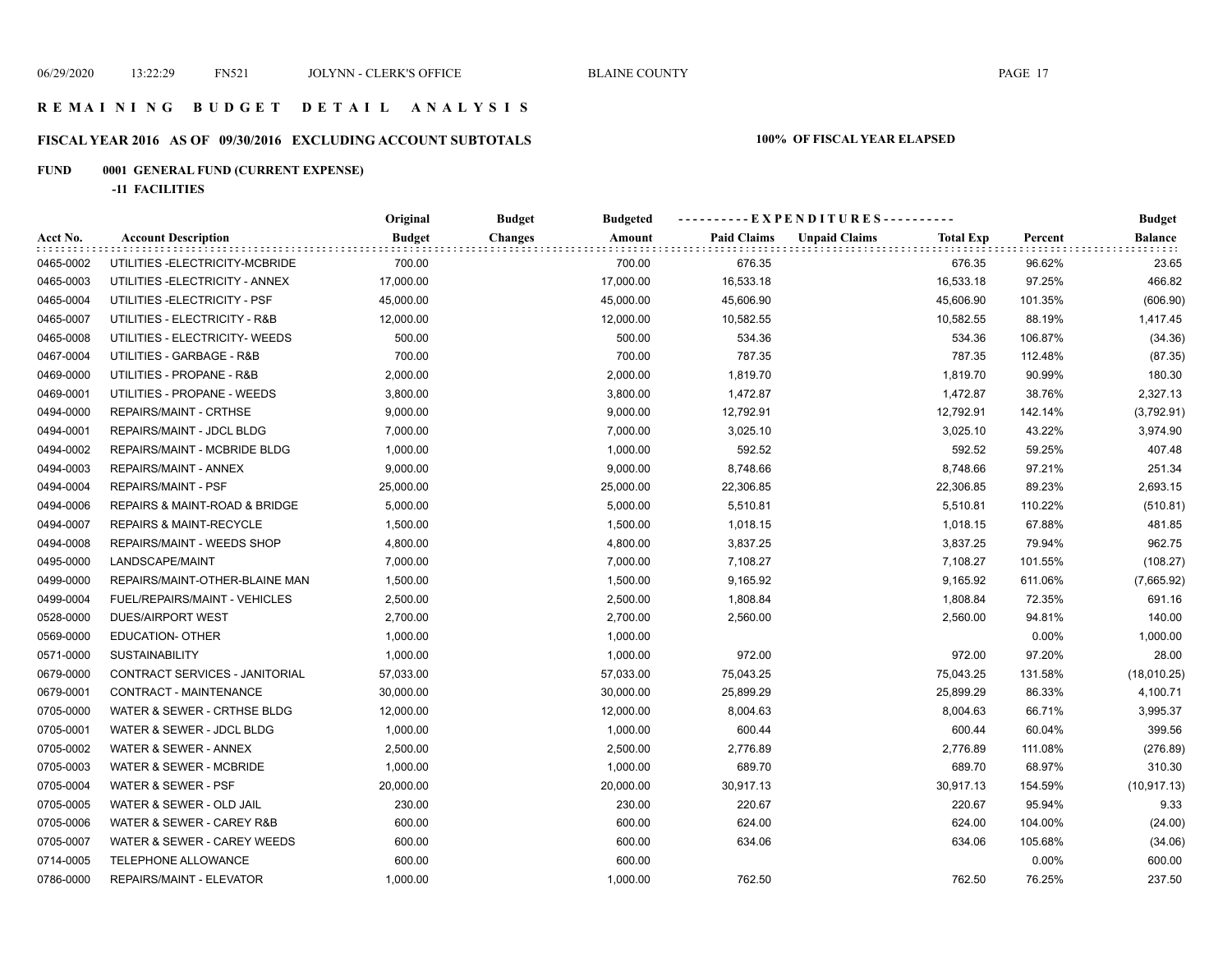### **R E M A I N I N G B U D G E T D E T A I L A N A L Y S I S**

# **FISCAL YEAR 2016 AS OF 09/30/2016 EXCLUDING ACCOUNT SUBTOTALS 100% OF FISCAL YEAR ELAPSED**

# **FUND 0001 GENERAL FUND (CURRENT EXPENSE)**

**-11 FACILITIES**

|                                        | Original      | <b>Budget</b>  | <b>Budgeted</b><br>Amount | --EXPENDITURES---------- |                      |                  |         | <b>Budget</b>  |  |
|----------------------------------------|---------------|----------------|---------------------------|--------------------------|----------------------|------------------|---------|----------------|--|
| Acct No.<br><b>Account Description</b> | <b>Budget</b> | <b>Changes</b> |                           | <b>Paid Claims</b>       | <b>Unpaid Claims</b> | <b>Total Exp</b> | Percent | <b>Balance</b> |  |
| Total 'B' Budget -- Expenses:          | 368.863.00    |                | 368.863.00                | 369.880.26               |                      | 369.880.26       | 100.28% | (1,017.26)     |  |
| <b>DEPARTMENT TOTALS:</b>              |               |                |                           |                          |                      |                  |         |                |  |
| Total 'A' Expenses -- Salaries:        | 178.782.00    |                | 178.782.00                | 160.603.86               |                      | 160.603.86       | 89.83%  | 18,178.14      |  |
| Total 'D' Expenses -- Benefits:        | 78.769.00     |                | 78.769.00                 | 68,998.73                |                      | 68.998.73        | 87.60%  | 9,770.27       |  |
| Total 'B' Expenses -- Expenses:        | 368,863.00    |                | 368.863.00                | 369,880.26               |                      | 369.880.26       | 100.28% | (1,017.26)     |  |
| Total 'C' Expenses -- Capital Outlay:  |               |                |                           |                          |                      |                  |         |                |  |
|                                        | 626,414.00    |                | 626.414.00                | 599.482.85               |                      | 599.482.85       | 95.70%  | 26.931.15      |  |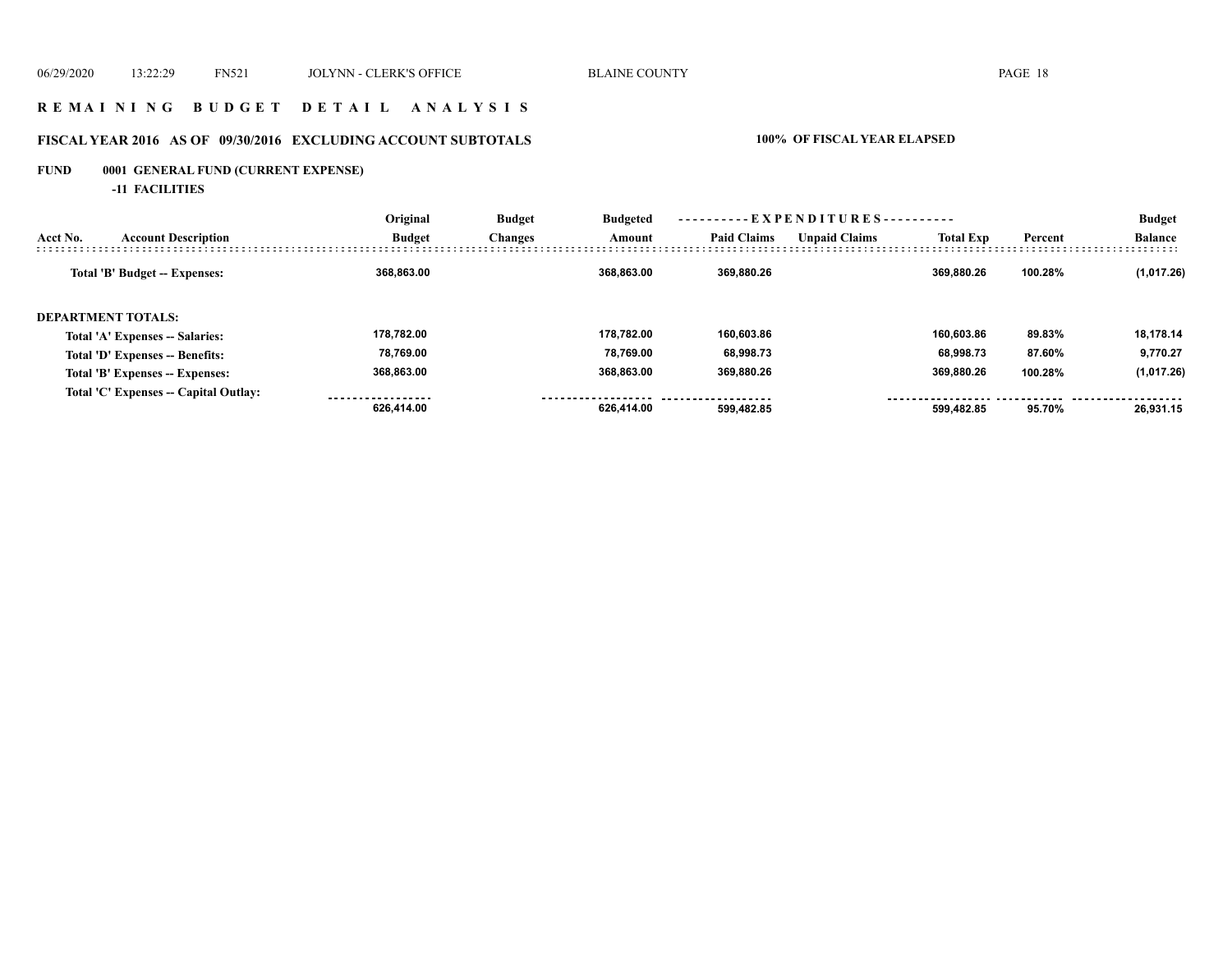#### **R E M A I N I N G B U D G E T D E T A I L A N A L Y S I S**

# **FISCAL YEAR 2016 AS OF 09/30/2016 EXCLUDING ACCOUNT SUBTOTALS 100% OF FISCAL YEAR ELAPSED**

# **FUND 0001 GENERAL FUND (CURRENT EXPENSE)**

#### **-12 ADMINISTRATIVE SERVICES**

|           |                                       | Original      | <b>Budget</b>  | <b>Budgeted</b> |                    |                      |                  |         | <b>Budget</b>  |
|-----------|---------------------------------------|---------------|----------------|-----------------|--------------------|----------------------|------------------|---------|----------------|
| Acct No.  | <b>Account Description</b>            | <b>Budget</b> | <b>Changes</b> | Amount          | <b>Paid Claims</b> | <b>Unpaid Claims</b> | <b>Total Exp</b> | Percent | <b>Balance</b> |
| 0401-0005 | SALARIES - ADMIN SERVICES MGR         | 60,010.00     |                | 60,010.00       | 63,176.80          |                      | 63,176.80        | 105.28% | (3, 166.80)    |
| 0403-0000 | <b>SALARIES - MERIT</b>               | 15,794.00     | (1,313.00)     | 14,481.00 C     |                    |                      |                  | 0.00%   | 14,481.00      |
| 0408-0001 | SALARIES-TERMINATION/LEAVE/OT         | 65,000.00     |                | 65,000.00       | 57,329.56          |                      | 57,329.56        | 88.20%  | 7,670.44       |
| 0408-0003 | SALARIES - PAY GRADE ADJ              | 20,000.00     | (1,597.00)     | 18,403.00 C     |                    |                      |                  | 0.00%   | 18,403.00      |
| 0409-0050 | SALARIES - F/Y 27TH PAYROLL           | 2,500.00      |                | 2,500.00        |                    |                      |                  | 0.00%   | 2,500.00       |
|           | Total 'A' Budget -- Salaries:         | 163,304.00    | (2,910.00)     | 160,394.00      | 120,506.36         |                      | 120,506.36       | 75.13%  | 39,887.64      |
| 0410-0000 | <b>RETIREMENT</b>                     | 10,175.00     |                | 10,175.00       | 7,361.14           |                      | 7,361.14         | 72.35%  | 2,813.86       |
| 0411-0000 | <b>FICA</b>                           | 17,384.00     |                | 17,384.00       | 9,218.71           |                      | 9,218.71         | 53.03%  | 8,165.29       |
| 0412-0000 | <b>LIFE INSURANCE</b>                 | 75.00         |                | 75.00           | 67.43              |                      | 67.43            | 89.91%  | 7.57           |
| 0413-0000 | <b>MEDICAL INSURANCE</b>              | 12,530.00     |                | 12,530.00       | 6,133.16           |                      | 6,133.16         | 48.95%  | 6,396.84       |
| 0414-0000 | <b>DENTAL INSURANCE</b>               | 450.00        |                | 450.00          | 412.06             |                      | 412.06           | 91.57%  | 37.94          |
| 0415-0000 | STATE UNEMPLOYMENT                    | 1,591.00      |                | 1,591.00        | 783.29             |                      | 783.29           | 49.23%  | 807.71         |
| 0416-0000 | WORKER'S COMPENSATION INSUR.          | 951.00        |                | 951.00          | 747.32             |                      | 747.32           | 78.58%  | 203.68         |
|           | Total 'D' Budget -- Benefits:         | 43,156.00     |                | 43,156.00       | 24,723.11          |                      | 24,723.11        | 57.29%  | 18,432.89      |
| 0439-0000 | TRAVEL - OTHER                        | 2,200.00      |                | 2,200.00        |                    |                      |                  | 0.00%   | 2,200.00       |
| 0439-0001 | PER DIEM                              | 500.00        |                | 500.00          |                    |                      |                  | 0.00%   | 500.00         |
| 0440-0000 | SUPPLIES - OFFICE                     | 600.00        |                | 600.00          | 35.99              |                      | 35.99            | 6.00%   | 564.01         |
| 0528-0000 | <b>DUES / MEMBERSHIPS</b>             | 405.00        |                | 405.00          |                    |                      |                  | 0.00%   | 405.00         |
| 0542-0000 | <b>POSTAGE</b>                        | 50.00         |                | 50.00           |                    |                      |                  | 0.00%   | 50.00          |
| 0569-0000 | <b>EMPL RECOGNITION</b>               | 8,200.00      |                | 8,200.00        | 5,949.45           |                      | 5,949.45         | 72.55%  | 2,250.55       |
| 0569-0001 | EDUCATION/REGISTRATION                | 4,770.00      |                | 4,770.00        |                    |                      |                  | 0.00%   | 4,770.00       |
| 0591-0002 | RECRUITMENT/RETENTION                 | 2,500.00      |                | 2,500.00        | 1,915.89           |                      | 1,915.89         | 76.64%  | 584.11         |
|           | Total 'B' Budget -- Expenses:         | 19,225.00     |                | 19,225.00       | 7,901.33           |                      | 7,901.33         | 41.10%  | 11,323.67      |
|           | <b>DEPARTMENT TOTALS:</b>             |               |                |                 |                    |                      |                  |         |                |
|           | Total 'A' Expenses -- Salaries:       | 163,304.00    | (2,910.00)     | 160,394.00      | 120,506.36         |                      | 120,506.36       | 75.13%  | 39,887.64      |
|           | Total 'D' Expenses -- Benefits:       | 43,156.00     |                | 43,156.00       | 24,723.11          |                      | 24,723.11        | 57.29%  | 18,432.89      |
|           | Total 'B' Expenses -- Expenses:       | 19,225.00     |                | 19,225.00       | 7,901.33           |                      | 7,901.33         | 41.10%  | 11,323.67      |
|           | Total 'C' Expenses -- Capital Outlay: | 225,685.00    | (2,910.00)     | 222,775.00      | 153,130.80         |                      | 153,130.80       | 68.74%  | 69,644.20      |
|           |                                       |               |                |                 |                    |                      |                  |         |                |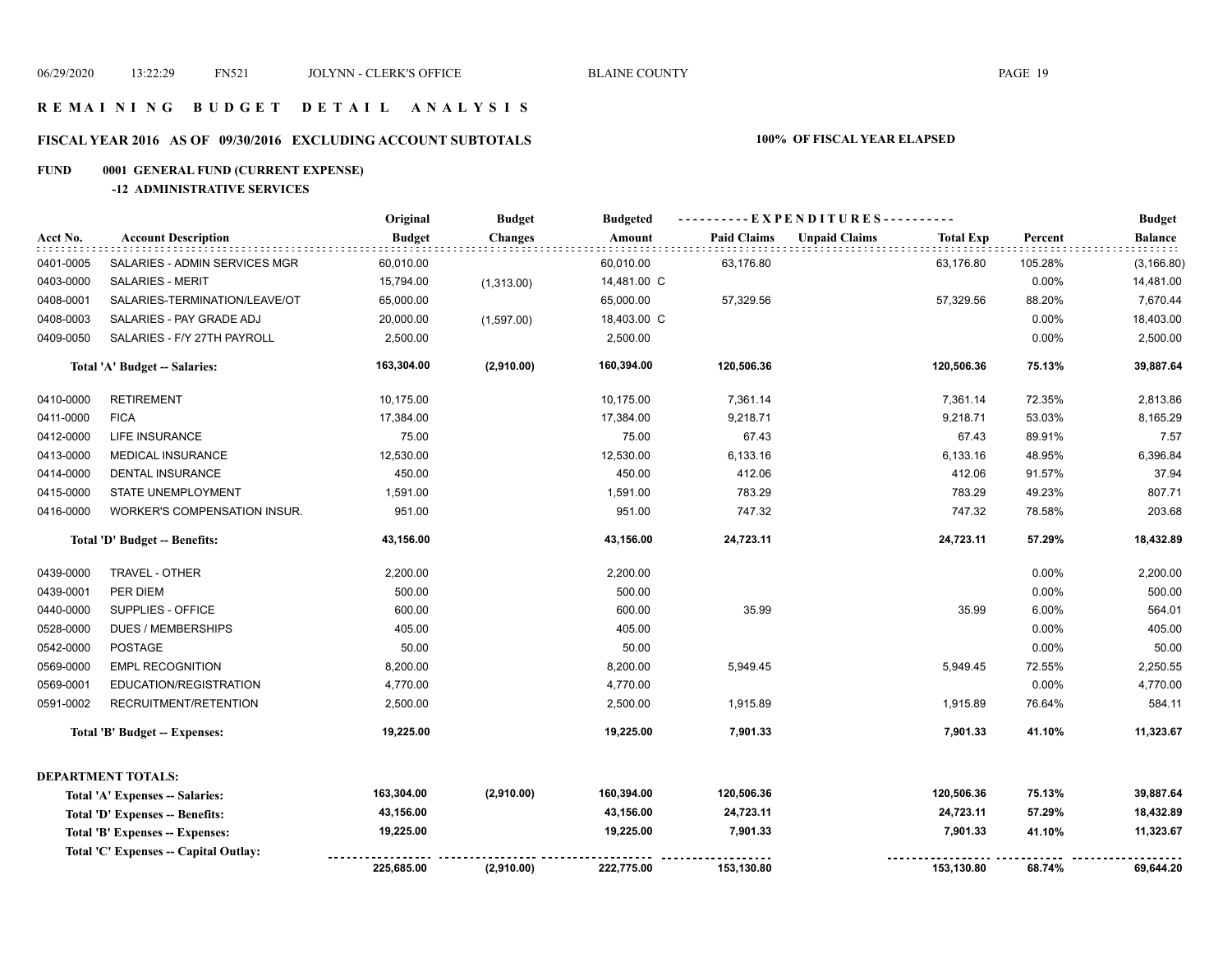### **R E M A I N I N G B U D G E T D E T A I L A N A L Y S I S**

#### **FISCAL YEAR 2016 AS OF 09/30/2016 EXCLUDING ACCOUNT SUBTOTALS 100% OF FISCAL YEAR ELAPSED**

#### **FUND 0001 GENERAL FUND (CURRENT EXPENSE)**

**-13 EXTENSION OFFICE**

|           |                                       | Original      | <b>Budget</b>  | <b>Budgeted</b> | - EXPENDITURES---------- |                      |                  |         | <b>Budget</b>  |
|-----------|---------------------------------------|---------------|----------------|-----------------|--------------------------|----------------------|------------------|---------|----------------|
| Acct No.  | <b>Account Description</b>            | <b>Budget</b> | <b>Changes</b> | Amount          | <b>Paid Claims</b>       | <b>Unpaid Claims</b> | <b>Total Exp</b> | Percent | <b>Balance</b> |
| 0439-0000 | TRAVEL - EXTENSION EDUCATOR           | 2,700.00      |                | 2,700.00        | 1,302.02                 |                      | 1,302.02         | 48.22%  | 1,397.98       |
| 0439-0001 | <b>TRAVEL - ASSOC EDUCATOR</b>        | 1,900.00      |                | 1,900.00        | 2,061.72                 |                      | 2,061.72         | 108.51% | (161.72)       |
| 0439-0002 | TRAVEL - ADMIN ASSISTANT              | 600.00        |                | 600.00          | 435.66                   |                      | 435.66           | 72.61%  | 164.34         |
| 0440-0000 | <b>SUPPLIES</b>                       | 3,274.00      |                | 3,274.00        | 3,448.50                 |                      | 3,448.50         | 105.33% | (174.50)       |
| 0440-0003 | SUPPLIES/EQUIPMENT                    | 3,000.00      |                | 3,000.00        | 3,198.93                 |                      | 3,198.93         | 106.63% | (198.93)       |
| 0440-0004 | <b>PRINTING</b>                       | 2,000.00      | 200.00         | 2,200.00 C      | 1,154.12                 |                      | 1,154.12         | 52.46%  | 1,045.88       |
| 0449-0001 | *4-H EXPENSES                         |               | 18,296.91      | 18,296.91 C     | 18,296.91                |                      | 18,296.91        | 100.00% |                |
| 0449-0004 | *WORKSHOP EXPENSES                    |               | 4,194.61       | 4,194.61 C      | 4,194.61                 |                      | 4,194.61         | 100.00% |                |
| 0489-0000 | <b>MARKETING</b>                      | 800.00        |                | 800.00          | 300.00                   |                      | 300.00           | 37.50%  | 500.00         |
| 0542-0000 | POSTAGE-PUB & NEWS LETTER             | 100.00        | 23.10          | 123.10 C        | 23.10                    |                      | 23.10            | 18.77%  | 100.00         |
| 0569-0000 | EDUCATION/REGISTRATION                | 850.00        |                | 850.00          | 335.00                   |                      | 335.00           | 39.41%  | 515.00         |
| 0580-0000 | CONTRACT - EXTENSION AGENT            | 1,500.00      |                | 1,500.00        | 1,500.00                 |                      | 1,500.00         | 100.00% |                |
| 0689-0002 | CONTRACTS-U OF ID                     | 91,060.00     |                | 91,060.00       | 91,060.00                |                      | 91,060.00        | 100.00% |                |
|           | Total 'B' Budget -- Expenses:         | 107,784.00    | 22,714.62      | 130,498.62      | 127,310.57               |                      | 127,310.57       | 97.56%  | 3,188.05       |
|           | <b>DEPARTMENT TOTALS:</b>             |               |                |                 |                          |                      |                  |         |                |
|           | Total 'A' Expenses -- Salaries:       |               |                |                 |                          |                      |                  |         |                |
|           | Total 'D' Expenses -- Benefits:       |               |                |                 |                          |                      |                  |         |                |
|           | Total 'B' Expenses -- Expenses:       | 107,784.00    | 22,714.62      | 130,498.62      | 127,310.57               |                      | 127,310.57       | 97.56%  | 3,188.05       |
|           | Total 'C' Expenses -- Capital Outlay: |               |                |                 |                          |                      |                  |         |                |
|           |                                       | 107,784.00    | 22,714.62      | 130,498.62      | 127.310.57               |                      | 127.310.57       | 97.56%  | 3,188.05       |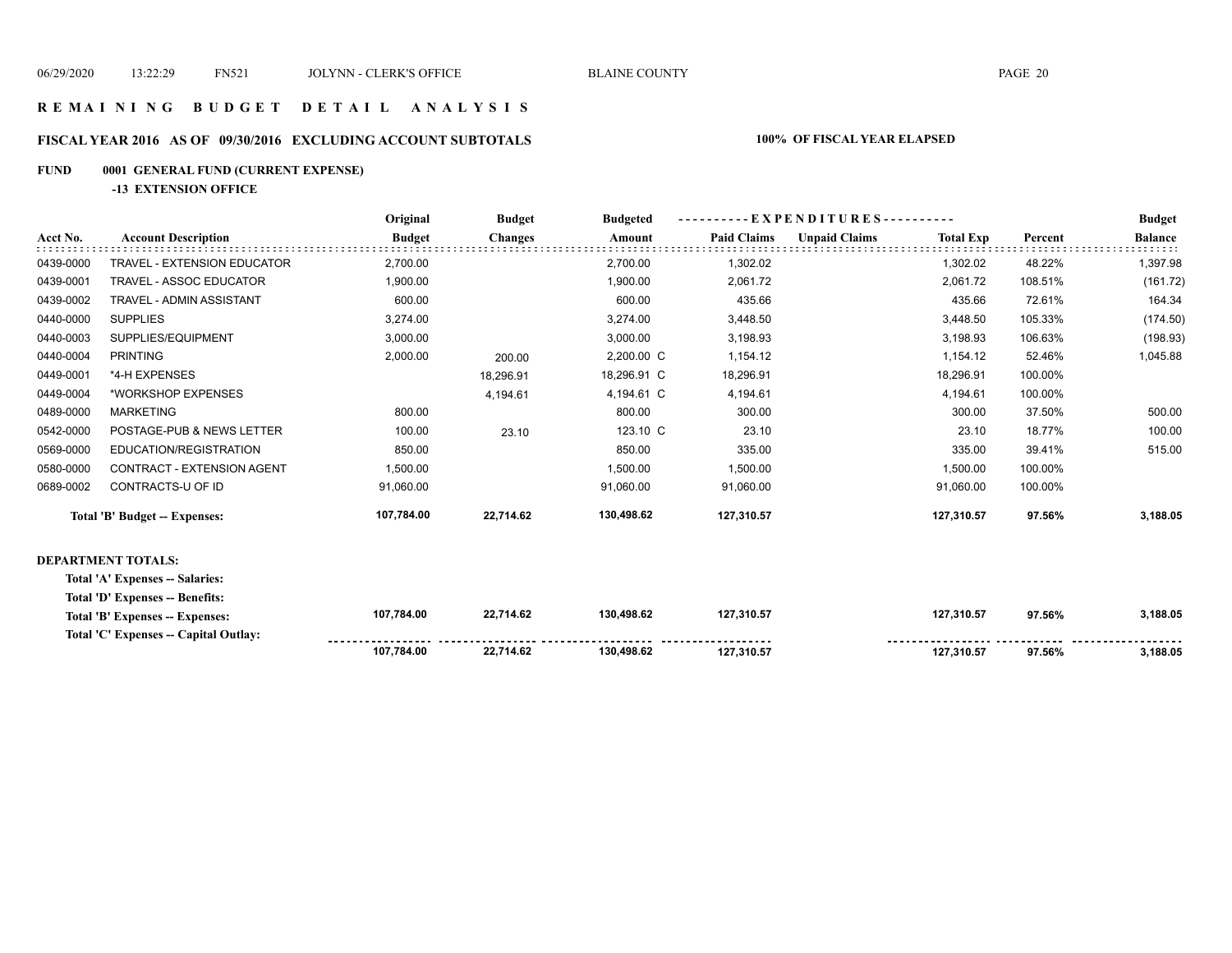### **R E M A I N I N G B U D G E T D E T A I L A N A L Y S I S**

# **FISCAL YEAR 2016 AS OF 09/30/2016 EXCLUDING ACCOUNT SUBTOTALS 100% OF FISCAL YEAR ELAPSED**

# **FUND 0001 GENERAL FUND (CURRENT EXPENSE)**

**-14 IT**

|           |                                     | Original      | <b>Budget</b><br><b>Budgeted</b> |                    | -----EXPENDITURES----------              |         | <b>Budget</b> |
|-----------|-------------------------------------|---------------|----------------------------------|--------------------|------------------------------------------|---------|---------------|
| Acct No.  | <b>Account Description</b>          | <b>Budget</b> | <b>Changes</b><br>Amount         | <b>Paid Claims</b> | <b>Unpaid Claims</b><br><b>Total Exp</b> | Percent | Balance       |
| 0404-0000 | SALARIES - MANAGER                  | 70,689.00     | 70,689.00                        | 74,105.94          | 74,105.94                                | 104.83% | (3,416.94)    |
| 0408-0002 | SALARIES - IT ANALYST               | 60,697.00     | 60,697.00                        | 63,545.40          | 63,545.40                                | 104.69% | (2,848.40)    |
| 0408-0003 | SALARIES - IT SPECIALIST            | 44,991.00     | 44,991.00                        | 39,348.82          | 39,348.82                                | 87.46%  | 5,642.18      |
| 0409-0050 | SALARIES - F/Y 27TH PAYROLL         | 6,785.00      | 6,785.00                         |                    |                                          | 0.00%   | 6,785.00      |
| 0409-0099 | SALARIES - OVERTIME                 | 2,000.00      | 2,000.00                         |                    |                                          | 0.00%   | 2,000.00      |
|           | Total 'A' Budget -- Salaries:       | 185,162.00    | 185,162.00                       | 177,000.16         | 177,000.16                               | 95.59%  | 8,161.84      |
| 0410-0000 | <b>RETIREMENT</b>                   | 21,396.00     | 21,396.00                        | 20,036.56          | 20,036.56                                | 93.65%  | 1,359.44      |
| 0411-0000 | <b>FICA</b>                         | 14,459.00     | 14,459.00                        | 12,313.61          | 12,313.61                                | 85.16%  | 2,145.39      |
| 0412-0000 | LIFE INSURANCE                      | 221.00        | 221.00                           | 196.16             | 196.16                                   | 88.76%  | 24.84         |
| 0413-0000 | <b>MEDICAL INSURANCE</b>            | 34,019.00     | 34,019.00                        | 28,453.80          | 28,453.80                                | 83.64%  | 5,565.20      |
| 0414-0000 | <b>DENTAL INSURANCE</b>             | 1,349.00      | 1,349.00                         | 1,198.72           | 1,198.72                                 | 88.86%  | 150.28        |
| 0415-0000 | STATE UNEMPLOYMENT                  | 1,325.00      | 1,325.00                         | 1,046.25           | 1,046.25                                 | 78.96%  | 278.75        |
| 0416-0000 | <b>WORKER'S COMPENSATION INSUR.</b> | 475.00        | 475.00                           | 320.00             | 320.00                                   | 67.37%  | 155.00        |
|           | Total 'D' Budget -- Benefits:       | 73,244.00     | 73,244.00                        | 63,565.10          | 63,565.10                                | 86.79%  | 9,678.90      |
| 0439-0000 | TRAVEL-TRAVEL/LODGING/MISC          | 3,975.00      | 3,975.00                         | 162.50             | 162.50                                   | 4.09%   | 3,812.50      |
| 0439-0001 | PER DIEM                            | 750.00        | 750.00                           | 12.00              | 12.00                                    | 1.60%   | 738.00        |
| 0440-0000 | SUPPLIES - OFFICE                   | 1,620.00      | 1,620.00                         | 927.94             | 927.94                                   | 57.28%  | 692.06        |
| 0440-0001 | OFFICE EQUIPMENT                    | 48,224.00     | 48,224.00                        | 64,651.19          | 64,651.19                                | 134.06% | (16, 427.19)  |
| 0440-0002 | <b>COMPUTER SOFTWARE</b>            | 6,436.00      | 6,436.00                         | 821.60             | 821.60                                   | 12.77%  | 5,614.40      |
| 0464-0000 | PHONE, ACCESSORIES                  |               |                                  | 114.88             | 114.88                                   | 0.00%   | (114.88)      |
| 0464-0001 | UTIL - TELECOMMUNICATIONS           | 29,340.00     | 29,340.00                        | 28,984.71          | 28,984.71                                | 98.79%  | 355.29        |
| 0492-0001 | <b>VEHICLE EXPENSES</b>             | 225.00        | 225.00                           |                    |                                          | 0.00%   | 225.00        |
| 0497-0000 | MAINTENANCE AGREEMENTS              | 47,211.00     | 47,211.00                        | 36,984.68          | 36,984.68                                | 78.34%  | 10,226.32     |
| 0499-0001 | <b>COMPUTER MAINTENANCE</b>         | 2,250.00      | 2,250.00                         | 850.25             | 850.25                                   | 37.79%  | 1,399.75      |
| 0499-0002 | PRINTER/SCANNER MAINT               | 250.00        | 250.00                           |                    |                                          | 0.00%   | 250.00        |
| 0542-0000 | <b>POSTAGE</b>                      | 25.00         | 25.00                            | 83.87              | 83.87                                    | 335.48% | (58.87)       |
| 0569-0000 | <b>EDUCATION- OTHER</b>             | 7,500.00      | 7,500.00                         | 5,164.44           | 5,164.44                                 | 68.86%  | 2,335.56      |
| 0677-0000 | CONTRACTS- COMPUTER SERVICES        | 72,785.00     | 72,785.00                        | 74,311.56          | 74,311.56                                | 102.10% | (1,526.56)    |
| 0677-0001 | <b>WEB SITE</b>                     | 1,665.00      | 1,665.00                         | 1,909.95           | 1,909.95                                 | 114.71% | (244.95)      |
| 0677-0002 | <b>COMPUTER SERVICES-OTHER</b>      | 5,500.00      | 5,500.00                         | 11,351.00          | 11,351.00                                | 206.38% | (5,851.00)    |
| 0714-0005 | TELEPHONE ALLOWANCE                 | 1,080.00      | 1,080.00                         | 1,061.60           | 1,061.60                                 | 98.30%  | 18.40         |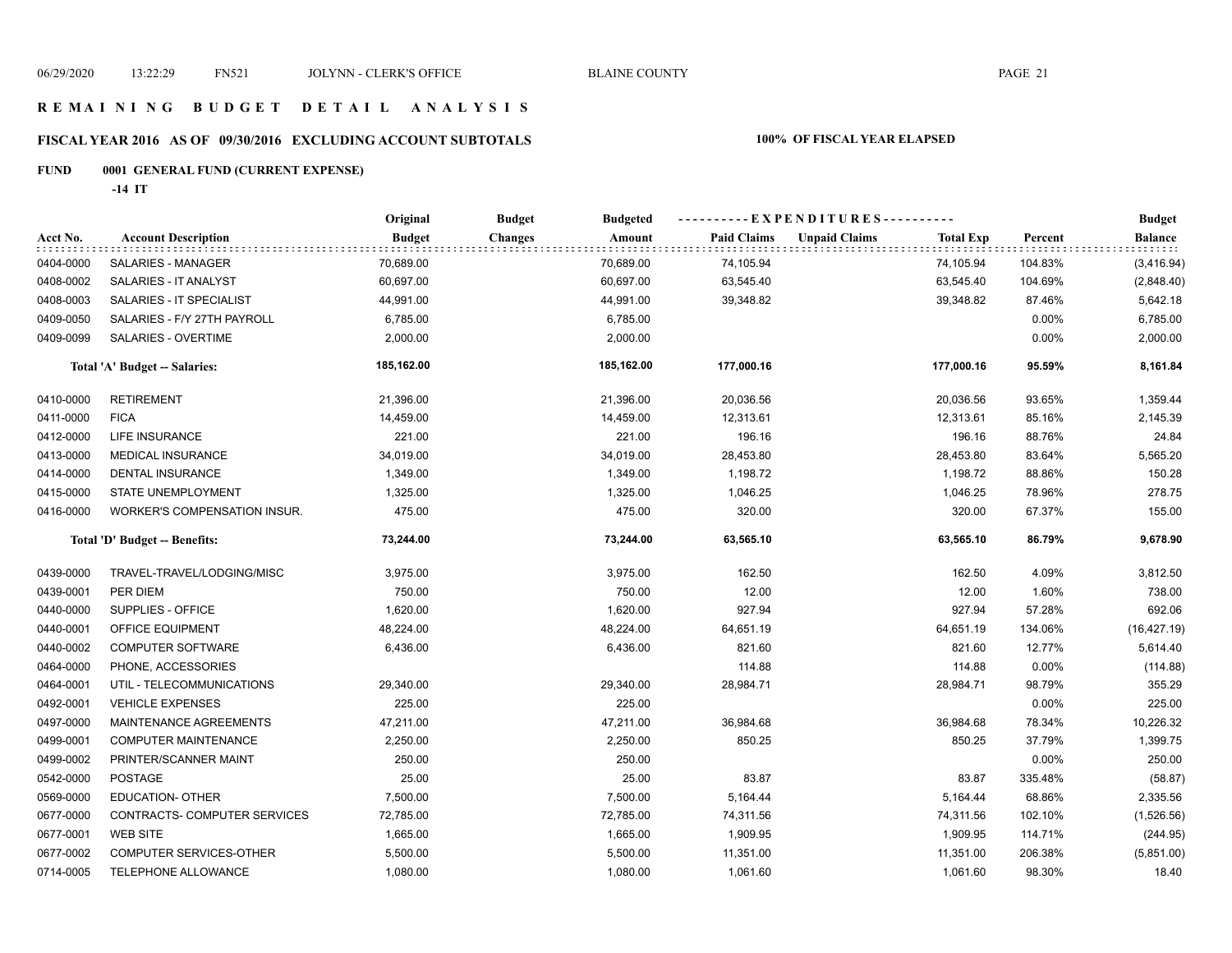### **R E M A I N I N G B U D G E T D E T A I L A N A L Y S I S**

# **FISCAL YEAR 2016 AS OF 09/30/2016 EXCLUDING ACCOUNT SUBTOTALS 100% OF FISCAL YEAR ELAPSED**

# **FUND 0001 GENERAL FUND (CURRENT EXPENSE)**

**-14 IT**

|                                        | Original      | <b>Budget</b><br><b>Changes</b> | <b>Budgeted</b><br>Amount |                    |                      |                  |         | <b>Budget</b>  |  |
|----------------------------------------|---------------|---------------------------------|---------------------------|--------------------|----------------------|------------------|---------|----------------|--|
| <b>Account Description</b><br>Acct No. | <b>Budget</b> |                                 |                           | <b>Paid Claims</b> | <b>Unpaid Claims</b> | <b>Total Exp</b> | Percent | <b>Balance</b> |  |
| Total 'B' Budget -- Expenses:          | 228.836.00    |                                 | 228.836.00                | 227.392.17         |                      | 227.392.17       | 99.37%  | 1,443.83       |  |
| DEPARTMENT TOTALS:                     |               |                                 |                           |                    |                      |                  |         |                |  |
| Total 'A' Expenses -- Salaries:        | 185.162.00    |                                 | 185.162.00                | 177.000.16         |                      | 177.000.16       | 95.59%  | 8,161.84       |  |
| Total 'D' Expenses -- Benefits:        | 73.244.00     |                                 | 73.244.00                 | 63.565.10          |                      | 63.565.10        | 86.79%  | 9.678.90       |  |
| Total 'B' Expenses -- Expenses:        | 228.836.00    |                                 | 228.836.00                | 227,392.17         |                      | 227.392.17       | 99.37%  | 1,443.83       |  |
| Total 'C' Expenses -- Capital Outlay:  |               |                                 |                           |                    |                      |                  |         |                |  |
|                                        | 487.242.00    |                                 | 487.242.00                | 467.957.43         |                      | 467.957.43       | 96.04%  | 19.284.57      |  |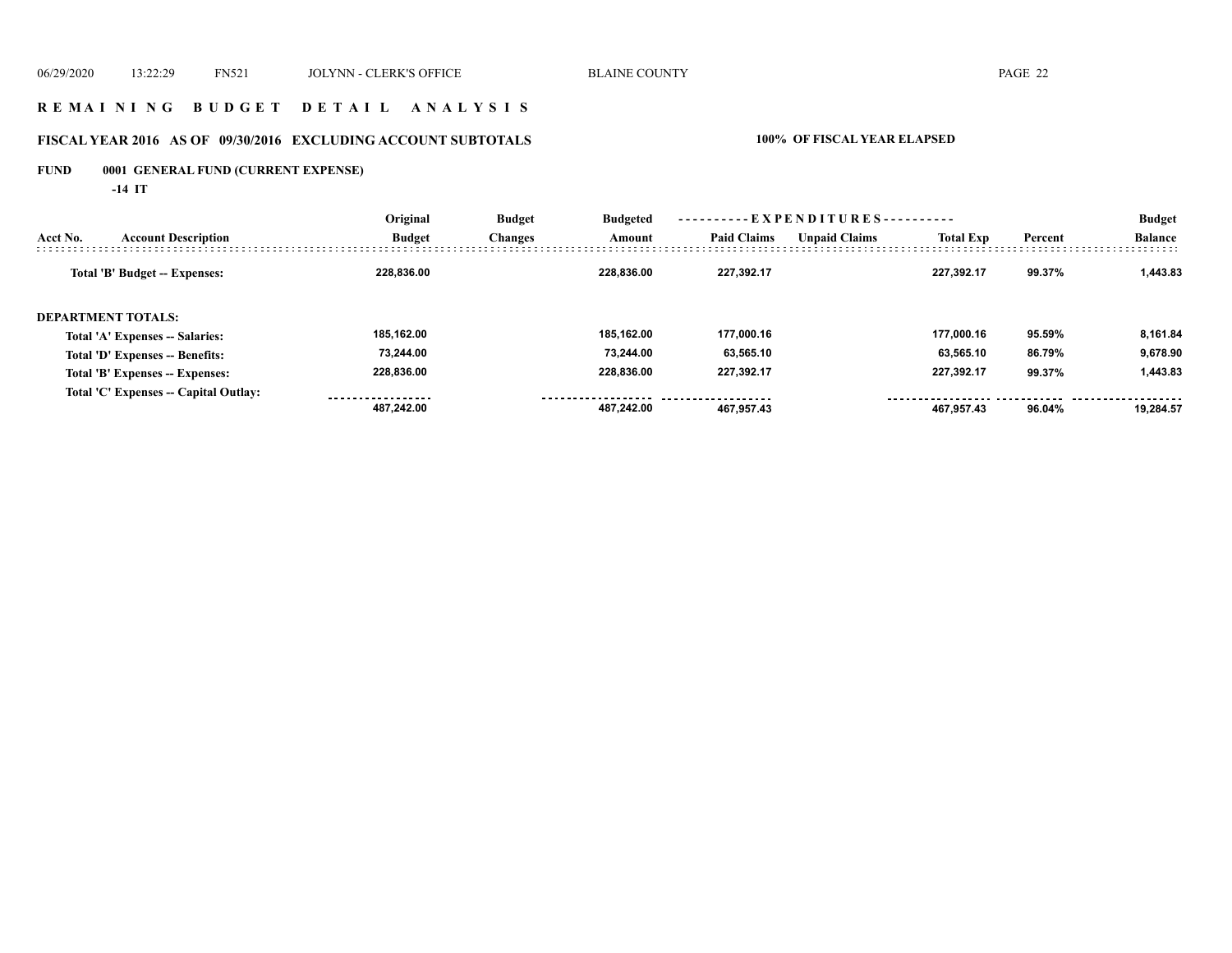### **R E M A I N I N G B U D G E T D E T A I L A N A L Y S I S**

# **FISCAL YEAR 2016 AS OF 09/30/2016 EXCLUDING ACCOUNT SUBTOTALS 100% OF FISCAL YEAR ELAPSED**

# **FUND 0001 GENERAL FUND (CURRENT EXPENSE)**

**-15 ELECTIONS**

|           |                                       | Original      | <b>Budget</b><br><b>Budgeted</b> |                    | ----------EXPENDITURES----------         |         | <b>Budget</b>  |
|-----------|---------------------------------------|---------------|----------------------------------|--------------------|------------------------------------------|---------|----------------|
| Acct No.  | <b>Account Description</b>            | <b>Budget</b> | <b>Changes</b><br>Amount         | <b>Paid Claims</b> | <b>Unpaid Claims</b><br><b>Total Exp</b> | Percent | <b>Balance</b> |
| 0402-0000 | SALARIES - DEPUTIES                   | 27,840.00     | 27,840.00                        | 26,799.17          | 26,799.17                                | 96.26%  | 1,040.83       |
| 0402-0006 | <b>SALARIES - OTHER</b>               | 9,000.00      | 9,000.00                         | 6,372.14           | 6,372.14                                 | 70.80%  | 2,627.86       |
| 0409-0050 | SALARIES - F/Y 27TH PAYROLL           | 2,500.00      | 2,500.00                         |                    |                                          | 0.00%   | 2,500.00       |
| 0409-0099 | SALARIES - OVERTIME                   | 300.00        | 300.00                           | 575.75             | 575.75                                   | 191.92% | (275.75)       |
|           | Total 'A' Budget -- Salaries:         | 39,640.00     | 39,640.00                        | 33,747.06          | 33,747.06                                | 85.13%  | 5,892.94       |
| 0410-0000 | <b>RETIREMENT</b>                     | 4,500.00      | 4,500.00                         | 3,069.57           | 3,069.57                                 | 68.21%  | 1,430.43       |
| 0411-0000 | <b>FICA</b>                           | 3,100.00      | 3,100.00                         | 2,558.50           | 2,558.50                                 | 82.53%  | 541.50         |
| 0412-0000 | <b>LIFE INSURANCE</b>                 | 55.00         | 55.00                            | 49.04              | 49.04                                    | 89.16%  | 5.96           |
| 0413-0000 | MEDICAL INSURANCE                     | 5,250.00      | 5,250.00                         | 4,460.48           | 4,460.48                                 | 84.96%  | 789.52         |
| 0414-0000 | <b>DENTAL INSURANCE</b>               | 340.00        | 340.00                           | 299.68             | 299.68                                   | 88.14%  | 40.32          |
| 0415-0000 | STATE UNEMPLOYMENT                    | 300.00        | 300.00                           | 217.39             | 217.39                                   | 72.46%  | 82.61          |
| 0416-0000 | <b>WORKER'S COMPENSATION INSUR.</b>   | 125.00        | 125.00                           | 40.00              | 40.00                                    | 32.00%  | 85.00          |
|           | Total 'D' Budget -- Benefits:         | 13,670.00     | 13,670.00                        | 10,694.66          | 10,694.66                                | 78.23%  | 2,975.34       |
| 0439-0000 | TRAVEL - OTHER                        | 1,000.00      | 1,000.00                         | 10.75              | 10.75                                    | 1.08%   | 989.25         |
| 0439-0001 | MEALS/ELECTION WORKERS                | 2,700.00      | 2,700.00                         | 1,015.44           | 1,015.44                                 | 37.61%  | 1,684.56       |
| 0442-0000 | SUPPLIES - ELECTION                   | 20,000.00     | 20,000.00                        | 26,165.92          | 26,165.92                                | 130.83% | (6, 165.92)    |
| 0490-0001 | <b>MAINTENANCE</b>                    | 9,500.00      | 9,500.00                         | 1,989.63           | 1,989.63                                 | 20.94%  | 7,510.37       |
| 0511-0000 | <b>RENT/LEASE- BUILDINGS</b>          | 150.00        | 150.00                           | 75.00              | 75.00                                    | 50.00%  | 75.00          |
| 0522-0000 | <b>ADVERTISING</b>                    | 6,000.00      | 6,000.00                         | 6,455.54           | 6,455.54                                 | 107.59% | (455.54)       |
| 0542-0000 | POSTAGE                               | 1,750.00      | 1,750.00                         | 1,680.00           | 1,680.00                                 | 96.00%  | 70.00          |
| 0712-0001 | POLL WORKERS                          | 15,000.00     | 15,000.00                        | 6,730.00           | 6,730.00                                 | 44.87%  | 8,270.00       |
| 0712-0002 | MILEAGE-POLL WORKERS                  | 1,000.00      | 1,000.00                         | 572.25             | 572.25                                   | 57.23%  | 427.75         |
|           | Total 'B' Budget -- Expenses:         | 57,100.00     | 57,100.00                        | 44,694.53          | 44,694.53                                | 78.27%  | 12,405.47      |
|           | <b>DEPARTMENT TOTALS:</b>             |               |                                  |                    |                                          |         |                |
|           | Total 'A' Expenses -- Salaries:       | 39,640.00     | 39,640.00                        | 33,747.06          | 33,747.06                                | 85.13%  | 5,892.94       |
|           | Total 'D' Expenses -- Benefits:       | 13,670.00     | 13,670.00                        | 10,694.66          | 10,694.66                                | 78.23%  | 2,975.34       |
|           | Total 'B' Expenses -- Expenses:       | 57,100.00     | 57,100.00                        | 44,694.53          | 44,694.53                                | 78.27%  | 12,405.47      |
|           | Total 'C' Expenses -- Capital Outlay: |               |                                  |                    |                                          |         |                |
|           |                                       | 110,410.00    | 110,410.00                       | 89,136.25          | 89,136.25                                | 80.73%  | 21,273.75      |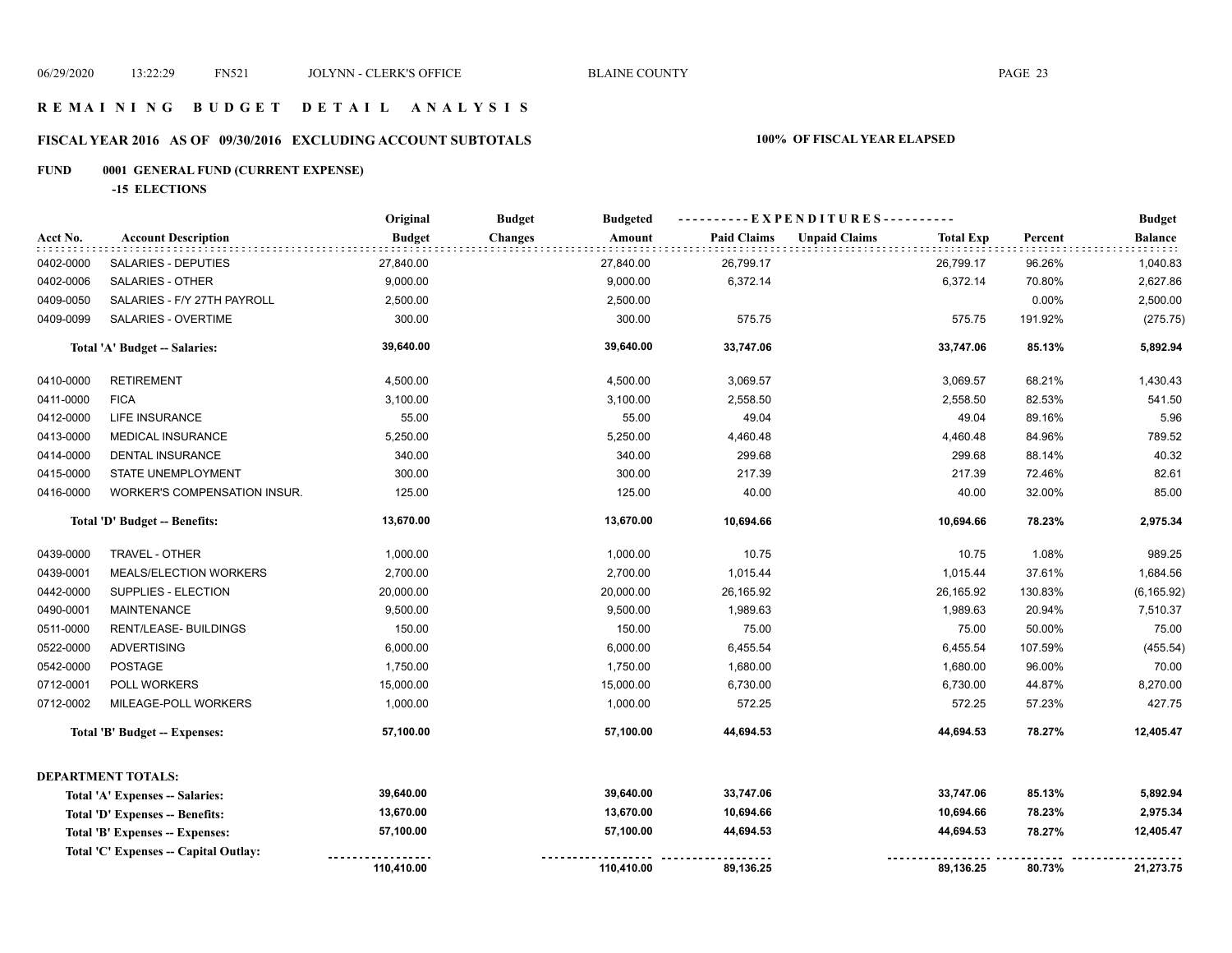#### **R E M A I N I N G B U D G E T D E T A I L A N A L Y S I S**

# **FISCAL YEAR 2016 AS OF 09/30/2016 EXCLUDING ACCOUNT SUBTOTALS 100% OF FISCAL YEAR ELAPSED**

# **FUND 0001 GENERAL FUND (CURRENT EXPENSE)**

**-17 KETCHUM POLICE**

|           |                                | Original      | <b>Budget</b>  | <b>Budgeted</b> | ----------EXPENDITURES---------- |                      |                  |         | <b>Budget</b>  |
|-----------|--------------------------------|---------------|----------------|-----------------|----------------------------------|----------------------|------------------|---------|----------------|
| Acct No.  | <b>Account Description</b>     | <b>Budget</b> | <b>Changes</b> | Amount          | <b>Paid Claims</b>               | <b>Unpaid Claims</b> | <b>Total Exp</b> | Percent | <b>Balance</b> |
| 0401-0001 | SALARIES - CHIEF / CPT         | 79,877.00     |                | 79,877.00       | 83,211.24                        |                      | 83,211.24        | 104.17% | (3,334.24)     |
| 0401-0002 | SALARIES - DEPUTIES            | 538,603.00    |                | 538,603.00      | 503,551.21                       |                      | 503,551.21       | 93.49%  | 35,051.79      |
| 0402-0001 | SALARIES - OFFICE              | 95,321.00     |                | 95,321.00       | 100,290.55                       |                      | 100,290.55       | 105.21% | (4,969.55)     |
| 0402-0002 | SALARIES - MGMT FEE            |               | 23,056.16      | 23,056.16 C     | 23,056.16                        |                      | 23,056.16        | 100.00% |                |
| 0402-0004 | SALARIES - COMM SERV OFFICERS  | 78,136.00     |                | 78,136.00       | 82,437.61                        |                      | 82,437.61        | 105.51% | (4,301.61)     |
| 0403-0000 | SALARIES - MERIT/FLEX          | 8,764.00      |                | 8,764.00        |                                  |                      |                  | 0.00%   | 8,764.00       |
| 0408-0001 | SALARIES - TERMINATION         |               |                |                 | 6,478.81                         |                      | 6,478.81         | 0.00%   | (6,478.81)     |
| 0409-0050 | SALARIES - F/Y 27TH PAYROLL    | 5,845.00      |                | 5,845.00        |                                  |                      |                  | 0.00%   | 5,845.00       |
| 0409-0099 | SALARIES - OVERTIME            | 54,000.00     |                | 54,000.00       | 54,422.87                        |                      | 54,422.87        | 100.78% | (422.87)       |
|           | Total 'A' Budget -- Salaries:  | 860,546.00    | 23,056.16      | 883,602.16      | 853,448.45                       |                      | 853,448.45       | 96.59%  | 30,153.71      |
| 0410-0000 | <b>RETIREMENT</b>              | 104,556.00    |                | 104,556.00      | 95,296.00                        |                      | 95,296.00        | 91.14%  | 9,260.00       |
| 0411-0000 | <b>FICA</b>                    | 69,000.00     |                | 69,000.00       | 59,074.06                        |                      | 59,074.06        | 85.61%  | 9,925.94       |
| 0412-0000 | LIFE INSURANCE                 | 1,104.00      |                | 1,104.00        | 1,054.36                         |                      | 1,054.36         | 95.50%  | 49.64          |
| 0413-0000 | <b>MEDICAL INSURANCE</b>       | 140,691.00    |                | 140,691.00      | 130,684.21                       |                      | 130,684.21       | 92.89%  | 10,006.79      |
| 0414-0000 | <b>DENTAL INSURANCE</b>        | 7,005.00      |                | 7,005.00        | 6,443.12                         |                      | 6,443.12         | 91.98%  | 561.88         |
| 0415-0000 | STATE UNEMPLOYMENT             | 6,315.00      |                | 6,315.00        | 5,019.37                         |                      | 5,019.37         | 79.48%  | 1,295.63       |
| 0416-0000 | WORKER'S COMPENSATION INSUR.   | 28,822.00     |                | 28,822.00       | 18,297.40                        |                      | 18,297.40        | 63.48%  | 10,524.60      |
| 0419-0000 | BENEFITS-MGMT FEE              |               | 5,393.16       | 5,393.16 C      | 5,393.16                         |                      | 5,393.16         | 100.00% |                |
|           | Total 'D' Budget -- Benefits:  | 357,493.00    | 5,393.16       | 362,886.16      | 321,261.68                       |                      | 321,261.68       | 88.53%  | 41,624.48      |
| 0439-0000 | TRAVEL - OTHER                 | 4,600.00      |                | 4,600.00        | 2,417.00                         |                      | 2,417.00         | 52.54%  | 2,183.00       |
| 0439-0001 | PER DIEM                       | 4,000.00      |                | 4,000.00        | 1,743.00                         |                      | 1,743.00         | 43.58%  | 2,257.00       |
| 0440-0000 | SUPPLIES - OFFICE              | 8,500.00      |                | 8,500.00        | 8,058.51                         |                      | 8,058.51         | 94.81%  | 441.49         |
| 0450-0000 | <b>INSURANCE- LIABILITY</b>    | 15,400.00     |                | 15,400.00       | 15,400.00                        |                      | 15,400.00        | 100.00% |                |
| 0464-0000 | TELEPHONE, COMMUNICATIONS      | 10,480.00     |                | 10,480.00       | 2,449.45                         |                      | 2,449.45         | 23.37%  | 8,030.55       |
| 0479-0000 | VEHICLES - OTHER OPERATING EXP | 40,296.00     |                | 40,296.00       | 21,564.68                        |                      | 21,564.68        | 53.52%  | 18,731.32      |
| 0489-0000 | PROFESSIONAL SVC- OTHER        | 10,445.00     |                | 10,445.00       | 7,618.59                         |                      | 7,618.59         | 72.94%  | 2,826.41       |
| 0489-0001 | PARKING ENFORCEMENT            | 5,000.00      |                | 5,000.00        | 4,200.00                         |                      | 4,200.00         | 84.00%  | 800.00         |
| 0495-0001 | 700 MHZ MASTER MAINTENANCE     | 4,560.00      |                | 4,560.00        | 4,800.00                         |                      | 4,800.00         | 105.26% | (240.00)       |
| 0528-0000 | DUES/MEMBERSHIPS/SUBSCRIPTIONS | 2,500.00      |                | 2,500.00        | 3,044.90                         |                      | 3,044.90         | 121.80% | (544.90)       |
| 0550-0000 | <b>COMMUNITY POLICING</b>      | 5,000.00      |                | 5,000.00        | 3,530.95                         |                      | 3,530.95         | 70.62%  | 1,469.05       |
| 0554-0000 | UNIFORMS-NEW                   | 5,000.00      |                | 5,000.00        | 4,293.61                         |                      | 4,293.61         | 85.87%  | 706.39         |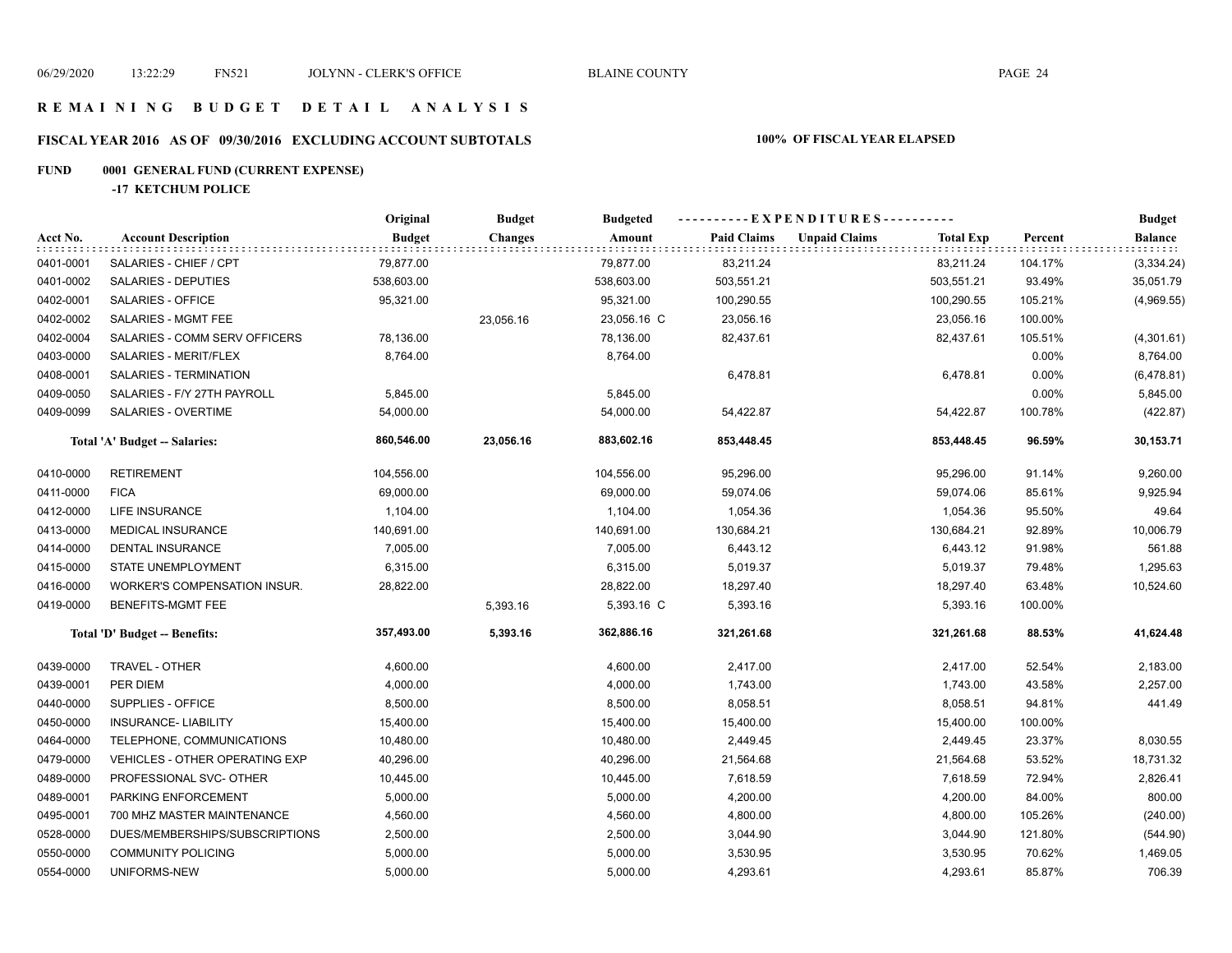### **R E M A I N I N G B U D G E T D E T A I L A N A L Y S I S**

# **FISCAL YEAR 2016 AS OF 09/30/2016 EXCLUDING ACCOUNT SUBTOTALS 100% OF FISCAL YEAR ELAPSED**

#### **FUND 0001 GENERAL FUND (CURRENT EXPENSE)**

**-17 KETCHUM POLICE**

|           |                                       | Original      | <b>Budget</b>  | <b>Budgeted</b> |                    |                      |                  | - EXPENDITURES---------- |                |
|-----------|---------------------------------------|---------------|----------------|-----------------|--------------------|----------------------|------------------|--------------------------|----------------|
| Acct No.  | <b>Account Description</b>            | <b>Budget</b> | <b>Changes</b> | Amount          | <b>Paid Claims</b> | <b>Unpaid Claims</b> | <b>Total Exp</b> | Percent                  | <b>Balance</b> |
| 0556-0001 | SUPPLIES - EQUIPMENT                  | 25,000.00     |                | 25,000.00       | 22,189.17          |                      | 22,189.17        | 88.76%                   | 2,810.83       |
| 0556-0004 | <b>RMS CONTRIBUTION</b>               | 20,443.00     |                | 20,443.00       | 20,443.00          |                      | 20,443.00        | 100.00%                  |                |
| 0569-0000 | <b>EDUCATION- OTHER</b>               | 8,000.00      |                | 8,000.00        | 2,870.00           |                      | 2,870.00         | 35.88%                   | 5,130.00       |
| 0600-0000 | <b>MGMT FEE</b>                       | 54,000.00     | (28, 449.32)   | 25,550.68 C     | 14,565.00          |                      | 14,565.00        | 57.00%                   | 10,985.68      |
| 0677-0002 | <b>COMPUTER SERVICES</b>              | 9,000.00      |                | 9,000.00        | 12,490.00          |                      | 12,490.00        | 138.78%                  | (3,490.00)     |
| 0714-0005 | TELEPHONE ALLOWANCE                   | 4,188.00      |                | 4,188.00        | 4,231.00           |                      | 4,231.00         | 101.03%                  | (43.00)        |
| 0723-0001 | <b>ANIMAL SHELTER</b>                 | 2,000.00      |                | 2,000.00        | 2,000.00           |                      | 2,000.00         | 100.00%                  |                |
|           | Total 'B' Budget -- Expenses:         | 238,412.00    | (28, 449.32)   | 209,962.68      | 157,908.86         |                      | 157,908.86       | 75.21%                   | 52,053.82      |
| 0803-0001 | <b>CAPITAL - VEHICLES</b>             |               | 47,420.04      | 47,420.04 C     | 47,420.04          |                      | 47,420.04        | 100.00%                  |                |
|           | Total 'C' Budget -- Capital Outlay:   |               | 47,420.04      | 47,420.04       | 47,420.04          |                      | 47,420.04        | 100.00%                  |                |
|           | <b>DEPARTMENT TOTALS:</b>             |               |                |                 |                    |                      |                  |                          |                |
|           | Total 'A' Expenses -- Salaries:       | 860,546.00    | 23,056.16      | 883,602.16      | 853,448.45         |                      | 853,448.45       | 96.59%                   | 30,153.71      |
|           | Total 'D' Expenses -- Benefits:       | 357,493.00    | 5,393.16       | 362,886.16      | 321,261.68         |                      | 321,261.68       | 88.53%                   | 41,624.48      |
|           | Total 'B' Expenses -- Expenses:       | 238,412.00    | (28, 449.32)   | 209,962.68      | 157,908.86         |                      | 157,908.86       | 75.21%                   | 52,053.82      |
|           | Total 'C' Expenses -- Capital Outlay: |               | 47,420.04      | 47,420.04       | 47,420.04          |                      | 47,420.04        | 100.00%                  |                |
|           |                                       | 1,456,451.00  | 47,420.04      | 1,503,871.04    | 1,380,039.03       |                      | 1,380,039.03     | 91.77%                   | 123,832.01     |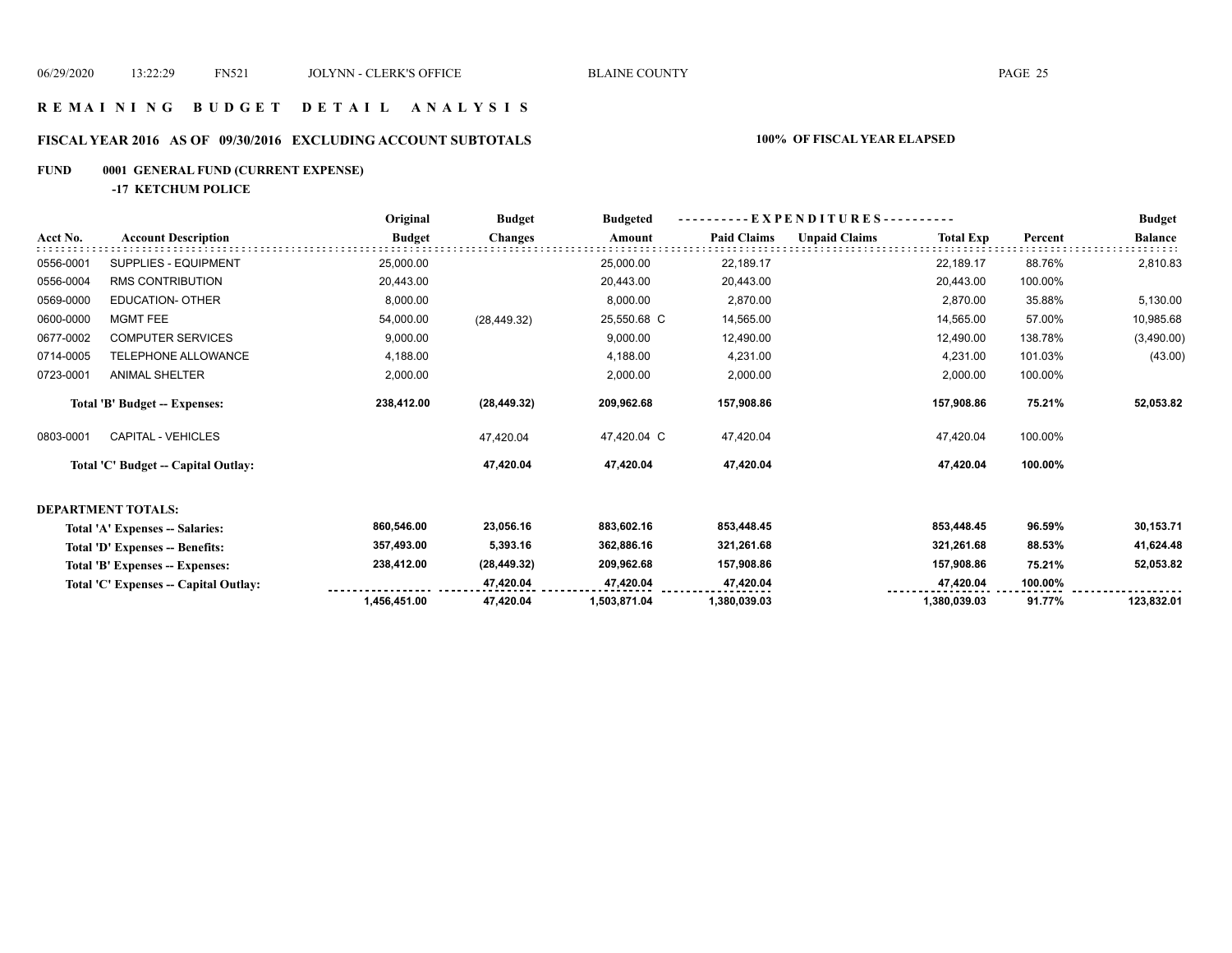**1,102,245.06 1,102,245.06 71.33% 443,110.82** 

#### **R E M A I N I N G B U D G E T D E T A I L A N A L Y S I S**

#### **FISCAL YEAR 2016 AS OF 09/30/2016 EXCLUDING ACCOUNT SUBTOTALS 100% OF FISCAL YEAR ELAPSED**

#### **FUND 0001 GENERAL FUND (CURRENT EXPENSE)**

**-18 GENERAL**

**Total 'C' Expenses -- Capital Outlay:**

|           |                                      | Original      | <b>Budget</b>  | <b>Budgeted</b> | ----------EXPENDITURES---------- |                      |                  |         | <b>Budget</b>  |
|-----------|--------------------------------------|---------------|----------------|-----------------|----------------------------------|----------------------|------------------|---------|----------------|
| Acct No.  | <b>Account Description</b>           | <b>Budget</b> | <b>Changes</b> | Amount          | <b>Paid Claims</b>               | <b>Unpaid Claims</b> | <b>Total Exp</b> | Percent | <b>Balance</b> |
| 0464-0000 | UTILITIES - TELEPHONE-PS/ALI         | 35,000.00     |                | 35,000.00       | 34,218.32                        |                      | 34,218.32        | 97.77%  | 781.68         |
| 0480-0000 | PROF SVC - HAILEY MED MGMT           | 27,125.00     |                | 27,125.00       | 27,124.80                        |                      | 27,124.80        | 100.00% | 0.20           |
| 0480-0001 | PROFESSIONAL SVC WATER PROTEST       | 50.00         |                | 50.00           |                                  |                      |                  | 0.00%   | 50.00          |
| 0481-0000 | PROFESSIONAL SVC- AUDITING           | 25,000.00     |                | 25,000.00       | 22,650.00                        |                      | 22,650.00        | 90.60%  | 2,350.00       |
| 0484-0001 | PROFESSIONAL SVC-CO ENGNR            | 45,000.00     |                | 45,000.00       | 36,369.58                        |                      | 36,369.58        | 80.82%  | 8,630.42       |
| 0489-0000 | PROFESSIONAL SVC                     | 2,000.00      |                | 2,000.00        | 3,512.50                         |                      | 3,512.50         | 175.63% | (1,512.50)     |
| 0492-0000 | REPAIRS/MAINT- OFFICE EQUIPMT        | 1,000.00      |                | 1,000.00        |                                  |                      |                  | 0.00%   | 1,000.00       |
| 0492-0001 | <b>VEHICLE EXPENSES</b>              | 2,000.00      |                | 2,000.00        | 1,028.49                         |                      | 1,028.49         | 51.42%  | 971.51         |
| 0526-0000 | CONTINGENCY ACCOUNT                  | 550,000.00    | (67, 735.04)   | 482,264.96 C    | 53,730.80                        |                      | 53,730.80        | 11.14%  | 428,534.16     |
| 0528-0000 | <b>DUES / MEMBERSHIPS</b>            | 11,500.00     |                | 11,500.00       | 11,126.66                        |                      | 11,126.66        | 96.75%  | 373.34         |
| 0542-0000 | <b>POSTAGE</b>                       | 250.00        |                | 250.00          |                                  |                      |                  | 0.00%   | 250.00         |
| 0546-0000 | <b>PUBLICATIONS</b>                  | 5,500.00      |                | 5,500.00        | 5,492.81                         |                      | 5,492.81         | 99.87%  | 7.19           |
| 0556-0010 | <b>BLAINE CO DISPATCH CONTRIB</b>    | 536,770.00    |                | 536,770.00      | 536,770.00                       |                      | 536,770.00       | 100.00% |                |
| 0576-0000 | *INTEROPERABILITY EXPENSES           |               | 17,754.92      | 17,754.92 C     | 17,754.92                        |                      | 17,754.92        | 100.00% |                |
| 0670-0008 | *EDPRO GRANT (SUSTAIN BLAINE)        |               | 13,500.00      | 13,500.00 C     | 13,500.00                        |                      | 13,500.00        | 100.00% |                |
| 0671-0001 | <b>BLAINE COUNTY HOUSING AUTH</b>    | 70,000.00     |                | 70,000.00       | 70,000.00                        |                      | 70,000.00        | 100.00% |                |
| 0671-0010 | <b>MOUNTAIN RIDES-OPERATIONS</b>     | 121,000.00    |                | 121,000.00      | 121,000.00                       |                      | 121,000.00       | 100.00% |                |
| 0689-0001 | CONTRACTS - DEFENSE LITIGATION       | 9,117.00      | 2,500.00       | 11,617.00 C     | 11,617.00                        |                      | 11,617.00        | 100.00% |                |
| 0713-0000 | POSTAGE MACHINE-MAINT/SUPPLIES       | 5,000.00      |                | 5,000.00        | 4,003.91                         |                      | 4,003.91         | 80.08%  | 996.09         |
| 0723-0001 | <b>ANIMAL SHELTER</b>                | 24,000.00     |                | 24,000.00       | 24,410.27                        |                      | 24,410.27        | 101.71% | (410.27)       |
| 0769-0000 | <b>COMMUNITY SERVICE AGENCIES</b>    | 71,024.00     |                | 71,024.00       | 71,024.00                        |                      | 71,024.00        | 100.00% |                |
| 0769-0001 | <b>SENIOR</b>                        | 35,000.00     |                | 35,000.00       | 35,000.00                        |                      | 35,000.00        | 100.00% |                |
| 0790-0000 | CODIFICATION                         | 3,000.00      |                | 3,000.00        | 1,911.00                         |                      | 1,911.00         | 63.70%  | 1,089.00       |
|           | <b>Total 'B' Budget -- Expenses:</b> | 1,579,336.00  | (33,980.12)    | 1,545,355.88    | 1,102,245.06                     |                      | 1,102,245.06     | 71.33%  | 443,110.82     |
|           | <b>DEPARTMENT TOTALS:</b>            |               |                |                 |                                  |                      |                  |         |                |
|           | Total 'A' Expenses -- Salaries:      |               |                |                 |                                  |                      |                  |         |                |
|           | Total 'D' Expenses -- Benefits:      |               |                |                 |                                  |                      |                  |         |                |
|           | Total 'B' Expenses -- Expenses:      | 1,579,336.00  | (33,980.12)    | 1,545,355.88    | 1,102,245.06                     |                      | 1,102,245.06     | 71.33%  | 443,110.82     |

 **1,545,355.88**

**(33,980.12)**

 **1,579,336.00**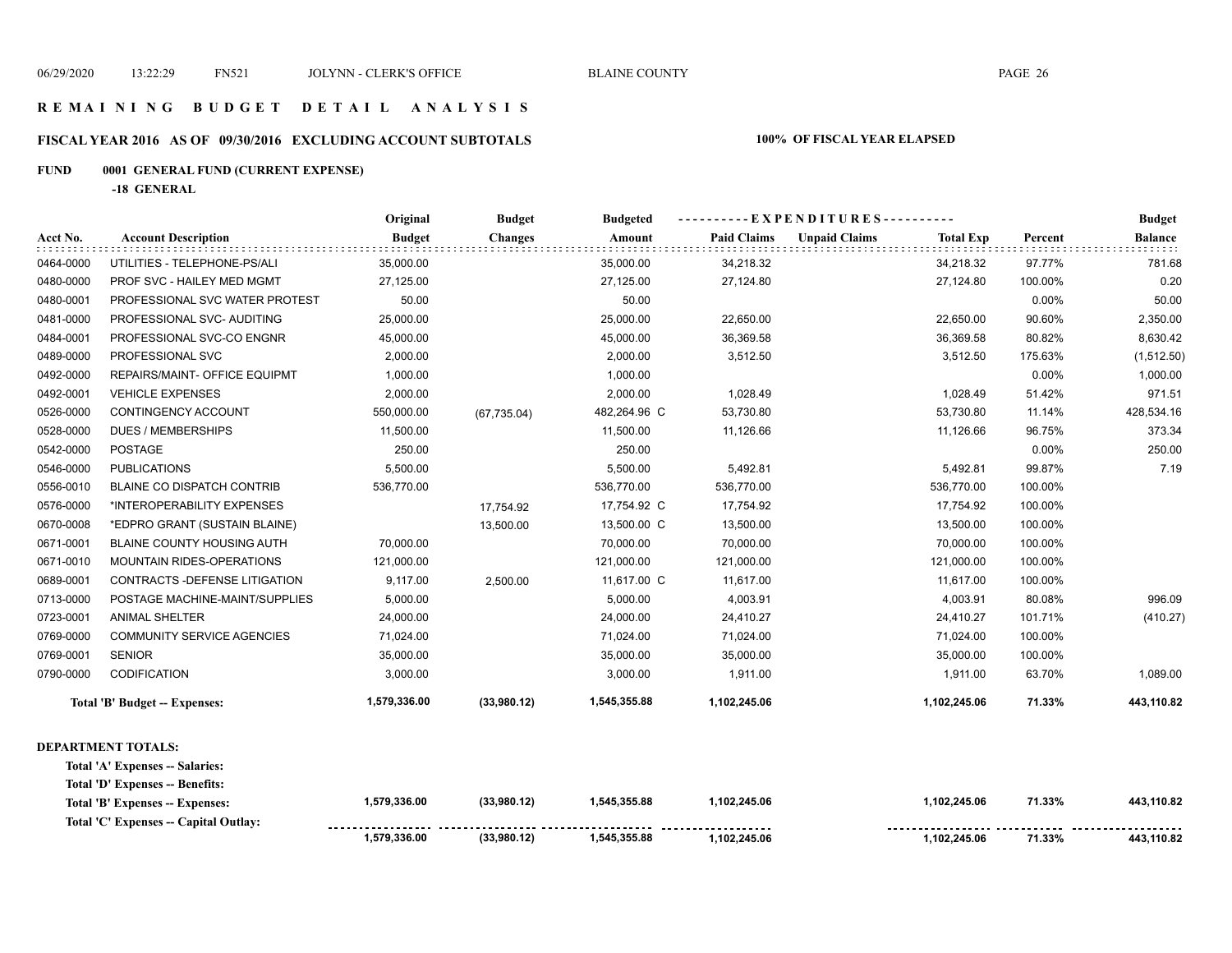### **R E M A I N I N G B U D G E T D E T A I L A N A L Y S I S**

# **FISCAL YEAR 2016 AS OF 09/30/2016 EXCLUDING ACCOUNT SUBTOTALS 100% OF FISCAL YEAR ELAPSED**

# **FUND 0001 GENERAL FUND (CURRENT EXPENSE)**

**-20 JAIL**

|           |                                     | Original      | <b>Budget</b>  | <b>Budgeted</b> |                    | ---------- EXPENDITURES----------        |         | <b>Budget</b>  |
|-----------|-------------------------------------|---------------|----------------|-----------------|--------------------|------------------------------------------|---------|----------------|
| Acct No.  | <b>Account Description</b>          | <b>Budget</b> | <b>Changes</b> | Amount          | <b>Paid Claims</b> | <b>Unpaid Claims</b><br><b>Total Exp</b> | Percent | <b>Balance</b> |
| 0401-0002 | SALARIES - JAIL CAPTAIN             | 83,134.00     |                | 83,134.00       | 86,936.78          | 86,936.78                                | 104.57% | (3,802.78)     |
| 0402-0000 | SALARIES - JAIL-DEPUTIES            | 898,386.00    |                | 898,386.00      | 917,498.61         | 917,498.61                               | 102.13% | (19, 112.61)   |
| 0402-0001 | <b>SALARIES - OFFICE</b>            | 44,293.00     |                | 44,293.00       | 37,479.23          | 37,479.23                                | 84.62%  | 6,813.77       |
| 0402-0012 | SALARIES - CENTRAL CONTROL          | 218,209.00    |                | 218,209.00      | 220,665.08         | 220,665.08                               | 101.13% | (2,456.08)     |
| 0403-0000 | <b>SALARIES - MERIT</b>             | 13,259.00     |                | 13,259.00       |                    |                                          | 0.00%   | 13,259.00      |
| 0409-0050 | SALARIES - F/Y 27TH PAYROLL         | 47,850.00     |                | 47,850.00       |                    |                                          | 0.00%   | 47,850.00      |
| 0409-0099 | SALARIES - OVERTIME                 | 34,000.00     |                | 34,000.00       | 24,982.08          | 24,982.08                                | 73.48%  | 9,017.92       |
|           | Total 'A' Budget -- Salaries:       | 1,339,131.00  |                | 1,339,131.00    | 1,287,561.78       | 1,287,561.78                             | 96.15%  | 51,569.22      |
| 0410-0000 | <b>RETIREMENT</b>                   | 158,561.00    |                | 158,561.00      | 149,217.43         | 149,217.43                               | 94.11%  | 9,343.57       |
| 0411-0000 | <b>FICA</b>                         | 104,644.00    |                | 104,644.00      | 95,206.63          | 95,206.63                                | 90.98%  | 9,437.37       |
| 0412-0000 | LIFE INSURANCE                      | 1,913.00      |                | 1,913.00        | 1,832.87           | 1,832.87                                 | 95.81%  | 80.13          |
| 0413-0000 | <b>MEDICAL INSURANCE</b>            | 191,000.00    |                | 191,000.00      | 196,645.89         | 196,645.89                               | 102.96% | (5,645.89)     |
| 0414-0000 | DENTAL INSURANCE                    | 20,746.00     |                | 20,746.00       | 11,200.54          | 11,200.54                                | 53.99%  | 9,545.46       |
| 0415-0000 | STATE UNEMPLOYMENT                  | 9,578.00      |                | 9,578.00        | 8,089.46           | 8,089.46                                 | 84.46%  | 1,488.54       |
| 0416-0000 | <b>WORKER'S COMPENSATION INSUR.</b> | 39,934.00     |                | 39,934.00       | 32,484.00          | 32,484.00                                | 81.34%  | 7,450.00       |
|           | Total 'D' Budget -- Benefits:       | 526,376.00    |                | 526,376.00      | 494,676.82         | 494,676.82                               | 93.98%  | 31,699.18      |
| 0439-0000 | <b>TRAVEL EXPENSES</b>              | 3,000.00      |                | 3,000.00        | 1,052.47           | 1,052.47                                 | 35.08%  | 1,947.53       |
| 0439-0001 | PER DIEM                            | 2,500.00      |                | 2,500.00        | 1,063.75           | 1,063.75                                 | 42.55%  | 1,436.25       |
| 0439-0003 | <b>TRANSPORT PER DIEM</b>           | 1,200.00      |                | 1,200.00        | 244.00             | 244.00                                   | 20.33%  | 956.00         |
| 0439-0004 | <b>EXTRADITION EXPENSES</b>         | 3,000.00      |                | 3,000.00        | 790.00             | 790.00                                   | 26.33%  | 2,210.00       |
| 0440-0001 | <b>SUPPLIES - JAIL</b>              | 26,000.00     |                | 26,000.00       | 23,280.09          | 23,280.09                                | 89.54%  | 2,719.91       |
| 0440-0002 | <b>INMATE SUPPLIES</b>              | 10,000.00     |                | 10,000.00       | 9,011.81           | 9,011.81                                 | 90.12%  | 988.19         |
| 0440-0004 | * SUPPLIES-COMMISSARY               |               | 9,804.77       | 9,804.77 C      | 9,804.77           | 9,804.77                                 | 100.00% |                |
| 0449-0003 | *SUPPLIES/EQUIP-TEL COMMISSION      |               | 3,089.47       | 3,089.47 C      | 3,089.47           | 3,089.47                                 | 100.00% |                |
| 0479-0001 | <b>JAIL PROGRAMS</b>                | 40,000.00     |                | 40,000.00       | 26,519.13          | 26,519.13                                | 66.30%  | 13,480.87      |
| 0499-0000 | REPAIRS/MAINTENANCE                 | 7,000.00      |                | 7,000.00        | 3,048.81           | 3,048.81                                 | 43.55%  | 3,951.19       |
| 0499-0001 | SYSTEM MAINTENANCE                  | 30,000.00     |                | 30,000.00       | 7,500.34           | 7,500.34                                 | 25.00%  | 22,499.66      |
| 0501-0000 | JAIL - FOOD                         | 180,000.00    |                | 180,000.00      | 164,470.01         | 164,470.01                               | 91.37%  | 15,529.99      |
| 0503-0000 | JAIL - MEDICAL SUPPLIES             | 2,000.00      |                | 2,000.00        | 1,462.38           | 1,462.38                                 | 73.12%  | 537.62         |
| 0503-0001 | JAIL - MEDICAL CONTRACT             | 259,764.00    |                | 259,764.00      | 259,764.00         | 259,764.00                               | 100.00% |                |
| 0503-0002 | JAIL - MEDICAL/MENTAL               | 10,000.00     |                | 10,000.00       | 4,427.80           | 4,427.80                                 | 44.28%  | 5,572.20       |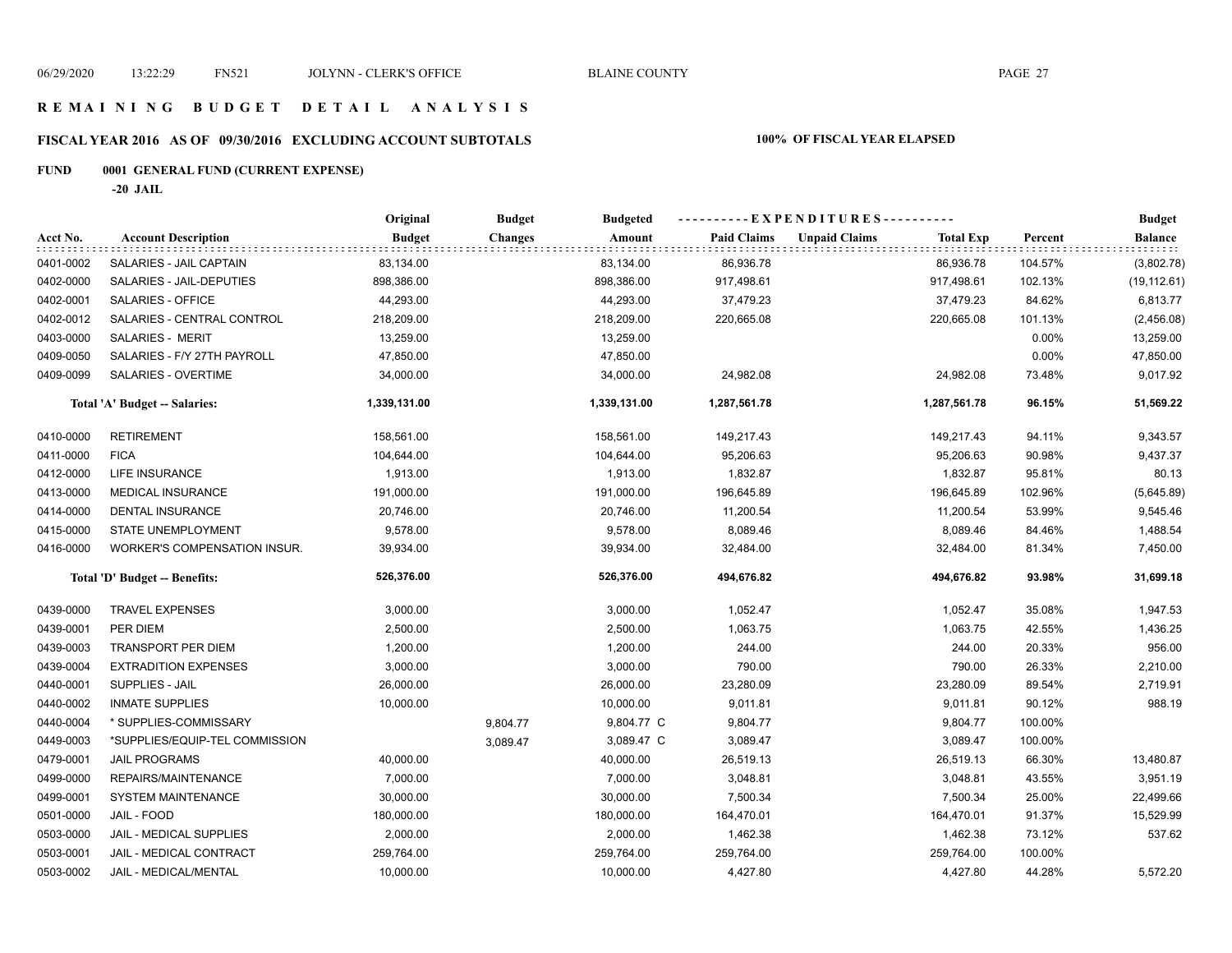#### **R E M A I N I N G B U D G E T D E T A I L A N A L Y S I S**

# **FISCAL YEAR 2016 AS OF 09/30/2016 EXCLUDING ACCOUNT SUBTOTALS 100% OF FISCAL YEAR ELAPSED**

# **FUND 0001 GENERAL FUND (CURRENT EXPENSE)**

**-20 JAIL**

|           |                                      | Original      | <b>Budget</b>  | <b>Budgeted</b> | EXPENDITURES-      |                      |                  |         | <b>Budget</b>  |
|-----------|--------------------------------------|---------------|----------------|-----------------|--------------------|----------------------|------------------|---------|----------------|
| Acct No.  | <b>Account Description</b>           | <b>Budget</b> | <b>Changes</b> | Amount          | <b>Paid Claims</b> | <b>Unpaid Claims</b> | <b>Total Exp</b> | Percent | <b>Balance</b> |
| 0504-0001 | <b>INMATE ASSISTANCE</b>             | 500.00        |                | 500.00          |                    |                      |                  | 0.00%   | 500.00         |
| 0509-0000 | <b>JAIL - TRAINING</b>               | 7,500.00      |                | 7,500.00        | 2,082.62           |                      | 2,082.62         | 27.77%  | 5,417.38       |
| 0529-0000 | DUES - MEMBERSHIP                    | 3,525.00      |                | 3,525.00        | 3,175.00           |                      | 3,175.00         | 90.07%  | 350.00         |
| 0556-0001 | SUPPLIES - EQUIPMENT                 | 5,000.00      |                | 5,000.00        | 2,240.76           |                      | 2,240.76         | 44.82%  | 2,759.24       |
| 0559-0000 | OTHER MISCELLANEOUS EXPENSES         | 500.00        |                | 500.00          |                    |                      |                  | 0.00%   | 500.00         |
| 0660-0000 | *SCAAP AWARD COMMISSION              |               | 2,702.48       | 2,702.48 C      | 2,702.48           |                      | 2,702.48         | 100.00% |                |
| 0670-0003 | <b>INMATE HOUSING</b>                | 5,000.00      |                | 5,000.00        |                    |                      |                  | 0.00%   | 5,000.00       |
| 0725-0000 | SERVICES CARE - JUVENILE             | 60,000.00     |                | 60,000.00       | 54,450.00          |                      | 54,450.00        | 90.75%  | 5,550.00       |
|           | Total 'B' Budget -- Expenses:        | 656,489.00    | 15,596.72      | 672,085.72      | 580,179.69         |                      | 580,179.69       | 86.33%  | 91,906.03      |
|           | <b>DEPARTMENT TOTALS:</b>            |               |                |                 |                    |                      |                  |         |                |
|           | Total 'A' Expenses -- Salaries:      | 1,339,131.00  |                | 1,339,131.00    | 1,287,561.78       |                      | 1,287,561.78     | 96.15%  | 51,569.22      |
|           | Total 'D' Expenses -- Benefits:      | 526,376.00    |                | 526,376.00      | 494,676.82         |                      | 494,676.82       | 93.98%  | 31,699.18      |
|           | Total 'B' Expenses -- Expenses:      | 656,489.00    | 15,596.72      | 672,085.72      | 580,179.69         |                      | 580,179.69       | 86.33%  | 91,906.03      |
|           | Total 'C' Expenses - Capital Outlay: |               |                |                 |                    |                      |                  |         |                |
|           |                                      | 2,521,996.00  | 15,596.72      | 2,537,592.72    | 2,362,418.29       |                      | 2,362,418.29     | 93.10%  | 175,174.43     |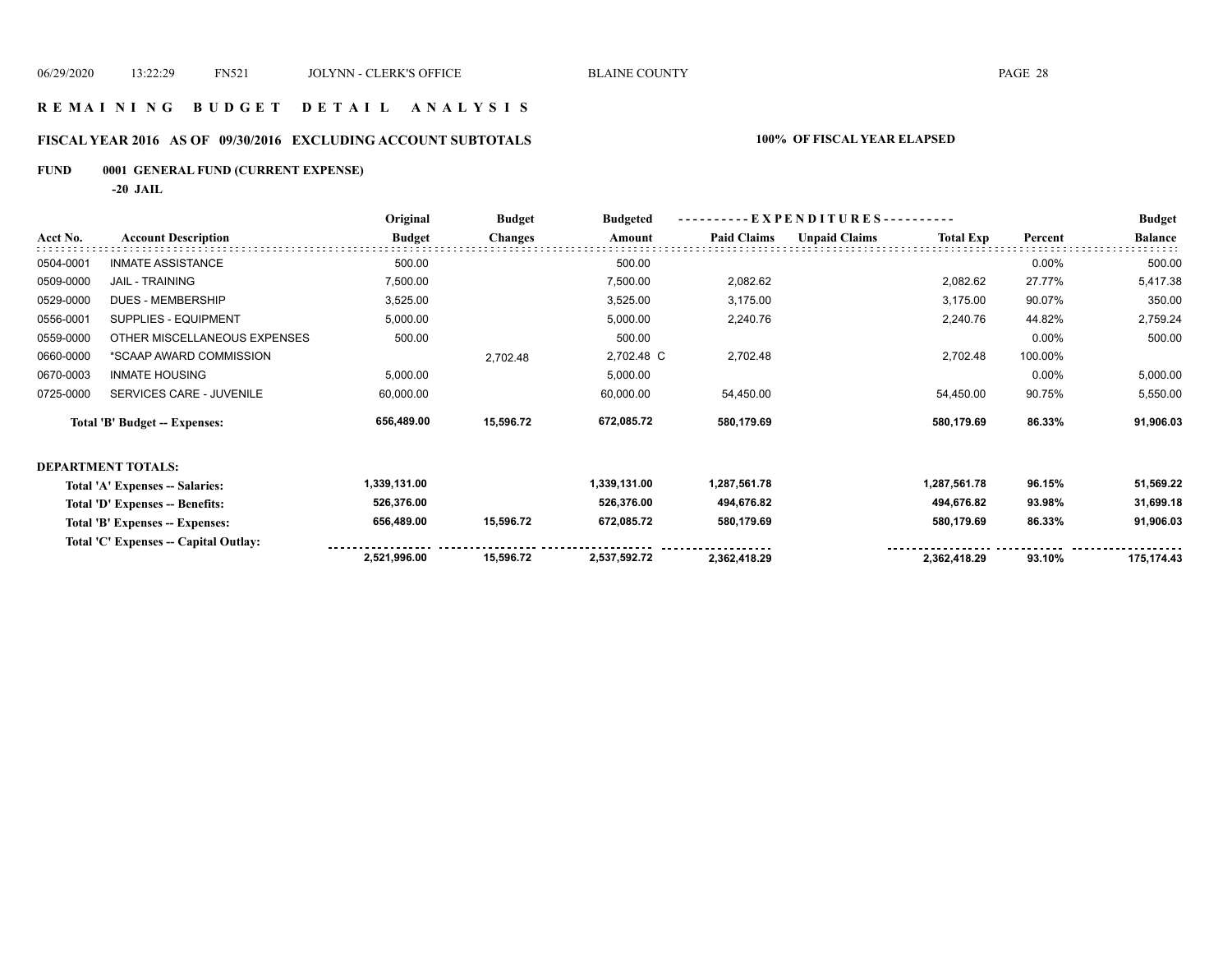#### **R E M A I N I N G B U D G E T D E T A I L A N A L Y S I S**

# **FISCAL YEAR 2016 AS OF 09/30/2016 EXCLUDING ACCOUNT SUBTOTALS 100% OF FISCAL YEAR ELAPSED**

# **FUND 0001 GENERAL FUND (CURRENT EXPENSE)**

#### **-21 LAND USE & BLDG SERVICES**

|           |                                     | Original      | <b>Budget</b><br><b>Budgeted</b> |                    | ----------EXPENDITURES---------- |                  |         | <b>Budget</b>    |
|-----------|-------------------------------------|---------------|----------------------------------|--------------------|----------------------------------|------------------|---------|------------------|
| Acct No.  | <b>Account Description</b>          | <b>Budget</b> | <b>Changes</b><br>Amount         | <b>Paid Claims</b> | <b>Unpaid Claims</b>             | <b>Total Exp</b> | Percent | Balance<br>::::: |
| 0401-0000 | SALARIES - DIRECTOR                 | 82,207.00     | 82,207.00                        | 86,121.89          |                                  | 86,121.89        | 104.76% | (3,914.89)       |
| 0401-0002 | SALARIES - DEPUTIES                 | 331,962.00    | 331,962.00                       | 331,362.95         |                                  | 331,362.95       | 99.82%  | 599.05           |
| 0409-0050 | SALARIES - F/Y 27TH PAYROLL         | 15,950.00     | 15,950.00                        |                    |                                  |                  | 0.00%   | 15,950.00        |
| 0409-0099 | SALARIES - OVERTIME                 | 1,200.00      | 1,200.00                         |                    |                                  |                  | 0.00%   | 1,200.00         |
|           | Total 'A' Budget -- Salaries:       | 431,319.00    | 431,319.00                       | 417,484.84         |                                  | 417,484.84       | 96.79%  | 13,834.16        |
| 0410-0000 | <b>RETIREMENT</b>                   | 48,688.00     | 48,688.00                        | 47,259.11          |                                  | 47,259.11        | 97.07%  | 1,428.89         |
| 0411-0000 | <b>FICA</b>                         | 32,806.00     | 32,806.00                        | 30,817.22          |                                  | 30,817.22        | 93.94%  | 1,988.78         |
| 0412-0000 | <b>LIFE INSURANCE</b>               | 590.00        | 590.00                           | 570.09             |                                  | 570.09           | 96.63%  | 19.91            |
| 0413-0000 | <b>MEDICAL INSURANCE</b>            | 65,008.00     | 65,008.00                        | 62,074.98          |                                  | 62,074.98        | 95.49%  | 2,933.02         |
| 0414-0000 | <b>DENTAL INSURANCE</b>             | 3,600.00      | 3,600.00                         | 3,483.78           |                                  | 3,483.78         | 96.77%  | 116.22           |
| 0415-0000 | STATE UNEMPLOYMENT                  | 3,011.00      | 3,011.00                         | 2,618.44           |                                  | 2,618.44         | 86.96%  | 392.56           |
| 0416-0000 | <b>WORKER'S COMPENSATION INSUR.</b> | 3,719.00      | 3,719.00                         | 3,089.00           |                                  | 3,089.00         | 83.06%  | 630.00           |
|           | Total 'D' Budget -- Benefits:       | 157,422.00    | 157,422.00                       | 149,912.62         |                                  | 149,912.62       | 95.23%  | 7,509.38         |
| 0439-0000 | TRAVEL - OTHER                      | 2,200.00      | 2,200.00                         | 2,530.16           |                                  | 2,530.16         | 115.01% | (330.16)         |
| 0439-0001 | PER DIEM                            | 1,190.00      | 1,190.00                         | 931.75             |                                  | 931.75           | 78.30%  | 258.25           |
| 0440-0000 | SUPPLIES - OFFICE                   | 4,900.00      | 4,900.00                         | 4,774.18           |                                  | 4,774.18         | 97.43%  | 125.82           |
| 0470-0000 | VEHICLES - FUEL, GASOLINE           | 2,400.00      | 2,400.00                         | 1,785.57           |                                  | 1,785.57         | 74.40%  | 614.43           |
| 0475-0000 | <b>VEHICLES - REPAIRS</b>           | 1,200.00      | 1,200.00                         | 992.35             |                                  | 992.35           | 82.70%  | 207.65           |
| 0482-0003 | *CONSULTING EXPENSES                | 990.00        | 990.00                           |                    |                                  |                  | 0.00%   | 990.00           |
| 0490-0001 | COMPUTER WATER QUALITY EXP          | 1,800.00      | 1,800.00                         | 1,800.00           |                                  | 1,800.00         | 100.00% |                  |
| 0492-0000 | REPAIRS/MAINT- OFFICE EQUIPMT       | 4,100.00      | 4,100.00                         | 4,259.72           |                                  | 4,259.72         | 103.90% | (159.72)         |
| 0528-0000 | <b>DUES / MEMBERSHIPS</b>           | 1,590.00      | 1,590.00                         | 1,369.00           |                                  | 1,369.00         | 86.10%  | 221.00           |
| 0542-0000 | <b>POSTAGE</b>                      | 1,780.00      | 1,780.00                         | 1,750.00           |                                  | 1,750.00         | 98.31%  | 30.00            |
| 0546-0000 | PUBLICATIONS, LEGAL                 | 5,300.00      | 5,300.00                         | 2,514.76           |                                  | 2,514.76         | 47.45%  | 2,785.24         |
| 0670-0001 | CONTRACTS-LABOR P&Z                 | 21,300.00     | 21,300.00                        | 12,275.00          |                                  | 12,275.00        | 57.63%  | 9,025.00         |
| 0670-0002 | CONTRACTS - PLANNING PROJECT        | 50,000.00     | 50,000.00                        | 17,584.85          |                                  | 17,584.85        | 35.17%  | 32,415.15        |
| 0670-0003 | CONTRACT-HRNG EXAMIN                | 5,400.00      | 5,400.00                         | 6,689.22           |                                  | 6,689.22         | 123.87% | (1,289.22)       |
| 0670-0005 | CONTRACT-BLDG INSPECTOR             | 5,000.00      | 5,000.00                         | 6,766.11           |                                  | 6,766.11         | 135.32% | (1,766.11)       |
| 0670-0006 | CONTRACT-CLERICAL                   | 3,870.00      | 3,870.00                         | 216.00             |                                  | 216.00           | 5.58%   | 3,654.00         |
| 0727-0000 | PLANNING-WORK/CONFERENCE            | 2,300.00      | 2,300.00                         | 1,243.70           |                                  | 1,243.70         | 54.07%  | 1,056.30         |
| 0728-0000 | REBATE/REFUNDS ON PERMITS           | 3,000.00      | 3,000.00                         | 12,416.04          |                                  | 12,416.04        | 413.87% | (9,416.04)       |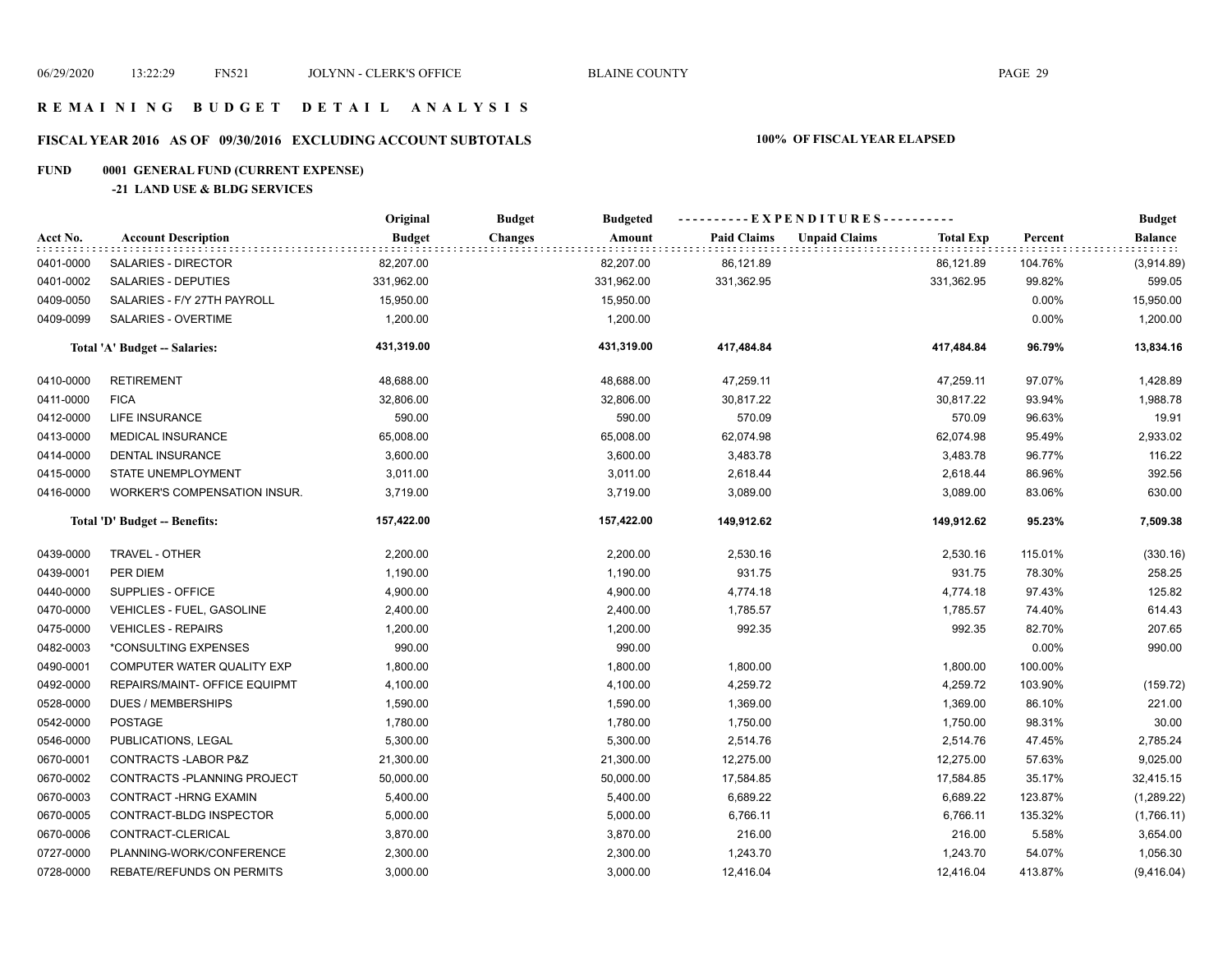### **R E M A I N I N G B U D G E T D E T A I L A N A L Y S I S**

# **FISCAL YEAR 2016 AS OF 09/30/2016 EXCLUDING ACCOUNT SUBTOTALS 100% OF FISCAL YEAR ELAPSED**

# **FUND 0001 GENERAL FUND (CURRENT EXPENSE)**

**-21 LAND USE & BLDG SERVICES**

|           |                                       | Original      | <b>Budget</b>  | <b>Budgeted</b><br>Amount | ----------EXPENDITURES---------- |                      |                  |         | <b>Budget</b>  |
|-----------|---------------------------------------|---------------|----------------|---------------------------|----------------------------------|----------------------|------------------|---------|----------------|
| Acct No.  | <b>Account Description</b>            | <b>Budget</b> | <b>Changes</b> |                           | <b>Paid Claims</b>               | <b>Unpaid Claims</b> | <b>Total Exp</b> | Percent | <b>Balance</b> |
|           | <b>Total 'B' Budget -- Expenses:</b>  | 118,320.00    |                | 118,320.00                | 79,898.41                        |                      | 79,898.41        | 67.53%  | 38,421.59      |
| 0806-0000 | <b>CAPITAL- OFFICE EQUIPMENT</b>      | 7,000.00      |                | 7,000.00                  |                                  |                      |                  | 0.00%   | 7,000.00       |
|           | Total 'C' Budget -- Capital Outlay:   | 7,000.00      |                | 7,000.00                  |                                  |                      |                  |         | 7,000.00       |
|           | <b>DEPARTMENT TOTALS:</b>             |               |                |                           |                                  |                      |                  |         |                |
|           | Total 'A' Expenses -- Salaries:       | 431,319.00    |                | 431,319.00                | 417,484.84                       |                      | 417,484.84       | 96.79%  | 13,834.16      |
|           | Total 'D' Expenses -- Benefits:       | 157,422.00    |                | 157.422.00                | 149,912.62                       |                      | 149,912.62       | 95.23%  | 7,509.38       |
|           | Total 'B' Expenses -- Expenses:       | 118,320.00    |                | 118,320.00                | 79,898.41                        |                      | 79,898.41        | 67.53%  | 38,421.59      |
|           | Total 'C' Expenses -- Capital Outlay: | 7,000.00      |                | 7,000.00                  |                                  |                      |                  |         | 7,000.00       |
|           |                                       | 714.061.00    |                | 714.061.00                | 647,295.87                       |                      | 647,295.87       | 90.65%  | 66,765.13      |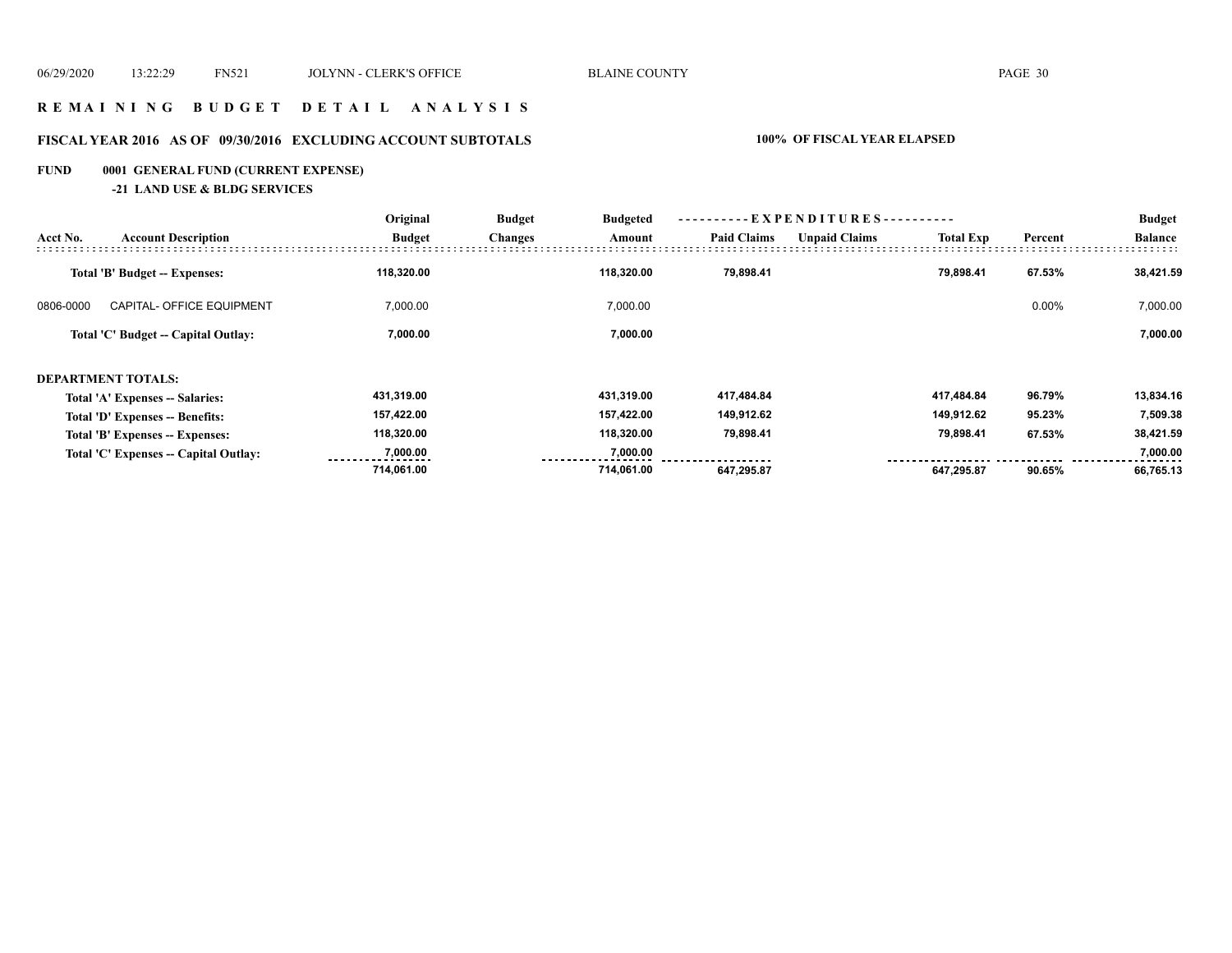#### **R E M A I N I N G B U D G E T D E T A I L A N A L Y S I S**

# **FISCAL YEAR 2016 AS OF 09/30/2016 EXCLUDING ACCOUNT SUBTOTALS 100% OF FISCAL YEAR ELAPSED**

# **FUND 0001 GENERAL FUND (CURRENT EXPENSE)**

#### **-26 GEOGRAPHIC INFO SYSTEM**

|           |                                      | Original      | <b>Budget</b><br><b>Budgeted</b> |                    | ----------EXPENDITURES----------         |         | <b>Budget</b>  |
|-----------|--------------------------------------|---------------|----------------------------------|--------------------|------------------------------------------|---------|----------------|
| Acct No.  | <b>Account Description</b>           | <b>Budget</b> | <b>Changes</b><br>Amount         | <b>Paid Claims</b> | <b>Unpaid Claims</b><br><b>Total Exp</b> | Percent | <b>Balance</b> |
| 0401-0000 | SALARIES - MANAGER                   | 77,162.00     | 77,162.00                        | 76,539.52          | 76,539.52                                | 99.19%  | 622.48         |
| 0401-0001 | SALARIES - ANALYST                   | 66,734.00     | 66,734.00                        | 59,504.00          | 59,504.00                                | 89.17%  | 7,230.00       |
| 0409-0050 | SALARIES - F/Y 27TH PAYROLL          | 5,535.00      | 5,535.00                         |                    |                                          | 0.00%   | 5,535.00       |
|           | Total 'A' Budget -- Salaries:        | 149,431.00    | 149,431.00                       | 136,043.52         | 136,043.52                               | 91.04%  | 13,387.48      |
| 0410-0000 | <b>RETIREMENT</b>                    | 18,773.00     | 18,773.00                        | 15,400.28          | 15,400.28                                | 82.03%  | 3,372.72       |
| 0411-0000 | <b>FICA</b>                          | 12,687.00     | 12,687.00                        | 10,407.26          | 10,407.26                                | 82.03%  | 2,279.74       |
| 0412-0000 | LIFE INSURANCE                       | 150.00        | 150.00                           | 134.86             | 134.86                                   | 89.91%  | 15.14          |
| 0413-0000 | <b>MEDICAL INSURANCE</b>             | 13,381.00     | 13,381.00                        | 12,266.32          | 12,266.32                                | 91.67%  | 1,114.68       |
| 0414-0000 | DENTAL INSURANCE                     | 900.00        | 900.00                           | 824.12             | 824.12                                   | 91.57%  | 75.88          |
| 0415-0000 | STATE UNEMPLOYMENT                   | 1,047.00      | 1,047.00                         | 884.28             | 884.28                                   | 84.46%  | 162.72         |
| 0416-0000 | <b>WORKER'S COMPENSATION INSUR.</b>  | 375.00        | 375.00                           | 274.00             | 274.00                                   | 73.07%  | 101.00         |
|           | Total 'D' Budget -- Benefits:        | 47,313.00     | 47,313.00                        | 40,191.12          | 40,191.12                                | 84.95%  | 7,121.88       |
| 0439-0000 | TRAVEL - OTHER                       | 5,000.00      | 5,000.00                         | 3,583.47           | 3,583.47                                 | 71.67%  | 1,416.53       |
| 0439-0001 | PER DIEM                             | 1,500.00      | 1,500.00                         | 606.51             | 606.51                                   | 40.43%  | 893.49         |
| 0440-0000 | SUPPLIES - OFFICE                    | 500.00        | 500.00                           | 412.69             | 412.69                                   | 82.54%  | 87.31          |
| 0490-0000 | <b>MAINTENANCE</b>                   | 25,925.00     | 25,925.00                        | 25,924.88          | 25,924.88                                | 100.00% | 0.12           |
| 0542-0000 | <b>POSTAGE</b>                       | 50.00         | 50.00                            |                    |                                          | 0.00%   | 50.00          |
| 0569-0000 | <b>EDUCATION- OTHER</b>              | 5,000.00      | 5,000.00                         | 3,417.11           | 3,417.11                                 | 68.34%  | 1,582.89       |
|           | Total 'B' Budget -- Expenses:        | 37,975.00     | 37,975.00                        | 33,944.66          | 33,944.66                                | 89.39%  | 4,030.34       |
|           | DEPARTMENT TOTALS:                   |               |                                  |                    |                                          |         |                |
|           | Total 'A' Expenses -- Salaries:      | 149,431.00    | 149,431.00                       | 136,043.52         | 136,043.52                               | 91.04%  | 13,387.48      |
|           | Total 'D' Expenses -- Benefits:      | 47,313.00     | 47,313.00                        | 40,191.12          | 40,191.12                                | 84.95%  | 7,121.88       |
|           | Total 'B' Expenses -- Expenses:      | 37,975.00     | 37,975.00                        | 33,944.66          | 33,944.66                                | 89.39%  | 4,030.34       |
|           | Total 'C' Expenses - Capital Outlay: |               |                                  |                    |                                          |         |                |
|           |                                      | 234,719.00    | 234,719.00                       | 210,179.30         | 210,179.30                               | 89.55%  | 24,539.70      |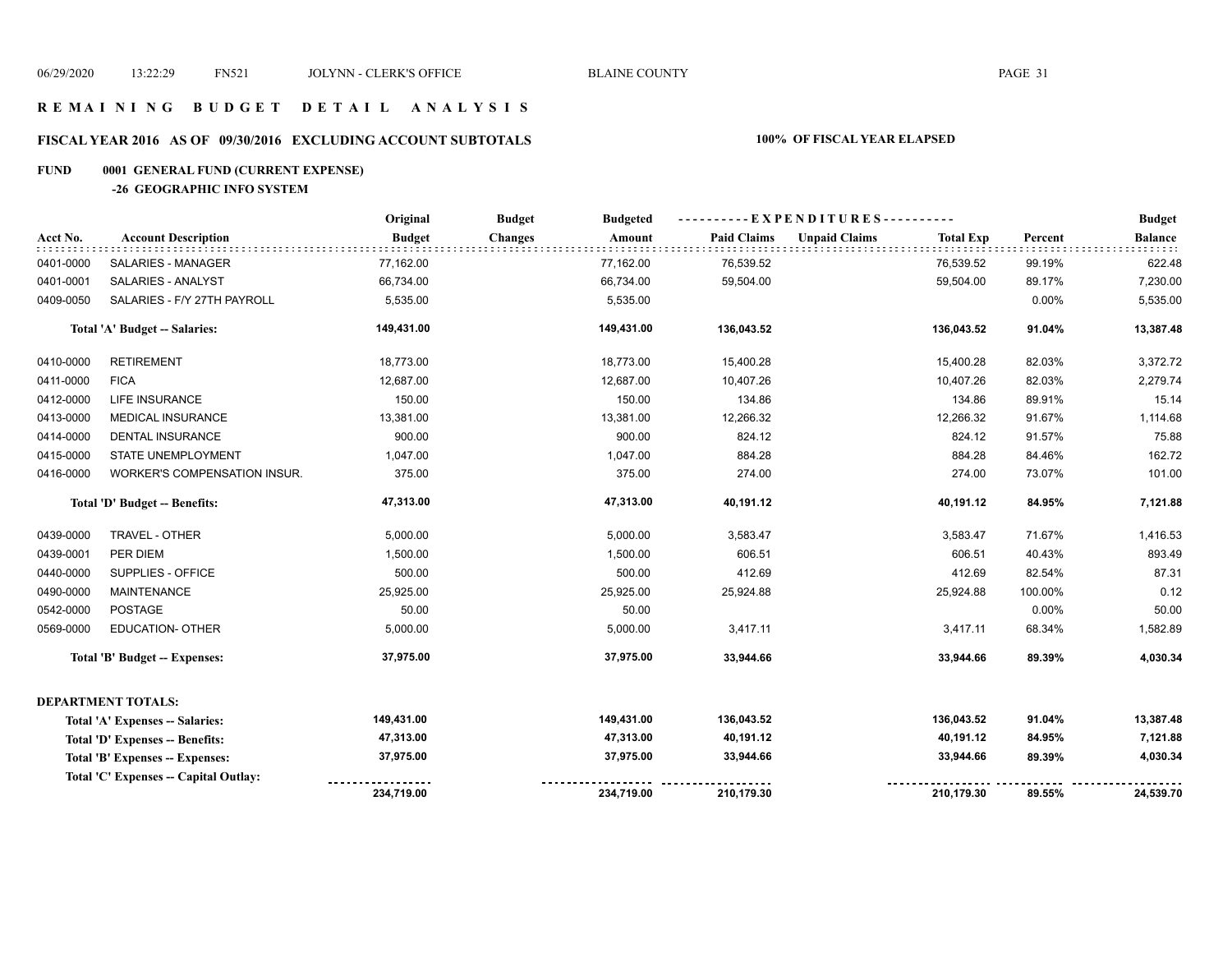#### **R E M A I N I N G B U D G E T D E T A I L A N A L Y S I S**

# **FISCAL YEAR 2016 AS OF 09/30/2016 EXCLUDING ACCOUNT SUBTOTALS 100% OF FISCAL YEAR ELAPSED**

# **FUND 0001 GENERAL FUND (CURRENT EXPENSE)**

**-30 PUBLIC DEFENDER**

|           |                                      | Original      |                |             | $-EXPENDITURES---$<br><b>Budgeted</b> |                      |                  |         | <b>Budget</b>  |
|-----------|--------------------------------------|---------------|----------------|-------------|---------------------------------------|----------------------|------------------|---------|----------------|
| Acct No.  | <b>Account Description</b>           | <b>Budget</b> | <b>Changes</b> | Amount      | <b>Paid Claims</b>                    | <b>Unpaid Claims</b> | <b>Total Exp</b> | Percent | <b>Balance</b> |
| 0488-0000 | PROFESSIONAL SVC- PUB DEFENDER       | 343.294.00    |                | 343.294.00  | 343.294.12                            |                      | 343.294.12       | 100.00% | (0.12)         |
| 0489-0000 | PROFESSIONAL SVC- OTHER EXP          | 10,000.00     |                | 10.000.00   | 22,215.26                             |                      | 22,215.26        | 222.15% | (12, 215.26)   |
| 0750-0001 | CR03-18200/CV04-269 JOHNSON          | 10,000.00     |                | 10,000.00   |                                       |                      |                  | 0.00%   | 10,000.00      |
| 0750-0008 | ROMANCHUK MURDER INVESTIGATION       |               | 55,237.76      | 55,237.76 C | 56,925.26                             |                      | 56,925.26        | 103.05% | (1,687.50)     |
| 0782-0000 | EXPERT/EVAL/INVEST/MITIGATION        | 5,000.00      |                | 5,000.00    | 2,500.00                              |                      | 2,500.00         | 50.00%  | 2,500.00       |
| 0791-0000 | DRUG COURT - PUBLIC DEFENDER         | 6,000.00      |                | 6,000.00    | 6,000.00                              |                      | 6,000.00         | 100.00% |                |
|           | <b>Total 'B' Budget -- Expenses:</b> | 374,294.00    | 55.237.76      | 429,531.76  | 430,934.64                            |                      | 430,934.64       | 100.33% | (1,402.88)     |
|           | DEPARTMENT TOTALS:                   |               |                |             |                                       |                      |                  |         |                |
|           | Total 'A' Expenses -- Salaries:      |               |                |             |                                       |                      |                  |         |                |

**Total 'D' Expenses -- Benefits:**

|                                 | Total 'B' Expenses -- Expenses:       | 374.294.00    | 55.237.76  | 429.531.76    | 430,934.64    | 430.934.64    | 100.33% | (1,402.88)   |
|---------------------------------|---------------------------------------|---------------|------------|---------------|---------------|---------------|---------|--------------|
|                                 | Total 'C' Expenses -- Capital Outlay: |               |            |               |               |               |         |              |
|                                 |                                       | 374.294.00    | 55.237.76  | 429.531.76    | 430.934.64    | 430.934.64    | 100.33% | (1,402.88)   |
| <b>FUND TOTALS:</b>             | 0001 GENERAL FUND (CURRENT EXPENSE)   |               |            |               |               |               |         |              |
| Total 'A' Expenses -- Salaries: |                                       | 7,537,070.00  | 72,136.54  | 7,609,206.54  | 7,331,463.34  | 7,331,463.34  | 96.35%  | 277,743.20   |
| Total 'D' Expenses -- Benefits: |                                       | 2,858,070.00  | 23,466.78  | 2,881,536.78  | 2,645,961.69  | 2,645,961.69  | 92      | 235,575.09   |
|                                 | Total 'B' Expenses -- Expenses:       | 4,399,566.00  | 200,011.62 | 4,599,577.62  | 3,814,018.86  | 3,814,018.86  | 82.92%  | 785,558.76   |
|                                 | Total 'C' Expenses - Capital Outlay:  | 163.000.00    | 47.420.04  | 210.420.04    | 200.611.27    | 200.611.27    | 95.34%  | 9.808.77     |
|                                 |                                       | 14,957,706.00 | 343.034.98 | 15,300,740.98 | 13,992,055.16 | 13,992,055.16 | 91.45%  | 1,308,685.82 |
|                                 |                                       |               |            |               |               |               |         |              |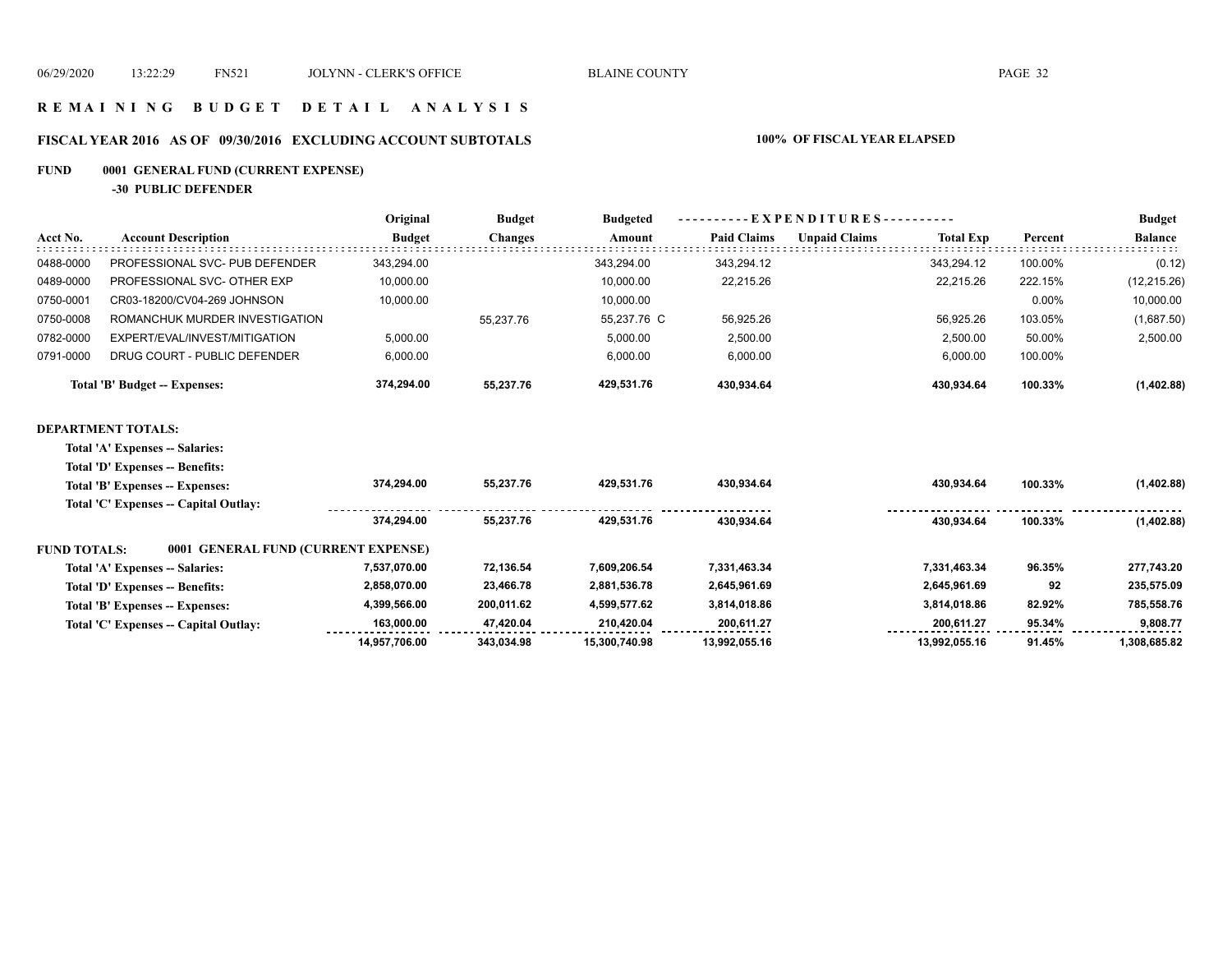#### **R E M A I N I N G B U D G E T D E T A I L A N A L Y S I S**

# **FISCAL YEAR 2016 AS OF 09/30/2016 EXCLUDING ACCOUNT SUBTOTALS 100% OF FISCAL YEAR ELAPSED**

#### **FUND 0002 ROAD AND BRIDGE**

**-00 ROAD AND BRIDGE**

|           |                                | Original      | <b>Budget</b><br><b>Budgeted</b> |                    | ----------EXPENDITURES----------         |         | <b>Budget</b>  |
|-----------|--------------------------------|---------------|----------------------------------|--------------------|------------------------------------------|---------|----------------|
| Acct No.  | <b>Account Description</b>     | <b>Budget</b> | Amount<br><b>Changes</b>         | <b>Paid Claims</b> | <b>Unpaid Claims</b><br><b>Total Exp</b> | Percent | <b>Balance</b> |
| 0403-0000 | <b>SALARIES - MERIT</b>        | 8,278.00      | 8,278.00                         |                    |                                          | 0.00%   | 8,278.00       |
| 0404-0001 | SALARIES - MANAGER             | 84,976.00     | 84,976.00                        | 74,348.46          | 74,348.46                                | 87.49%  | 10,627.54      |
| 0404-0002 | SALARIES - SUPERVISORS         | 133,835.00    | 133,835.00                       | 131,635.69         | 131,635.69                               | 98.36%  | 2,199.31       |
| 0404-0003 | SALARIES-LEADMAN               | 120,913.00    | 120,913.00                       | 89,384.84          | 89,384.84                                | 73.92%  | 31,528.16      |
| 0405-0001 | SALARIES- TRANSPORTATION TECH  | 375,090.00    | 375,090.00                       | 420,486.20         | 420,486.20                               | 112.10% | (45, 396.20)   |
| 0405-0002 | SALARIES - MECHANIC            | 47,496.00     | 47,496.00                        | 46,157.61          | 46,157.61                                | 97.18%  | 1,338.39       |
| 0405-0003 | SALARIES - ADMIN ASSISTANT     | 17,471.00     | 17,471.00                        | 20,167.20          | 20,167.20                                | 115.43% | (2,696.20)     |
| 0409-0001 | SALARIES - TERMINATION         | 6,000.00      | 6,000.00                         | 6,996.61           | 6,996.61                                 | 116.61% | (996.61)       |
| 0409-0050 | SALARIES - F/Y 27TH PAYROLL    | 30,000.00     | 30,000.00                        |                    |                                          | 0.00%   | 30,000.00      |
| 0409-0099 | SALARIES- OVERTIME             | 12,000.00     | 12,000.00                        | 15,561.36          | 15,561.36                                | 129.68% | (3, 561.36)    |
|           | Total 'A' Budget -- Salaries:  | 836,059.00    | 836,059.00                       | 804,737.97         | 804,737.97                               | 96.25%  | 31,321.03      |
| 0410-0000 | <b>RETIREMENT</b>              | 94,111.00     | 94,111.00                        | 90,253.56          | 90,253.56                                | 95.90%  | 3,857.44       |
| 0411-0000 | <b>FICA</b>                    | 64,571.00     | 64,571.00                        | 58,306.72          | 58,306.72                                | 90.30%  | 6,264.28       |
| 0412-0000 | LIFE INSURANCE                 | 1,141.00      | 1,141.00                         | 1,005.32           | 1,005.32                                 | 88.11%  | 135.68         |
| 0413-0000 | <b>MEDICAL INSURANCE</b>       | 125,547.00    | 125,547.00                       | 121,376.82         | 121,376.82                               | 96.68%  | 4,170.18       |
| 0414-0000 | DENTAL INSURANCE               | 6,070.00      | 6,070.00                         | 5,956.14           | 5,956.14                                 | 98.12%  | 113.86         |
| 0415-0000 | STATE UNEMPLOYMENT             | 5,909.00      | 5,909.00                         | 4,954.10           | 4,954.10                                 | 83.84%  | 954.90         |
| 0416-0000 | WORKER'S COMPENSATION INSUR.   | 48,114.00     | 48,114.00                        | 32,873.00          | 32,873.00                                | 68.32%  | 15,241.00      |
|           | Total 'D' Budget -- Benefits:  | 345,463.00    | 345,463.00                       | 314,725.66         | 314,725.66                               | 91.10%  | 30,737.34      |
| 0439-0000 | TRAVEL - OTHER                 |               |                                  | 317.18             | 317.18                                   | 0.00%   | (317.18)       |
| 0439-0001 | <b>MEALS FOR OVERTIME</b>      | 1,200.00      | 1,200.00                         | 1,389.41           | 1,389.41                                 | 115.78% | (189.41)       |
| 0449-0000 | <b>SUPPLIES</b>                | 30,000.00     | 30,000.00                        | 24,810.96          | 24,810.96                                | 82.70%  | 5,189.04       |
| 0470-0000 | VEHICLES - FUEL, GASOLINE      | 160,000.00    | 160,000.00                       | 117,214.58         | 117,214.58                               | 73.26%  | 42,785.42      |
| 0473-0000 | <b>VEHICLES - TIRES</b>        | 35,000.00     | 35,000.00                        | 45,187.22          | 45,187.22                                | 129.11% | (10, 187.22)   |
| 0484-0000 | PROFESSIONAL SVC - ENGINEERING | 10,000.00     | 10,000.00                        | 6,834.91           | 6,834.91                                 | 68.35%  | 3,165.09       |
| 0491-0000 | REPAIRS/MAINT - HEAVY EQUIP    | 120,000.00    | 120,000.00                       | 119,054.36         | 119,054.36                               | 99.21%  | 945.64         |
| 0495-0000 | <b>COMMUNICATIONS</b>          | 8,000.00      | 8,000.00                         | 6,607.00           | 6,607.00                                 | 82.59%  | 1,393.00       |
| 0513-0000 | RENT/LEASE - HEAVY EQUIPMENT   | 4,000.00      | 4,000.00                         | 5,900.00           | 5,900.00                                 | 147.50% | (1,900.00)     |
| 0532-0000 | <b>FREIGHT</b>                 | 15,000.00     | 15,000.00                        | 2,151.52           | 2,151.52                                 | 14.34%  | 12,848.48      |
| 0560-0002 | EDUCATION - TRAINING/SEMINARS  | 1,000.00      | 1,000.00                         | 871.29             | 871.29                                   | 87.13%  | 128.71         |
| 0640-0000 | <b>CRUSHED ROCK / GRAVEL</b>   | 35,000.00     | 35,000.00                        | 18,109.44          | 18,109.44                                | 51.74%  | 16,890.56      |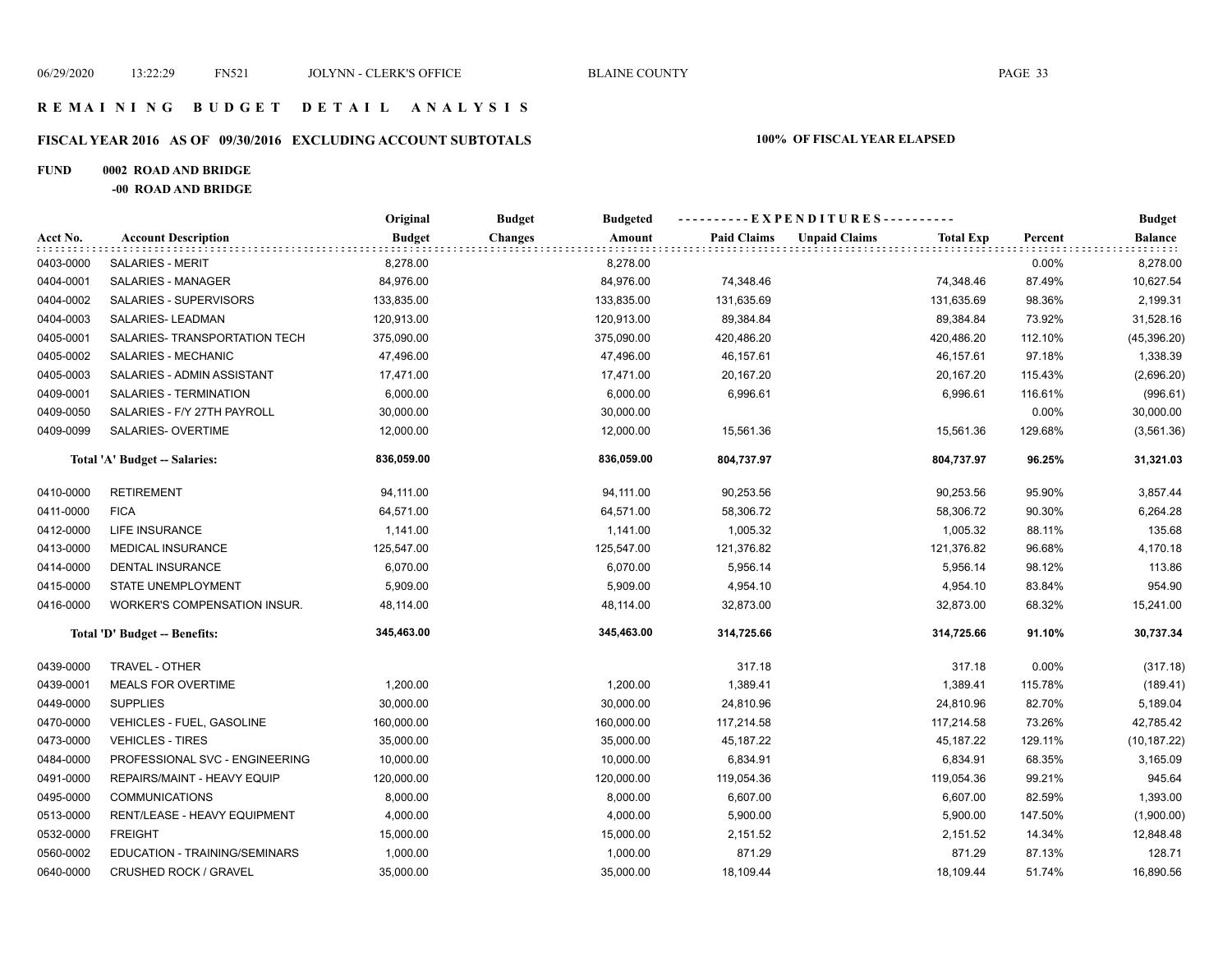# **R E M A I N I N G B U D G E T D E T A I L A N A L Y S I S**

#### **FISCAL YEAR 2016 AS OF 09/30/2016 EXCLUDING ACCOUNT SUBTOTALS 100% OF FISCAL YEAR ELAPSED**

#### **FUND 0002 ROAD AND BRIDGE**

**-00 ROAD AND BRIDGE**

|                     |                                      | Original      | <b>Budget</b>  | <b>Budgeted</b> | ----------EXPENDITURES---------- |                      |                  |         | <b>Budget</b>  |
|---------------------|--------------------------------------|---------------|----------------|-----------------|----------------------------------|----------------------|------------------|---------|----------------|
| Acct No.            | <b>Account Description</b>           | <b>Budget</b> | <b>Changes</b> | Amount          | <b>Paid Claims</b>               | <b>Unpaid Claims</b> | <b>Total Exp</b> | Percent | <b>Balance</b> |
| 0640-0001           | <b>CAREY GRAVEL PIT</b>              | 80,000.00     |                | 80,000.00       | 76,450.15                        |                      | 76,450.15        | 95.56%  | 3,549.85       |
| 0641-0000           | <b>ROAD OIL</b>                      | 245,000.00    | 50,777.50      | 295,777.50 C    | 285,808.81                       |                      | 285,808.81       | 96.63%  | 9,968.69       |
| 0643-0000           | <b>SIGNS</b>                         | 5,000.00      | 2,495.20       | 7,495.20 C      | 6,929.59                         |                      | 6,929.59         | 92.45%  | 565.61         |
| 0645-0000           | <b>CULVERTS/BRIDGES</b>              | 30,000.00     | 201.96         | 30,201.96 C     | 24,913.07                        |                      | 24,913.07        | 82.49%  | 5,288.89       |
| 0670-0001           | CONTRACTS - DRUG TESTING             | 1,200.00      |                | 1,200.00        | 229.50                           |                      | 229.50           | 19.13%  | 970.50         |
| 0671-0000           | CONTRACTS - SNOW REMOVAL             | 11,000.00     |                | 11,000.00       | 19,097.00                        |                      | 19,097.00        | 173.61% | (8,097.00)     |
| 0714-0005           | TELEPHONE ALLOWANCE                  | 600.00        |                | 600.00          | 600.00                           |                      | 600.00           | 100.00% |                |
| 0736-0000           | CONSTR PROJECT/EMERGENCY FLOOD       | 2,000.00      |                | 2,000.00        |                                  |                      |                  | 0.00%   | 2,000.00       |
|                     | Total 'B' Budget -- Expenses:        | 794,000.00    | 53,474.66      | 847,474.66      | 762,475.99                       |                      | 762,475.99       | 89.97%  | 84,998.67      |
| 0803-0000           | CAPITAL - HEAVY EQUIPMENT            | 100,000.00    |                | 100,000.00      | 98,178.00                        |                      | 98,178.00        | 98.18%  | 1,822.00       |
| 0809-0001           | CAPITAL - GANNETT ROAD               |               | 23,441.61      | 23,441.61 C     | 25,298.52                        |                      | 25,298.52        | 107.92% | (1,856.91)     |
| 0809-0014           | CAPITAL - ADAMS GULCH BRIDGE         |               | 160.665.63     | 160,665.63 C    | 222,169.58                       |                      | 222,169.58       | 138.28% | (61, 503.95)   |
|                     | Total 'C' Budget -- Capital Outlay:  | 100,000.00    | 184,107.24     | 284,107.24      | 345,646.10                       |                      | 345,646.10       | 121.66% | (61, 538.86)   |
|                     | <b>DEPARTMENT TOTALS:</b>            |               |                |                 |                                  |                      |                  |         |                |
|                     | Total 'A' Expenses -- Salaries:      | 836,059.00    |                | 836,059.00      | 804,737.97                       |                      | 804,737.97       | 96.25%  | 31,321.03      |
|                     | Total 'D' Expenses -- Benefits:      | 345,463.00    |                | 345,463.00      | 314,725.66                       |                      | 314,725.66       | 91.10%  | 30,737.34      |
|                     | Total 'B' Expenses -- Expenses:      | 794,000.00    | 53,474.66      | 847,474.66      | 762,475.99                       |                      | 762,475.99       | 89.97%  | 84,998.67      |
|                     | Total 'C' Expenses - Capital Outlay: | 100,000.00    | 184,107.24     | 284,107.24      | 345,646.10                       |                      | 345,646.10       | 121.66% | (61, 538.86)   |
|                     |                                      | 2,075,522.00  | 237,581.90     | 2,313,103.90    | 2,227,585.72                     |                      | 2,227,585.72     | 96.30%  | 85,518.18      |
| <b>FUND TOTALS:</b> | 0002 ROAD AND BRIDGE                 |               |                |                 |                                  |                      |                  |         |                |
|                     | Total 'A' Expenses -- Salaries:      | 836,059.00    |                | 836,059.00      | 804,737.97                       |                      | 804,737.97       | 96.25%  | 31,321.03      |
|                     | Total 'D' Expenses -- Benefits:      | 345,463.00    |                | 345,463.00      | 314,725.66                       |                      | 314,725.66       | 91      | 30,737.34      |
|                     | Total 'B' Expenses -- Expenses:      | 794,000.00    | 53,474.66      | 847,474.66      | 762,475.99                       |                      | 762,475.99       | 89.97%  | 84,998.67      |
|                     | Total 'C' Expenses - Capital Outlay: | 100,000.00    | 184,107.24     | 284,107.24      | 345,646.10                       |                      | 345,646.10       | 121.66% | (61, 538.86)   |
|                     |                                      | 2,075,522.00  | 237,581.90     | 2,313,103.90    | 2,227,585.72                     |                      | 2,227,585.72     | 96.30%  | 85,518.18      |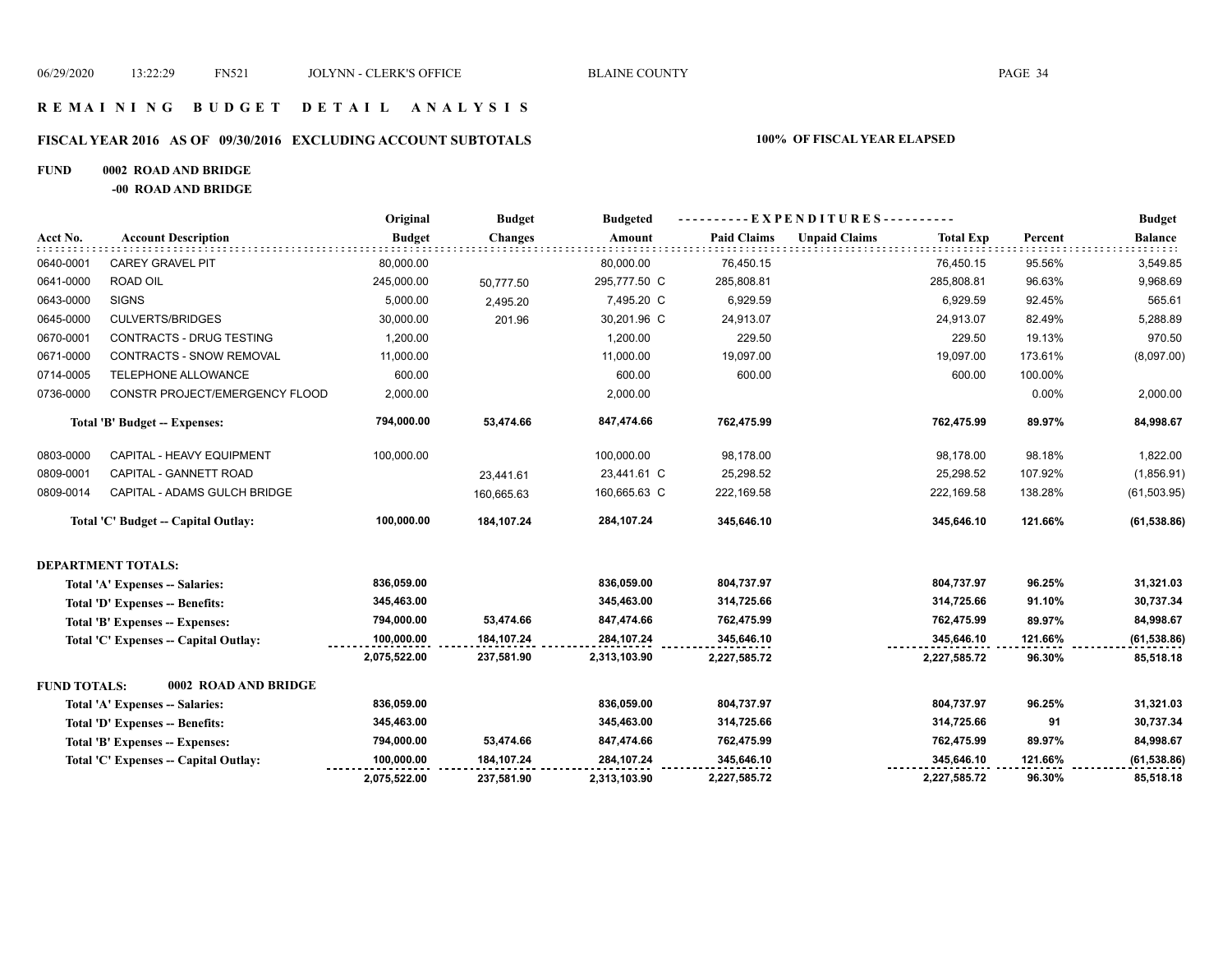#### **R E M A I N I N G B U D G E T D E T A I L A N A L Y S I S**

#### **FISCAL YEAR 2016 AS OF 09/30/2016 EXCLUDING ACCOUNT SUBTOTALS 100% OF FISCAL YEAR ELAPSED**

#### **FUND 0003 ELECTION CONSOLIDATION FUND**

#### **-00 ELECTION CONSOLIDATION FUND**

|           |                                     | Original      | <b>Budget</b>  | <b>Budgeted</b> | ----------EXPENDITURES---------- |                      |                  |         | <b>Budget</b>  |
|-----------|-------------------------------------|---------------|----------------|-----------------|----------------------------------|----------------------|------------------|---------|----------------|
| Acct No.  | <b>Account Description</b>          | <b>Budget</b> | <b>Changes</b> | Amount          | <b>Paid Claims</b>               | <b>Unpaid Claims</b> | <b>Total Exp</b> | Percent | <b>Balance</b> |
| 0402-0000 | <b>SALARIES - DEPUTIES</b>          | 9,100.00      |                | 9,100.00        | 11,286.83                        |                      | 11,286.83        | 124.03% | (2, 186.83)    |
| 0402-0006 | <b>SALARIES - OTHER</b>             | 8,000.00      |                | 8,000.00        | 4,933.48                         |                      | 4,933.48         | 61.67%  | 3,066.52       |
| 0409-0050 | SALARIES - F/Y 27TH PAYROLL         | 2,000.00      |                | 2,000.00        |                                  |                      |                  | 0.00%   | 2,000.00       |
| 0409-0099 | <b>SALARIES - OVERTIME</b>          | 300.00        |                | 300.00          | 234.26                           |                      | 234.26           | 78.09%  | 65.74          |
|           | Total 'A' Budget -- Salaries:       | 19,400.00     |                | 19,400.00       | 16,454.57                        |                      | 16,454.57        | 84.82%  | 2,945.43       |
| 0410-0000 | <b>RETIREMENT</b>                   | 1,800.00      |                | 1,800.00        | 1,277.70                         |                      | 1,277.70         | 70.98%  | 522.30         |
| 0411-0000 | <b>FICA</b>                         | 1,400.00      |                | 1,400.00        | 1,249.24                         |                      | 1,249.24         | 89.23%  | 150.76         |
| 0412-0000 | LIFE INSURANCE                      | 25.00         |                | 25.00           | 24.52                            |                      | 24.52            | 98.08%  | 0.48           |
| 0413-0000 | <b>MEDICAL INSURANCE</b>            | 1,750.00      |                | 1,750.00        | 2,230.24                         |                      | 2,230.24         | 127.44% | (480.24)       |
| 0414-0000 | <b>DENTAL INSURANCE</b>             | 115.00        |                | 115.00          | 149.84                           |                      | 149.84           | 130.30% | (34.84)        |
| 0415-0000 | <b>STATE UNEMPLOYMENT</b>           | 125.00        |                | 125.00          | 106.14                           |                      | 106.14           | 84.91%  | 18.86          |
| 0416-0000 | WORKER'S COMPENSATION INSUR.        | 110.00        |                | 110.00          | 67.00                            |                      | 67.00            | 60.91%  | 43.00          |
|           | Total 'D' Budget -- Benefits:       | 5,325.00      |                | 5,325.00        | 5,104.68                         |                      | 5,104.68         | 95.86%  | 220.32         |
| 0439-0000 | TRAVEL - OTHER                      | 450.00        |                | 450.00          | 52.21                            |                      | 52.21            | 11.60%  | 397.79         |
| 0439-0001 | MEALS/ELECTION WORKERS              | 2,500.00      |                | 2,500.00        | 1,121.78                         |                      | 1,121.78         | 44.87%  | 1,378.22       |
| 0442-0000 | SUPPLIES - ELECTION                 | 11,500.00     |                | 11,500.00       | 4,341.42                         |                      | 4,341.42         | 37.75%  | 7,158.58       |
| 0490-0001 | <b>MAINTENANCE</b>                  | 1,150.00      |                | 1,150.00        | 4,766.38                         |                      | 4,766.38         | 414.47% | (3,616.38)     |
| 0511-0000 | <b>RENT/LEASE- BUILDINGS</b>        | 75.00         |                | 75.00           | 75.00                            |                      | 75.00            | 100.00% |                |
| 0522-0000 | <b>ADVERTISING</b>                  | 6,000.00      |                | 6,000.00        | 6,617.10                         |                      | 6,617.10         | 110.29% | (617.10)       |
| 0542-0000 | <b>POSTAGE</b>                      | 1,000.00      |                | 1,000.00        | 1,000.00                         |                      | 1,000.00         | 100.00% |                |
| 0712-0001 | POLL WORKERS                        | 10,000.00     |                | 10,000.00       | 11,412.50                        |                      | 11,412.50        | 114.13% | (1,412.50)     |
| 0712-0002 | MILEAGE-POLL WORKERS                | 700.00        |                | 700.00          | 503.75                           |                      | 503.75           | 71.96%  | 196.25         |
|           | Total 'B' Budget -- Expenses:       | 33,375.00     |                | 33,375.00       | 29,890.14                        |                      | 29,890.14        | 89.56%  | 3,484.86       |
| 0803-0002 | CAPITAL - EQUIPMENT                 |               | 29,081.25      | 29,081.25 C     | 29,081.25                        |                      | 29,081.25        | 100.00% |                |
|           | Total 'C' Budget -- Capital Outlay: |               | 29,081.25      | 29,081.25       | 29,081.25                        |                      | 29,081.25        | 100.00% |                |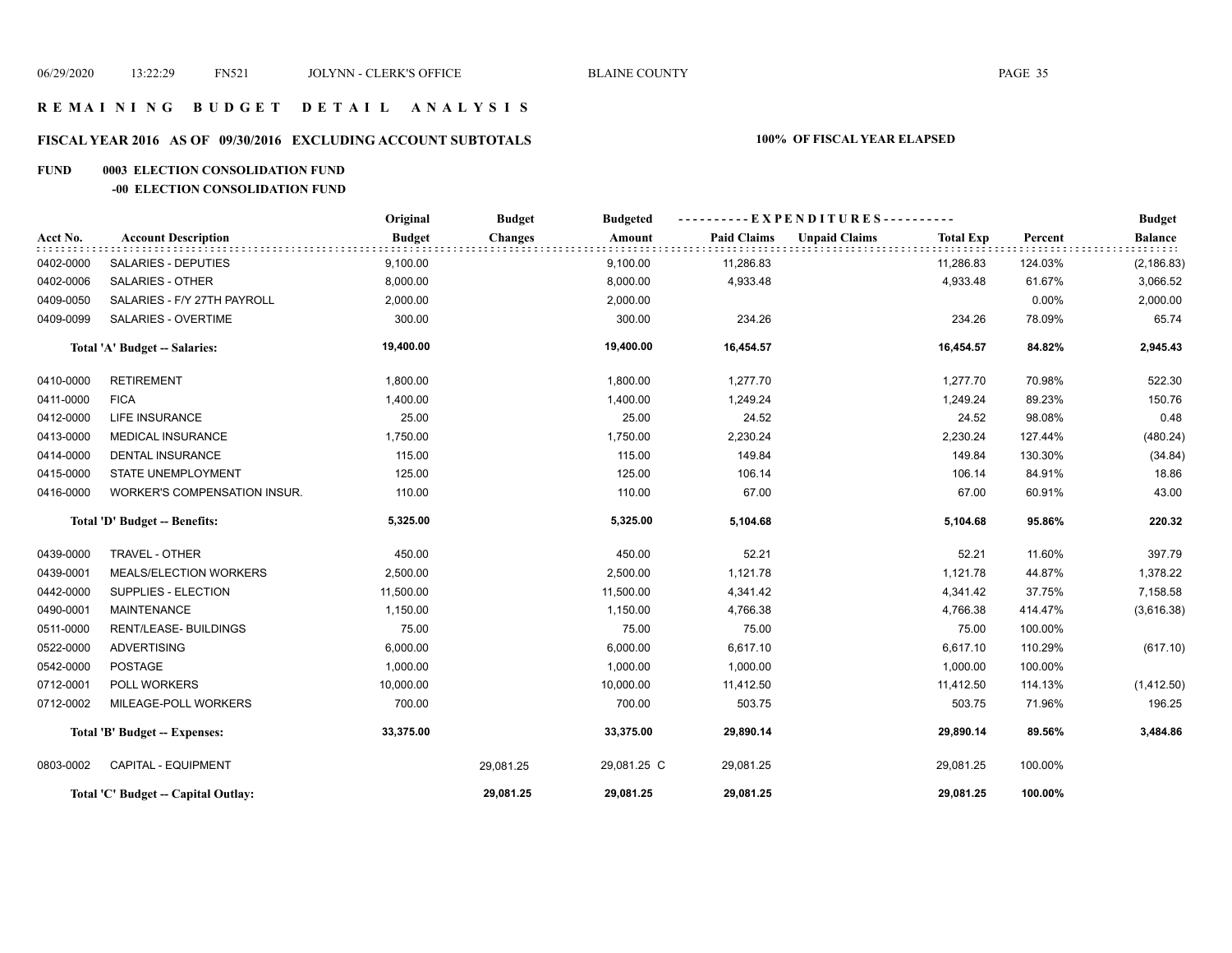#### **R E M A I N I N G B U D G E T D E T A I L A N A L Y S I S**

# **FISCAL YEAR 2016 AS OF 09/30/2016 EXCLUDING ACCOUNT SUBTOTALS 100% OF FISCAL YEAR ELAPSED**

| <b>DEPARTMENT TOTALS:</b>                               |           |           |           |           |           |         |          |
|---------------------------------------------------------|-----------|-----------|-----------|-----------|-----------|---------|----------|
| Total 'A' Expenses -- Salaries:                         | 19.400.00 |           | 19,400.00 | 16.454.57 | 16.454.57 | 84.82%  | 2,945.43 |
| Total 'D' Expenses -- Benefits:                         | 5,325.00  |           | 5,325.00  | 5,104.68  | 5,104.68  | 95.86%  | 220.32   |
| Total 'B' Expenses -- Expenses:                         | 33,375.00 |           | 33,375.00 | 29,890.14 | 29,890.14 | 89.56%  | 3,484.86 |
| Total 'C' Expenses -- Capital Outlay:                   |           | 29.081.25 | 29.081.25 | 29,081.25 | 29,081.25 | 100.00% |          |
|                                                         | 58,100.00 | 29,081.25 | 87,181.25 | 80,530.64 | 80,530.64 | 92.37%  | 6,650.61 |
| <b>FUND TOTALS:</b><br>0003 ELECTION CONSOLIDATION FUND |           |           |           |           |           |         |          |
| Total 'A' Expenses -- Salaries:                         | 19,400.00 |           | 19,400.00 | 16,454.57 | 16.454.57 | 84.82%  | 2,945.43 |
| Total 'D' Expenses -- Benefits:                         | 5.325.00  |           | 5,325.00  | 5,104.68  | 5.104.68  | 96      | 220.32   |
| Total 'B' Expenses -- Expenses:                         | 33,375.00 |           | 33.375.00 | 29,890.14 | 29.890.14 | 89.56%  | 3,484.86 |
| Total 'C' Expenses -- Capital Outlay:                   |           | 29.081.25 | 29,081.25 | 29,081.25 | 29,081.25 | 100.00% |          |
|                                                         | 58.100.00 | 29.081.25 | 87.181.25 | 80.530.64 | 80.530.64 | 92.37%  | 6,650.61 |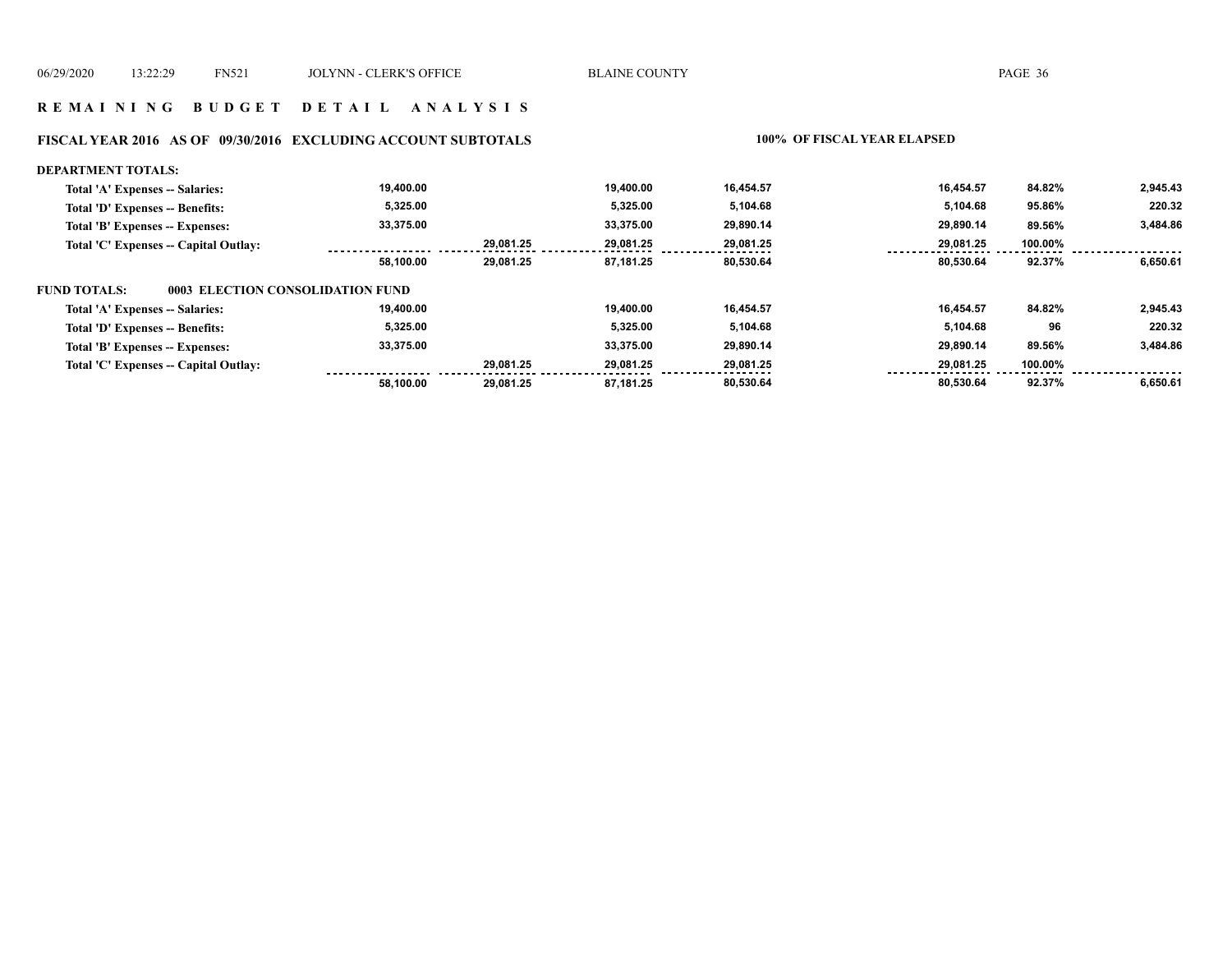# **R E M A I N I N G B U D G E T D E T A I L A N A L Y S I S**

#### **FISCAL YEAR 2016 AS OF 09/30/2016 EXCLUDING ACCOUNT SUBTOTALS 100% OF FISCAL YEAR ELAPSED**

#### **FUND 0004 AMBULANCE**

**-00 AMBULANCE**

|                     |                                      | Original      | <b>Budget</b><br><b>Budgeted</b> | ----------EXPENDITURES---------- |                                          | <b>Budget</b> |                |
|---------------------|--------------------------------------|---------------|----------------------------------|----------------------------------|------------------------------------------|---------------|----------------|
| Acct No.            | <b>Account Description</b>           | <b>Budget</b> | <b>Changes</b><br>Amount         | <b>Paid Claims</b>               | <b>Unpaid Claims</b><br><b>Total Exp</b> | Percent       | <b>Balance</b> |
| 0416-0000           | <b>WORKER'S COMP-MED DIRECTOR</b>    | 700.00        | 700.00                           | 631.00                           | 631.00                                   | 90.14%        | 69.00          |
|                     | Total 'D' Budget -- Benefits:        | 700.00        | 700.00                           | 631.00                           | 631.00                                   | 90.14%        | 69.00          |
| 0670-0000           | CONTRACTS-BILLING                    | 40,000.00     | 40,000.00                        | 38,460.94                        | 38,460.94                                | 96.15%        | 1,539.06       |
| 0670-0001           | <b>POSTAGE</b>                       | 400.00        | 400.00                           |                                  |                                          | 0.00%         | 400.00         |
| 0751-0000           | AMB CONTRACT - CAREY                 | 71,582.00     | 71,582.00                        | 71,582.00                        | 71,582.00                                | 100.00%       |                |
| 0752-0000           | AMB CONTRACT - KETCHUM               | 1,034,494.00  | 1,034,494.00                     | 1,034,494.00                     | 1,034,494.00                             | 100.00%       |                |
| 0752-0001           | AMB CONTRACT - W R FIRE              | 1,028,225.00  | 1,028,225.00                     | 1,028,225.00                     | 1,028,225.00                             | 100.00%       |                |
| 0752-0002           | <b>REFUNDS</b>                       | 11,000.00     | 11,000.00                        | 7,903.88                         | 7,903.88                                 | 71.85%        | 3,096.12       |
| 0752-0003           | <b>MEDICAL DIRECTOR</b>              | 59,130.00     | 59,130.00                        | 59,130.00                        | 59,130.00                                | 100.00%       |                |
|                     | Total 'B' Budget -- Expenses:        | 2,244,831.00  | 2,244,831.00                     | 2,239,795.82                     | 2,239,795.82                             | 99.78%        | 5,035.18       |
| 0850-0000           | CAPITAL - IMPROVEMENT FUND           | 135,765.00    | 135,765.00                       |                                  |                                          | 0.00%         | 135,765.00     |
| 0850-0001           | CAPITAL - EQUIPMENT                  | 150,000.00    | 150,000.00                       |                                  |                                          | 0.00%         | 150,000.00     |
|                     | Total 'C' Budget -- Capital Outlay:  | 285,765.00    | 285,765.00                       |                                  |                                          |               | 285,765.00     |
|                     | <b>DEPARTMENT TOTALS:</b>            |               |                                  |                                  |                                          |               |                |
|                     | Total 'A' Expenses -- Salaries:      |               |                                  |                                  |                                          |               |                |
|                     | Total 'D' Expenses -- Benefits:      | 700.00        | 700.00                           | 631.00                           | 631.00                                   | 90.14%        | 69.00          |
|                     | Total 'B' Expenses -- Expenses:      | 2,244,831.00  | 2,244,831.00                     | 2,239,795.82                     | 2,239,795.82                             | 99.78%        | 5,035.18       |
|                     | Total 'C' Expenses - Capital Outlay: | 285,765.00    | 285,765.00                       |                                  |                                          |               | 285,765.00     |
|                     |                                      | 2,531,296.00  | 2,531,296.00                     | 2,240,426.82                     | 2,240,426.82                             | 88.51%        | 290,869.18     |
| <b>FUND TOTALS:</b> | 0004 AMBULANCE                       |               |                                  |                                  |                                          |               |                |
|                     | Total 'A' Expenses -- Salaries:      |               |                                  |                                  |                                          |               |                |
|                     | Total 'D' Expenses -- Benefits:      | 700.00        | 700.00                           | 631.00                           | 631.00                                   | 90            | 69.00          |
|                     | Total 'B' Expenses -- Expenses:      | 2,244,831.00  | 2,244,831.00                     | 2,239,795.82                     | 2,239,795.82                             | 99.78%        | 5,035.18       |
|                     | Total 'C' Expenses - Capital Outlay: | 285,765.00    | 285,765.00                       |                                  |                                          |               | 285,765.00     |
|                     |                                      | 2,531,296.00  | 2,531,296.00                     | 2,240,426.82                     | 2,240,426.82                             | 88.51%        | 290,869.18     |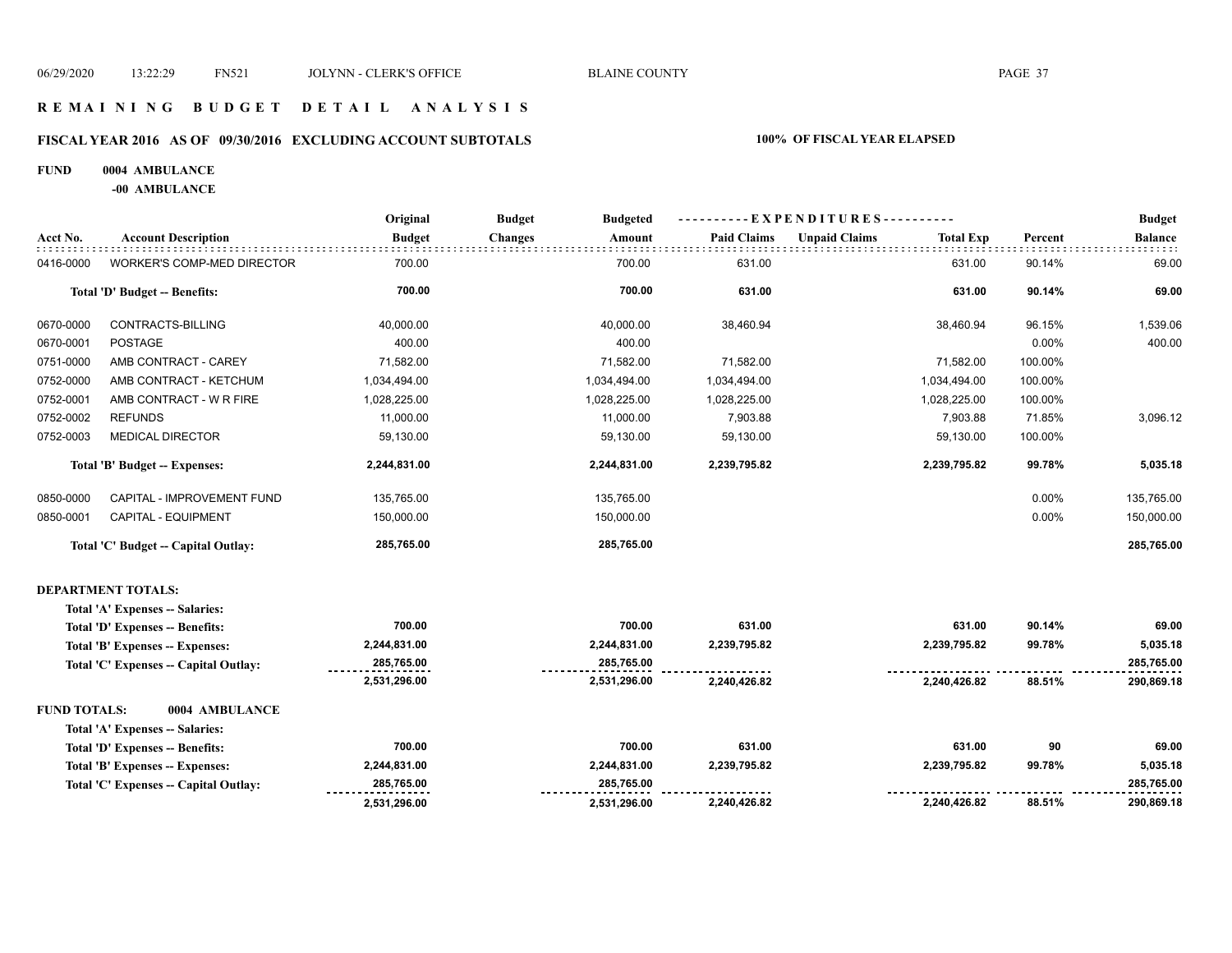### **R E M A I N I N G B U D G E T D E T A I L A N A L Y S I S**

# **FISCAL YEAR 2016 AS OF 09/30/2016 EXCLUDING ACCOUNT SUBTOTALS 100% OF FISCAL YEAR ELAPSED**

# **FUND 0006 DISTRICT COURT**

**-00 DISTRICT COURT**

|           |                                | Original      | <b>Budget</b>  | <b>Budgeted</b> | ---------- EXPENDITURES---------- |                      |                  | <b>Budget</b> |                  |
|-----------|--------------------------------|---------------|----------------|-----------------|-----------------------------------|----------------------|------------------|---------------|------------------|
| Acct No.  | <b>Account Description</b>     | <b>Budget</b> | <b>Changes</b> | Amount          | <b>Paid Claims</b>                | <b>Unpaid Claims</b> | <b>Total Exp</b> | Percent       | Balance<br>rrrrr |
| 0405-0006 | SALARIES - LAW CLERK           | 53,283.00     |                | 53,283.00       | 54,986.25                         |                      | 54,986.25        | 103.20%       | (1,703.25)       |
| 0409-0001 | SALARIES - TERMINATION         | 4,000.00      |                | 4,000.00        | 1,566.54                          |                      | 1,566.54         | 39.16%        | 2,433.46         |
| 0409-0050 | SALARIES - F/Y 27TH PAYROLL    | 2,050.00      |                | 2,050.00        |                                   |                      |                  | 0.00%         | 2,050.00         |
|           | Total 'A' Budget -- Salaries:  | 59,333.00     |                | 59,333.00       | 56,552.79                         |                      | 56,552.79        | 95.31%        | 2,780.21         |
| 0410-0000 | <b>RETIREMENT</b>              | 6,741.00      |                | 6,741.00        | 6,224.35                          |                      | 6,224.35         | 92.34%        | 516.65           |
| 0411-0000 | <b>FICA</b>                    | 4,556.00      |                | 4,556.00        | 4,326.24                          |                      | 4,326.24         | 94.96%        | 229.76           |
| 0412-0000 | <b>LIFE INSURANCE</b>          | 75.00         |                | 75.00           | 73.56                             |                      | 73.56            | 98.08%        | 1.44             |
| 0413-0000 | <b>MEDICAL INSURANCE</b>       | 13,500.00     |                | 13,500.00       | 6,690.72                          |                      | 6,690.72         | 49.56%        | 6,809.28         |
| 0414-0000 | <b>DENTAL INSURANCE</b>        | 900.00        |                | 900.00          | 449.52                            |                      | 449.52           | 49.95%        | 450.48           |
| 0415-0000 | STATE UNEMPLOYMENT             | 417.00        |                | 417.00          | 367.60                            |                      | 367.60           | 88.15%        | 49.40            |
| 0416-0000 | WORKER'S COMPENSATION INSUR.   | 150.00        |                | 150.00          | 160.00                            |                      | 160.00           | 106.67%       | (10.00)          |
|           | Total 'D' Budget -- Benefits:  | 26,339.00     |                | 26,339.00       | 18,291.99                         |                      | 18,291.99        | 69.45%        | 8,047.01         |
| 0439-0000 | TRAVEL - OTHER                 | 3,000.00      |                | 3,000.00        | 2,069.35                          |                      | 2,069.35         | 68.98%        | 930.65           |
| 0439-0001 | PER DIEM                       | 4,000.00      |                | 4,000.00        | 1,072.41                          |                      | 1,072.41         | 26.81%        | 2,927.59         |
| 0440-0000 | SUPPLIES - OFFICE              | 11,500.00     |                | 11,500.00       | 12,148.21                         |                      | 12,148.21        | 105.64%       | (648.21)         |
| 0440-0001 | SUPPLIES - OFFICE EQUIPMENT    | 8,000.00      |                | 8,000.00        | 1,197.92                          |                      | 1,197.92         | 14.97%        | 6,802.08         |
| 0440-0002 | SUPPLIES - RECORDS MAINTENANCE | 18,000.00     |                | 18,000.00       | 13,329.16                         |                      | 13,329.16        | 74.05%        | 4,670.84         |
| 0489-0000 | PROFESSIONAL SVC - OTHER       | 17,000.00     |                | 17,000.00       | 17,965.90                         |                      | 17,965.90        | 105.68%       | (965.90)         |
| 0489-0002 | PROF SVC - INTERPRETING        | 17,000.00     |                | 17,000.00       | 1,527.50                          |                      | 1,527.50         | 8.99%         | 15,472.50        |
| 0499-0000 | REPAIRS/MAINT - OTHER          | 2,500.00      |                | 2,500.00        | 3,099.37                          |                      | 3,099.37         | 123.97%       | (599.37)         |
| 0526-0000 | CONTINGENCY ACCOUNT            | 11,000.00     |                | 11,000.00       |                                   |                      |                  | 0.00%         | 11,000.00        |
| 0536-0000 | <b>LAW LIBRARY</b>             | 19,500.00     |                | 19,500.00       | 21,652.39                         |                      | 21,652.39        | 111.04%       | (2, 152.39)      |
| 0542-0000 | <b>POSTAGE</b>                 | 14,000.00     |                | 14,000.00       | 13,742.65                         |                      | 13,742.65        | 98.16%        | 257.35           |
| 0569-0000 | <b>EDUCATION - OTHER</b>       | 2,500.00      |                | 2,500.00        | 1,627.00                          |                      | 1,627.00         | 65.08%        | 873.00           |
| 0620-0000 | JURY- MEALS AND LODGING        | 1,500.00      |                | 1,500.00        | 227.73                            |                      | 227.73           | 15.18%        | 1,272.27         |
| 0621-0000 | <b>JURY - JURORS FEES</b>      | 25,000.00     |                | 25,000.00       | 17,550.00                         |                      | 17,550.00        | 70.20%        | 7,450.00         |
| 0622-0000 | <b>JURY - MILEAGE</b>          | 7,500.00      |                | 7,500.00        | 9,163.17                          |                      | 9,163.17         | 122.18%       | (1,663.17)       |
| 0623-0000 | <b>JURY ROOM SUPPLIES</b>      | 5,000.00      |                | 5,000.00        | 1,814.16                          |                      | 1,814.16         | 36.28%        | 3,185.84         |
| 0675-0000 | CONTRACTS - TRANSCRIPTS        | 5,000.00      |                | 5,000.00        | 3,524.50                          |                      | 3,524.50         | 70.49%        | 1,475.50         |
| 0675-0001 | *CONTRACTS-IGNITION INTERLOCK  |               | 7,474.85       | 7,474.85 C      | 7,474.85                          |                      | 7,474.85         | 100.00%       |                  |
| 0750-0008 | ROMANCHUK MURDER INVESTIGATION |               | 439.35         | 439.35 C        | 2,955.19                          |                      | 2,955.19         | 672.63%       | (2,515.84)       |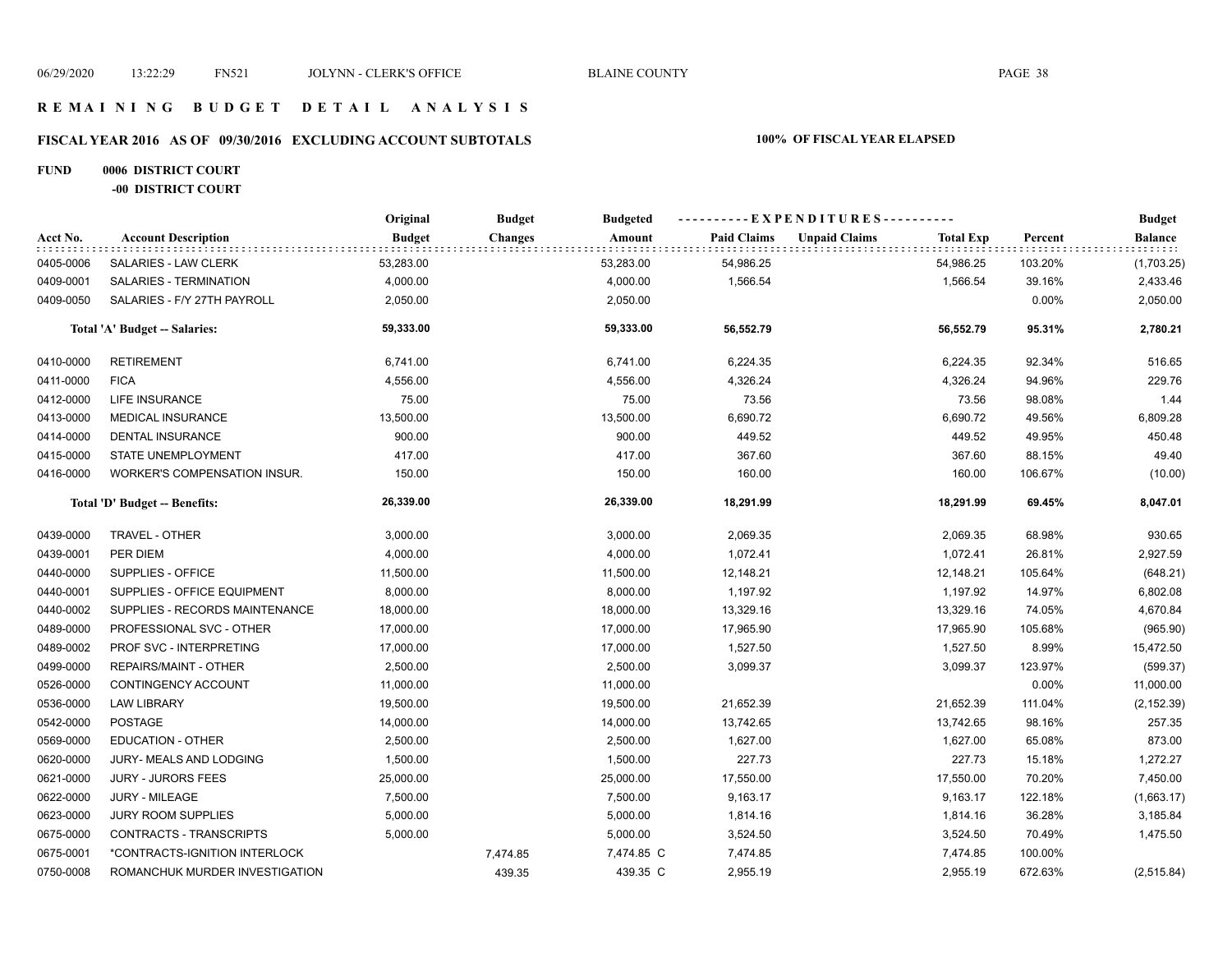### **R E M A I N I N G B U D G E T D E T A I L A N A L Y S I S**

# **FISCAL YEAR 2016 AS OF 09/30/2016 EXCLUDING ACCOUNT SUBTOTALS 100% OF FISCAL YEAR ELAPSED**

# **FUND 0006 DISTRICT COURT**

**-00 DISTRICT COURT**

|                     |                                       | Original      | <b>Budget</b><br><b>Changes</b> | <b>Budgeted</b><br>Amount | - EXPENDITURES -   |                      |                  |         | <b>Budget</b>  |
|---------------------|---------------------------------------|---------------|---------------------------------|---------------------------|--------------------|----------------------|------------------|---------|----------------|
| Acct No.            | <b>Account Description</b>            | <b>Budget</b> |                                 |                           | <b>Paid Claims</b> | <b>Unpaid Claims</b> | <b>Total Exp</b> | Percent | <b>Balance</b> |
| 0785-0000           | TRIAL COURT ADMIN                     | 3,280.00      |                                 | 3,280.00                  | 2,734.75           |                      | 2,734.75         | 83.38%  | 545.25         |
| 0791-0001           | DRUG COURT - OTHER EXPENSES           | 1,200.00      |                                 | 1,200.00                  |                    |                      |                  | 0.00%   | 1,200.00       |
|                     | Total 'B' Budget -- Expenses:         | 176,480.00    | 7,914.20                        | 184,394.20                | 134,876.21         |                      | 134,876.21       | 73.15%  | 49,517.99      |
|                     | <b>DEPARTMENT TOTALS:</b>             |               |                                 |                           |                    |                      |                  |         |                |
|                     | Total 'A' Expenses -- Salaries:       | 59,333.00     |                                 | 59,333.00                 | 56,552.79          |                      | 56,552.79        | 95.31%  | 2,780.21       |
|                     | Total 'D' Expenses -- Benefits:       | 26,339.00     |                                 | 26,339.00                 | 18,291.99          |                      | 18,291.99        | 69.45%  | 8,047.01       |
|                     | Total 'B' Expenses -- Expenses:       | 176,480.00    | 7,914.20                        | 184,394.20                | 134,876.21         |                      | 134,876.21       | 73.15%  | 49,517.99      |
|                     | Total 'C' Expenses -- Capital Outlay: |               |                                 |                           |                    |                      |                  |         |                |
|                     |                                       | 262.152.00    | 7,914.20                        | 270,066.20                | 209,720.99         |                      | 209,720.99       | 77.66%  | 60,345.21      |
| <b>FUND TOTALS:</b> | 0006 DISTRICT COURT                   |               |                                 |                           |                    |                      |                  |         |                |
|                     | Total 'A' Expenses -- Salaries:       | 59,333.00     |                                 | 59,333.00                 | 56,552.79          |                      | 56,552.79        | 95.31%  | 2,780.21       |
|                     | Total 'D' Expenses -- Benefits:       | 26,339.00     |                                 | 26,339.00                 | 18,291.99          |                      | 18,291.99        | 69      | 8,047.01       |
|                     | Total 'B' Expenses -- Expenses:       | 176,480.00    | 7,914.20                        | 184,394.20                | 134,876.21         |                      | 134,876.21       | 73.15%  | 49,517.99      |
|                     | Total 'C' Expenses -- Capital Outlay: |               |                                 |                           |                    |                      |                  |         |                |
|                     |                                       | 262,152.00    | 7,914.20                        | 270,066.20                | 209,720.99         |                      | 209,720.99       | 77.66%  | 60,345.21      |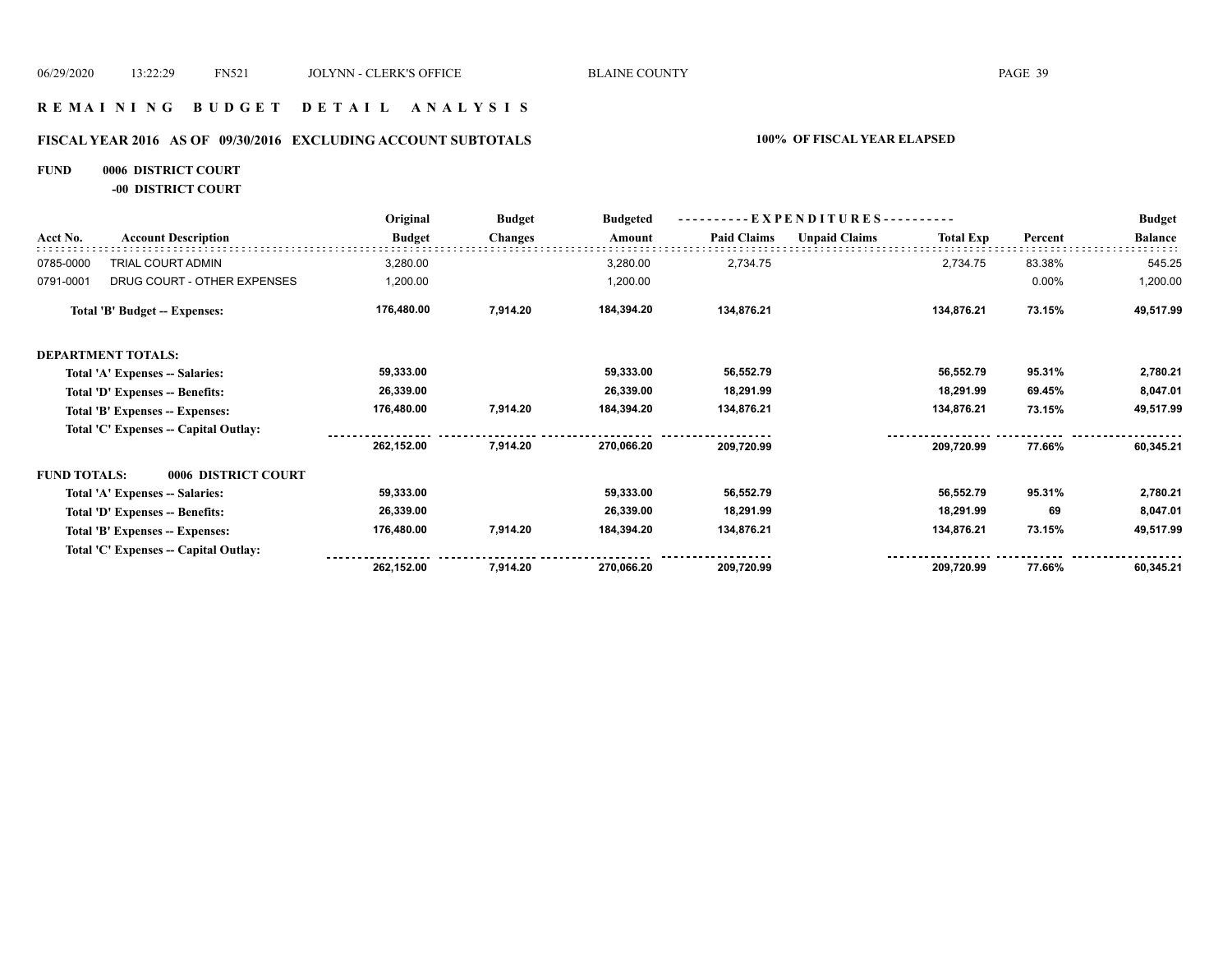### **R E M A I N I N G B U D G E T D E T A I L A N A L Y S I S**

# **FISCAL YEAR 2016 AS OF 09/30/2016 EXCLUDING ACCOUNT SUBTOTALS 100% OF FISCAL YEAR ELAPSED**

#### **FUND 0007 FAIR, COUNTY**

**-00 FAIR, COUNTY**

|                     |                                       | Original      | <b>Budget</b><br><b>Budgeted</b> |                    | - EXPENDITURES---------- |                  |         | <b>Budget</b>  |
|---------------------|---------------------------------------|---------------|----------------------------------|--------------------|--------------------------|------------------|---------|----------------|
| Acct No.            | <b>Account Description</b>            | <b>Budget</b> | <b>Changes</b><br>Amount         | <b>Paid Claims</b> | <b>Unpaid Claims</b>     | <b>Total Exp</b> | Percent | <b>Balance</b> |
| 0416-0000           | WORKER'S COMPENSATION INSUR.          | 500.00        | 500.00                           | 223.00             |                          | 223.00           | 44.60%  | 277.00         |
|                     | Total 'D' Budget -- Benefits:         | 500.00        | 500.00                           | 223.00             |                          | 223.00           | 44.60%  | 277.00         |
| 0440-0000           | <b>SUPPLIES</b>                       | 25,640.00     | 25,640.00                        | 25,640.00          |                          | 25,640.00        | 100.00% |                |
|                     | <b>Total 'B' Budget -- Expenses:</b>  | 25,640.00     | 25,640.00                        | 25,640.00          |                          | 25,640.00        | 100.00% |                |
|                     | <b>DEPARTMENT TOTALS:</b>             |               |                                  |                    |                          |                  |         |                |
|                     | Total 'A' Expenses -- Salaries:       |               |                                  |                    |                          |                  |         |                |
|                     | Total 'D' Expenses -- Benefits:       | 500.00        | 500.00                           | 223.00             |                          | 223.00           | 44.60%  | 277.00         |
|                     | Total 'B' Expenses -- Expenses:       | 25,640.00     | 25,640.00                        | 25,640.00          |                          | 25,640.00        | 100.00% |                |
|                     | Total 'C' Expenses -- Capital Outlay: |               |                                  |                    |                          |                  |         |                |
|                     |                                       | 26,140.00     | 26,140.00                        | 25,863.00          |                          | 25,863.00        | 98.94%  | 277.00         |
| <b>FUND TOTALS:</b> | 0007 FAIR, COUNTY                     |               |                                  |                    |                          |                  |         |                |
|                     | Total 'A' Expenses -- Salaries:       |               |                                  |                    |                          |                  |         |                |
|                     | Total 'D' Expenses -- Benefits:       | 500.00        | 500.00                           | 223.00             |                          | 223.00           | 45      | 277.00         |
|                     | Total 'B' Expenses -- Expenses:       | 25,640.00     | 25,640.00                        | 25,640.00          |                          | 25,640.00        | 100.00% |                |
|                     | Total 'C' Expenses -- Capital Outlay: |               |                                  |                    |                          |                  |         |                |
|                     |                                       | 26,140.00     | 26,140.00                        | 25,863.00          |                          | 25,863.00        | 98.94%  | 277.00         |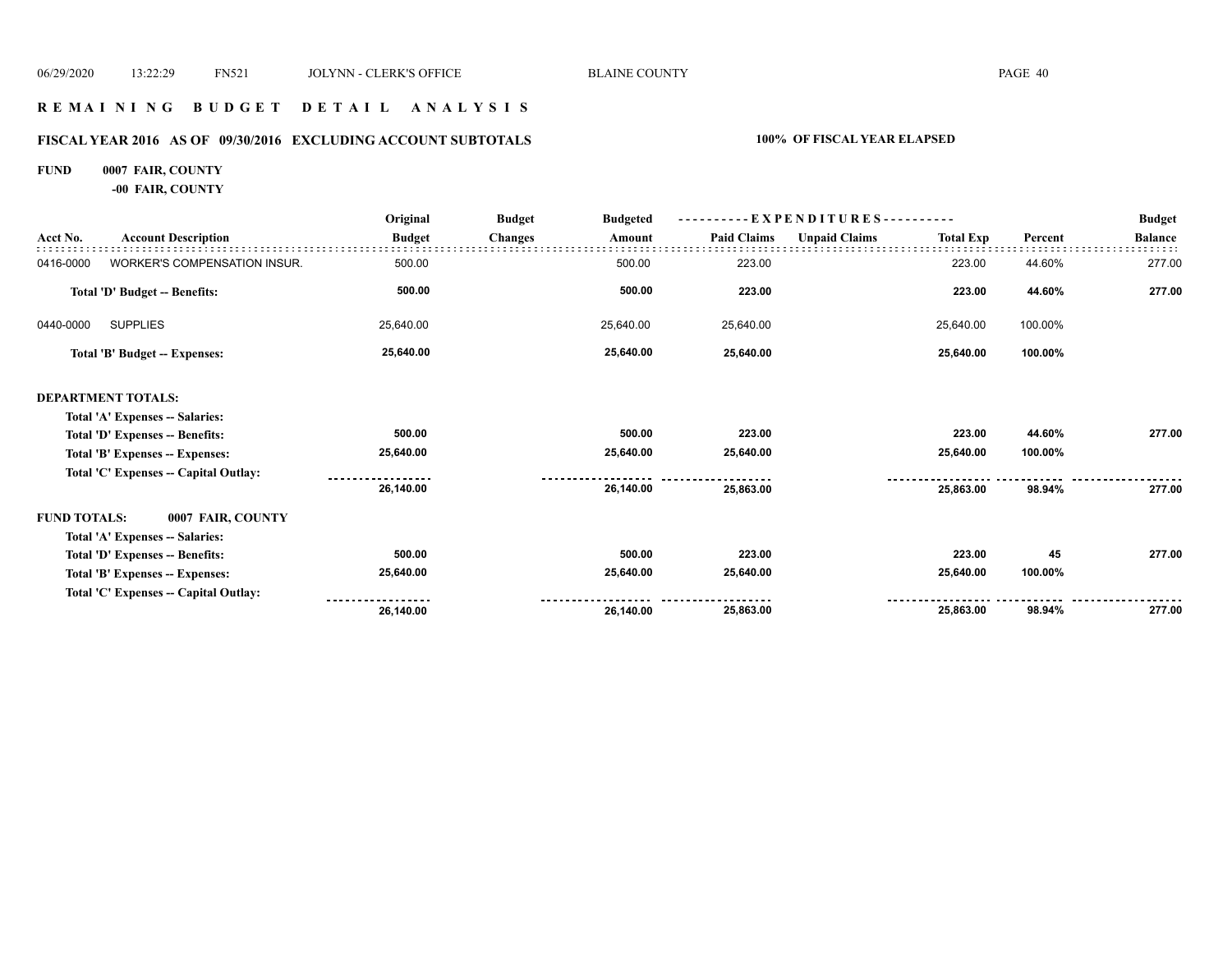### **R E M A I N I N G B U D G E T D E T A I L A N A L Y S I S**

# **FISCAL YEAR 2016 AS OF 09/30/2016 EXCLUDING ACCOUNT SUBTOTALS 100% OF FISCAL YEAR ELAPSED**

### **FUND 0011 HEALTH DISTRICT**

**-00 HEALTH DISTRICT**

|                     | <b>Account Description</b>            | Original          | <b>Budget</b>  | <b>Budgeted</b><br>Amount | $-EXPENDITURES$ --------- |                      |                  |         | <b>Budget</b>  |
|---------------------|---------------------------------------|-------------------|----------------|---------------------------|---------------------------|----------------------|------------------|---------|----------------|
| Acct No.            |                                       | <b>Budget</b>     | <b>Changes</b> |                           | <b>Paid Claims</b>        | <b>Unpaid Claims</b> | <b>Total Exp</b> | Percent | <b>Balance</b> |
| 0733-0000           | SOUTH-CENTRAL HEALTH DISTRICT         | 249,318.00        |                | 249,318.00                | 249,318.00                |                      | 249,318.00       | 100.00% |                |
|                     | Total 'B' Budget -- Expenses:         | 249,318.00        |                | 249,318.00                | 249,318.00                |                      | 249,318.00       | 100.00% |                |
|                     | <b>DEPARTMENT TOTALS:</b>             |                   |                |                           |                           |                      |                  |         |                |
|                     | Total 'A' Expenses -- Salaries:       |                   |                |                           |                           |                      |                  |         |                |
|                     | Total 'D' Expenses -- Benefits:       |                   |                |                           |                           |                      |                  |         |                |
|                     | Total 'B' Expenses -- Expenses:       | 249,318.00        |                | 249,318.00                | 249,318.00                |                      | 249,318.00       | 100.00% |                |
|                     | Total 'C' Expenses -- Capital Outlay: |                   |                |                           |                           |                      |                  |         |                |
|                     |                                       | 249,318.00        |                | 249,318.00                | 249,318.00                |                      | 249,318.00       | 100.00% |                |
| <b>FUND TOTALS:</b> | 0011 HEALTH DISTRICT                  |                   |                |                           |                           |                      |                  |         |                |
|                     | Total 'A' Expenses -- Salaries:       |                   |                |                           |                           |                      |                  |         |                |
|                     | Total 'D' Expenses -- Benefits:       |                   |                |                           |                           |                      |                  |         |                |
|                     | Total 'B' Expenses -- Expenses:       | 249,318.00        |                | 249,318.00                | 249,318.00                |                      | 249,318.00       | 100.00% |                |
|                     | Total 'C' Expenses -- Capital Outlay: | ----------------- |                |                           |                           |                      |                  |         |                |
|                     |                                       | 249,318.00        |                | 249,318.00                | 249,318.00                |                      | 249,318.00       | 100.00% |                |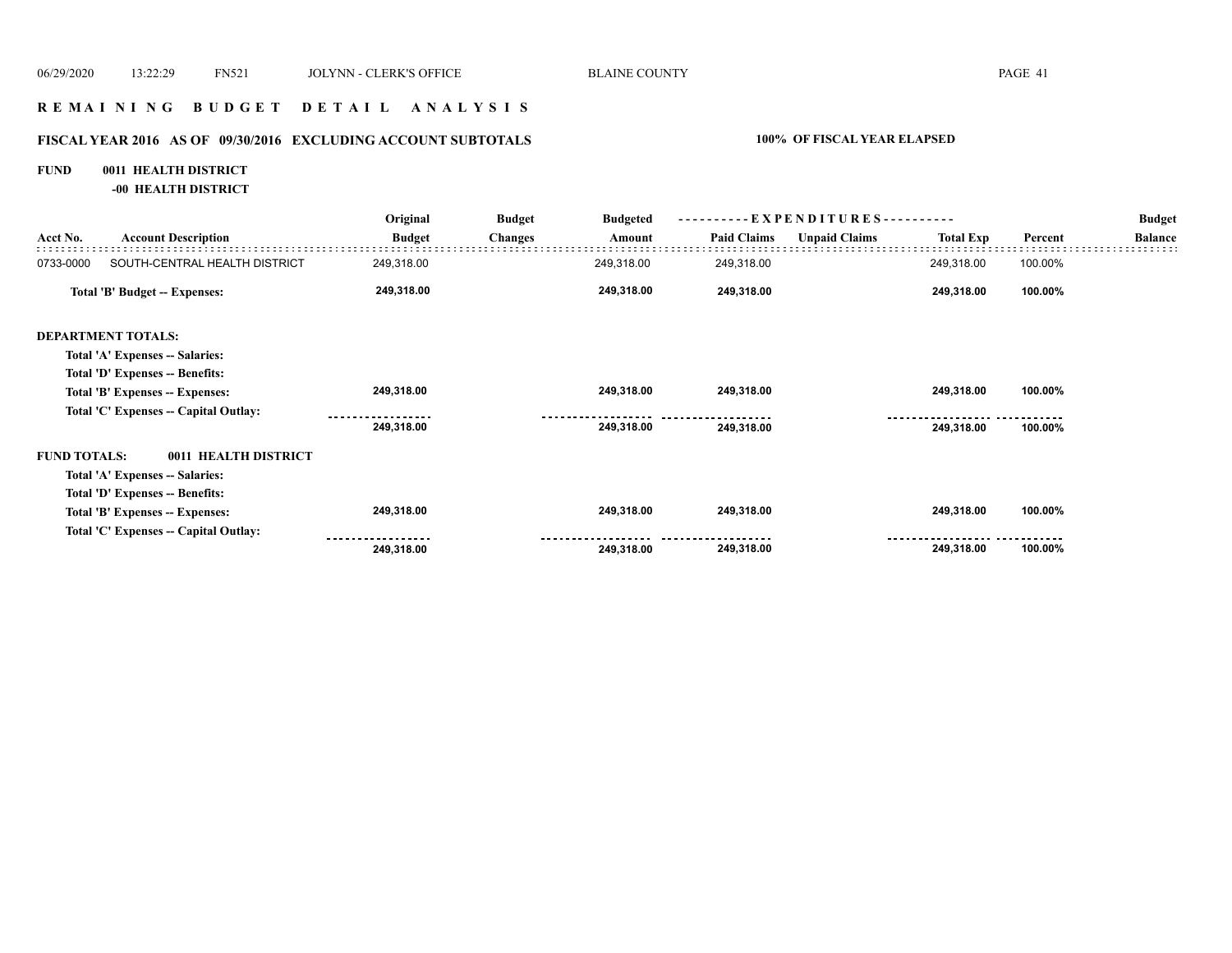# **R E M A I N I N G B U D G E T D E T A I L A N A L Y S I S**

#### **FISCAL YEAR 2016 AS OF 09/30/2016 EXCLUDING ACCOUNT SUBTOTALS 100% OF FISCAL YEAR ELAPSED**

#### **FUND 0012 HISTORICAL SOCIETY & MUSEUM**

**-00 HISTORICAL SOCIETY & MUSEUM**

|                                                         | Original      | <b>Budget</b><br><b>Changes</b> | <b>Budgeted</b> | ----------EXPENDITURES---------- |                      |                  |         | <b>Budget</b>  |
|---------------------------------------------------------|---------------|---------------------------------|-----------------|----------------------------------|----------------------|------------------|---------|----------------|
| <b>Account Description</b><br>Acct No.                  | <b>Budget</b> |                                 | Amount          | <b>Paid Claims</b>               | <b>Unpaid Claims</b> | <b>Total Exp</b> | Percent | <b>Balance</b> |
| <b>SUPPLIES</b><br>0440-0000                            | 25,600.00     |                                 | 25,600.00       | 25,600.00                        |                      | 25,600.00        | 100.00% |                |
| Total 'B' Budget -- Expenses:                           | 25,600.00     |                                 | 25,600.00       | 25,600.00                        |                      | 25,600.00        | 100.00% |                |
| <b>DEPARTMENT TOTALS:</b>                               |               |                                 |                 |                                  |                      |                  |         |                |
| Total 'A' Expenses -- Salaries:                         |               |                                 |                 |                                  |                      |                  |         |                |
| Total 'D' Expenses -- Benefits:                         |               |                                 |                 |                                  |                      |                  |         |                |
| Total 'B' Expenses -- Expenses:                         | 25,600.00     |                                 | 25,600.00       | 25,600.00                        |                      | 25,600.00        | 100.00% |                |
| Total 'C' Expenses -- Capital Outlay:                   |               |                                 |                 |                                  |                      |                  |         |                |
|                                                         | 25,600.00     |                                 | 25,600.00       | 25,600.00                        |                      | 25,600.00        | 100.00% |                |
| <b>FUND TOTALS:</b><br>0012 HISTORICAL SOCIETY & MUSEUM |               |                                 |                 |                                  |                      |                  |         |                |
| Total 'A' Expenses -- Salaries:                         |               |                                 |                 |                                  |                      |                  |         |                |
| Total 'D' Expenses -- Benefits:                         |               |                                 |                 |                                  |                      |                  |         |                |
| Total 'B' Expenses -- Expenses:                         | 25,600.00     |                                 | 25,600.00       | 25,600.00                        |                      | 25,600.00        | 100.00% |                |
| Total 'C' Expenses -- Capital Outlay:                   |               |                                 |                 |                                  |                      |                  |         |                |
|                                                         | 25,600.00     |                                 | 25,600.00       | 25,600.00                        |                      | 25,600.00        | 100.00% |                |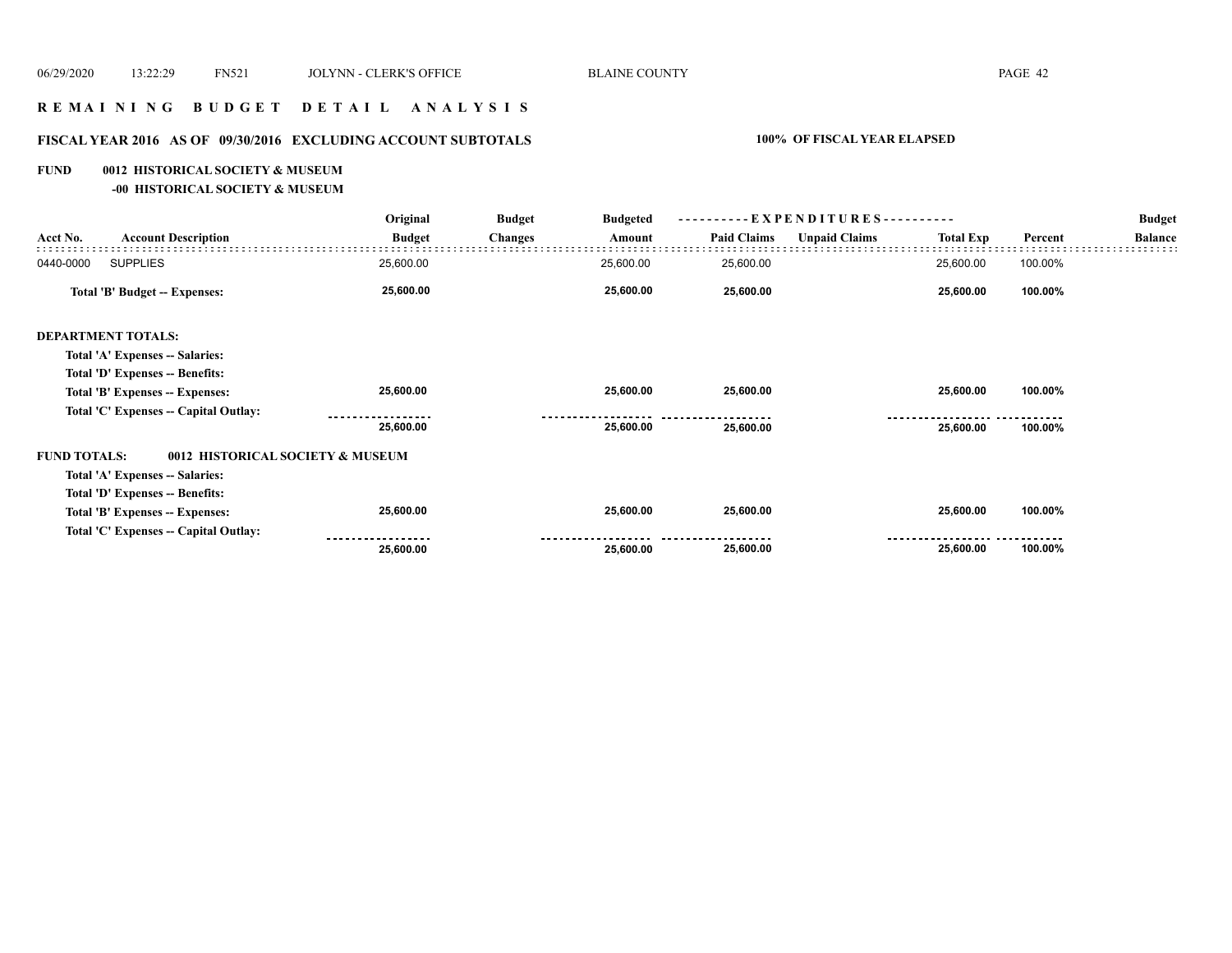#### **R E M A I N I N G B U D G E T D E T A I L A N A L Y S I S**

# **FISCAL YEAR 2016 AS OF 09/30/2016 EXCLUDING ACCOUNT SUBTOTALS 100% OF FISCAL YEAR ELAPSED**

#### **FUND 0016 INDIGENT**

**-00 INDIGENT**

|           |                                | Original      | <b>Budget</b>  | <b>Budgeted</b> |                    | ----------EXPENDITURES----------         |         | <b>Budget</b>  |
|-----------|--------------------------------|---------------|----------------|-----------------|--------------------|------------------------------------------|---------|----------------|
| Acct No.  | <b>Account Description</b>     | <b>Budget</b> | <b>Changes</b> | Amount          | <b>Paid Claims</b> | <b>Total Exp</b><br><b>Unpaid Claims</b> | Percent | <b>Balance</b> |
| 0405-0011 | SALARIES - MGR./ADMINISTRATOR  | 54,496.00     |                | 54,496.00       | 57,098.01          | 57,098.01                                | 104.77% | (2,602.01)     |
| 0409-0001 | SALARIES - TERMINATION         | 2,000.00      |                | 2,000.00        |                    |                                          | 0.00%   | 2,000.00       |
| 0409-0050 | SALARIES - F/Y 27TH PAYROLL    | 2,050.00      |                | 2,050.00        |                    |                                          | 0.00%   | 2,050.00       |
|           | Total 'A' Budget -- Salaries:  | 58,546.00     |                | 58,546.00       | 57,098.01          | 57,098.01                                | 97.53%  | 1,447.99       |
| 0410-0000 | <b>RETIREMENT</b>              | 6,459.00      |                | 6,459.00        | 6,463.47           | 6,463.47                                 | 100.07% | (4.47)         |
| 0411-0000 | <b>FICA</b>                    | 4,617.00      |                | 4,617.00        | 3,678.53           | 3,678.53                                 | 79.67%  | 938.47         |
| 0412-0000 | LIFE INSURANCE                 | 75.00         |                | 75.00           | 73.56              | 73.56                                    | 98.08%  | 1.44           |
| 0413-0000 | MEDICAL INSURANCE              | 9,000.00      |                | 9,000.00        | 9,461.64           | 9,461.64                                 | 105.13% | (461.64)       |
| 0414-0000 | <b>DENTAL INSURANCE</b>        | 912.00        |                | 912.00          | 449.52             | 449.52                                   | 49.29%  | 462.48         |
| 0415-0000 | STATE UNEMPLOYMENT             | 425.00        |                | 425.00          | 312.56             | 312.56                                   | 73.54%  | 112.44         |
| 0416-0000 | WORKER'S COMPENSATION INSUR.   | 155.00        |                | 155.00          | 99.00              | 99.00                                    | 63.87%  | 56.00          |
|           | Total 'D' Budget -- Benefits:  | 21,643.00     |                | 21,643.00       | 20,538.28          | 20,538.28                                | 94.90%  | 1,104.72       |
| 0439-0000 | TRAVEL - OTHER                 | 1,500.00      |                | 1,500.00        | 514.85             | 514.85                                   | 34.32%  | 985.15         |
| 0439-0001 | PER DIEM                       | 700.00        |                | 700.00          | 186.25             | 186.25                                   | 26.61%  | 513.75         |
| 0440-0000 | SUPPLIES - OFFICE              | 2,500.00      |                | 2,500.00        | 1,900.56           | 1,900.56                                 | 76.02%  | 599.44         |
| 0492-0000 | REPAIRS/MAINT - OFFICE EQUIP   | 500.00        |                | 500.00          | 379.71             | 379.71                                   | 75.94%  | 120.29         |
| 0542-0000 | <b>POSTAGE</b>                 | 1,200.00      |                | 1,200.00        |                    |                                          | 0.00%   | 1,200.00       |
| 0569-0000 | <b>EDUCATION - OTHER</b>       | 500.00        |                | 500.00          | 145.00             | 145.00                                   | 29.00%  | 355.00         |
| 0590-0000 | <b>MEDICAL - HOSPITALS</b>     | 145,000.00    |                | 145,000.00      | 132,098.91         | 132,098.91                               | 91.10%  | 12,901.09      |
| 0591-0000 | MEDICAL - PROFESSIONAL SERVICE | 40,000.00     |                | 40,000.00       | 30,456.38          | 30,456.38                                | 76.14%  | 9,543.62       |
| 0594-0000 | <b>MEDICAL - MEDICATION</b>    | 1,500.00      |                | 1,500.00        | 111.23             | 111.23                                   | 7.42%   | 1,388.77       |
| 0595-0000 | MEDICAL - TRANSPORTATION       | 13,000.00     |                | 13,000.00       | 37,315.51          | 37,315.51                                | 287.04% | (24, 315.51)   |
| 0599-0000 | MEDICAL - OTHER EXPENSES       | 4,000.00      |                | 4,000.00        | 4,930.00           | 4,930.00                                 | 123.25% | (930.00)       |
| 0599-0001 | MEDICAL - MENTAL HOSPITALS     | 80,000.00     |                | 80,000.00       | 34,136.92          | 34,136.92                                | 42.67%  | 45,863.08      |
| 0599-0002 | MEDICAL - MENTAL PRO SVC       | 3,000.00      |                | 3,000.00        | 952.42             | 952.42                                   | 31.75%  | 2,047.58       |
| 0603-0000 | NON-MEDICAL - HOUSING          | 1,500.00      |                | 1,500.00        | 4,297.50           | 4,297.50                                 | 286.50% | (2,797.50)     |
| 0603-0001 | *NON MEDICAL-FEMA              |               | 2,051.41       | 2,051.41 C      | 2,051.41           | 2,051.41                                 | 100.00% |                |
| 0604-0000 | NON-MEDICAL - UTILITIES        | 1,500.00      |                | 1,500.00        |                    |                                          | 0.00%   | 1,500.00       |
| 0605-0000 | NON-MEDICAL - TRANSPORTATION   | 2,000.00      |                | 2,000.00        |                    |                                          | 0.00%   | 2,000.00       |
| 0606-0000 | NON-MEDICAL - BURIALS          | 9,000.00      |                | 9,000.00        | 1,800.00           | 1,800.00                                 | 20.00%  | 7,200.00       |
| 0609-0000 | NON-MEDICAL - OTHER EXPENSES   | 500.00        |                | 500.00          | 359.40             | 359.40                                   | 71.88%  | 140.60         |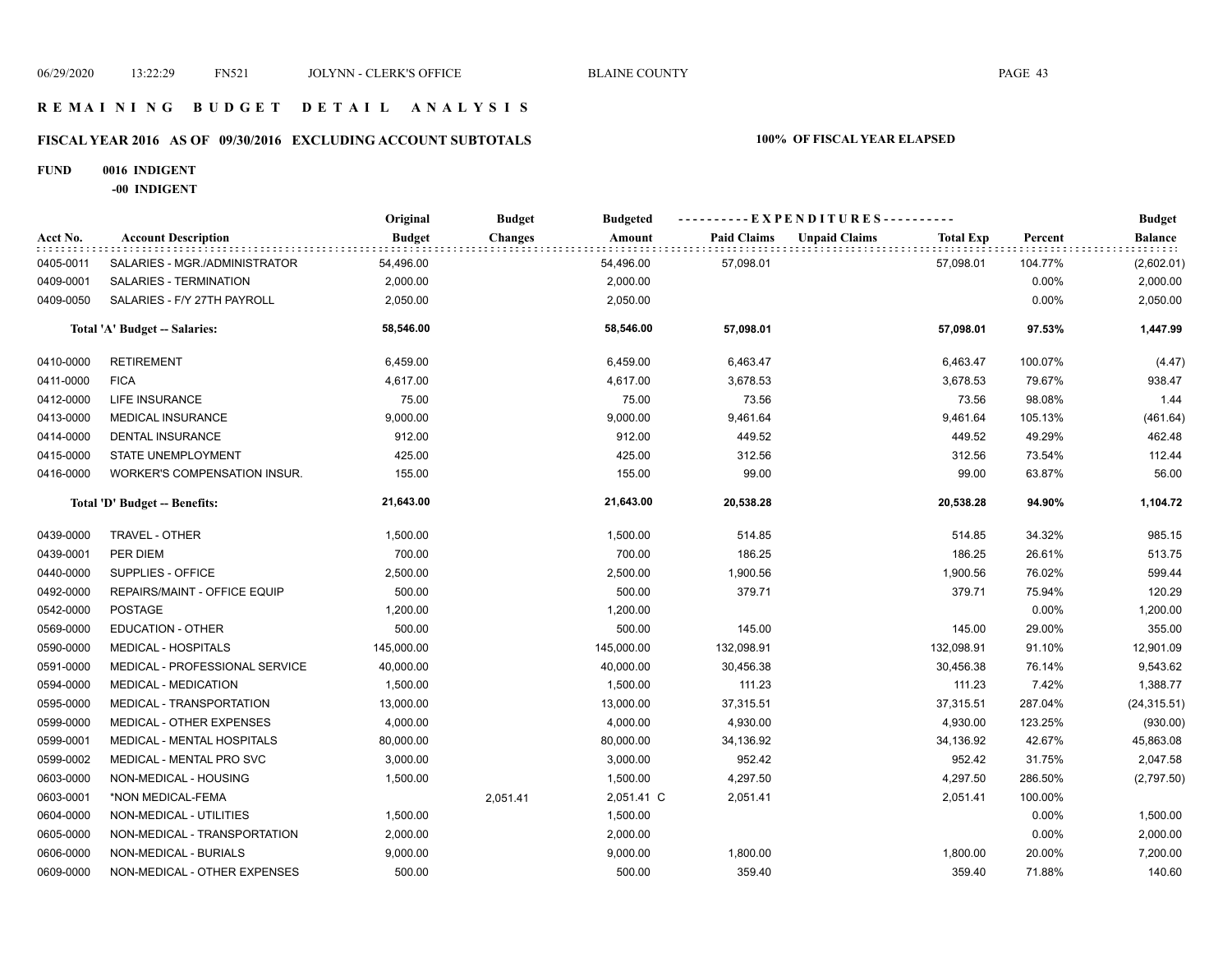### **R E M A I N I N G B U D G E T D E T A I L A N A L Y S I S**

# **FISCAL YEAR 2016 AS OF 09/30/2016 EXCLUDING ACCOUNT SUBTOTALS 100% OF FISCAL YEAR ELAPSED**

#### **FUND 0016 INDIGENT**

**-00 INDIGENT**

|                     |                                       | Original      | <b>Budget</b>  | <b>Budgeted</b> | ----------EXPENDITURES---------- |                      |                  |         | <b>Budget</b>  |
|---------------------|---------------------------------------|---------------|----------------|-----------------|----------------------------------|----------------------|------------------|---------|----------------|
| Acct No.            | <b>Account Description</b>            | <b>Budget</b> | <b>Changes</b> | Amount          | <b>Paid Claims</b>               | <b>Unpaid Claims</b> | <b>Total Exp</b> | Percent | <b>Balance</b> |
|                     | Total 'B' Budget -- Expenses:         | 307,900.00    | 2,051.41       | 309,951.41      | 251,636.05                       |                      | 251,636.05       | 81.19%  | 58,315.36      |
|                     | <b>DEPARTMENT TOTALS:</b>             |               |                |                 |                                  |                      |                  |         |                |
|                     | Total 'A' Expenses -- Salaries:       | 58,546.00     |                | 58,546.00       | 57,098.01                        |                      | 57,098.01        | 97.53%  | 1,447.99       |
|                     | Total 'D' Expenses -- Benefits:       | 21,643.00     |                | 21,643.00       | 20,538.28                        |                      | 20,538.28        | 94.90%  | 1,104.72       |
|                     | Total 'B' Expenses -- Expenses:       | 307,900.00    | 2,051.41       | 309,951.41      | 251,636.05                       |                      | 251,636.05       | 81.19%  | 58,315.36      |
|                     | Total 'C' Expenses -- Capital Outlay: |               |                |                 |                                  |                      |                  |         |                |
|                     |                                       | 388,089.00    | 2,051.41       | 390,140.41      | 329,272.34                       |                      | 329,272.34       | 84.40%  | 60,868.07      |
| <b>FUND TOTALS:</b> | 0016 INDIGENT                         |               |                |                 |                                  |                      |                  |         |                |
|                     | Total 'A' Expenses -- Salaries:       | 58,546.00     |                | 58,546.00       | 57,098.01                        |                      | 57,098.01        | 97.53%  | 1,447.99       |
|                     | Total 'D' Expenses -- Benefits:       | 21,643.00     |                | 21,643.00       | 20,538.28                        |                      | 20,538.28        | 95      | 1,104.72       |
|                     | Total 'B' Expenses -- Expenses:       | 307,900.00    | 2,051.41       | 309,951.41      | 251,636.05                       |                      | 251,636.05       | 81.19%  | 58,315.36      |
|                     | Total 'C' Expenses -- Capital Outlay: |               |                |                 |                                  |                      |                  |         |                |
|                     |                                       | 388,089.00    | 2,051.41       | 390,140.41      | 329,272.34                       |                      | 329,272.34       | 84.40%  | 60,868.07      |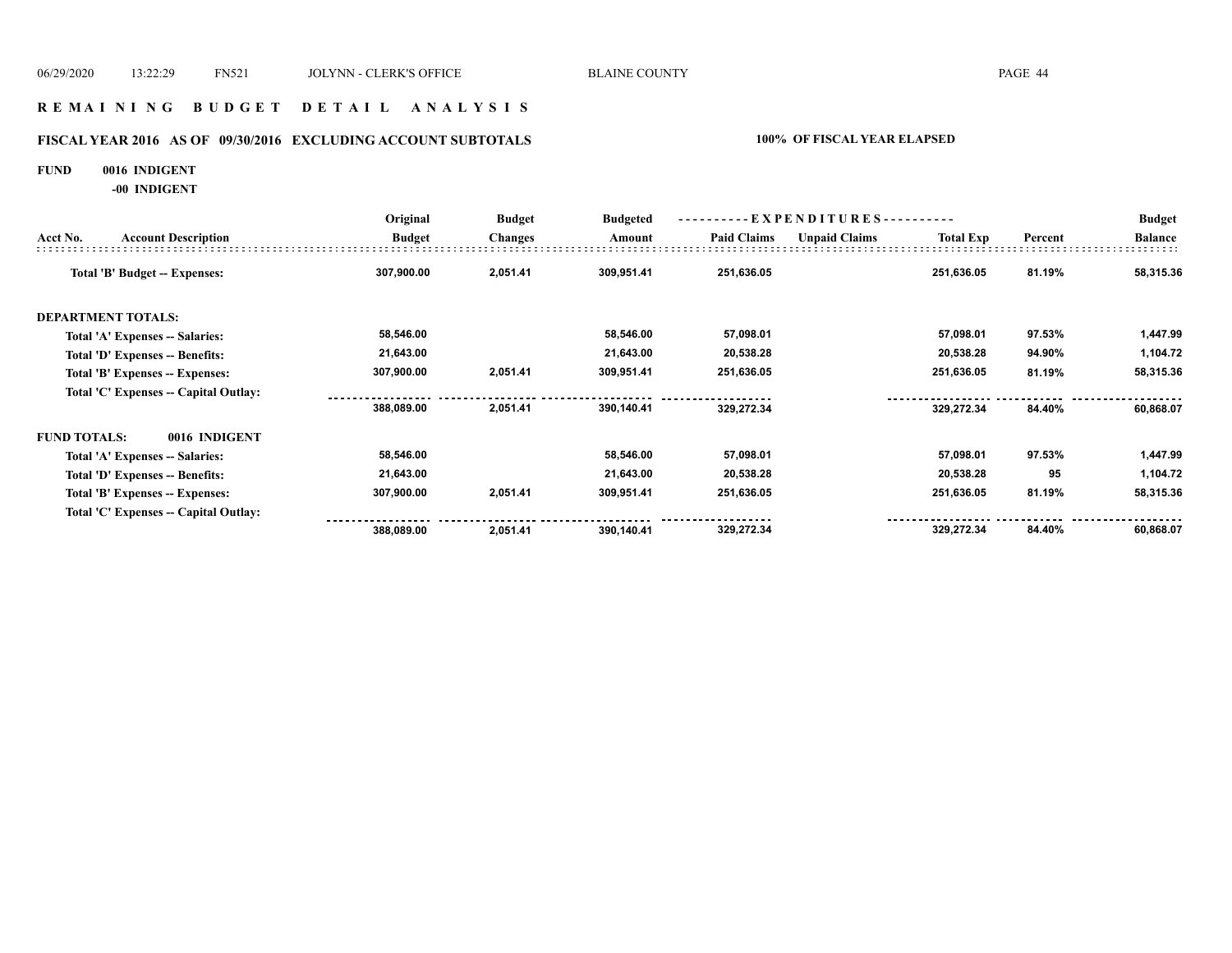#### **R E M A I N I N G B U D G E T D E T A I L A N A L Y S I S**

# **FISCAL YEAR 2016 AS OF 09/30/2016 EXCLUDING ACCOUNT SUBTOTALS 100% OF FISCAL YEAR ELAPSED**

#### **FUND 0017 JUNIOR COLLEGE TUITION**

**-00 JUNIOR COLLEGE TUITION**

|                     |                                       | Original      | <b>Budget</b> | <b>Budgeted</b> |                    | EXPENDITURES--       |                  |         | <b>Budget</b>  |
|---------------------|---------------------------------------|---------------|---------------|-----------------|--------------------|----------------------|------------------|---------|----------------|
| Acct No.            | <b>Account Description</b>            | <b>Budget</b> | Changes       | Amount          | <b>Paid Claims</b> | <b>Unpaid Claims</b> | <b>Total Exp</b> | Percent | <b>Balance</b> |
| 0560-0000           | EDUCATION- TUITION, REGISTR.          | 170,000.00    |               | 170,000.00      | 121,000.00         |                      | 121,000.00       | 71.18%  | 49,000.00      |
|                     | Total 'B' Budget -- Expenses:         | 170,000.00    |               | 170,000.00      | 121,000.00         |                      | 121,000.00       | 71.18%  | 49,000.00      |
|                     | <b>DEPARTMENT TOTALS:</b>             |               |               |                 |                    |                      |                  |         |                |
|                     | Total 'A' Expenses -- Salaries:       |               |               |                 |                    |                      |                  |         |                |
|                     | Total 'D' Expenses -- Benefits:       |               |               |                 |                    |                      |                  |         |                |
|                     | Total 'B' Expenses -- Expenses:       | 170,000.00    |               | 170,000.00      | 121,000.00         |                      | 121,000.00       | 71.18%  | 49,000.00      |
|                     | Total 'C' Expenses -- Capital Outlay: |               |               |                 |                    |                      |                  |         |                |
|                     |                                       | 170,000.00    |               | 170,000.00      | 121,000.00         |                      | 121,000.00       | 71.18%  | 49,000.00      |
| <b>FUND TOTALS:</b> | 0017 JUNIOR COLLEGE TUITION           |               |               |                 |                    |                      |                  |         |                |
|                     | Total 'A' Expenses -- Salaries:       |               |               |                 |                    |                      |                  |         |                |
|                     | Total 'D' Expenses -- Benefits:       |               |               |                 |                    |                      |                  |         |                |
|                     | Total 'B' Expenses -- Expenses:       | 170,000.00    |               | 170,000.00      | 121,000.00         |                      | 121,000.00       | 71.18%  | 49,000.00      |
|                     | Total 'C' Expenses -- Capital Outlay: |               |               |                 |                    |                      |                  |         |                |
|                     |                                       | 170,000.00    |               | 170,000.00      | 121,000.00         |                      | 121,000.00       | 71.18%  | 49,000.00      |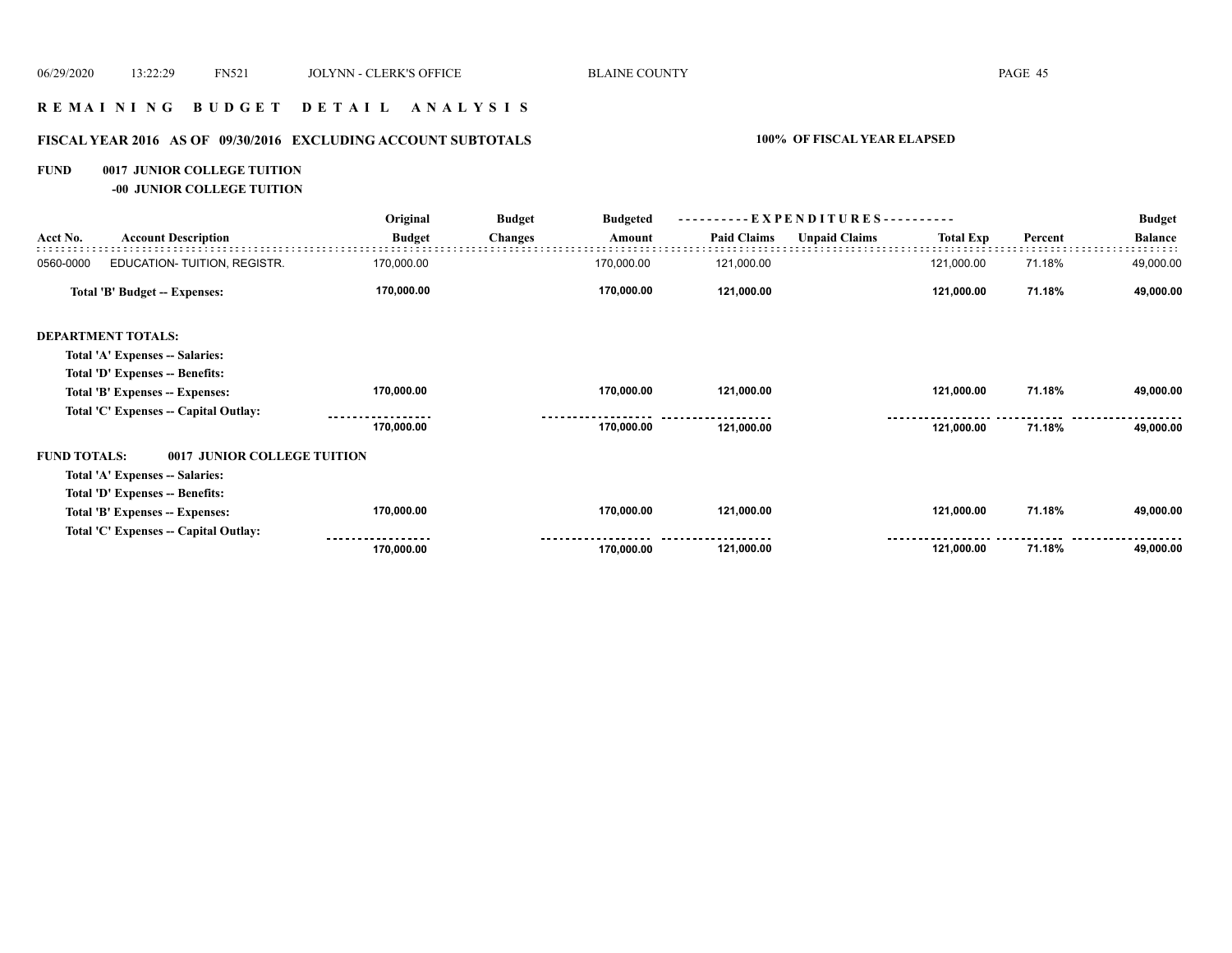#### **R E M A I N I N G B U D G E T D E T A I L A N A L Y S I S**

#### **FISCAL YEAR 2016 AS OF 09/30/2016 EXCLUDING ACCOUNT SUBTOTALS 100% OF FISCAL YEAR ELAPSED**

#### **FUND 0019 CONSOLIDATED EMERG COMM (DISP)**

# **-00 CONSOLIDATED EMERG COMM (DISP)**

|           |                                     | Original      | <b>Budget</b><br><b>Budgeted</b> |                    | ----------EXPENDITURES----------         |          | <b>Budget</b>  |
|-----------|-------------------------------------|---------------|----------------------------------|--------------------|------------------------------------------|----------|----------------|
| Acct No.  | <b>Account Description</b>          | <b>Budget</b> | <b>Changes</b><br>Amount         | <b>Paid Claims</b> | <b>Unpaid Claims</b><br><b>Total Exp</b> | Percent  | <b>Balance</b> |
| 0402-0005 | SALARIES - DISPATCH                 | 624,128.00    | 624,128.00                       | 538,964.60         | 538,964.60                               | 86.35%   | 85,163.40      |
| 0403-0000 | <b>SALARIES - MERIT</b>             | 8,115.00      | 8,115.00                         |                    |                                          | 0.00%    | 8,115.00       |
| 0408-0001 | SALARIES-TERMINATION/LEAVE/OT       | 7.000.00      | 7,000.00                         | 10,639.25          | 10,639.25                                | 151.99%  | (3,639.25)     |
| 0409-0050 | SALARIES - F/Y 27TH PAYROLL         | 24,005.00     | 24,005.00                        |                    |                                          | 0.00%    | 24,005.00      |
| 0409-0099 | SALARIES - OVERTIME                 | 45,000.00     | 45,000.00                        | 65,027.12          | 65,027.12                                | 144.50%  | (20,027.12)    |
|           | Total 'A' Budget -- Salaries:       | 708,248.00    | 708,248.00                       | 614,630.97         | 614,630.97                               | 86.78%   | 93,617.03      |
| 0410-0000 | <b>RETIREMENT</b>                   | 82,235.00     | 82,235.00                        | 68,310.26          | 68,310.26                                | 83.07%   | 13,924.74      |
| 0411-0000 | <b>FICA</b>                         | 55,573.00     | 55,573.00                        | 46,182.53          | 46,182.53                                | 83.10%   | 9,390.47       |
| 0412-0000 | <b>LIFE INSURANCE</b>               | 957.00        | 957.00                           | 796.90             | 796.90                                   | 83.27%   | 160.10         |
| 0413-0000 | <b>MEDICAL INSURANCE</b>            | 98,439.00     | 98,439.00                        | 80,221.97          | 80,221.97                                | 81.49%   | 18,217.03      |
| 0414-0000 | <b>DENTAL INSURANCE</b>             | 5,845.00      | 5,845.00                         | 4,869.80           | 4,869.80                                 | 83.32%   | 975.20         |
| 0415-0000 | STATE UNEMPLOYMENT                  | 5,086.00      | 5,086.00                         | 3,924.02           | 3,924.02                                 | 77.15%   | 1,161.98       |
| 0416-0000 | <b>WORKER'S COMPENSATION INSUR.</b> | 26,081.00     | 26,081.00                        | 15,265.00          | 15,265.00                                | 58.53%   | 10,816.00      |
|           | Total 'D' Budget -- Benefits:       | 274,216.00    | 274,216.00                       | 219,570.48         | 219,570.48                               | 80.07%   | 54,645.52      |
| 0439-0000 | <b>TRAVEL EXPENSES</b>              | 8,850.00      | 8,850.00                         | 7,485.71           | 7,485.71                                 | 84.58%   | 1,364.29       |
| 0439-0001 | PER DIEM                            | 3,100.00      | 3,100.00                         | 3,102.87           | 3,102.87                                 | 100.09%  | (2.87)         |
| 0440-0001 | OFFICE EQUIPMENT                    | 50.00         | 50.00                            |                    |                                          | 0.00%    | 50.00          |
| 0440-0004 | SUPPLIES-DISPATCH                   | 3,000.00      | 3,000.00                         | 2,777.77           | 2,777.77                                 | 92.59%   | 222.23         |
| 0465-0000 | UTILITIES FOR REPEATERS             | 7,000.00      | 7,000.00                         | 4,144.31           | 4,144.31                                 | 59.20%   | 2,855.69       |
| 0495-0000 | <b>COMPUTER MAINTENANCE</b>         | 750.00        | 750.00                           | 706.77             | 706.77                                   | 94.24%   | 43.23          |
| 0495-0001 | <b>REPAIRS COMMUNICATIONS</b>       | 750.00        | 750.00                           |                    |                                          | $0.00\%$ | 750.00         |
| 0495-0002 | SOFTWARE/SOFTWARE MAINTENANCE       | 3,514.00      | 3,514.00                         | 2,809.00           | 2,809.00                                 | 79.94%   | 705.00         |
| 0510-0000 | RENT/LEASE-TELETYPE                 | 38,750.00     | 38,750.00                        | 38,925.00          | 38,925.00                                | 100.45%  | (175.00)       |
| 0528-0000 | <b>DUES / MEMBERSHIPS</b>           | 1,380.00      | 1,380.00                         | 1,352.00           | 1,352.00                                 | 97.97%   | 28.00          |
| 0569-0001 | <b>EDUCATION - DISPATCH</b>         | 9,507.00      | 9,507.00                         | 10,324.24          | 10,324.24                                | 108.60%  | (817.24)       |
| 0591-0002 | <b>RECRUITMENT</b>                  | 200.00        | 200.00                           | 50.00              | 50.00                                    | 25.00%   | 150.00         |
|           | Total 'B' Budget -- Expenses:       | 76,851.00     | 76.851.00                        | 71,677.67          | 71,677.67                                | 93.27%   | 5,173.33       |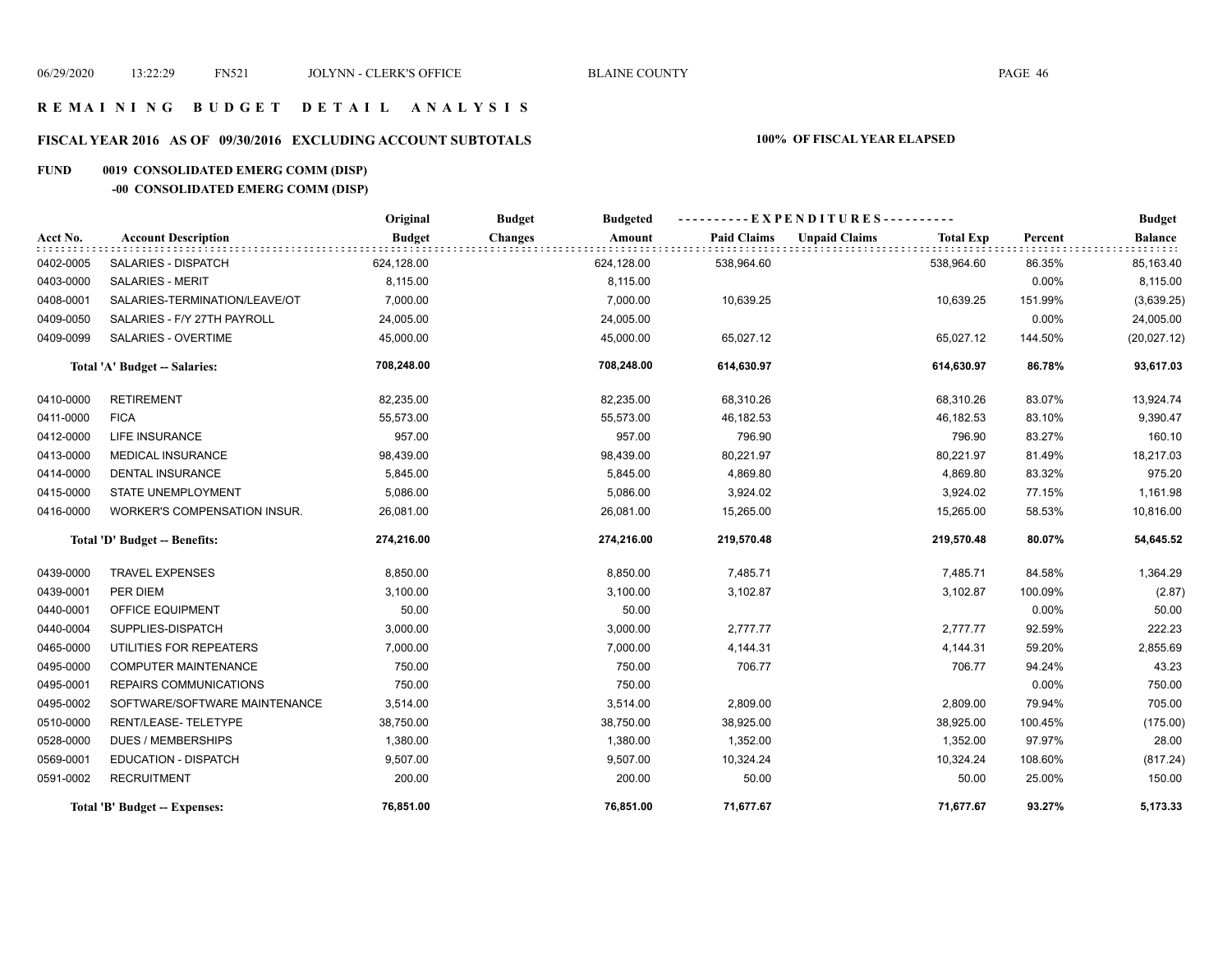#### **R E M A I N I N G B U D G E T D E T A I L A N A L Y S I S**

#### **FISCAL YEAR 2016 AS OF 09/30/2016 EXCLUDING ACCOUNT SUBTOTALS 100% OF FISCAL YEAR ELAPSED**

#### **DEPARTMENT TOTALS: 708,248.00 708,248.00 614,630.97 614,630.97 93,617.03 86.78% Total 'A' Expenses -- Salaries: Total 'D' Expenses -- Benefits: 274,216.00 274,216.00 219,570.48 219,570.48 80.07% 54,645.52 76,851.00 76,851.00 71,677.67 71,677.67 5,173.33 Total 'B' Expenses -- Expenses: 93.27% Total 'C' Expenses -- Capital Outlay:** -----------------.................. ------------------................. . . . . . . . . . . . . . . . . . . . . . . . . .  **1,059,315.00 1,059,315.00 905,879.12 905,879.12 85.52% 153,435.88 FUND TOTALS: 0019 CONSOLIDATED EMERG COMM (DISP)Total 'A' Expenses -- Salaries: 708,248.00 708,248.00 614,630.97 614,630.97 86.78% 93,617.03 274,216.00 Total 'D' Expenses -- Benefits: 274,216.00 219,570.48 219,570.48 80 54,645.52 71,677.67 76,851.00 76,851.00 Total 'B' Expenses -- Expenses: 71,677.67 93.27% 5,173.33 Total 'C' Expenses -- Capital Outlay:** <u> -----------------</u> <u>. . . . . . . . . . . . . . . . .</u> . . . . . . . . . ------ **1,059,315.00 1,059,315.00 905,879.12 905,879.12 85.52% 153,435.88**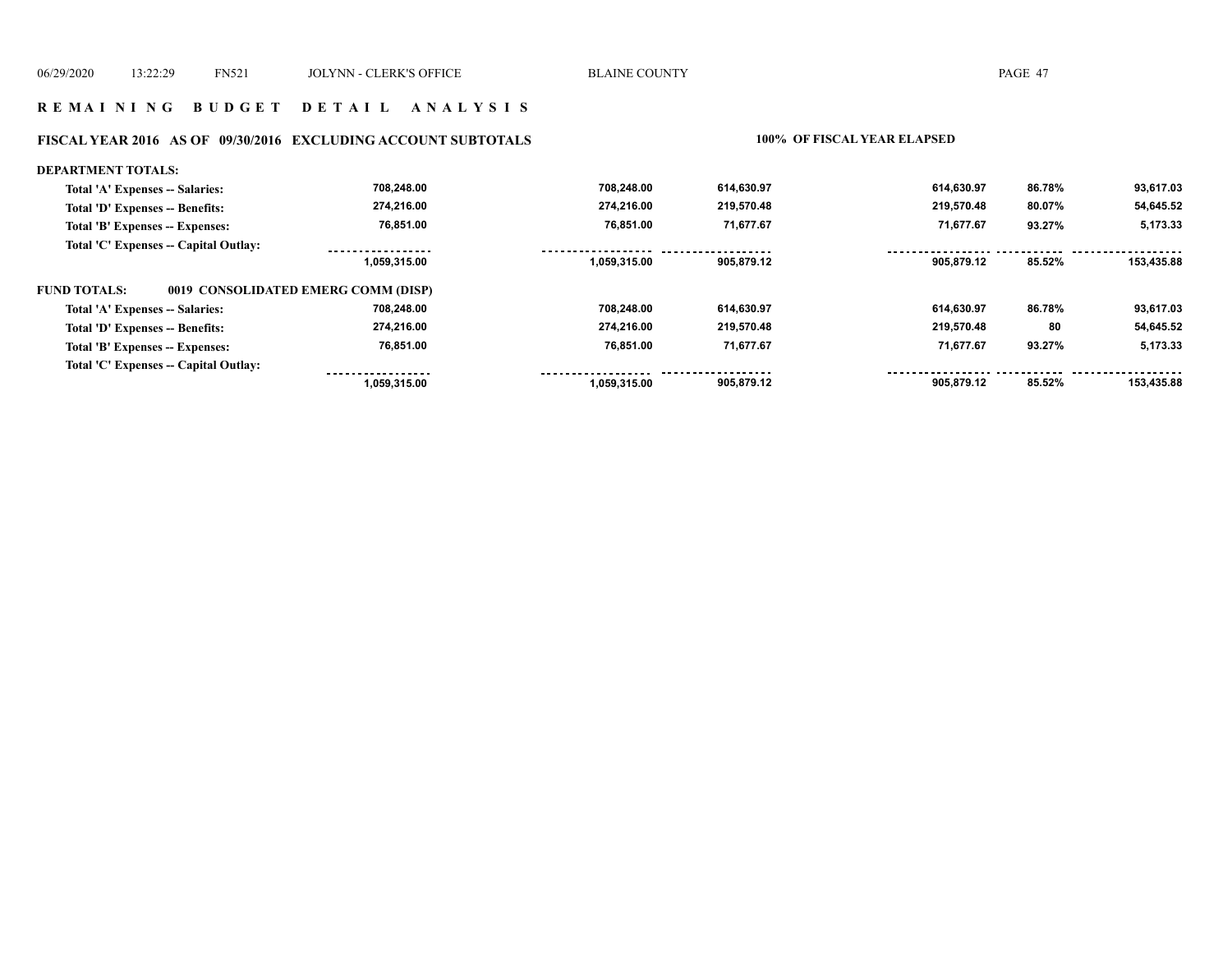#### **R E M A I N I N G B U D G E T D E T A I L A N A L Y S I S**

# **FISCAL YEAR 2016 AS OF 09/30/2016 EXCLUDING ACCOUNT SUBTOTALS 100% OF FISCAL YEAR ELAPSED**

#### **FUND 0020 REVALUATION**

**-00 REVALUATION**

|           |                                       | Original      | <b>Budget</b><br><b>Budgeted</b> | ----------EXPENDITURES---------- |                                          |         | <b>Budget</b> |
|-----------|---------------------------------------|---------------|----------------------------------|----------------------------------|------------------------------------------|---------|---------------|
| Acct No.  | <b>Account Description</b>            | <b>Budget</b> | Amount<br>Changes                | <b>Paid Claims</b>               | <b>Unpaid Claims</b><br><b>Total Exp</b> | Percent | Balance       |
| 0405-0000 | SALARIES - EMPLOYEE, FULL-TIME        | 274,731.00    | 274,731.00                       | 287,431.86                       | 287,431.86                               | 104.62% | (12,700.86)   |
| 0409-0001 | SALARIES - TERMINATION                | 4,000.00      | 4,000.00                         |                                  |                                          | 0.00%   | 4,000.00      |
| 0409-0050 | SALARIES - F/Y 27TH PAYROLL           | 10,577.00     | 10,577.00                        |                                  |                                          | 0.00%   | 10,577.00     |
| 0409-0099 | SALARIES - OVERTIME                   | 8,000.00      | 8,000.00                         | 3,266.29                         | 3,266.29                                 | 40.83%  | 4,733.71      |
|           | Total 'A' Budget -- Salaries:         | 297,308.00    | 297,308.00                       | 290,698.15                       | 290,698.15                               | 97.78%  | 6,609.85      |
| 0410-0000 | <b>RETIREMENT</b>                     | 33,728.00     | 33,728.00                        | 32,907.01                        | 32,907.01                                | 97.57%  | 820.99        |
| 0411-0000 | <b>FICA</b>                           | 22,793.00     | 22,793.00                        | 20,317.61                        | 20,317.61                                | 89.14%  | 2,475.39      |
| 0412-0000 | LIFE INSURANCE                        | 515.00        | 515.00                           | 514.92                           | 514.92                                   | 99.98%  | 0.08          |
| 0413-0000 | <b>MEDICAL INSURANCE</b>              | 68,610.00     | 68,610.00                        | 63,999.49                        | 63,999.49                                | 93.28%  | 4,610.51      |
| 0414-0000 | <b>DENTAL INSURANCE</b>               | 1,230.00      | 1,230.00                         | 3,146.64                         | 3,146.64                                 | 255.82% | (1,916.64)    |
| 0415-0000 | STATE UNEMPLOYMENT                    | 2,086.00      | 2,086.00                         | 1,726.33                         | 1,726.33                                 | 82.76%  | 359.67        |
| 0416-0000 | <b>WORKER'S COMPENSATION INSUR.</b>   | 3,499.00      | 3,499.00                         | 2,367.00                         | 2,367.00                                 | 67.65%  | 1,132.00      |
|           | Total 'D' Budget -- Benefits:         | 132,461.00    | 132,461.00                       | 124,979.00                       | 124,979.00                               | 94.35%  | 7,482.00      |
| 0439-0000 | TRAVEL - OTHER                        | 5,000.00      | 5,000.00                         | 3,753.00                         | 3,753.00                                 | 75.06%  | 1,247.00      |
| 0439-0001 | PER DIEM                              | 3,000.00      | 3,000.00                         | 1,510.25                         | 1,510.25                                 | 50.34%  | 1,489.75      |
| 0440-0000 | SUPPLIES - OFFICE                     | 4,000.00      | 4,000.00                         | 4,372.08                         | 4,372.08                                 | 109.30% | (372.08)      |
| 0479-0000 | <b>VEHICLE-GAS EXP</b>                | 3,000.00      | 3,000.00                         | 1,491.03                         | 1,491.03                                 | 49.70%  | 1,508.97      |
| 0489-0000 | PROFESSIONAL SVC                      | 1,500.00      | 1,500.00                         | 1,400.00                         | 1,400.00                                 | 93.33%  | 100.00        |
| 0492-0000 | REPAIRS/SOFTWARE MAINTENANCE          | 8,500.00      | 8,500.00                         | 8,770.95                         | 8,770.95                                 | 103.19% | (270.95)      |
| 0499-0000 | REPAIRS/MAINT - VEHICLES              | 3,000.00      | 3,000.00                         | 2,508.59                         | 2,508.59                                 | 83.62%  | 491.41        |
| 0528-0000 | <b>DUES / MEMBERSHIPS</b>             | 690.00        | 690.00                           | 686.70                           | 686.70                                   | 99.52%  | 3.30          |
| 0569-0000 | <b>EDUCATION - OTHER</b>              | 3,500.00      | 3,500.00                         | 2,782.32                         | 2,782.32                                 | 79.49%  | 717.68        |
|           | <b>Total 'B' Budget -- Expenses:</b>  | 32,190.00     | 32,190.00                        | 27,274.92                        | 27,274.92                                | 84.73%  | 4,915.08      |
|           | <b>DEPARTMENT TOTALS:</b>             |               |                                  |                                  |                                          |         |               |
|           | Total 'A' Expenses -- Salaries:       | 297,308.00    | 297,308.00                       | 290,698.15                       | 290,698.15                               | 97.78%  | 6,609.85      |
|           | Total 'D' Expenses -- Benefits:       | 132,461.00    | 132,461.00                       | 124,979.00                       | 124,979.00                               | 94.35%  | 7,482.00      |
|           | Total 'B' Expenses -- Expenses:       | 32,190.00     | 32,190.00                        | 27,274.92                        | 27,274.92                                | 84.73%  | 4,915.08      |
|           | Total 'C' Expenses -- Capital Outlay: |               |                                  |                                  |                                          |         |               |
|           |                                       | 461,959.00    | 461,959.00                       | 442,952.07                       | 442,952.07                               | 95.89%  | 19,006.93     |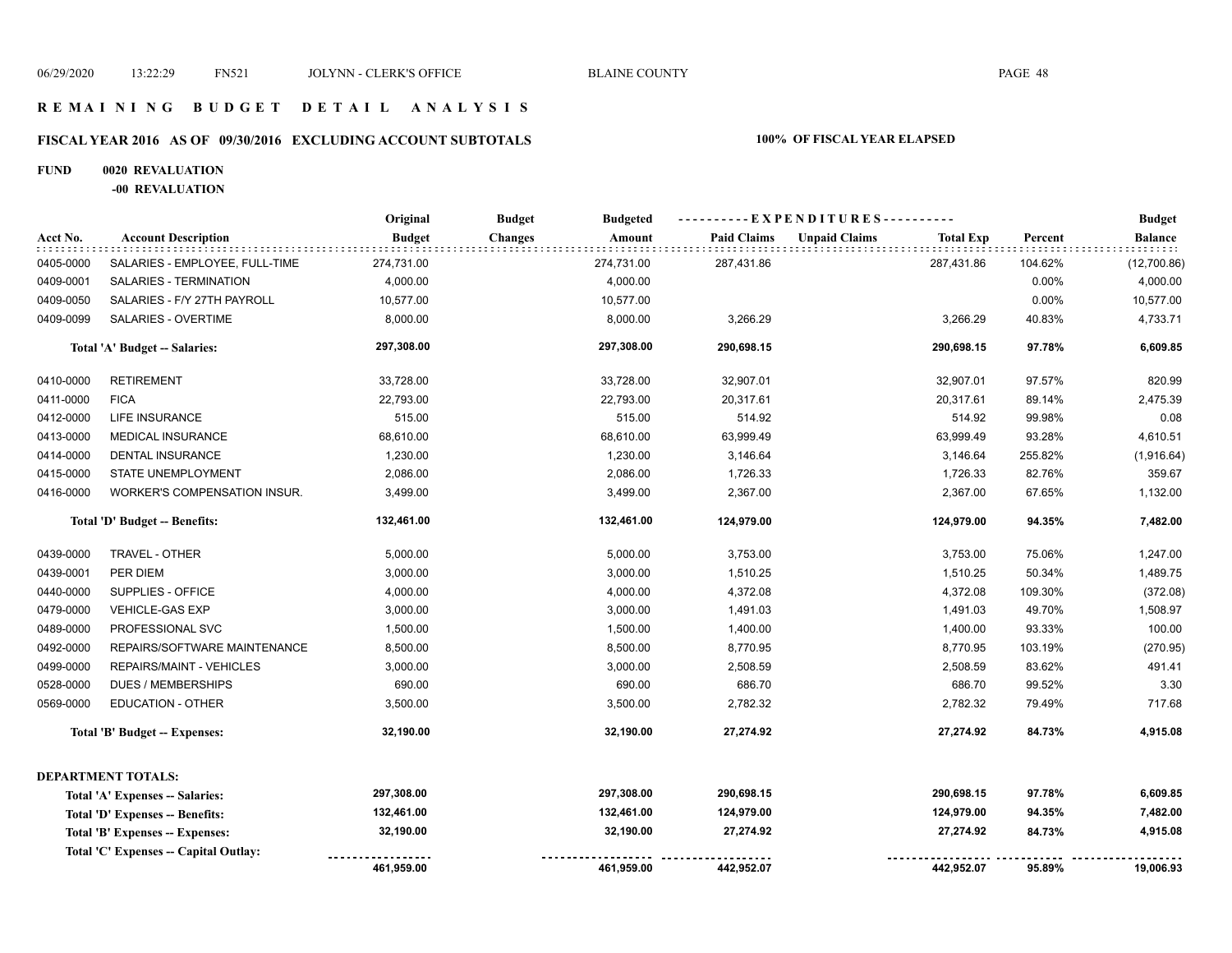#### **R E M A I N I N G B U D G E T D E T A I L A N A L Y S I S**

# **FISCAL YEAR 2016 AS OF 09/30/2016 EXCLUDING ACCOUNT SUBTOTALS 100% OF FISCAL YEAR ELAPSED**

#### **FUND TOTALS: 0020 REVALUATION**

| Total 'A' Expenses -- Salaries:       | 297.308.00        | 297.308.00          | 290.698.15 | 290.698.15 | 97.78% | 6.609.85  |
|---------------------------------------|-------------------|---------------------|------------|------------|--------|-----------|
| Total 'D' Expenses -- Benefits:       | 132,461.00        | 132,461.00          | 124,979.00 | 124.979.00 | 94     | 7.482.00  |
| Total 'B' Expenses -- Expenses:       | 32,190.00         | 32.190.00           | 27.274.92  | 27.274.92  | 84.73% | 4.915.08  |
| Total 'C' Expenses -- Capital Outlay: | ----------------- | ------------------- | .          |            |        |           |
|                                       | 461.959.00        | 461.959.00          | 442,952.07 | 442.952.07 | 95.89% | 19.006.93 |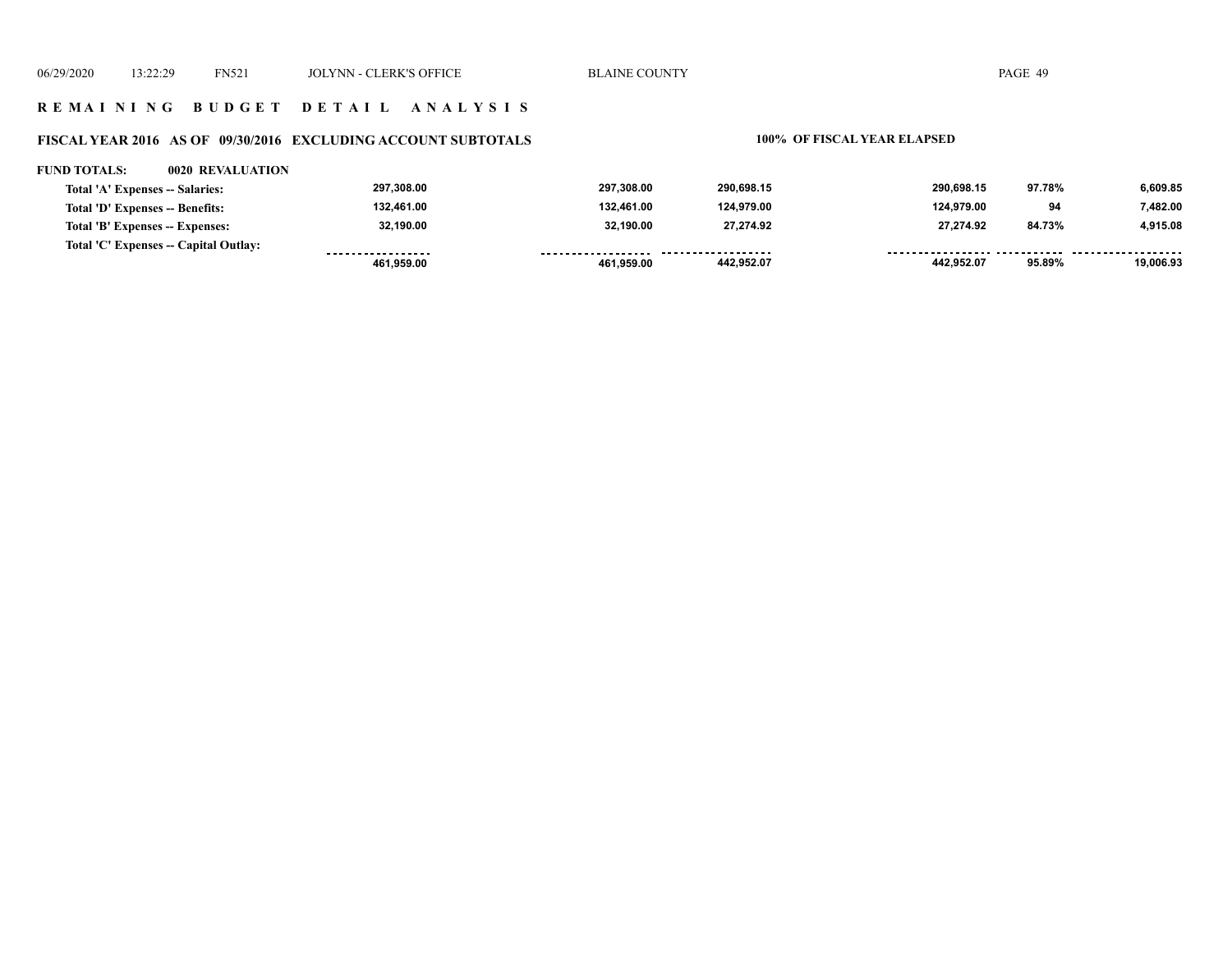#### **R E M A I N I N G B U D G E T D E T A I L A N A L Y S I S**

# **FISCAL YEAR 2016 AS OF 09/30/2016 EXCLUDING ACCOUNT SUBTOTALS 100% OF FISCAL YEAR ELAPSED**

#### **FUND 0022 RECYCLE CENTER**

#### **-00 RECYCLE CENTER**

|           |                                     | Original      | <b>Budget</b>  | <b>Budgeted</b> |                    | ----------EXPENDITURES---------- |                  |         | <b>Budget</b>               |
|-----------|-------------------------------------|---------------|----------------|-----------------|--------------------|----------------------------------|------------------|---------|-----------------------------|
| Acct No.  | <b>Account Description</b>          | <b>Budget</b> | <b>Changes</b> | Amount          | <b>Paid Claims</b> | <b>Unpaid Claims</b>             | <b>Total Exp</b> | Percent | <b>Balance</b><br>: : : : : |
| 0403-0000 | SALARIES - MERIT/FLEX               | 1,408.00      |                | 1,408.00        |                    |                                  |                  | 0.00%   | 1,408.00                    |
| 0404-0003 | SALARIES - SUPERVISOR               | 48,365.00     |                | 48,365.00       | 50,690.40          |                                  | 50,690.40        | 104.81% | (2,325.40)                  |
| 0405-0001 | SALARIES-RECYCLE CTR OPERATOR       | 66,303.00     |                | 66,303.00       | 64,545.36          |                                  | 64,545.36        | 97.35%  | 1,757.64                    |
| 0405-0003 | SALARIES - ADMIN ASSISTANT          | 17,471.00     |                | 17,471.00       | 19,760.00          |                                  | 19,760.00        | 113.10% | (2,289.00)                  |
| 0409-0001 | SALARIES - TERMINATION              | 2,500.00      |                | 2,500.00        | 2,115.07           |                                  | 2,115.07         | 84.60%  | 384.93                      |
| 0409-0050 | SALARIES - F/Y 27TH PAYROLL         | 5,085.00      |                | 5,085.00        |                    |                                  |                  | 0.00%   | 5,085.00                    |
| 0409-0099 | SALARIES - OVERTIME                 | 7,000.00      |                | 7,000.00        | 4,845.77           |                                  | 4,845.77         | 69.23%  | 2,154.23                    |
|           | Total 'A' Budget -- Salaries:       | 148,132.00    |                | 148,132.00      | 141,956.60         |                                  | 141,956.60       | 95.83%  | 6,175.40                    |
| 0410-0000 | <b>RETIREMENT</b>                   | 16,471.00     |                | 16,471.00       | 15,830.01          |                                  | 15,830.01        | 96.11%  | 640.99                      |
| 0411-0000 | <b>FICA</b>                         | 11,131.00     |                | 11,131.00       | 10,057.08          |                                  | 10,057.08        | 90.35%  | 1,073.92                    |
| 0412-0000 | <b>LIFE INSURANCE</b>               | 221.00        |                | 221.00          | 214.55             |                                  | 214.55           | 97.08%  | 6.45                        |
| 0413-0000 | <b>MEDICAL INSURANCE</b>            | 25,659.00     |                | 25,659.00       | 26,186.03          |                                  | 26,186.03        | 102.05% | (527.03)                    |
| 0414-0000 | <b>DENTAL INSURANCE</b>             | 1,350.00      |                | 1,350.00        | 1,311.10           |                                  | 1,311.10         | 97.12%  | 38.90                       |
| 0415-0000 | STATE UNEMPLOYMENT                  | 1,020.00      |                | 1,020.00        | 854.53             |                                  | 854.53           | 83.78%  | 165.47                      |
| 0416-0000 | WORKER'S COMPENSATION INSUR.        | 4,491.00      |                | 4,491.00        | 3,005.00           |                                  | 3,005.00         | 66.91%  | 1,486.00                    |
|           | Total 'D' Budget -- Benefits:       | 60,343.00     |                | 60,343.00       | 57,458.30          |                                  | 57,458.30        | 95.22%  | 2,884.70                    |
| 0449-0003 | <b>SUPPLIES</b>                     | 14,000.00     |                | 14,000.00       | 19,159.08          |                                  | 19,159.08        | 136.85% | (5, 159.08)                 |
| 0464-0000 | UTILITIES - TELEPHONE, OTHER        | 2,500.00      |                | 2,500.00        | 2,543.50           |                                  | 2,543.50         | 101.74% | (43.50)                     |
| 0465-0000 | UTILITIES- ELECTRICITY              | 5,500.00      |                | 5,500.00        | 6,433.63           |                                  | 6,433.63         | 116.98% | (933.63)                    |
| 0469-0000 | PROPANE FUEL                        | 3,000.00      |                | 3,000.00        | 2,151.83           |                                  | 2,151.83         | 71.73%  | 848.17                      |
| 0470-0000 | <b>VEHICLES - FUEL, GASOLINE</b>    | 5,000.00      |                | 5,000.00        | 2,995.56           |                                  | 2,995.56         | 59.91%  | 2,004.44                    |
| 0473-0000 | <b>VEHICLES - TIRES</b>             | 2,000.00      |                | 2,000.00        | 952.95             |                                  | 952.95           | 47.65%  | 1,047.05                    |
| 0491-0000 | REPAIRS/MAINT - HEAVY EQUIP         | 20,000.00     |                | 20,000.00       | 23,890.19          |                                  | 23,890.19        | 119.45% | (3,890.19)                  |
| 0569-0000 | <b>EDUCATION- OTHER</b>             | 42,000.00     |                | 42,000.00       | 5,120.72           |                                  | 5,120.72         | 12.19%  | 36,879.28                   |
|           | Total 'B' Budget -- Expenses:       | 94,000.00     |                | 94,000.00       | 63,247.46          |                                  | 63,247.46        | 67.28%  | 30,752.54                   |
| 0803-0000 | CAPITAL - HEAVY EQUIPMENT           | 25,000.00     |                | 25,000.00       | 24,500.00          |                                  | 24,500.00        | 98.00%  | 500.00                      |
| 0803-0002 | <b>CAPITAL - EQUIPMENT</b>          |               | 12,600.00      | 12,600.00 C     | 14,799.98          |                                  | 14,799.98        | 117.46% | (2, 199.98)                 |
|           | Total 'C' Budget -- Capital Outlay: | 25,000.00     | 12.600.00      | 37,600.00       | 39,299.98          |                                  | 39,299.98        | 104.52% | (1,699.98)                  |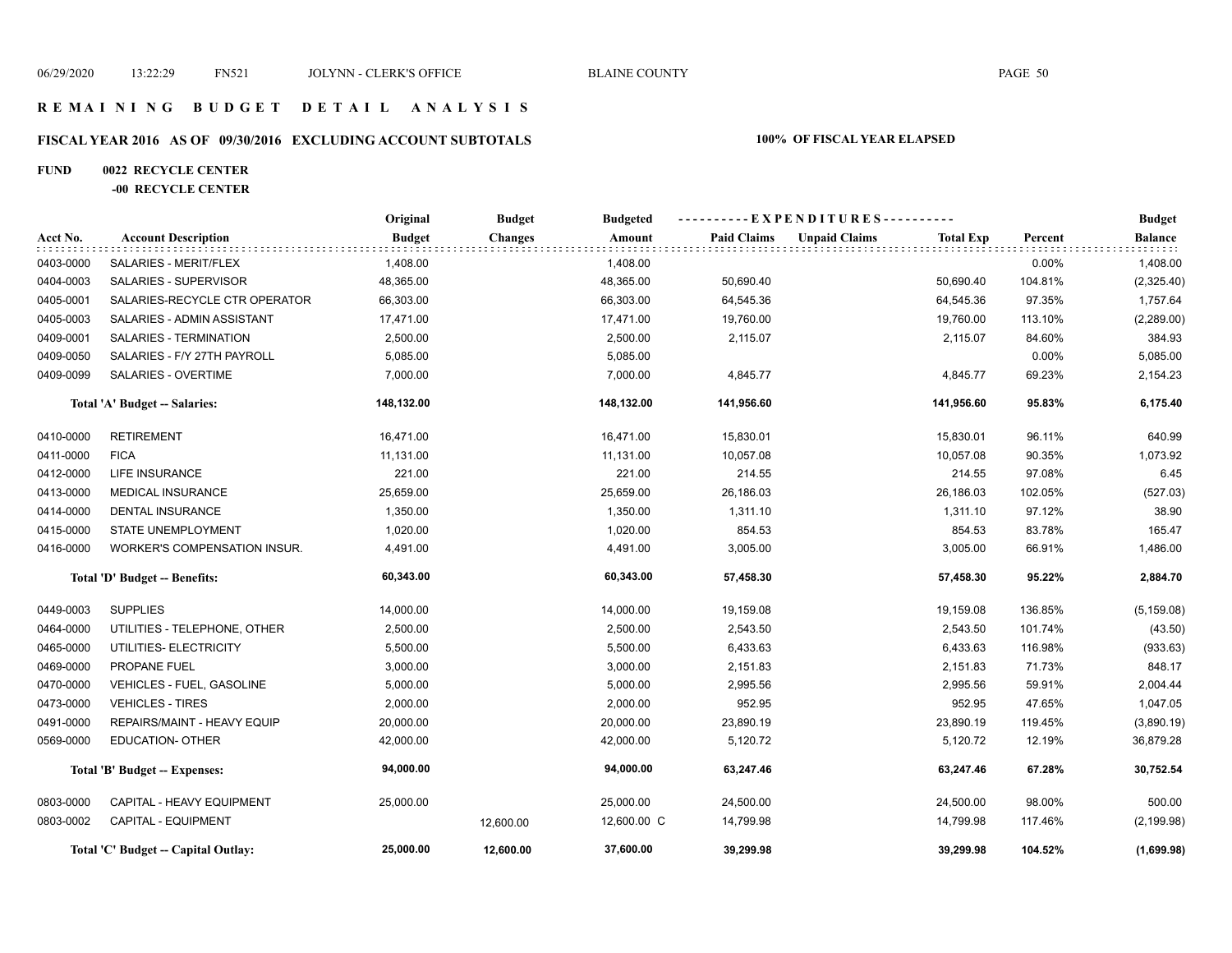#### **R E M A I N I N G B U D G E T D E T A I L A N A L Y S I S**

#### **FISCAL YEAR 2016 AS OF 09/30/2016 EXCLUDING ACCOUNT SUBTOTALS 100% OF FISCAL YEAR ELAPSED**

#### **DEPARTMENT TOTALS: 301,962.34 301,962.34 88.79% 38,112.66 Total 'A' Expenses -- Salaries: Total 'D' Expenses -- Benefits: Total 'B' Expenses -- Expenses: Total 'C' Expenses -- Capital Outlay: 141,956.60 63,247.46 39,299.98 57,458.30 141,956.60 63,247.46 39,299.98 57,458.30 95.83% 67.28% 104.52% 95.22% 6,175.40 30,752.54 (1,699.98) 2,884.70 94,000.00 37,600.00 60,343.00 148,132.00 340,075.00 12,600.00 12,600.00 148,132.00 94,000.00 25,000.00 60,343.00 327,475.00 FUND TOTALS: 301,962.34 301,962.34 88.79% 38,112.66 Total 'A' Expenses -- Salaries: Total 'D' Expenses -- Benefits: Total 'B' Expenses -- Expenses: Total 'C' Expenses -- Capital Outlay: 141,956.60 63,247.46 39,299.98 57,458.30 141,956.60 63,247.46 39,299.98 57,458.30 95.83% 67.28% 104.52% 95 6,175.40 30,752.54 (1,699.98) 2,884.70 148,132.00 60,343.00 94,000.00 37,600.00 340,075.00 12,600.00 12,600.00 148,132.00 94,000.00 25,000.00 60,343.00 327,475.00 0022 RECYCLE CENTER**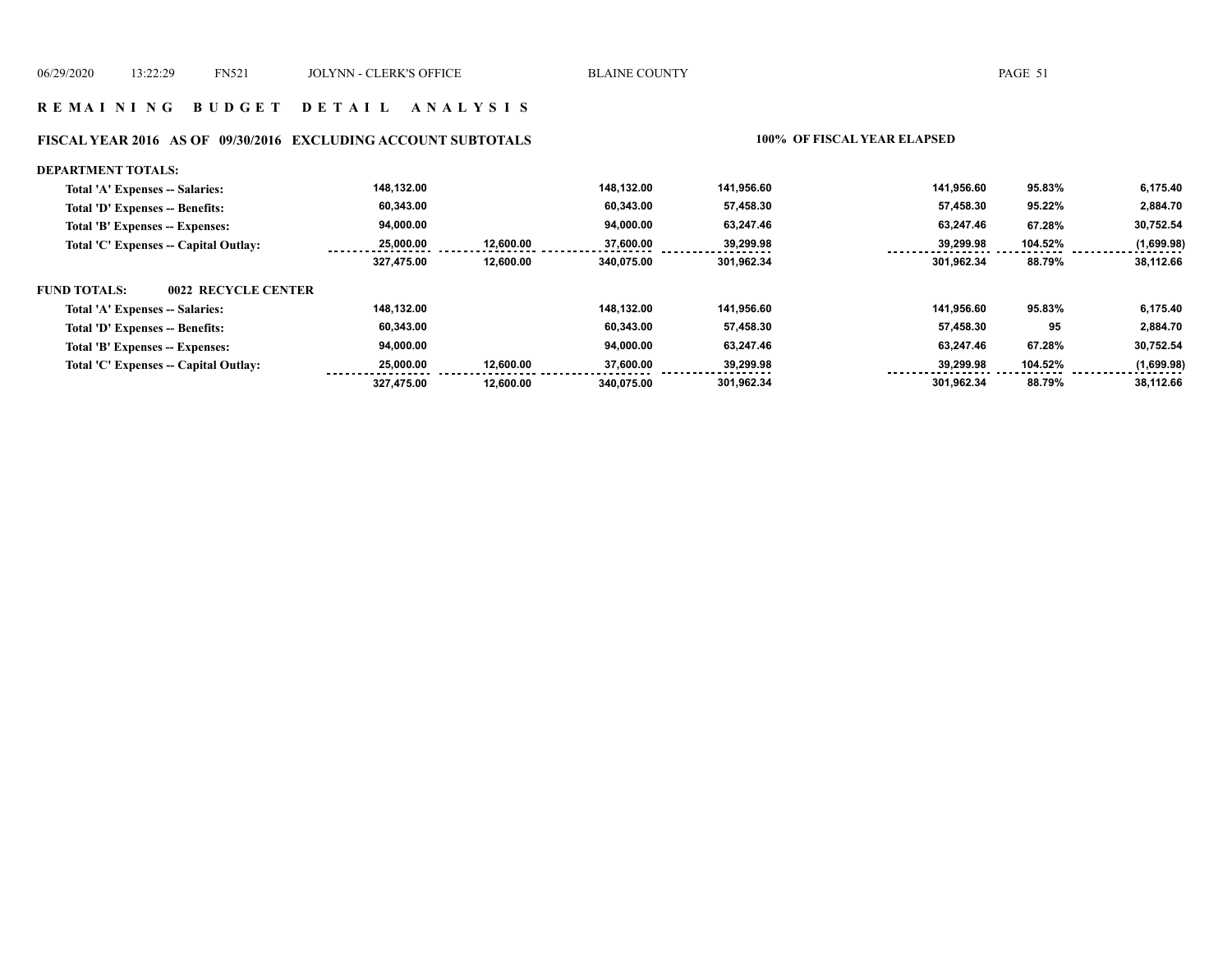### **R E M A I N I N G B U D G E T D E T A I L A N A L Y S I S**

#### **FISCAL YEAR 2016 AS OF 09/30/2016 EXCLUDING ACCOUNT SUBTOTALS 100% OF FISCAL YEAR ELAPSED**

#### **FUND 0023 SOLID WASTE**

**-00 SOLID WASTE**

|                     |                                       | Original      | <b>Budget</b><br><b>Budgeted</b> |                    | $-$ EXPENDITURES----------               |         | <b>Budget</b>  |
|---------------------|---------------------------------------|---------------|----------------------------------|--------------------|------------------------------------------|---------|----------------|
| Acct No.            | <b>Account Description</b>            | <b>Budget</b> | <b>Changes</b><br>Amount         | <b>Paid Claims</b> | <b>Unpaid Claims</b><br><b>Total Exp</b> | Percent | <b>Balance</b> |
| 0467-0001           | UTILITIES-GARBAGE SMILEY CREEK        | 26,000.00     | 26,000.00                        | 27,682.71          | 27,682.71                                | 106.47% | (1,682.71)     |
| 0467-0002           | UTILITIES - GARBAGE - MAGIC           | 4,500.00      | 4,500.00                         | 2,817.29           | 2,817.29                                 | 62.61%  | 1,682.71       |
| 0542-0000           | <b>POSTAGE</b>                        | 600.00        | 600.00                           | 600.00             | 600.00                                   | 100.00% |                |
| 0733-0002           | SOLID WASTE REGIONAL DIST             | 1,630,375.00  | 1,630,375.00                     | 1,630,375.00       | 1,630,375.00                             | 100.00% |                |
|                     | Total 'B' Budget -- Expenses:         | 1,661,475.00  | 1,661,475.00                     | 1,661,475.00       | 1,661,475.00                             | 100.00% |                |
|                     | <b>DEPARTMENT TOTALS:</b>             |               |                                  |                    |                                          |         |                |
|                     | Total 'A' Expenses -- Salaries:       |               |                                  |                    |                                          |         |                |
|                     | Total 'D' Expenses -- Benefits:       |               |                                  |                    |                                          |         |                |
|                     | Total 'B' Expenses -- Expenses:       | 1,661,475.00  | 1,661,475.00                     | 1,661,475.00       | 1,661,475.00                             | 100.00% |                |
|                     | Total 'C' Expenses -- Capital Outlay: |               |                                  |                    |                                          |         |                |
|                     |                                       | 1,661,475.00  | 1.661.475.00                     | 1,661,475.00       | 1,661,475.00                             | 100.00% |                |
| <b>FUND TOTALS:</b> | 0023 SOLID WASTE                      |               |                                  |                    |                                          |         |                |
|                     | Total 'A' Expenses -- Salaries:       |               |                                  |                    |                                          |         |                |
|                     | Total 'D' Expenses -- Benefits:       |               |                                  |                    |                                          |         |                |
|                     | Total 'B' Expenses -- Expenses:       | 1,661,475.00  | 1,661,475.00                     | 1,661,475.00       | 1,661,475.00                             | 100.00% |                |
|                     | Total 'C' Expenses - Capital Outlay:  |               |                                  |                    |                                          |         |                |
|                     |                                       | 1,661,475.00  | 1,661,475.00                     | 1,661,475.00       | 1,661,475.00                             | 100.00% |                |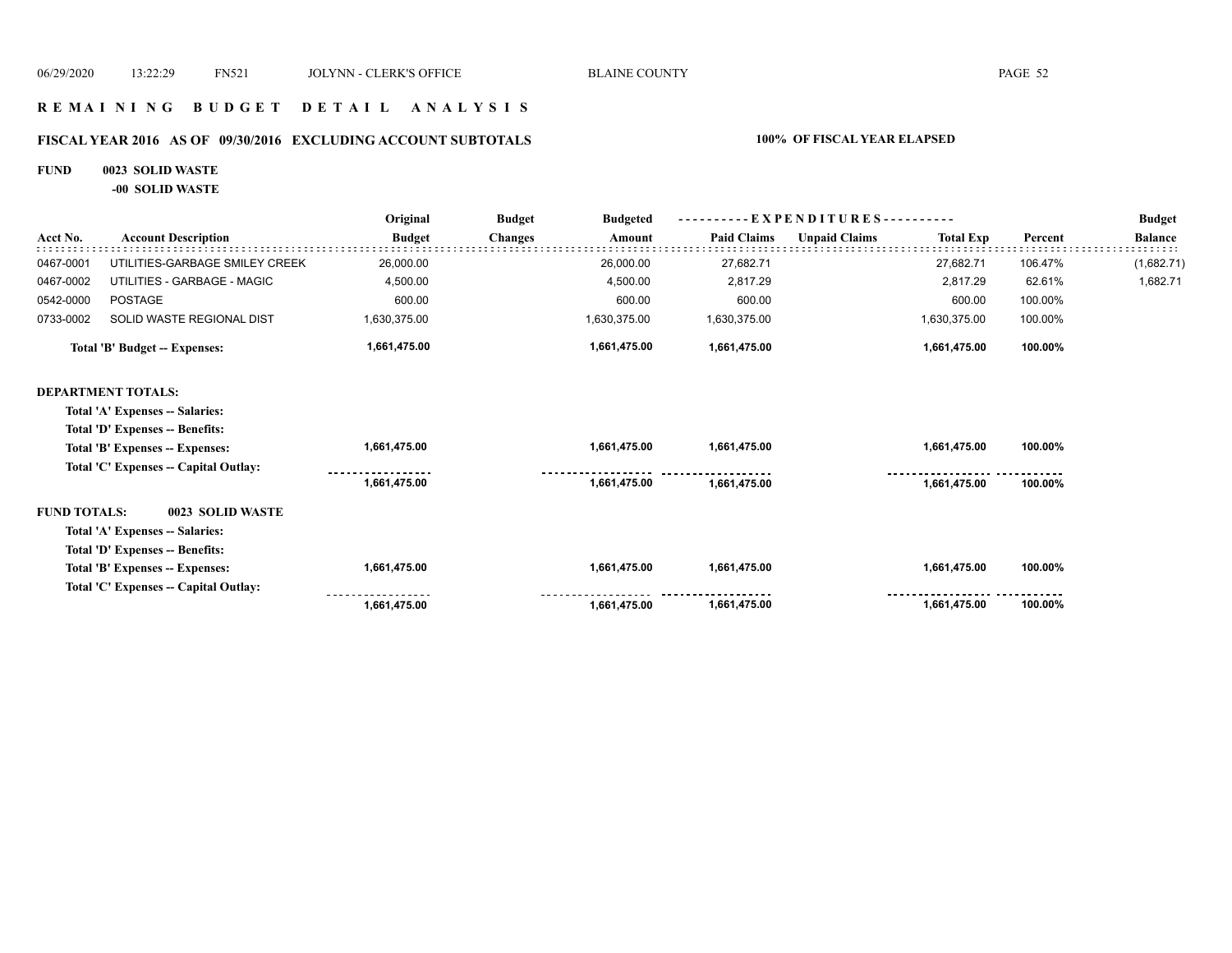### **R E M A I N I N G B U D G E T D E T A I L A N A L Y S I S**

# **FISCAL YEAR 2016 AS OF 09/30/2016 EXCLUDING ACCOUNT SUBTOTALS 100% OF FISCAL YEAR ELAPSED**

#### **FUND 0027 WEEDS**

**-00 WEEDS**

|           |                                     | Original      | <b>Budget</b>  | <b>Budgeted</b> |                    | ----------EXPENDITURES---------- |                  |         | <b>Budget</b>  |
|-----------|-------------------------------------|---------------|----------------|-----------------|--------------------|----------------------------------|------------------|---------|----------------|
| Acct No.  | <b>Account Description</b>          | <b>Budget</b> | <b>Changes</b> | Amount          | <b>Paid Claims</b> | <b>Unpaid Claims</b>             | <b>Total Exp</b> | Percent | <b>Balance</b> |
| 0403-0000 | <b>SALARIES - MERIT</b>             | 1,443.00      |                | 1,443.00        |                    |                                  |                  | 0.00%   | 1,443.00       |
| 0405-0000 | SALARIES - SUPERINTENDENT           | 64,287.00     |                | 64,287.00       | 67,522.06          |                                  | 67,522.06        | 105.03% | (3,235.06)     |
| 0406-0000 | SALARIES - EMPLOYEE, HALF-YEAR      | 24,227.00     |                | 24,227.00       | 25,648.02          |                                  | 25,648.02        | 105.87% | (1,421.02)     |
| 0409-0000 | *SALARIES-OTHER PERSONNEL-CWMA      |               | 1,245.00       | 1,245.00 C      | 1,402.50           |                                  | 1,402.50         | 112.65% | (157.50)       |
| 0409-0001 | SALARIES-OUTREACH COORDINATOR       | 38,610.00     |                | 38,610.00       | 13,605.60          |                                  | 13,605.60        | 35.24%  | 25,004.40      |
| 0409-0002 | SALARIES-TERMINATION                | 6,000.00      |                | 6,000.00        | 2,462.52           |                                  | 2,462.52         | 41.04%  | 3,537.48       |
| 0409-0050 | SALARIES - F/Y 27TH PAYROLL         | 4,900.00      |                | 4,900.00        |                    |                                  |                  | 0.00%   | 4,900.00       |
| 0409-0099 | SALARIES - OVERTIME                 | 550.00        |                | 550.00          |                    |                                  |                  | 0.00%   | 550.00         |
|           | Total 'A' Budget -- Salaries:       | 140,017.00    | 1,245.00       | 141,262.00      | 110,640.70         |                                  | 110,640.70       | 78.32%  | 30,621.30      |
| 0410-0000 | <b>RETIREMENT</b>                   | 16,086.00     |                | 16,086.00       | 12,086.92          |                                  | 12,086.92        | 75.14%  | 3,999.08       |
| 0411-0000 | <b>FICA</b>                         | 11,333.00     |                | 11,333.00       | 7,697.39           |                                  | 7,697.39         | 67.92%  | 3,635.61       |
| 0412-0000 | LIFE INSURANCE                      | 184.00        |                | 184.00          | 134.86             |                                  | 134.86           | 73.29%  | 49.14          |
| 0413-0000 | <b>MEDICAL INSURANCE</b>            | 27,253.00     |                | 27,253.00       | 20,654.89          |                                  | 20,654.89        | 75.79%  | 6,598.11       |
| 0414-0000 | <b>DENTAL INSURANCE</b>             | 1,125.00      |                | 1,125.00        | 824.12             |                                  | 824.12           | 73.26%  | 300.88         |
| 0415-0000 | STATE UNEMPLOYMENT                  | 1,038.00      |                | 1,038.00        | 654.05             |                                  | 654.05           | 63.01%  | 383.95         |
| 0416-0000 | <b>WORKER'S COMPENSATION INSUR.</b> | 6,075.00      |                | 6,075.00        | 3,939.00           |                                  | 3,939.00         | 64.84%  | 2,136.00       |
|           | Total 'D' Budget -- Benefits:       | 63,094.00     |                | 63,094.00       | 45,991.23          |                                  | 45,991.23        | 72.89%  | 17,102.77      |
| 0439-0000 | TRAVEL - OTHER                      | 1,000.00      |                | 1,000.00        | 831.00             |                                  | 831.00           | 83.10%  | 169.00         |
| 0439-0001 | PER DIEM                            | 400.00        |                | 400.00          | 557.00             |                                  | 557.00           | 139.25% | (157.00)       |
| 0440-0000 | SUPPLIES - OFFICE                   | 1,000.00      |                | 1,000.00        | 527.70             |                                  | 527.70           | 52.77%  | 472.30         |
| 0449-0000 | <b>SUPPLIES</b>                     | 31,000.00     |                | 31,000.00       | 29,543.59          |                                  | 29,543.59        | 95.30%  | 1,456.41       |
| 0470-0000 | VEHICLES - FUEL, GASOLINE           | 4,500.00      |                | 4,500.00        | 2,073.03           |                                  | 2,073.03         | 46.07%  | 2,426.97       |
| 0489-0000 | <b>OUTREACH PROGRAM</b>             | 5,000.00      |                | 5,000.00        | 5,573.36           |                                  | 5,573.36         | 111.47% | (573.36)       |
| 0499-0000 | REPAIRS/MAINT- OTHER                | 2,500.00      |                | 2,500.00        | 191.27             |                                  | 191.27           | 7.65%   | 2,308.73       |
| 0522-0000 | <b>ADVERTISING</b>                  | 500.00        |                | 500.00          |                    |                                  |                  | 0.00%   | 500.00         |
| 0542-0000 | <b>POSTAGE</b>                      | 400.00        |                | 400.00          | 400.00             |                                  | 400.00           | 100.00% |                |
| 0569-0000 | <b>EDUCATION- OTHER</b>             | 2,500.00      |                | 2,500.00        | 991.83             |                                  | 991.83           | 39.67%  | 1,508.17       |
| 0689-0001 | CONTRACTS - WEED SPRAYING           | 1,000.00      |                | 1,000.00        | 1,035.00           |                                  | 1,035.00         | 103.50% | (35.00)        |
| 0689-0002 | *GRANT- COST SHARE - CWMA           |               | 14,666.74      | 14,666.74 C     | 15,399.94          |                                  | 15,399.94        | 105.00% | (733.20)       |
|           | Total 'B' Budget -- Expenses:       | 49,800.00     | 14,666.74      | 64,466.74       | 57,123.72          |                                  | 57,123.72        | 88.61%  | 7,343.02       |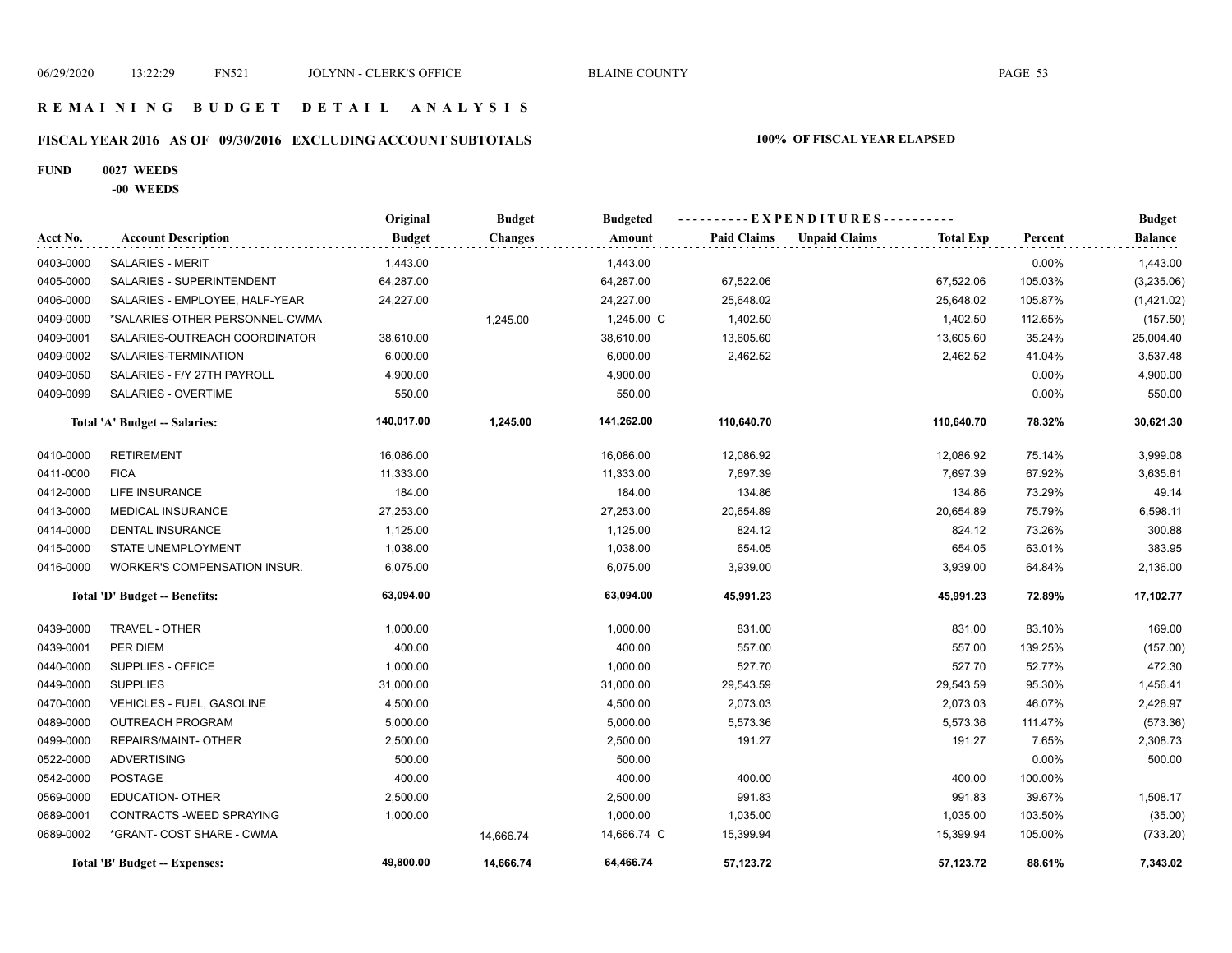#### **R E M A I N I N G B U D G E T D E T A I L A N A L Y S I S**

# **FISCAL YEAR 2016 AS OF 09/30/2016 EXCLUDING ACCOUNT SUBTOTALS 100% OF FISCAL YEAR ELAPSED**

| <b>DEPARTMENT TOTALS:</b>             |            |           |            |            |            |        |           |
|---------------------------------------|------------|-----------|------------|------------|------------|--------|-----------|
| Total 'A' Expenses -- Salaries:       | 140,017.00 | 1,245.00  | 141.262.00 | 110,640.70 | 110,640.70 | 78.32% | 30,621.30 |
| Total 'D' Expenses -- Benefits:       | 63,094.00  |           | 63,094.00  | 45,991.23  | 45,991.23  | 72.89% | 17,102.77 |
| Total 'B' Expenses -- Expenses:       | 49,800.00  | 14,666.74 | 64,466.74  | 57,123.72  | 57,123.72  | 88.61% | 7,343.02  |
| Total 'C' Expenses -- Capital Outlay: |            |           |            |            |            |        |           |
|                                       | 252.911.00 | 15,911.74 | 268.822.74 | 213,755.65 | 213,755.65 | 79.52% | 55,067.09 |
| <b>FUND TOTALS:</b><br>0027 WEEDS     |            |           |            |            |            |        |           |
| Total 'A' Expenses -- Salaries:       | 140,017.00 | 1,245.00  | 141.262.00 | 110,640.70 | 110.640.70 | 78.32% | 30,621.30 |
| Total 'D' Expenses -- Benefits:       | 63,094.00  |           | 63.094.00  | 45,991.23  | 45,991.23  | 73     | 17,102.77 |
| Total 'B' Expenses -- Expenses:       | 49,800.00  | 14,666.74 | 64,466.74  | 57,123.72  | 57,123.72  | 88.61% | 7,343.02  |
| Total 'C' Expenses -- Capital Outlay: |            |           |            |            |            |        |           |
|                                       | 252.911.00 | 15.911.74 | 268.822.74 | 213,755.65 | 213.755.65 | 79.52% | 55.067.09 |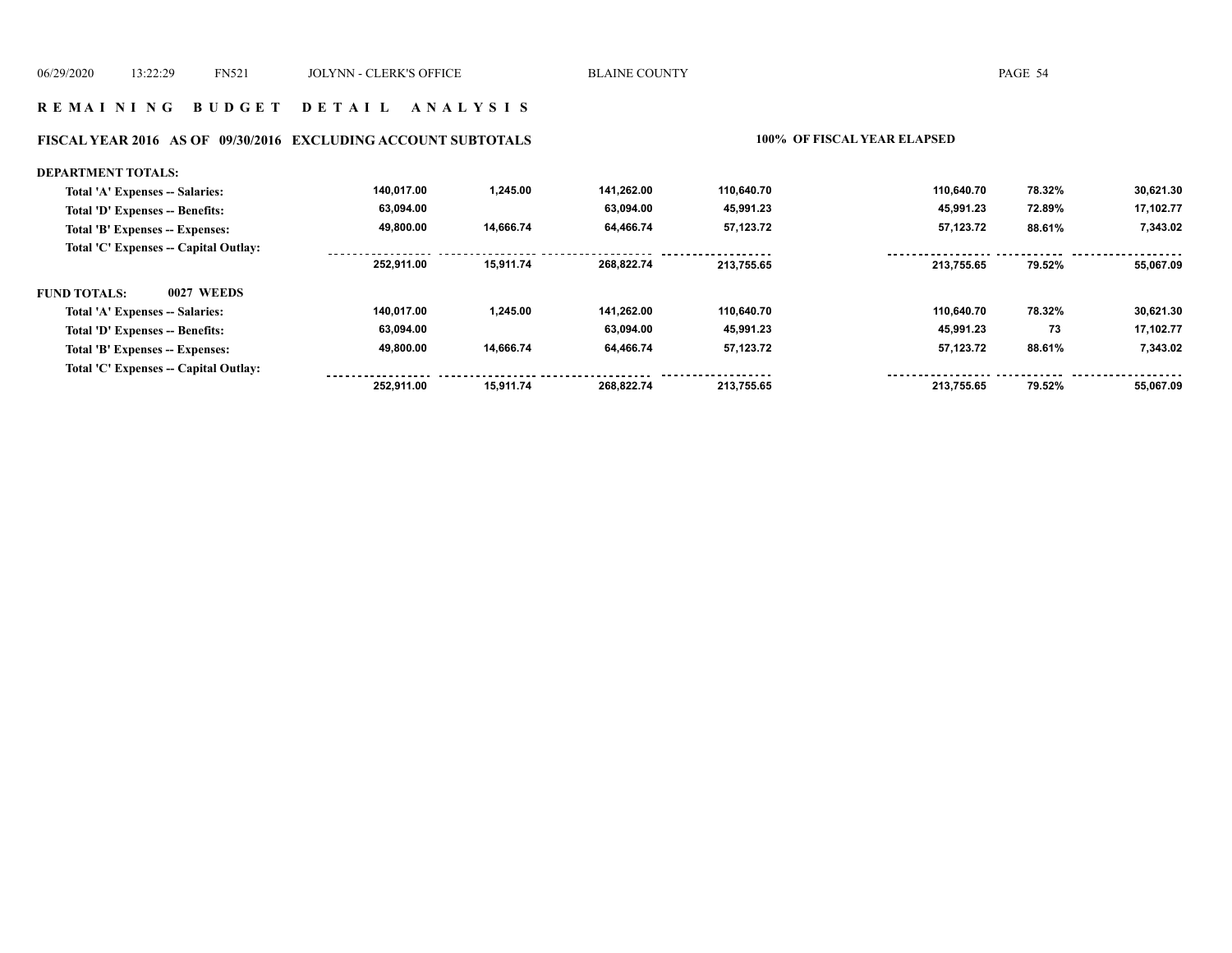### **R E M A I N I N G B U D G E T D E T A I L A N A L Y S I S**

# **FISCAL YEAR 2016 AS OF 09/30/2016 EXCLUDING ACCOUNT SUBTOTALS 100% OF FISCAL YEAR ELAPSED**

**FUND 0030 CAPITAL IMPROVEMENT FUND**

**-00 CAPITAL IMPROVEMENT FUND**

|                     |                                       | Original      | <b>Budget</b>  | <b>Budgeted</b> |                    | - EXPENDITURES - -   | --------         |         | <b>Budget</b>  |
|---------------------|---------------------------------------|---------------|----------------|-----------------|--------------------|----------------------|------------------|---------|----------------|
| Acct No.            | <b>Account Description</b>            | <b>Budget</b> | <b>Changes</b> | Amount          | <b>Paid Claims</b> | <b>Unpaid Claims</b> | <b>Total Exp</b> | Percent | <b>Balance</b> |
| 0808-0000           | <b>CAPITAL- BUILDINGS</b>             |               | 24,408.05      | 24,408.05 C     | 24,408.05          |                      | 24,408.05        | 100.00% |                |
|                     | Total 'C' Budget -- Capital Outlay:   |               | 24,408.05      | 24,408.05       | 24,408.05          |                      | 24,408.05        | 100.00% |                |
|                     | <b>DEPARTMENT TOTALS:</b>             |               |                |                 |                    |                      |                  |         |                |
|                     | Total 'A' Expenses -- Salaries:       |               |                |                 |                    |                      |                  |         |                |
|                     | Total 'D' Expenses -- Benefits:       |               |                |                 |                    |                      |                  |         |                |
|                     | Total 'B' Expenses -- Expenses:       |               |                |                 |                    |                      |                  |         |                |
|                     | Total 'C' Expenses -- Capital Outlay: |               | 24,408.05      | 24,408.05       | 24,408.05          |                      | 24,408.05        | 100.00% |                |
|                     |                                       |               | 24,408.05      | 24,408.05       | 24,408.05          |                      | 24,408.05        | 100.00% |                |
| <b>FUND TOTALS:</b> | 0030 CAPITAL IMPROVEMENT FUND         |               |                |                 |                    |                      |                  |         |                |
|                     | Total 'A' Expenses -- Salaries:       |               |                |                 |                    |                      |                  |         |                |
|                     | Total 'D' Expenses -- Benefits:       |               |                |                 |                    |                      |                  |         |                |
|                     | Total 'B' Expenses -- Expenses:       |               |                |                 |                    |                      |                  |         |                |
|                     | Total 'C' Expenses -- Capital Outlay: |               | 24,408.05      | 24,408.05       | 24,408.05          |                      | 24,408.05        | 100.00% |                |
|                     |                                       |               | 24,408.05      | 24,408.05       | 24,408.05          |                      | 24,408.05        | 100.00% |                |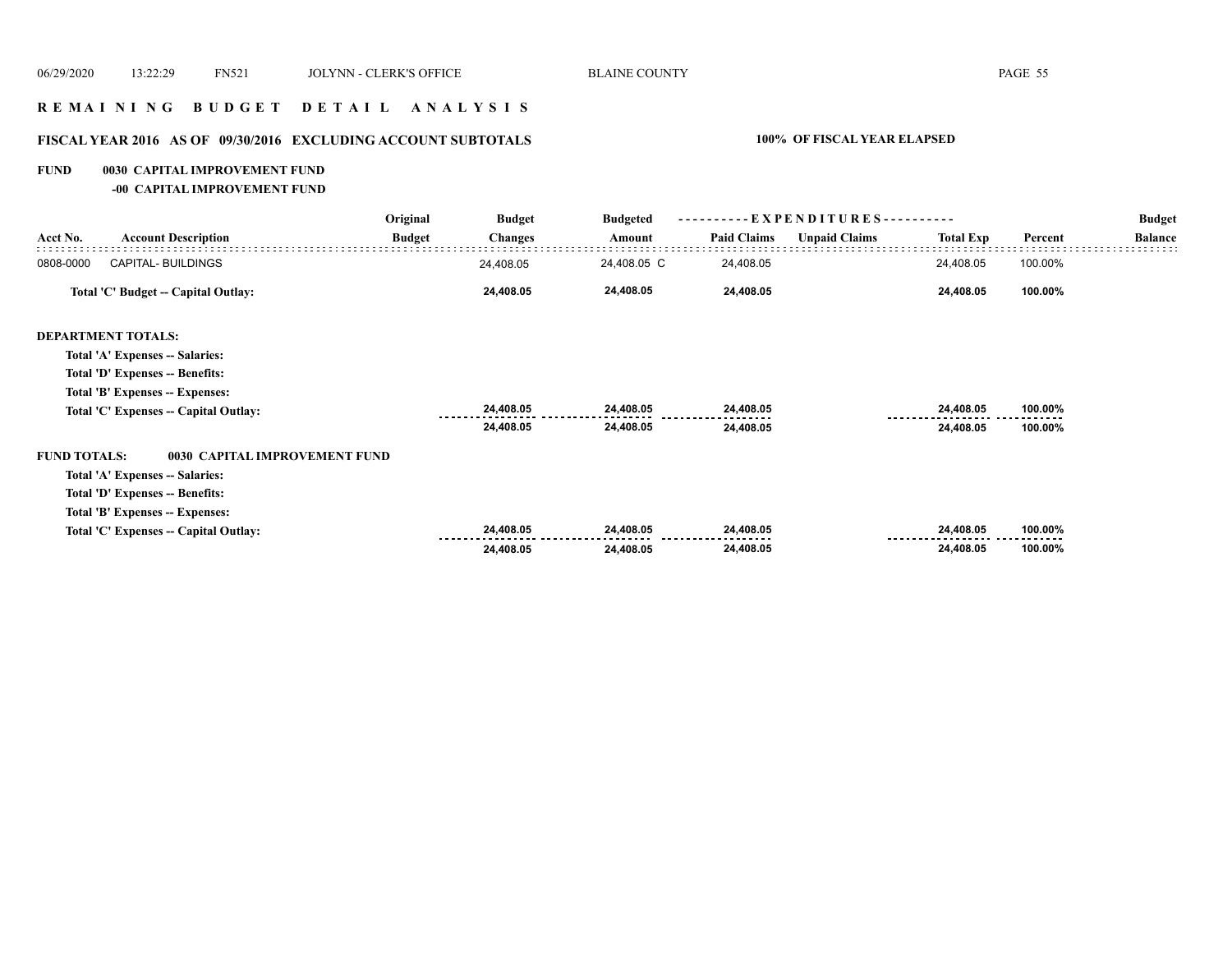### **R E M A I N I N G B U D G E T D E T A I L A N A L Y S I S**

# **FISCAL YEAR 2016 AS OF 09/30/2016 EXCLUDING ACCOUNT SUBTOTALS 100% OF FISCAL YEAR ELAPSED**

#### **FUND 0031 PSF BOND REDEMPTION FUND**

**-00 PSF BOND REDEMPTION FUND**

|                                                      | Original      | <b>Budget</b>  | <b>Budgeted</b> |                    | - EXPENDITURES---------- |                  |         | <b>Budget</b>  |
|------------------------------------------------------|---------------|----------------|-----------------|--------------------|--------------------------|------------------|---------|----------------|
| <b>Account Description</b><br>Acct No.               | <b>Budget</b> | <b>Changes</b> | Amount          | <b>Paid Claims</b> | <b>Unpaid Claims</b>     | <b>Total Exp</b> | Percent | <b>Balance</b> |
| 0740-0000<br><b>BOND PAYMENT</b>                     | 800,000.00    |                | 800,000.00      | 734,283.24         |                          | 734,283.24       | 91.79%  | 65,716.76      |
| Total 'B' Budget -- Expenses:                        | 800,000.00    |                | 800,000.00      | 734,283.24         |                          | 734,283.24       | 91.79%  | 65,716.76      |
| <b>DEPARTMENT TOTALS:</b>                            |               |                |                 |                    |                          |                  |         |                |
| Total 'A' Expenses -- Salaries:                      |               |                |                 |                    |                          |                  |         |                |
| Total 'D' Expenses -- Benefits:                      |               |                |                 |                    |                          |                  |         |                |
| Total 'B' Expenses -- Expenses:                      | 800,000.00    |                | 800,000.00      | 734,283.24         |                          | 734,283.24       | 91.79%  | 65,716.76      |
| Total 'C' Expenses -- Capital Outlay:                |               |                |                 |                    |                          |                  |         |                |
|                                                      | 800,000.00    |                | 800,000.00      | 734,283.24         |                          | 734,283.24       | 91.79%  | 65,716.76      |
| <b>FUND TOTALS:</b><br>0031 PSF BOND REDEMPTION FUND |               |                |                 |                    |                          |                  |         |                |
| Total 'A' Expenses -- Salaries:                      |               |                |                 |                    |                          |                  |         |                |
| Total 'D' Expenses -- Benefits:                      |               |                |                 |                    |                          |                  |         |                |
| Total 'B' Expenses -- Expenses:                      | 800,000.00    |                | 800,000.00      | 734,283.24         |                          | 734,283.24       | 91.79%  | 65,716.76      |
| Total 'C' Expenses - Capital Outlay:                 |               |                |                 |                    |                          |                  |         |                |
|                                                      | 800,000.00    |                | 800,000.00      | 734,283.24         |                          | 734,283.24       | 91.79%  | 65,716.76      |
|                                                      |               |                |                 |                    |                          |                  |         |                |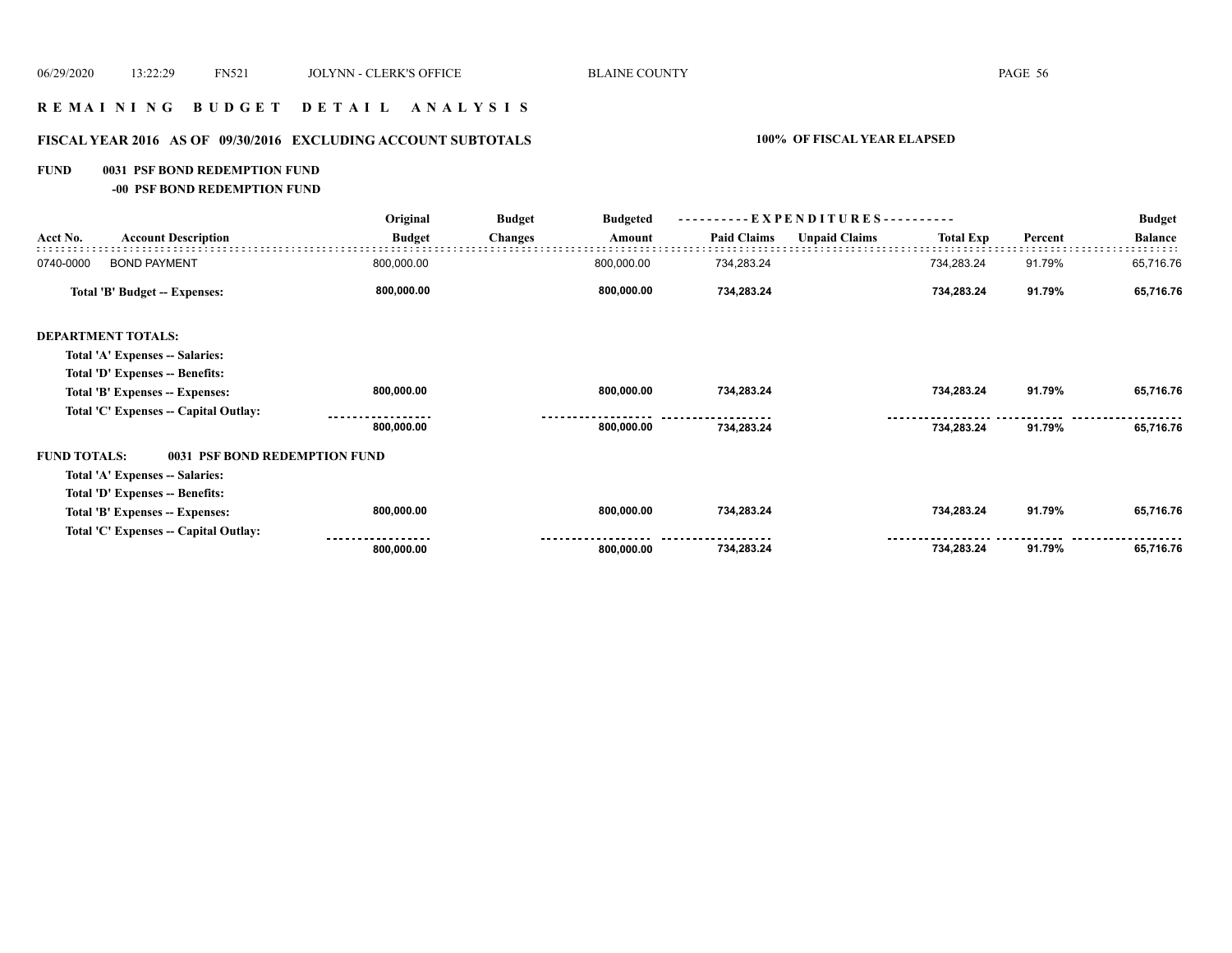#### **R E M A I N I N G B U D G E T D E T A I L A N A L Y S I S**

#### **FISCAL YEAR 2016 AS OF 09/30/2016 EXCLUDING ACCOUNT SUBTOTALS 100% OF FISCAL YEAR ELAPSED**

#### **FUND 0035 NURSING HOME OPERATIONS**

**-00 NURSING HOME OPERATIONS**

|                     |                                       | Original      | <b>Budget</b>  | <b>Budgeted</b> |                    | ----------EXPENDITURES---------- |                  |         | <b>Budget</b>  |
|---------------------|---------------------------------------|---------------|----------------|-----------------|--------------------|----------------------------------|------------------|---------|----------------|
| Acct No.            | <b>Account Description</b>            | <b>Budget</b> | <b>Changes</b> | Amount          | <b>Paid Claims</b> | <b>Unpaid Claims</b>             | <b>Total Exp</b> | Percent | <b>Balance</b> |
| 0401-0001           | <b>SALARIES</b>                       |               | 60.00          | 60.00 C         | 60.00              |                                  | 60.00            | 100.00% |                |
|                     | Total 'A' Budget -- Salaries:         |               | 60.00          | 60.00           | 60.00              |                                  | 60.00            | 100.00% |                |
| 0411-0000           | <b>FICA</b>                           |               | 4.59           | 4.59 C          | 4.59               |                                  | 4.59             | 100.00% |                |
| 0415-0000           | <b>STATE UNEMPLOYMENT</b>             |               | 0.39           | 0.39 C          | 0.39               |                                  | 0.39             | 100.00% |                |
| 0416-0000           | WORKER'S COMPENSATION INSUR.          |               | 998.00         | 998.00 C        | 998.00             |                                  | 998.00           | 100.00% |                |
|                     | Total 'D' Budget -- Benefits:         |               | 1,002.98       | 1,002.98        | 1,002.98           |                                  | 1,002.98         | 100.00% |                |
| 0449-0000           | <b>SUPPLIES</b>                       |               | 7,500.00       | 7,500.00 C      | 7,500.00           |                                  | 7,500.00         | 100.00% |                |
| 0499-0000           | REPAIRS/MAINT- OTHER                  |               | 2,346.52       | 2,346.52 C      | 2,346.52           |                                  | 2,346.52         | 100.00% |                |
|                     | <b>Total 'B' Budget -- Expenses:</b>  |               | 9,846.52       | 9,846.52        | 9,846.52           |                                  | 9,846.52         | 100.00% |                |
|                     | <b>DEPARTMENT TOTALS:</b>             |               |                |                 |                    |                                  |                  |         |                |
|                     | Total 'A' Expenses -- Salaries:       |               | 60.00          | 60.00           | 60.00              |                                  | 60.00            | 100.00% |                |
|                     | Total 'D' Expenses -- Benefits:       |               | 1,002.98       | 1,002.98        | 1,002.98           |                                  | 1,002.98         | 100.00% |                |
|                     | Total 'B' Expenses -- Expenses:       |               | 9,846.52       | 9,846.52        | 9,846.52           |                                  | 9,846.52         | 100.00% |                |
|                     | Total 'C' Expenses - Capital Outlay:  |               |                |                 |                    |                                  |                  |         |                |
|                     |                                       |               | 10,909.50      | 10,909.50       | 10,909.50          |                                  | 10,909.50        | 100.00% |                |
| <b>FUND TOTALS:</b> | <b>0035 NURSING HOME OPERATIONS</b>   |               |                |                 |                    |                                  |                  |         |                |
|                     | Total 'A' Expenses -- Salaries:       |               | 60.00          | 60.00           | 60.00              |                                  | 60.00            | 100.00% |                |
|                     | Total 'D' Expenses -- Benefits:       |               | 1,002.98       | 1,002.98        | 1,002.98           |                                  | 1,002.98         | 100     |                |
|                     | Total 'B' Expenses -- Expenses:       |               | 9,846.52       | 9,846.52        | 9,846.52           |                                  | 9,846.52         | 100.00% |                |
|                     | Total 'C' Expenses -- Capital Outlay: |               |                |                 |                    |                                  |                  |         |                |
|                     |                                       |               | 10,909.50      | 10,909.50       | 10,909.50          |                                  | 10,909.50        | 100.00% |                |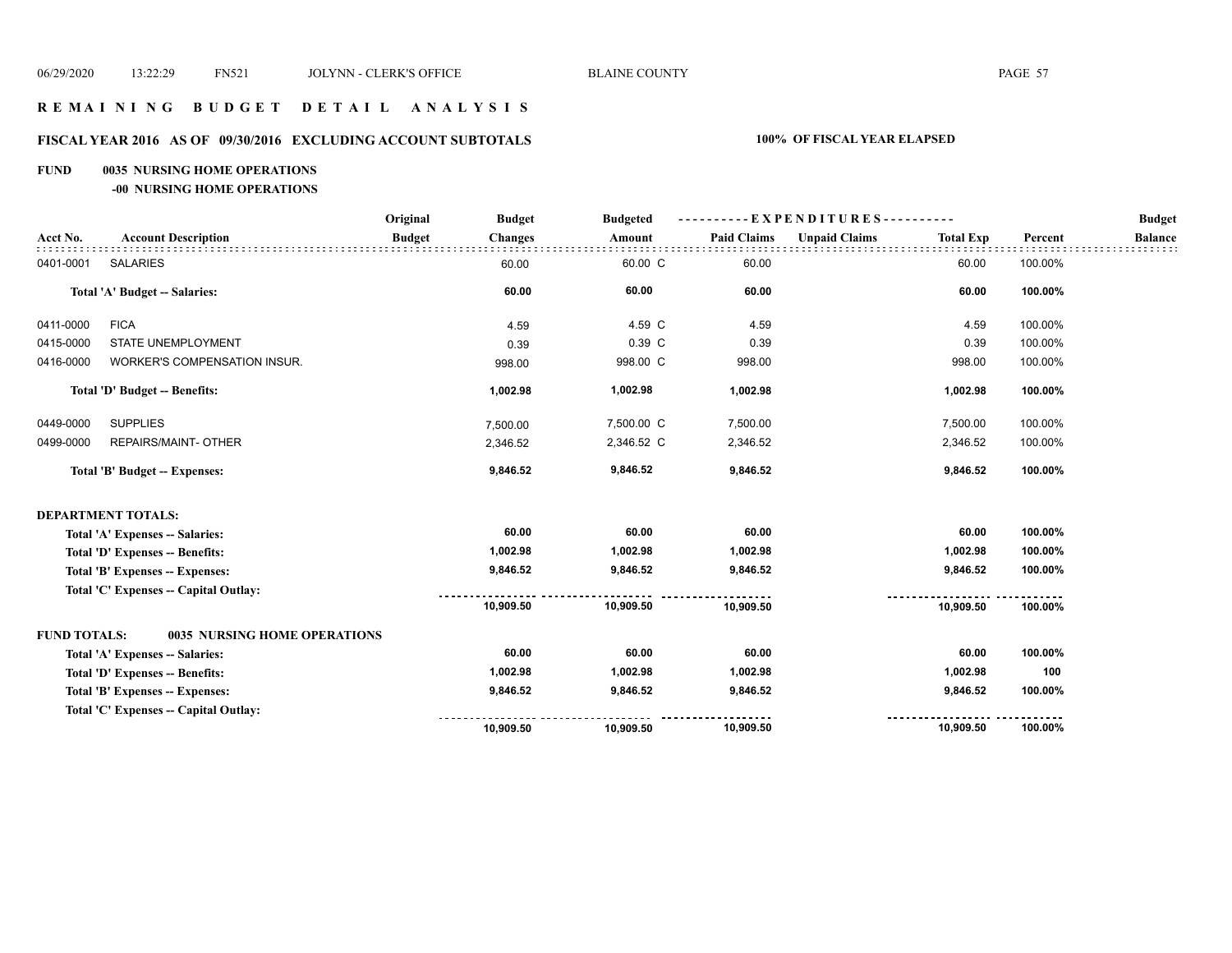### **R E M A I N I N G B U D G E T D E T A I L A N A L Y S I S**

# **FISCAL YEAR 2016 AS OF 09/30/2016 EXCLUDING ACCOUNT SUBTOTALS 100% OF FISCAL YEAR ELAPSED**

#### **FUND 0037 SNOWMOBILE**

**-00 SNOWMOBILE**

|                     |                                       | Original      | <b>Budget</b>  | <b>Budgeted</b> |                    |                      |                  |         | <b>Budget</b>  |
|---------------------|---------------------------------------|---------------|----------------|-----------------|--------------------|----------------------|------------------|---------|----------------|
| Acct No.            | <b>Account Description</b>            | <b>Budget</b> | <b>Changes</b> | Amount          | <b>Paid Claims</b> | <b>Unpaid Claims</b> | <b>Total Exp</b> | Percent | <b>Balance</b> |
| 0559-0000           | OTHER MISCELLANEOUS EXPENSES          | 15,000.00     |                | 15,000.00       | 10,032.86          |                      | 10,032.86        | 66.89%  | 4,967.14       |
|                     | Total 'B' Budget -- Expenses:         | 15,000.00     |                | 15,000.00       | 10,032.86          |                      | 10,032.86        | 66.89%  | 4,967.14       |
|                     | <b>DEPARTMENT TOTALS:</b>             |               |                |                 |                    |                      |                  |         |                |
|                     | Total 'A' Expenses -- Salaries:       |               |                |                 |                    |                      |                  |         |                |
|                     | Total 'D' Expenses -- Benefits:       |               |                |                 |                    |                      |                  |         |                |
|                     | Total 'B' Expenses -- Expenses:       | 15,000.00     |                | 15,000.00       | 10,032.86          |                      | 10,032.86        | 66.89%  | 4,967.14       |
|                     | Total 'C' Expenses -- Capital Outlay: |               |                |                 |                    |                      |                  |         |                |
|                     |                                       | 15,000.00     |                | 15,000.00       | 10,032.86          |                      | 10,032.86        | 66.89%  | 4,967.14       |
| <b>FUND TOTALS:</b> | 0037 SNOWMOBILE                       |               |                |                 |                    |                      |                  |         |                |
|                     | Total 'A' Expenses -- Salaries:       |               |                |                 |                    |                      |                  |         |                |
|                     | Total 'D' Expenses -- Benefits:       |               |                |                 |                    |                      |                  |         |                |
|                     | Total 'B' Expenses -- Expenses:       | 15,000.00     |                | 15,000.00       | 10,032.86          |                      | 10,032.86        | 66.89%  | 4,967.14       |
|                     | Total 'C' Expenses -- Capital Outlay: |               |                |                 |                    |                      |                  |         |                |
|                     |                                       | 15,000.00     |                | 15,000.00       | 10,032.86          |                      | 10,032.86        | 66.89%  | 4,967.14       |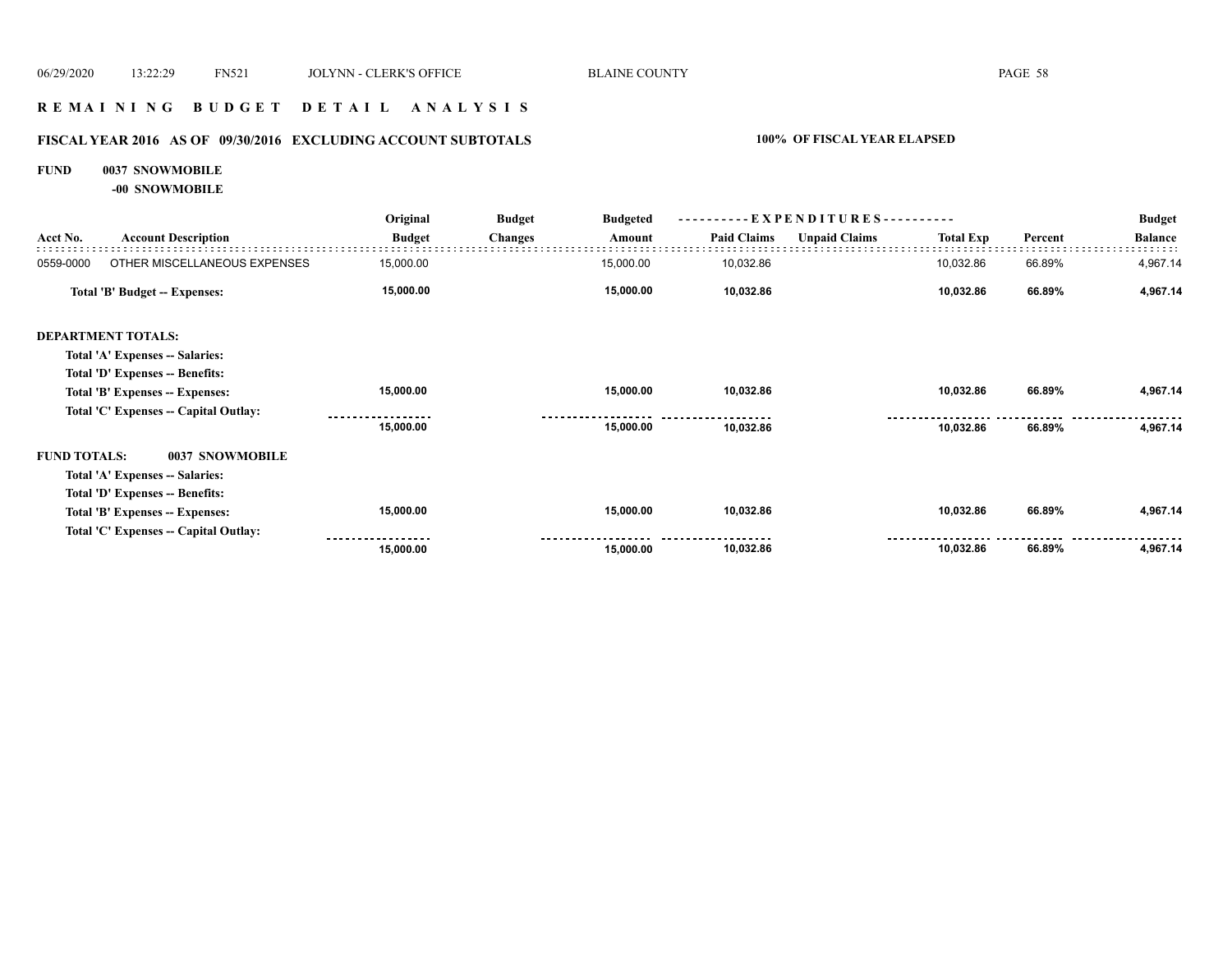#### **R E M A I N I N G B U D G E T D E T A I L A N A L Y S I S**

# **FISCAL YEAR 2016 AS OF 09/30/2016 EXCLUDING ACCOUNT SUBTOTALS 100% OF FISCAL YEAR ELAPSED**

#### **FUND 0038 WATERWAYS**

**-01 WATERWAYS - MAINTENANCE**

|           |                                     | Original      | <b>Budget</b>  | <b>Budgeted</b> |                    | -- E X P E N D I T U R E S --- |                  |         | <b>Budget</b>  |
|-----------|-------------------------------------|---------------|----------------|-----------------|--------------------|--------------------------------|------------------|---------|----------------|
| Acct No.  | <b>Account Description</b>          | <b>Budget</b> | <b>Changes</b> | Amount          | <b>Paid Claims</b> | <b>Unpaid Claims</b>           | <b>Total Exp</b> | Percent | <b>Balance</b> |
| 0470-0000 | <b>FUEL/MILEAGE</b>                 | 3.450.00      |                | 3.450.00        | 3.570.92           |                                | 3.570.92         | 103.50% | (120.92)       |
| 0559-0000 | OTHER MISC EXPENSES                 | 1,590.00      |                | 1,590.00        | 2,031.26           |                                | 2,031.26         | 127.75% | (441.26)       |
| 0679-0001 | ADMIN CONTRACT SERVICES             | 3,600.00      |                | 3,600.00        | 3,480.00           |                                | 3,480.00         | 96.67%  | 120.00         |
| 0679-0002 | CONTRACT/LABOR SERVICES             | 9,260.00      |                | 9,260.00        | 9,352.50           |                                | 9,352.50         | 101.00% | (92.50)        |
|           | Total 'B' Budget -- Expenses:       | 17,900.00     |                | 17,900.00       | 18.434.68          |                                | 18.434.68        | 102.99% | (534.68)       |
| 0807-0003 | <b>BOAT DOCK GRANT</b>              |               |                |                 | 1,602.56           |                                | 1,602.56         | 0.00%   | (1,602.56)     |
|           | Total 'C' Budget -- Capital Outlay: |               |                |                 | 1,602.56           |                                | 1,602.56         |         | (1,602.56)     |
|           |                                     |               |                |                 |                    |                                |                  |         |                |

#### **DEPARTMENT TOTALS:**

**Total 'A' Expenses -- Salaries:**

**Total 'D' Expenses -- Benefits:**

| Total 'B' Expenses -- Expenses:                   | 17.900.00 | 17.900.00 | 18.434.68                       | 18.434.68              | 102.99% | (534.68)                        |
|---------------------------------------------------|-----------|-----------|---------------------------------|------------------------|---------|---------------------------------|
| Total 'C' Expenses -- 0<br><b>Capital Outlay:</b> | .         |           | .602.56<br>-------------------- | .002E<br>יכ.∠טס. ו<br> |         | 1,602.56<br>------------------- |
|                                                   | 17,900.00 | 17,900.00 | 20.037.24                       | 20.037.24              | 111.94% | (2, 137.24)                     |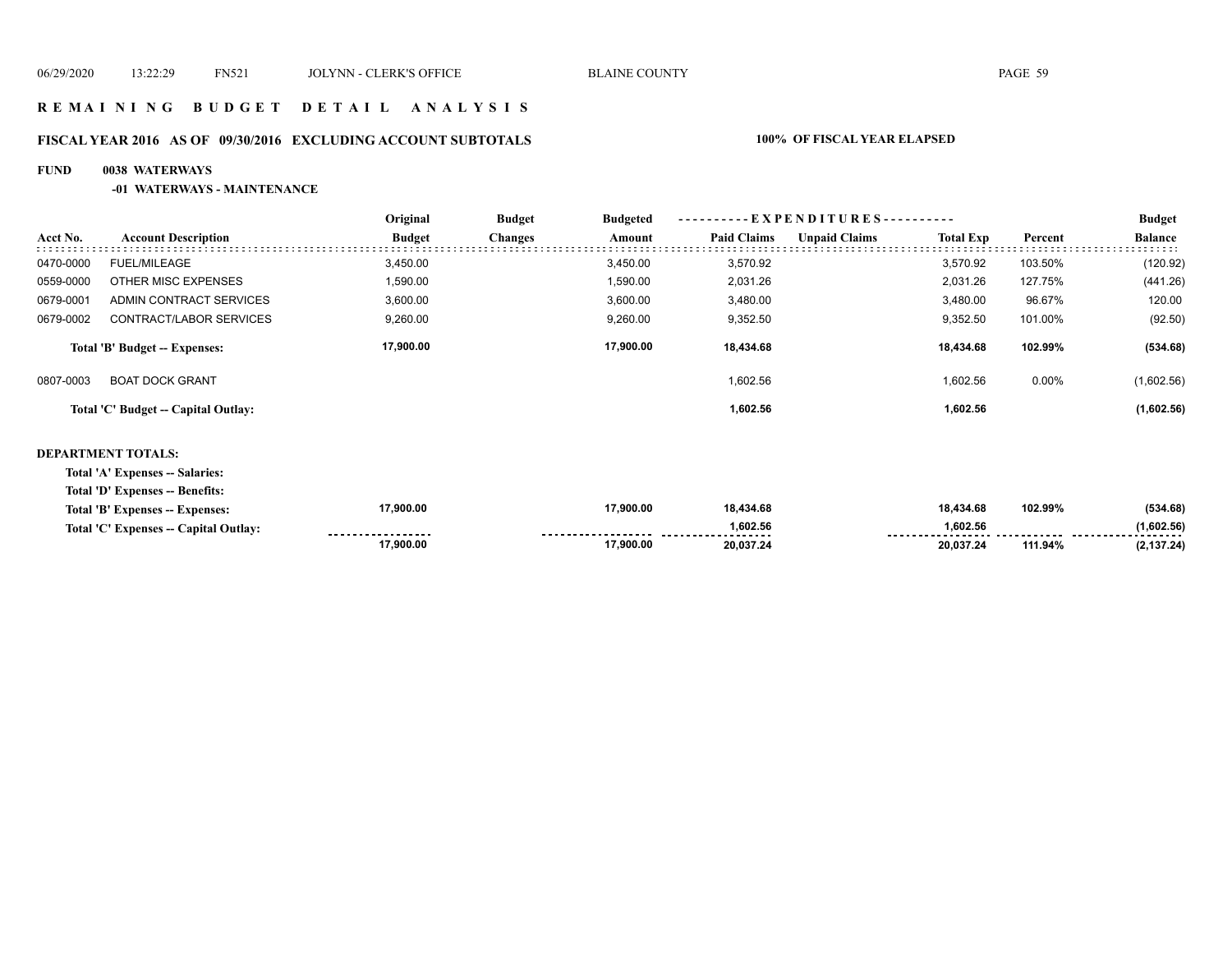#### **R E M A I N I N G B U D G E T D E T A I L A N A L Y S I S**

#### **FISCAL YEAR 2016 AS OF 09/30/2016 EXCLUDING ACCOUNT SUBTOTALS 100% OF FISCAL YEAR ELAPSED**

#### **FUND 0038 WATERWAYS**

**-02 BOAT PATROL GRANT**

|                     |                                        | Original      | <b>Budget</b><br><b>Budgeted</b> |                    | ----------EXPENDITURES----------         |         | <b>Budget</b>  |
|---------------------|----------------------------------------|---------------|----------------------------------|--------------------|------------------------------------------|---------|----------------|
| Acct No.            | <b>Account Description</b>             | <b>Budget</b> | Changes<br>Amount                | <b>Paid Claims</b> | <b>Unpaid Claims</b><br><b>Total Exp</b> | Percent | <b>Balance</b> |
| 0409-0050           | SALARIES - F/Y 27TH PAYROLL            | 500.00        | 500.00                           |                    |                                          | 0.00%   | 500.00         |
| 0409-0099           | SALARIES - OVERTIME                    | 5,000.00      | 5,000.00                         | 4,449.58           | 4,449.58                                 | 88.99%  | 550.42         |
|                     | Total 'A' Budget -- Salaries:          | 5,500.00      | 5,500.00                         | 4,449.58           | 4,449.58                                 | 80.90%  | 1,050.42       |
| 0410-0000           | <b>RETIREMENT</b>                      | 1,000.00      | 1,000.00                         | 518.82             | 518.82                                   | 51.88%  | 481.18         |
| 0411-0000           | <b>FICA</b>                            | 650.00        | 650.00                           | 340.41             | 340.41                                   | 52.37%  | 309.59         |
| 0415-0000           | STATE UNEMPLOYMENT                     | 50.00         | 50.00                            | 28.92              | 28.92                                    | 57.84%  | 21.08          |
| 0416-0000           | WORKER'S COMPENSATION INSUR.           | 700.00        | 700.00                           | 331.00             | 331.00                                   | 47.29%  | 369.00         |
|                     | Total 'D' Budget -- Benefits:          | 2,400.00      | 2,400.00                         | 1,219.15           | 1,219.15                                 | 50.80%  | 1,180.85       |
| 0558-0000           | <b>BOAT PATROL GRANT</b>               | 3,000.00      | 3,000.00                         | 1,863.28           | 1,863.28                                 | 62.11%  | 1,136.72       |
|                     | Total 'B' Budget -- Expenses:          | 3,000.00      | 3,000.00                         | 1,863.28           | 1,863.28                                 | 62.11%  | 1,136.72       |
|                     | <b>DEPARTMENT TOTALS:</b>              |               |                                  |                    |                                          |         |                |
|                     | Total 'A' Expenses -- Salaries:        | 5,500.00      | 5,500.00                         | 4,449.58           | 4,449.58                                 | 80.90%  | 1,050.42       |
|                     | <b>Total 'D' Expenses -- Benefits:</b> | 2,400.00      | 2,400.00                         | 1,219.15           | 1,219.15                                 | 50.80%  | 1,180.85       |
|                     | Total 'B' Expenses -- Expenses:        | 3,000.00      | 3,000.00                         | 1,863.28           | 1,863.28                                 | 62.11%  | 1,136.72       |
|                     | Total 'C' Expenses -- Capital Outlay:  |               |                                  |                    |                                          |         |                |
|                     |                                        | 10,900.00     | 10,900.00                        | 7,532.01           | 7,532.01                                 | 69.10%  | 3,367.99       |
| <b>FUND TOTALS:</b> | 0038 WATERWAYS                         |               |                                  |                    |                                          |         |                |
|                     | Total 'A' Expenses -- Salaries:        | 5,500.00      | 5,500.00                         | 4,449.58           | 4,449.58                                 | 80.90%  | 1,050.42       |
|                     | Total 'D' Expenses -- Benefits:        | 2,400.00      | 2,400.00                         | 1,219.15           | 1,219.15                                 | 51      | 1,180.85       |
|                     | Total 'B' Expenses -- Expenses:        | 20,900.00     | 20,900.00                        | 20,297.96          | 20,297.96                                | 97.12%  | 602.04         |
|                     | Total 'C' Expenses - Capital Outlay:   |               |                                  | 1,602.56           | 1,602.56                                 |         | (1,602.56)     |
|                     |                                        | 28,800.00     | 28,800.00                        | 27,569.25          | 27,569.25                                | 95.73%  | 1,230.75       |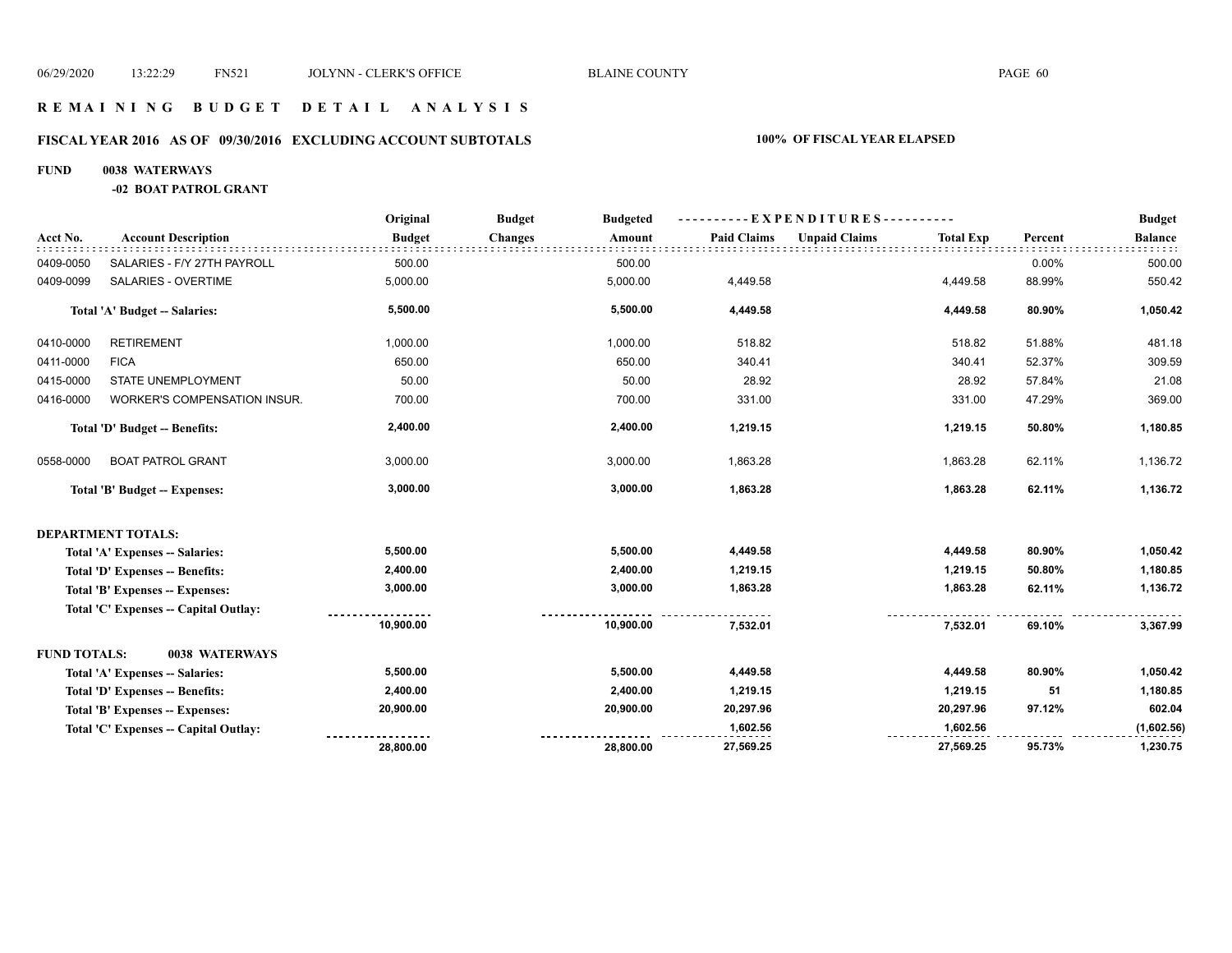# **R E M A I N I N G B U D G E T D E T A I L A N A L Y S I S**

#### **FISCAL YEAR 2016 AS OF 09/30/2016 EXCLUDING ACCOUNT SUBTOTALS 100% OF FISCAL YEAR ELAPSED**

#### **FUND 0046 911 EMERGENCY COMMUNICATION**

#### **-00 911 EMERGENCY COMMUNICATION**

|           |                                     | Original      | <b>Budget</b><br><b>Budgeted</b> |                    | ----------EXPENDITURES----------         |          | <b>Budget</b>  |
|-----------|-------------------------------------|---------------|----------------------------------|--------------------|------------------------------------------|----------|----------------|
| Acct No.  | <b>Account Description</b>          | <b>Budget</b> | <b>Changes</b><br>Amount         | <b>Paid Claims</b> | <b>Unpaid Claims</b><br><b>Total Exp</b> | Percent  | <b>Balance</b> |
| 0401-0000 | <b>SALARIES - DIRECTOR</b>          | 76,233.00     | 76,233.00                        | 79,688.64          | 79,688.64                                | 104.53%  | (3,455.64)     |
| 0401-0003 | SALARIES - GIS ANALYST              | 59,093.00     | 59,093.00                        | 62,122.43          | 62,122.43                                | 105.13%  | (3,029.43)     |
| 0409-0001 | SALARIES - TERMINATION              | 3,000.00      | 3,000.00                         |                    |                                          | $0.00\%$ | 3,000.00       |
| 0409-0050 | SALARIES - F/Y 27TH PAYROLL         | 5,205.00      | 5,205.00                         |                    |                                          | 0.00%    | 5,205.00       |
|           | Total 'A' Budget -- Salaries:       | 143,531.00    | 143,531.00                       | 141,811.07         | 141,811.07                               | 98.80%   | 1,719.93       |
| 0410-0000 | <b>RETIREMENT</b>                   | 16,170.00     | 16.170.00                        | 16,052.88          | 16,052.88                                | 99.28%   | 117.12         |
| 0411-0000 | <b>FICA</b>                         | 10,927.00     | 10,927.00                        | 10,067.98          | 10,067.98                                | 92.14%   | 859.02         |
| 0412-0000 | <b>LIFE INSURANCE</b>               | 148.00        | 148.00                           | 147.12             | 147.12                                   | 99.41%   | 0.88           |
| 0413-0000 | <b>MEDICAL INSURANCE</b>            | 22,177.00     | 22,177.00                        | 21,740.04          | 21,740.04                                | 98.03%   | 436.96         |
| 0414-0000 | <b>DENTAL INSURANCE</b>             | 900.00        | 900.00                           | 899.04             | 899.04                                   | 99.89%   | 0.96           |
| 0415-0000 | <b>STATE UNEMPLOYMENT</b>           | 1,000.00      | 1,000.00                         | 855.46             | 855.46                                   | 85.55%   | 144.54         |
| 0416-0000 | WORKER'S COMPENSATION INSUR.        | 3,079.00      | 3,079.00                         | 2,108.00           | 2,108.00                                 | 68.46%   | 971.00         |
|           | Total 'D' Budget -- Benefits:       | 54,401.00     | 54,401.00                        | 51,870.52          | 51,870.52                                | 95.35%   | 2,530.48       |
| 0440-0001 | OFFICE EQUIPMENT                    | 5,600.00      | 5,600.00                         | 5,752.91           | 5,752.91                                 | 102.73%  | (152.91)       |
| 0464-0000 | UTILITIES - TELEPHONE, OTHER        | 53,300.00     | 53,300.00                        | 53,167.64          | 53,167.64                                | 99.75%   | 132.36         |
| 0499-0000 | REPAIRS/MAINT- INCL CONTRACTS       | 61,100.00     | 61,100.00                        | 54,564.46          | 54,564.46                                | 89.30%   | 6,535.54       |
| 0569-0001 | PUBLIC EDUCATION                    | 2,200.00      | 2,200.00                         | 933.45             | 933.45                                   | 42.43%   | 1,266.55       |
| 0670-0000 | CONT-SOFTWARE MAINT/LIC CAD         | 41,061.00     | 41,061.00                        | 40,692.00          | 40,692.00                                | 99.10%   | 369.00         |
| 0670-0003 | CONTRACT-MIDVALE STANLEY/SMILE      | 6,600.00      | 6,600.00                         | 6,550.56           | 6,550.56                                 | 99.25%   | 49.44          |
| 0714-0005 | TELEPHONE ALLOWANCE                 | 588.00        | 588.00                           | 588.00             | 588.00                                   | 100.00%  |                |
|           | Total 'B' Budget -- Expenses:       | 170,449.00    | 170,449.00                       | 162,249.02         | 162,249.02                               | 95.19%   | 8,199.98       |
| 0803-0003 | CAPITAL COMMUNICATION EQUIP         | 100,000.00    | 100,000.00                       | 78,575.52          | 78,575.52                                | 78.58%   | 21,424.48      |
|           | Total 'C' Budget -- Capital Outlay: | 100,000.00    | 100,000.00                       | 78,575.52          | 78,575.52                                | 78.58%   | 21,424.48      |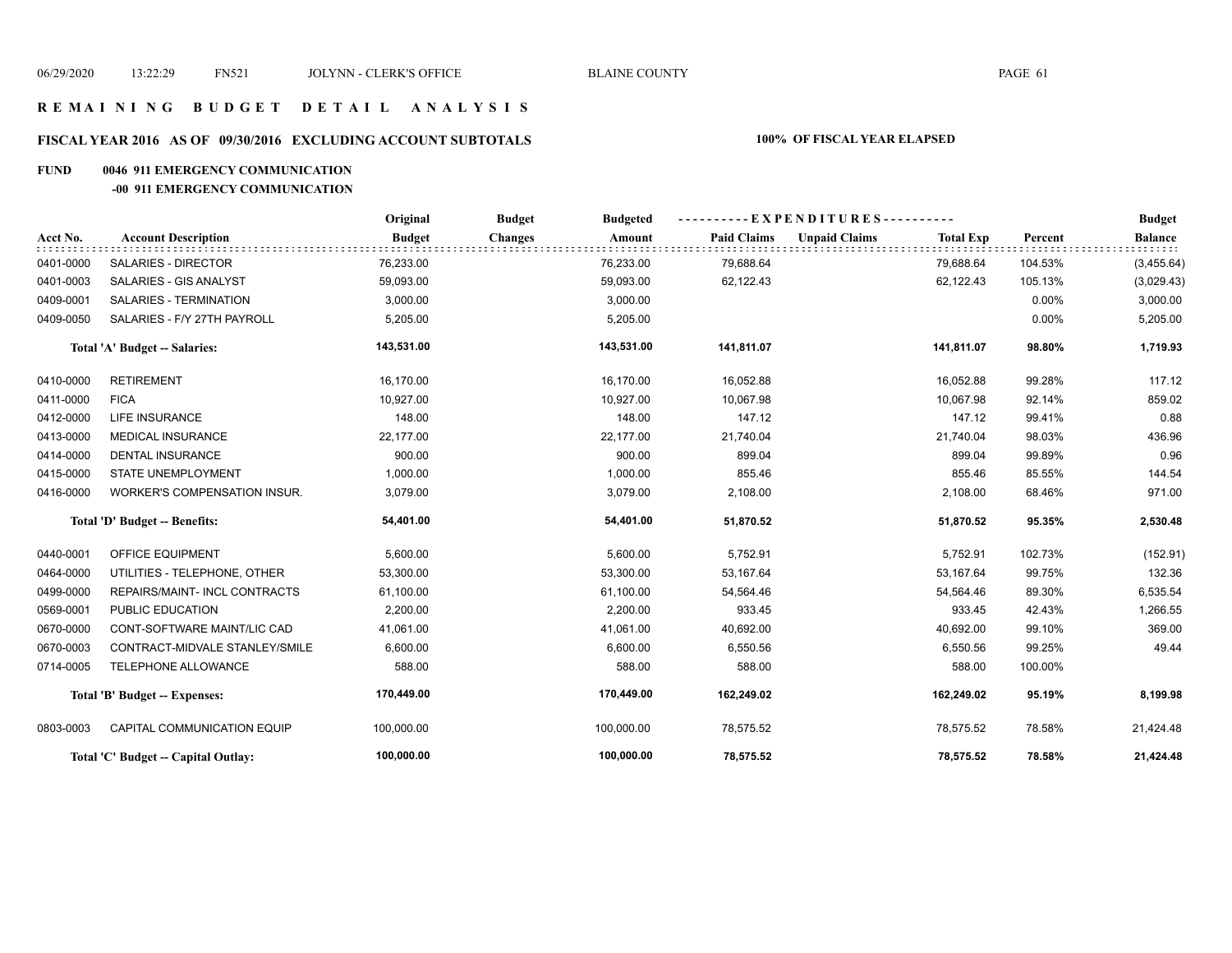#### **R E M A I N I N G B U D G E T D E T A I L A N A L Y S I S**

#### **FISCAL YEAR 2016 AS OF 09/30/2016 EXCLUDING ACCOUNT SUBTOTALS 100% OF FISCAL YEAR ELAPSED**

#### **DEPARTMENT TOTALS: 143,531.00 143,531.00 141,811.07 141,811.07 98.80% 1,719.93 Total 'A' Expenses -- Salaries: 54,401.00 2,530.48 Total 'D' Expenses -- Benefits: 54,401.00 51,870.52 51,870.52 95.35% 170,449.00 170,449.00 162,249.02 162,249.02 8,199.98 Total 'B' Expenses -- Expenses: 95.19% 100,000.00 78,575.52 78,575.52 78.58% Total 'C' Expenses -- Capital Outlay: 100,000.00 21,424.48 468,381.00 468,381.00 434,506.13 434,506.13 92.77% 33,874.87 FUND TOTALS: 0046 911 EMERGENCY COMMUNICATIONTotal 'A' Expenses -- Salaries: 143,531.00 143,531.00 141,811.07 141,811.07 98.80% 1,719.93 54,401.00 54,401.00 51,870.52 51,870.52 2,530.48 Total 'D' Expenses -- Benefits: 95 170,449.00 170,449.00 162,249.02 162,249.02 8,199.98 Total 'B' Expenses -- Expenses: 95.19% 78,575.52 Total 'C' Expenses -- Capital Outlay: 100,000.00 100,000.00 78,575.52 78.58% 21,424.48**   $- - - - - - -$  **468,381.00 468,381.00 434,506.13 434,506.13 92.77% 33,874.87**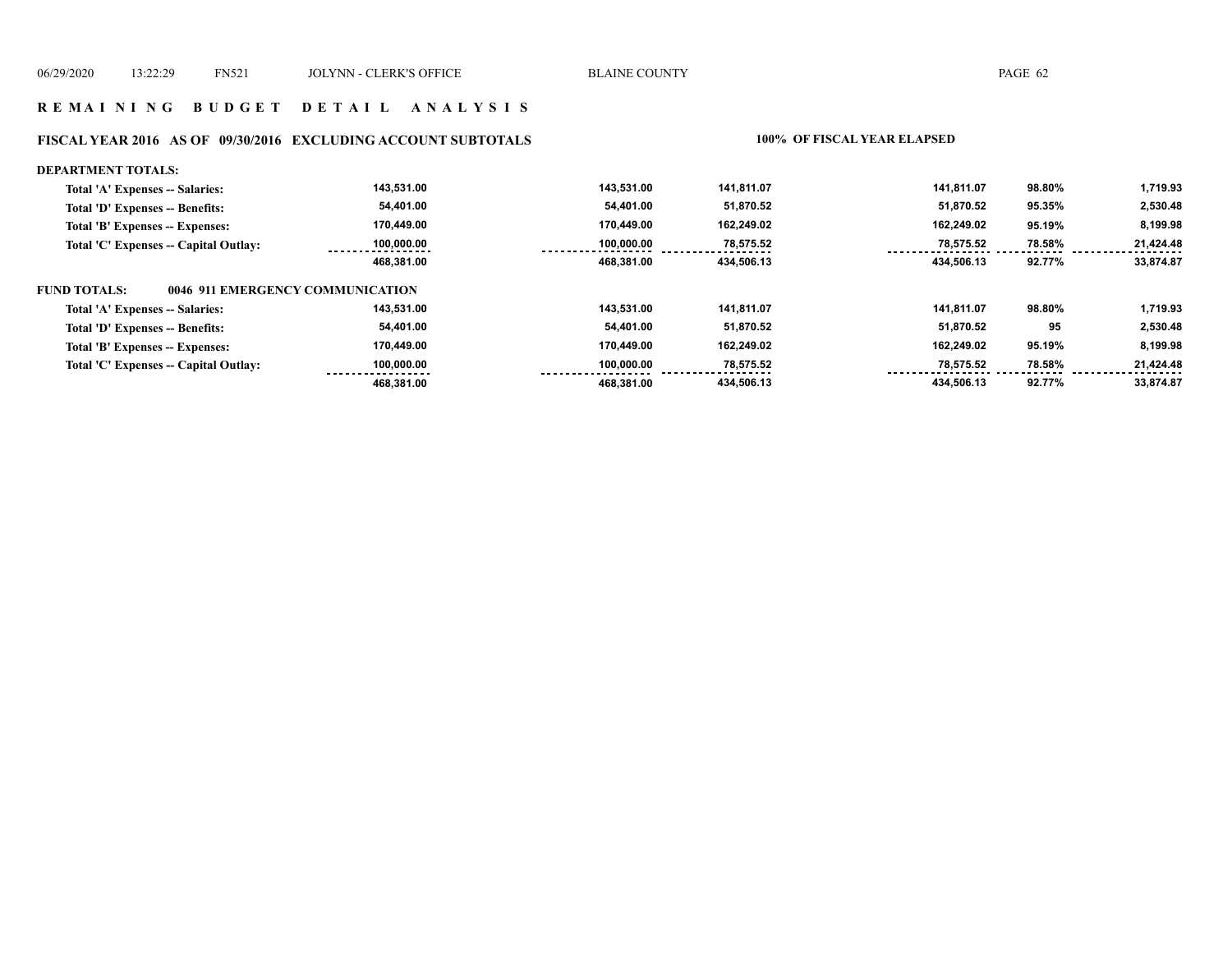### **R E M A I N I N G B U D G E T D E T A I L A N A L Y S I S**

#### **FISCAL YEAR 2016 AS OF 09/30/2016 EXCLUDING ACCOUNT SUBTOTALS 100% OF FISCAL YEAR ELAPSED**

#### **FUND 0051 LAND WATER & WILDLIFE**

**-00 LAND WATER & WILDLIFE**

| Acct No.                             | <b>Account Description</b>            | Original<br><b>Budget</b> | <b>Budget</b><br><b>Budgeted</b> | - EXPENDITURES---------- |                      |                  |         | <b>Budget</b>  |
|--------------------------------------|---------------------------------------|---------------------------|----------------------------------|--------------------------|----------------------|------------------|---------|----------------|
|                                      |                                       |                           | <b>Changes</b><br>Amount         | <b>Paid Claims</b>       | <b>Unpaid Claims</b> | <b>Total Exp</b> | Percent | <b>Balance</b> |
| 0487-0000                            | <b>CONSERVATION EXPENSES</b>          | 995,500.00                | 995,500.00                       |                          |                      |                  | 0.00%   | 995,500.00     |
| 0704-0003                            | CONSULTANT                            | 50,000.00                 | 50,000.00                        | 74,648.51                |                      | 74,648.51        | 149.30% | (24, 648.51)   |
| 0704-0004                            | LEGAL                                 | 5,000.00                  | 5,000.00                         | 5,334.20                 |                      | 5,334.20         | 106.68% | (334.20)       |
| <b>Total 'B' Budget -- Expenses:</b> |                                       | 1,050,500.00              | 1,050,500.00                     | 79,982.71                |                      | 79,982.71        | 7.61%   | 970,517.29     |
|                                      | <b>DEPARTMENT TOTALS:</b>             |                           |                                  |                          |                      |                  |         |                |
|                                      | Total 'A' Expenses -- Salaries:       |                           |                                  |                          |                      |                  |         |                |
|                                      | Total 'D' Expenses -- Benefits:       |                           |                                  |                          |                      |                  |         |                |
|                                      | Total 'B' Expenses -- Expenses:       | 1,050,500.00              | 1,050,500.00                     | 79,982.71                |                      | 79,982.71        | 7.61%   | 970,517.29     |
|                                      | Total 'C' Expenses - Capital Outlay:  |                           |                                  |                          |                      |                  |         |                |
|                                      |                                       | 1,050,500.00              | 1,050,500.00                     | 79,982.71                |                      | 79,982.71        | 7.61%   | 970,517.29     |
| <b>FUND TOTALS:</b>                  | 0051 LAND WATER & WILDLIFE            |                           |                                  |                          |                      |                  |         |                |
|                                      | Total 'A' Expenses -- Salaries:       |                           |                                  |                          |                      |                  |         |                |
|                                      | Total 'D' Expenses -- Benefits:       |                           |                                  |                          |                      |                  |         |                |
|                                      | Total 'B' Expenses -- Expenses:       | 1,050,500.00              | 1,050,500.00                     | 79,982.71                |                      | 79,982.71        | 7.61%   | 970,517.29     |
|                                      | Total 'C' Expenses -- Capital Outlay: |                           |                                  |                          |                      |                  |         |                |
|                                      |                                       | 1,050,500.00              | 1,050,500.00                     | 79,982.71                |                      | 79,982.71        | 7.61%   | 970,517.29     |